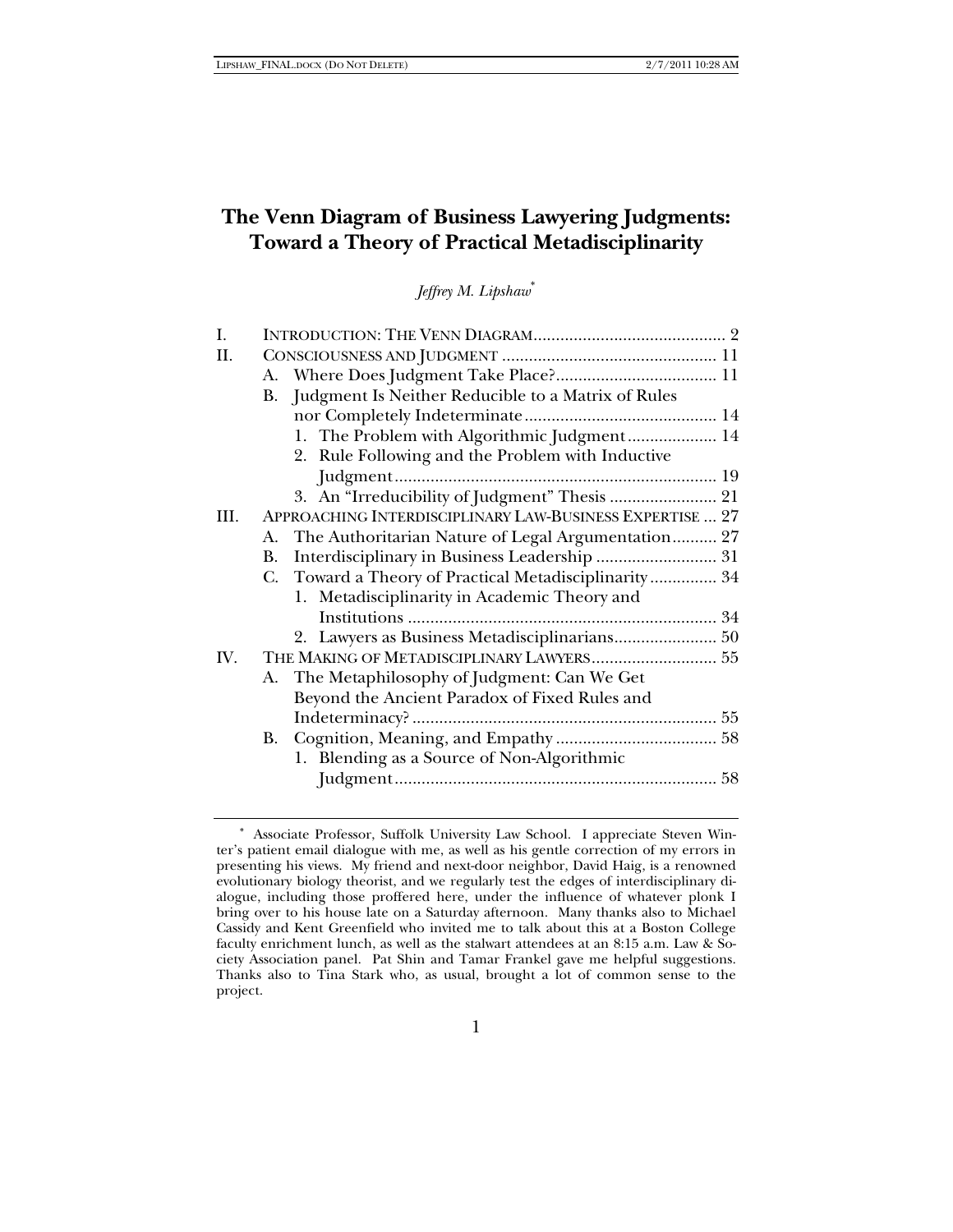| 2. Transcendental Insight, Empathy, and Meaning 66 |  |
|----------------------------------------------------|--|
|                                                    |  |

#### I. INTRODUCTION: THE VENN DIAGRAM

This article addresses that attribute variously called good, sound, seasoned, or mature judgment. How do we in the academy describe this almost ineffable quality, much less teach it? To be clear, this is not the usual legal or philosophical task of sitting in retrospective judgment, as in the attribution of fault or blame, but instead the process of prospective decision-making. It is one of the most intractable issues facing the legal academy; yet, at the same time, such judgment is perhaps the most marketable, practical skill we might impart upon our law students. Long after I had embarked on the thinking and writing that has come to be this article, I sat in on the fairly typical "dean talk" that prospective dean candidates give to faculties as part of the hiring process. This particular candidate bordered on what law faculties think of as a "non-traditional" candidate; despite having long-standing scholarly bona fides (a Ph.D. in a social science discipline from an Ivy League school), he had spent most of his career as a practicing lawyer, was well connected in the elite circles of the Boston-New York-Washington axis, and at the time of the interview, was the chief legal officer of a major institution. He related what the general counsel of a major New York investment bank had told him—what storied old Wall Street law firms still offered was not just exquisitely delivered legal work but consummate "judgment." I have also been a general counsel, and I concur with the sentiment that obtaining that kind of judgment is the aspiration.<sup>1</sup>

This is precisely the kind of professional judgment we are willing to buy, not just from Wall Street lawyers, but also from our doctors, investment advisers, auto mechanics, veterinarians, and the executives of companies in which we own shares. Philosophers, at least since Aristotle, have been pondering this issue. Aristotle called it

<sup>&</sup>lt;sup>1</sup> I have previously criticized Ronald Gilson's iconic article, *Value Creation by Business Lawyers: Legal Skills and Asset Pricing*, 94 YALE L.J. 239 (1984). *See* Jeffrey M. Lipshaw, *Beetles, Frogs, and Lawyers: The Scientific Demarcation Problem in the Gilson Theory of Value Creation*, 46 WILLAMETTE L. REV. 139 (2009). That was primarily a reaction, not so much to the idea that lawyers or clients might actually be transaction cost engineers, but to the rational actor justification based on the idea that lawyers and clients were actually chasing a notional joint surplus. I suspect the delivery of exquisite judgment reduces transaction costs, and so my more positive views here of business lawyer value might well be complementary in many respect to those of Professor Gilson.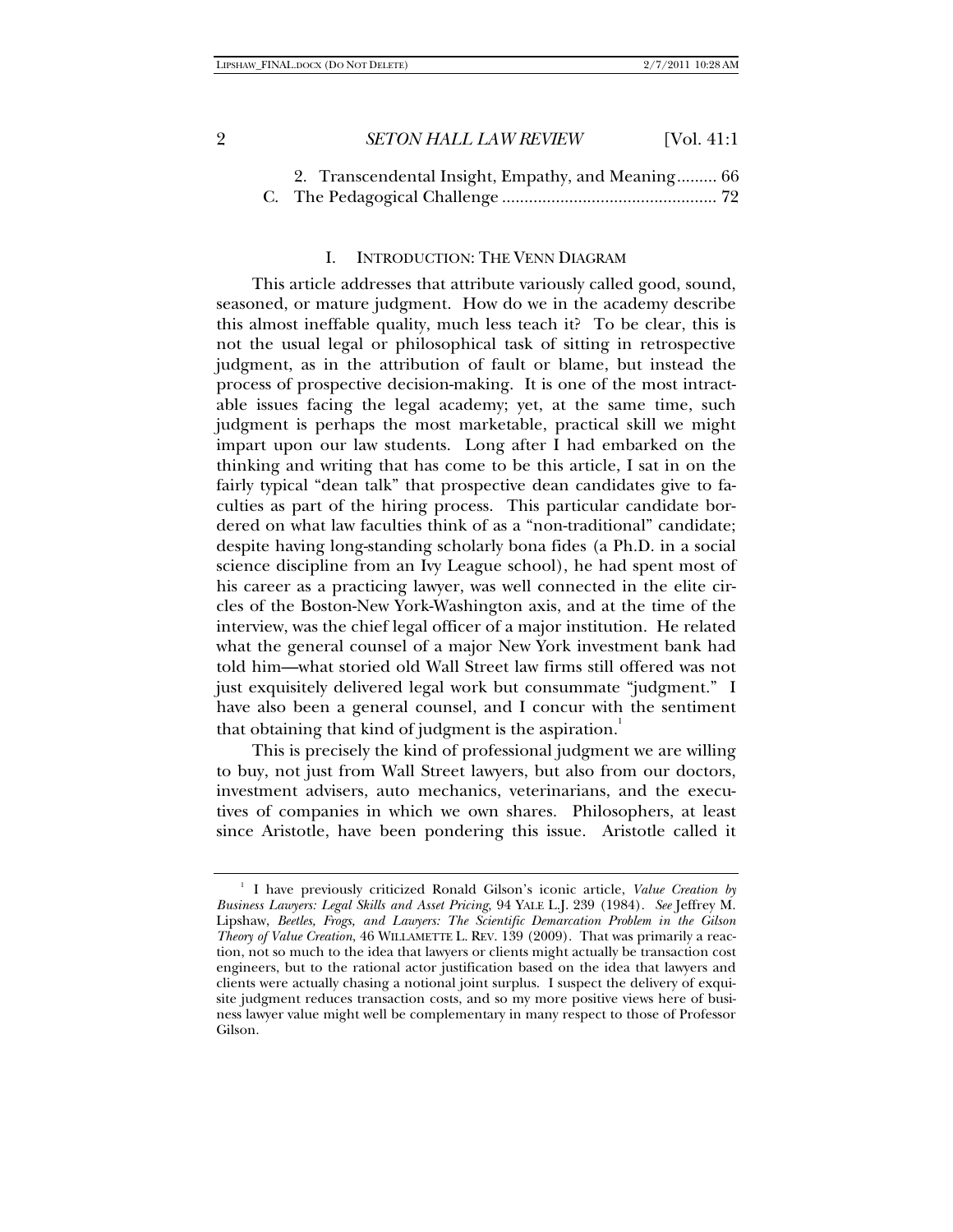*phronesis*, or "practical wisdom," and described it as a natural attribute that includes, among other things, the ability to deliberate well, to deal with universal principles as well as particular actions, to assess which actions are conducive to ends, to employ sympathetic understanding in the effort to determine what is fair, and to distinguish and abjure mere cleverness in the pursuit of a bad end.<sup>2</sup> In the *Critique of Pure Reason*, Immanuel Kant simply punted on the essence of judgment, concluding that it could be learned but not defined.<sup>3</sup>

I intend to theorize about the practical reality of lawyers making particularly difficult kinds of judgments, namely those that require blending legal judgment with knowledge from disciplines outside the law. No legal issue is ever purely one of law; the facts come from somewhere. But for many issues (for example, whether the set of circumstances by which a consumer was injured in the course of using a lawnmower is actionable) we would consider the judgment to be squarely within the discipline of law. Even this relatively mundane judgment is a theoretical and reductive exercise. $\overset{4}{\cdot}$  When a lawyer applies the law to the facts, she eliminates the extraneous detail in the entire narrative of the incident, and selects those particular facts that establish the elements of the claim. She does this by selecting a hypothesis of liability from among recognized legal characterizations that might fit the circumstances (for example, strict liability or implied warranties). She then develops a theory of the case by culling the evidence to fit the hypothesis. That is a lawyer's particular skill as a

<sup>2</sup> ARISTOTLE, NICOMACHEAN ETHICS 152–73 (Martin Ostwald trans., Bobbs-Merrill 1962).

IMMANUEL KANT, CRITIQUE OF PURE REASON 268–69 (Paul Guyer & Allen W. Wood trans., Cambridge Univ. Press 1999) (1787). 4

My working concept is that the goal of the reductivist physical or social scientist is to make each level of explanation by way of physical or social scientific laws or regularities supervene on a set of more general laws or regularities. The great pioneering organizers of the law as an academic discipline were engaged in the same kind of reductive effort: to distill the essential rules that constituted the law from the available data, namely the pronouncements of common law judges in litigated cases. *See, e.g.*, Hanoch Dagan & Roy Kreitner, *The Character of Legal Theory* (Tel Aviv Univ. L. Fac. Papers, Working Paper No. 114, 2010), *available at* http://law.bepress.com/taulwps/fp/art114 ("Langdellian legal science envisioned law as an autonomous discipline governed by three characteristic intellectual moves: classification, induction, and deduction."). Indeed, "reductionism" is its own extensive topic in the philosophy of science. I mean here primary "epistemic reduction," and within that, "explanatory reduction," defined loosely as "the idea that the knowledge about one scientific domain (typically about higher level processes) can be reduced to another body of scientific knowledge (typically concerning a lower and more fundamental level)." Ingo Brigandt & Alan Love, *Reductionism in Biology*, STANFORD ENCYCLOPEDIA OF PHILOSOPHY, May 27, 2008, http://plato.stanford.edu/entries/reduction-biology.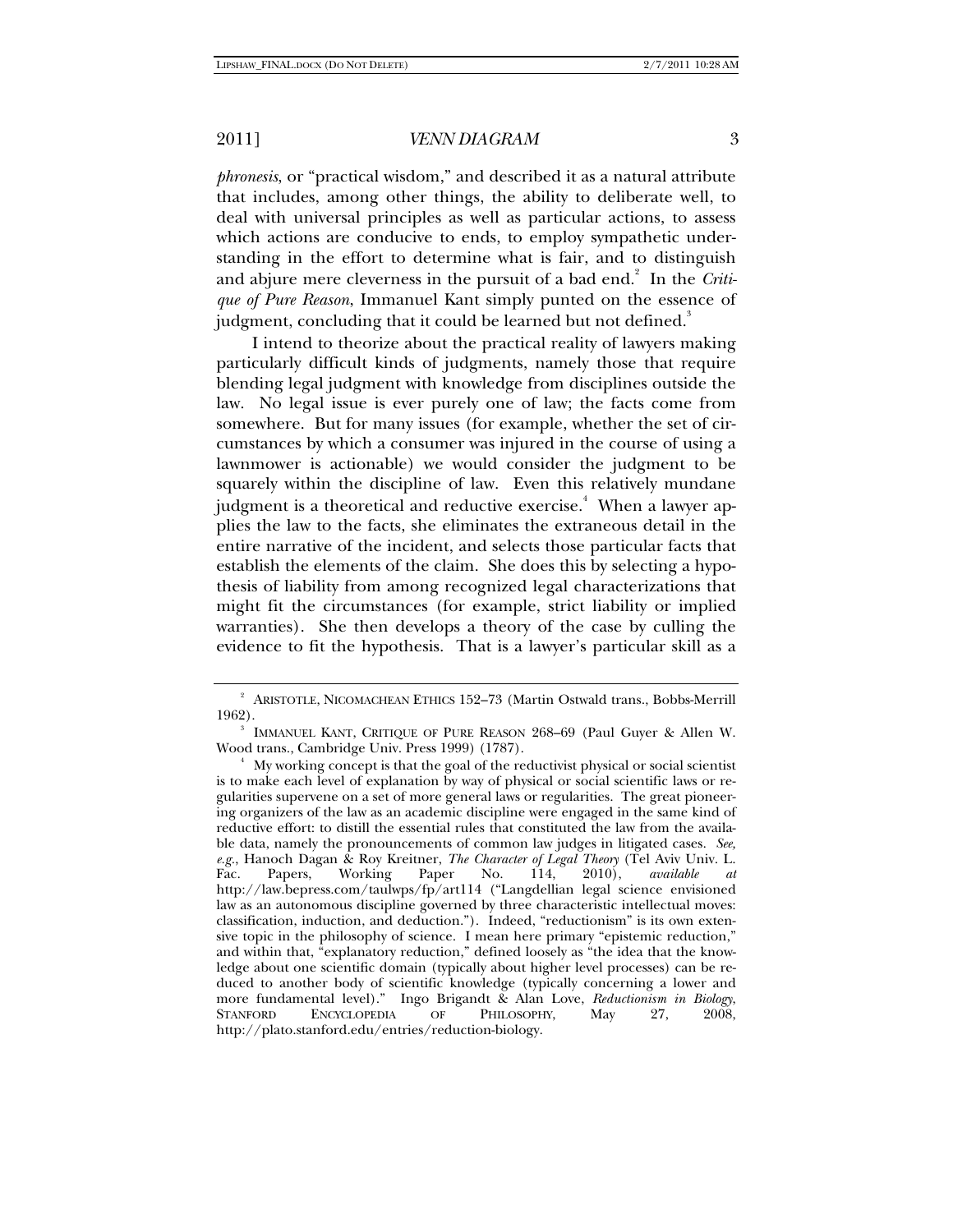professional: the ability to predict, structure, manipulate, or advocate by application of the models supplied by the law to the reality of the world.

Moreover, the legal profession is simply one example of the specialization of knowledge and judgment. Our physical and social environments have become too complex and interconnected, and our knowledge has so far expanded in breadth and depth that scientific explanation (and hence, reduction to more general laws) is impossible without specialization. The eminent historian Thomas Haskell suggests that professional organizations arose in the late nineteenth century in order to achieve communities that governed the certification of such expertise.<sup>5</sup> For lay people, lawyers, like physicians or accountants or stockbrokers, are a prime example of such a selfcertifying professional guild. That same phenomenon of the professionalization of knowledge and judgment took place within academia; self-certifying guilds arose at about the same time for philosophers, historians, economists, and sociologists, among others.<sup>6</sup>

Law, it seems to me, has a special place within the social sciences or humanities disciplines. The vast majority of the discipline—the practicing bar—interacts on a daily basis with the lay community or practitioners of other specialized disciplines such as medicine, management, or engineering. Practicing lawyers (particularly those counseling and not litigating) engage every day in the exercise of interdisciplinary judgment. They are not just applying the legal doctrine they learned in their law school classes. Very few sister-socialscience or humanities disciplines have adherents who practice in the way that lawyers practice law—an exception being economics, widely viewed as the most scientifically rigorous of the social sciences. The closest examples in other disciplines are "public intellectuals."<sup>7</sup> Practicing lawyers and public intellectuals of all stripes nevertheless bear a critical similarity: in order to be effective they must translate their discipline to non-practitioners in a way that transcends technical analysis or jargon.

Peter Goodrich correctly observes that law as practice long preceded law as discipline, and has always been, by nature of what law-

<sup>&</sup>lt;sup>5</sup> THOMAS L. HASKELL, THE EMERGENCE OF PROFESSIONAL SOCIAL SCIENCE: THE AMERICAN SOCIAL SCIENCE ASSOCIATION AND THE NINETEENTH-CENTURY CRISIS OF AUTHORITY 18-23 (2000).

 $^{\circ}$  *Id.*<br> $^{\circ}$  Examples are David McCullough and Doris Kearns Goodwin in history. There are legal academics as well who are public intellectuals: Richard Posner and Martha Nussbaum being prime examples.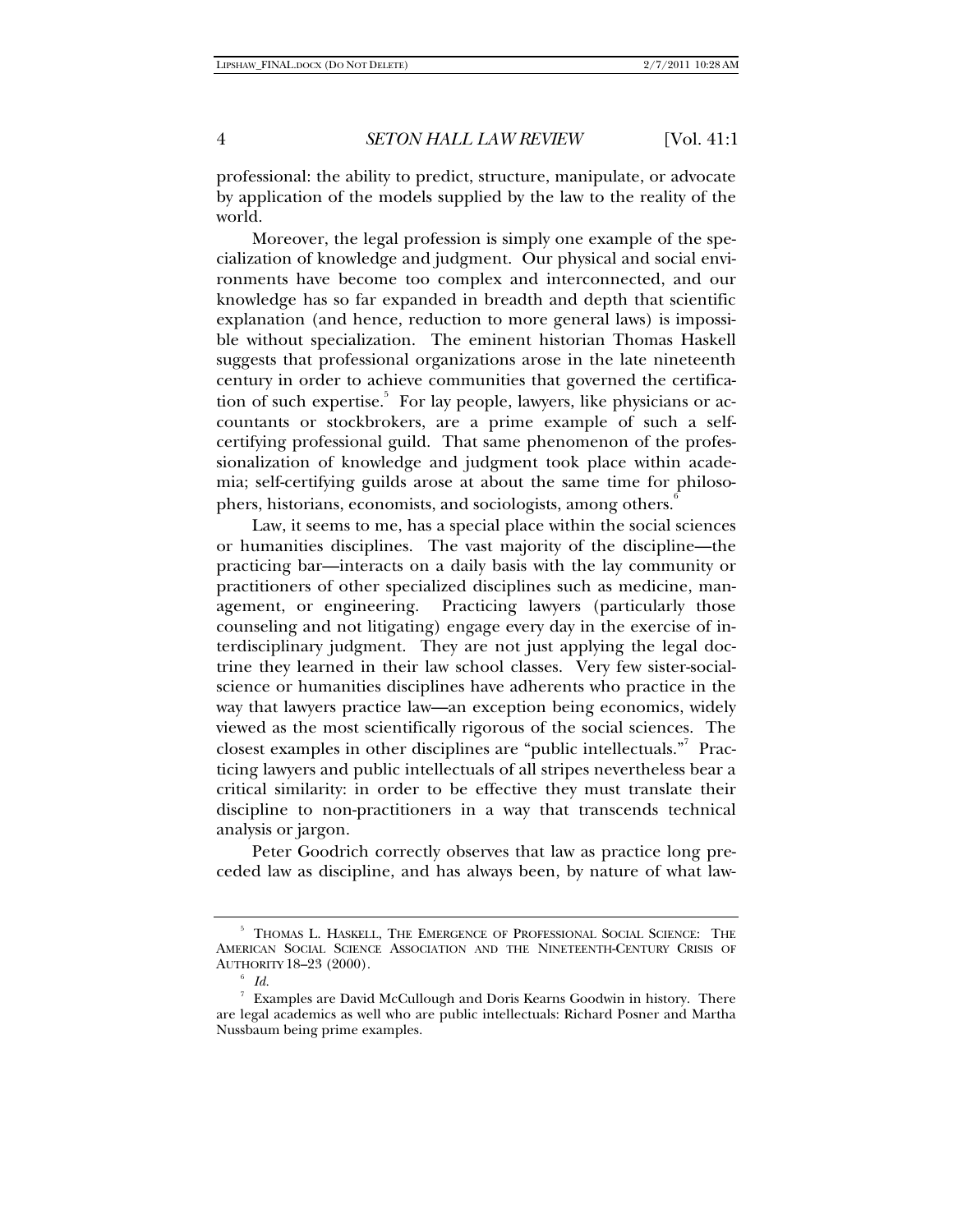yers are required to do, "interdisciplinary." Moreover, this very practical interdisciplinarity creates its own issues with the modern legal academy. Accordingly to Professor Goodrich, the scholarly crisis of *academic* law is that it does not fit neatly into any of the other disciplines of human behavior: it is homeless.<sup>9</sup> The effect of such homelessness, says Goodrich, has been to encourage legal scholars, in essence, to create their own disciplinary boundaries and norms where perhaps fewer ought to exist, and that it may be time for the discipline to undertake "a frank acknowledgment of the value of indiscipline both to novelty and intellection."<sup>10</sup>

Thus, this inquiry into the making of professional judgments as between disciplines spans both the practicing and the academic arms of the legal profession. Whether one is a law professor doing work in "law and [insert a discipline like economics, philosophy, society, or evolutionary biology]," or a practicing lawyer counseling a client on the advisability of a business deal, the moment we cross disciplinary lines and seek to make judgments about others' work in a specialized, professional world, we run into a kind of "Rule-of-Recognition" problem: how do you recognize expertise if you are not yourself an expert in the discipline? What are the standards of judgment when two disciplines intersect? Who makes the judgment, and how expert or certified does the judgment-maker need to be in each discipline?

As exemplars of the kind of practical issue about which I intend to theorize, I propose three different classes of business-lawyering questions, which will serve to clarify what constitutes a lawyer's wisdom or judgment. There are some matters in the course of a business's operation that are so trivially legal that we can appropriately call them "pure" business judgments. If electrical connector A simply does not work in our application, the choice of the more expensive connector B is a pure business decision (assuming we want to sell products that work). There are some legal judgments, at the other extreme that, while complex, call for the input of facts but not business judgment. In other words, the business input is so trivial that we can appropriately call them "pure" legal judgments. The rules for determining the number of shares that a corporate-control person subject to Rule  $144<sup>11</sup>$  might sell in a given period take certain inputs and

<sup>8</sup> Peter Goodrich, *Intellection and Indiscipline*, 36 J.L. & Soc'y 460, 467-70 (2009). *Id.* at 462.

<sup>&</sup>lt;sup>10</sup> *Id.* at 460. 11 17 C.F.R. § 230.144 (2010). Rule 144, promulgated by the Securities and Exchange Commission, provides a safe harbor from violation of securities registration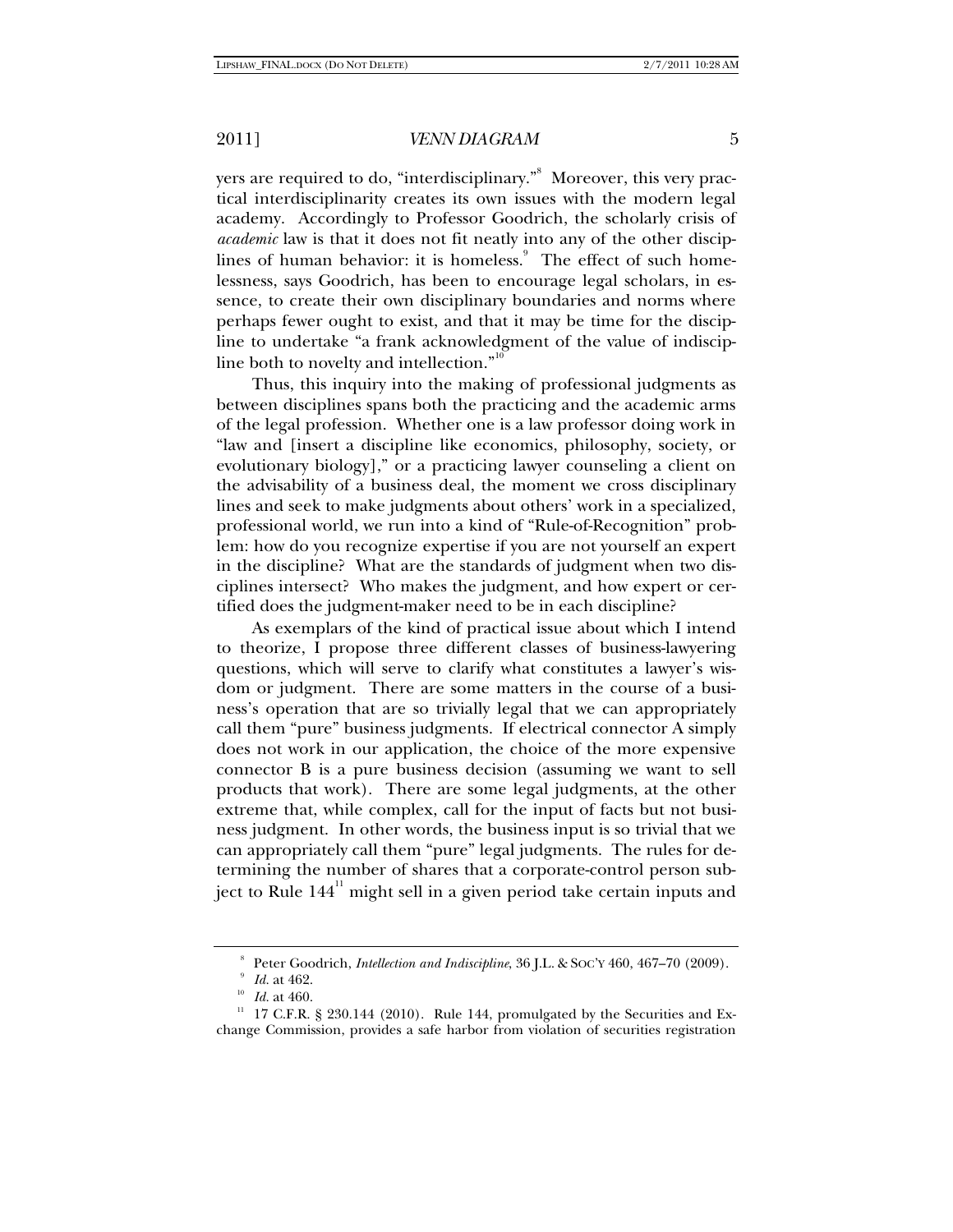apply a regulatory algorithm. Similarly, the determination of whether a particular business acquisition requires a filing with the Federal Trade Commission (FTC) under the Hart-Scott-Rodino pre-merger rules<sup> $12$ </sup> is, in large part, an algorithm that depends on the size of the parties involved and the size of the transaction, subject to certain exceptions.

Far more challenging, it seems to me, are questions of mixed legal and business judgment. Those might occur in the foregoing "pure" examples if we modified the questions as follows:

- Should we buy electrical connectors from C that are cheaper than those from B if we are fairly satisfied as to their efficacy and also obtain a contractual warranty?
- Should the control person sell her shares if the public nature of a Rule 144 filing will cause investors and analysts to doubt her confidence in the company?
- Should we proceed with the acquisition if it is arguably too concentrative under Section 7 of the Clayton Act and a premerger filing will subject it to certain scrutiny?

Along the same lines, consider the following not-atypical situations:

- A small firm makes the electrical connectors. It sells five million of them a year to the automotive industry at a price of fifty cents per unit. The firm's gross revenues are thus \$2.5 million. The form purchase order from the automobile manufacturer provides that the supplier is responsible for all losses, including consequential damages, arising from any defect. If the connectors turned out to be defective, their replacement would require two hours of time from a service mechanic (roughly \$100). The automobile manufacturer refuses to modify the form warranty provision. Should the firm sell the connectors?
- A retired executive of very comfortable means proposes to buy a travel agency. The purchase price of the agency is

rules for holders of restricted securities or control persons who wish to sell their shares to public. *Id.* 

 $12$  16 C.F.R. §§ 801–803 (2010). Substantively, Section 7 of the Clayton Act, 15 U.S.C. §18, bars business acquisitions which may substantially lessen competition, or tend to create a monopoly in any line of commerce. *Id.* The Hart-Scott-Rodino Antitrust Amendments Act of 1976 put in place a system whereby the FTC and the Department of Justice could review acquisitions before they occur. The rules, promulgated by the FTC pursuant to that act, limit the pre-merger review only to significant acquisitions undertaken by significant entities. *Id.*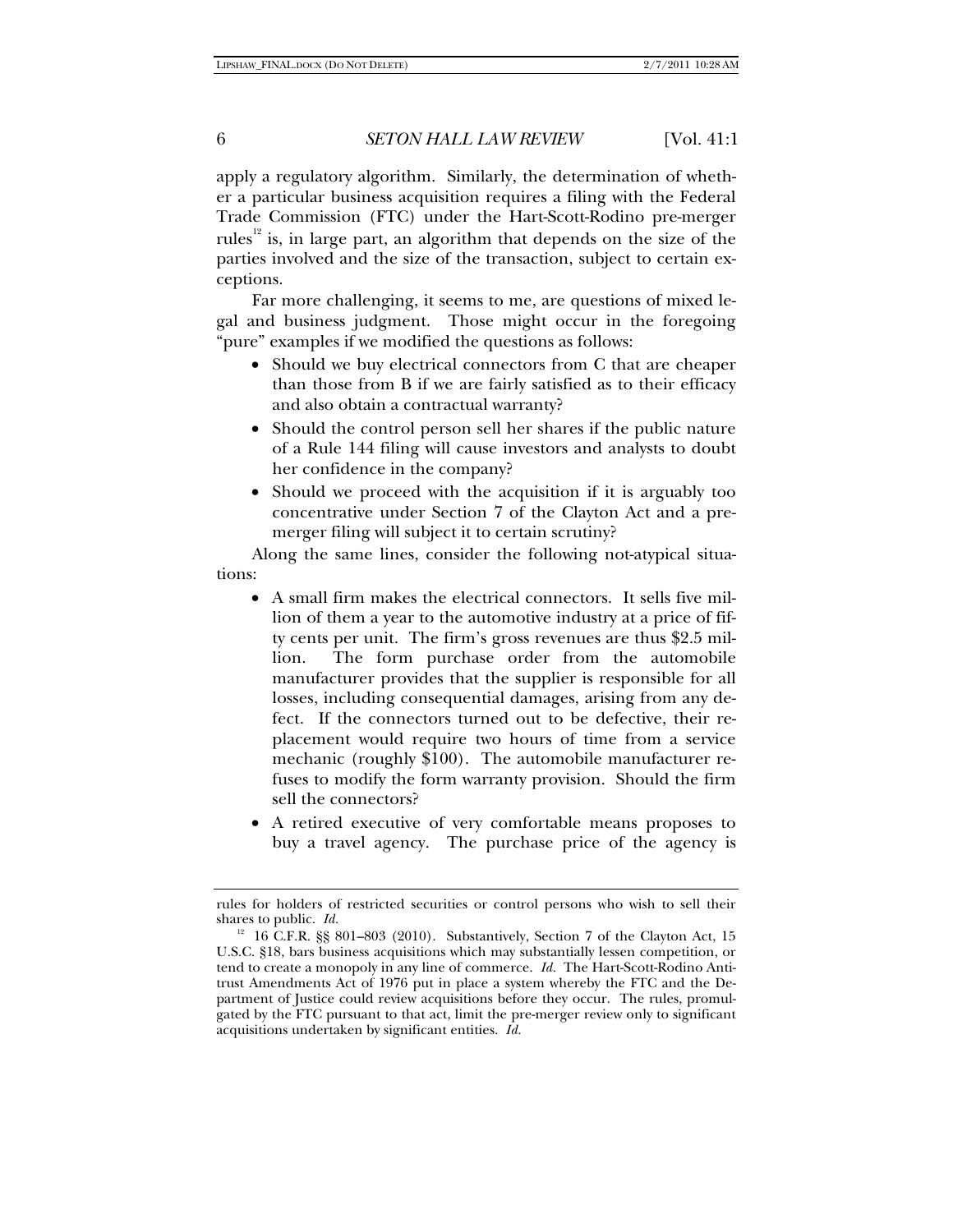\$500,000, under an asset purchase agreement that excludes the assumption of any liabilities except those expressly set forth in the agreement. The seller has a reputation of being "sharp." There has been some due diligence, and there is a full set of representations and warranties in the agreement. There is, however, always the possibility that there are skeletons in the closet; for example, notwithstanding the nonassumption of liabilities, an ongoing customer might claim that the previous owner failed to make good on an obligation and refuse to do business unless the new owner makes good. The domestic partner of the executive is sitting in your office and has posed the question: "This poses a lot of financial risk for our household; do you think we should go ahead with it?"

A Venn diagram uses circles and the manner in which they overlap to represent the logical relationship between elements within sets. Some elements are only part of circle A; some elements are only part of circle B; but some elements are part of both circles. In the following Venn diagram (Figure 1), the "A" elements are business judgments, the "B" elements are legal judgments, and the overlap "AB" are mixed judgments of law and business.



Figure 1

The question is: who is capable of making judgments in the Venn diagram overlap?<sup>13</sup> Business people are not competent to assess

<sup>&</sup>lt;sup>13</sup> To give away part of the punch line, part of what follows is a critique of that kind of thinking under which we might attribute "either-or" characteristics, as in a Venn diagram, to different judgments. *See* discussion *infra* notes 63–64. In the terminology I discuss later, circle A would constitute an idealized cognitive model, including prototype effects, of a business judgment, and circle B would be the equivalent for a legal judgment. *See id.* The overlap can be thought of as another category or more ideally as the elimination of a distinction between the idealized models in the two circles.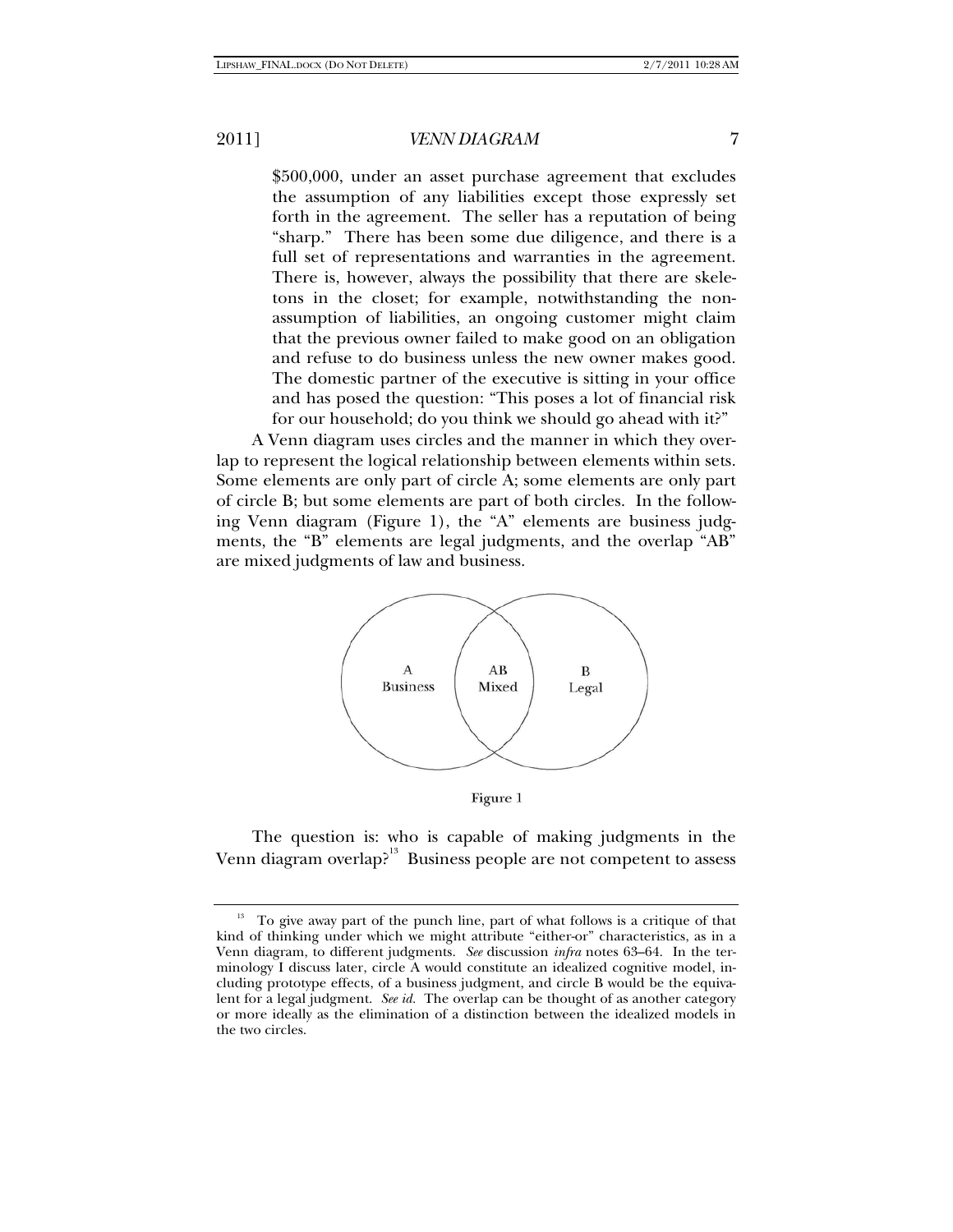the legal implications of those mixed judgments and are not inclined merely to trust the decision to lawyers. Lawyers, on the other hand, by training if not inclination, are usually successors to a particular method of organizing the world and members of a closed discipline: they are not business people. By nature of the very concept of a judgment, however, both the assessment and the decision must occur privately in a single conscious mind, no matter how the judgment is ultimately influenced, communicated, shared, or adopted by others. If, as I think is the case, lawyers have to undertake the judgments that fall in the overlap, the implication for lawyering and legal education is that some of the old canards about leaving business judgment to the business people must fall away.<sup>14</sup>

There are three sub-themes. First, as discussed in Part II, there is no "collective judgment." Practical judgment does not occur in the ether but in a mind.<sup>15</sup> The closest we have come to a science of

Sung Hui Kim, *Why Do Lawyers Acquiesce in Their Clients' Misconduct—Part II*, THE SITUATIONIST (Apr. 2, 2007, 10:54 PM), http://thesituationist.wordpress.com /2007/04/02/why-do-lawyers-acquiesce-in-their-clients'-misconduct--part-ii. See also Sung Hui Kim, *The Banality of Fraud: Re-Situating the Inside Counsel as Gatekeeper*, 74 FORDHAM L. REV. 983 (2005) (discussing how inside counsel participate in corporate fraud and proposing alternative rules so that lawyers maintain a role as gatekeepers). Professor Kim's rather sweeping conclusion is not based on broad empirical evidence of actual in-house lawyer conduct; it is instead a combination of inference from the well-known Milgram conformity lab tests and equally well-known examples of lawyers behaving badly. Kim, *Why Do Lawyers Acquiesce*, *supra*. I knew many in-house lawyers, and while I cannot say how they (or law professors in the same situation) would have performed in the electric shock tests and cannot deny the impact of framing on decision-making, my casual observations were that individual moral choice and leadership in context, while certainly more elusive in its measurement, showed up more than just from time to time. As compared to Professor Kim, I have no more empirical basis for determining whether that was the exception or the rule. 15 I do not need to take a position on mind-body dualism to make this assertion.

Whether one takes a wholly material view (that state of mind is nothing more than a neural brain state), an extreme dualistic view (that mind and the physical brain are two different things entirely), or any position in between, the thoughts that comprise judgment are mental and not physical events.

 $14$  Do lawyers actually get involved in making business decisions? My casual experience as the chief in-house lawyer for two very large corporations leads me to say "yes"—notwithstanding theorizing (generally unsupported by empirical work) to the contrary. I have in mind assessments like those of Professor Kim:

Inside counsel, as employees of the firm, are inclined to take orders and accept the "definition of the situation" (a phrase coined by Milgram) from their superiors. . . . Although inside counsel's duties include a prominent role in corporate compliance, it is business management that jealously guards the right to decide whether to comply with the law, which is seen as the ultimate risk management decision. For inside counsel to challenge management's decisions or management's authority to make decisions would then amount to clear insubordination.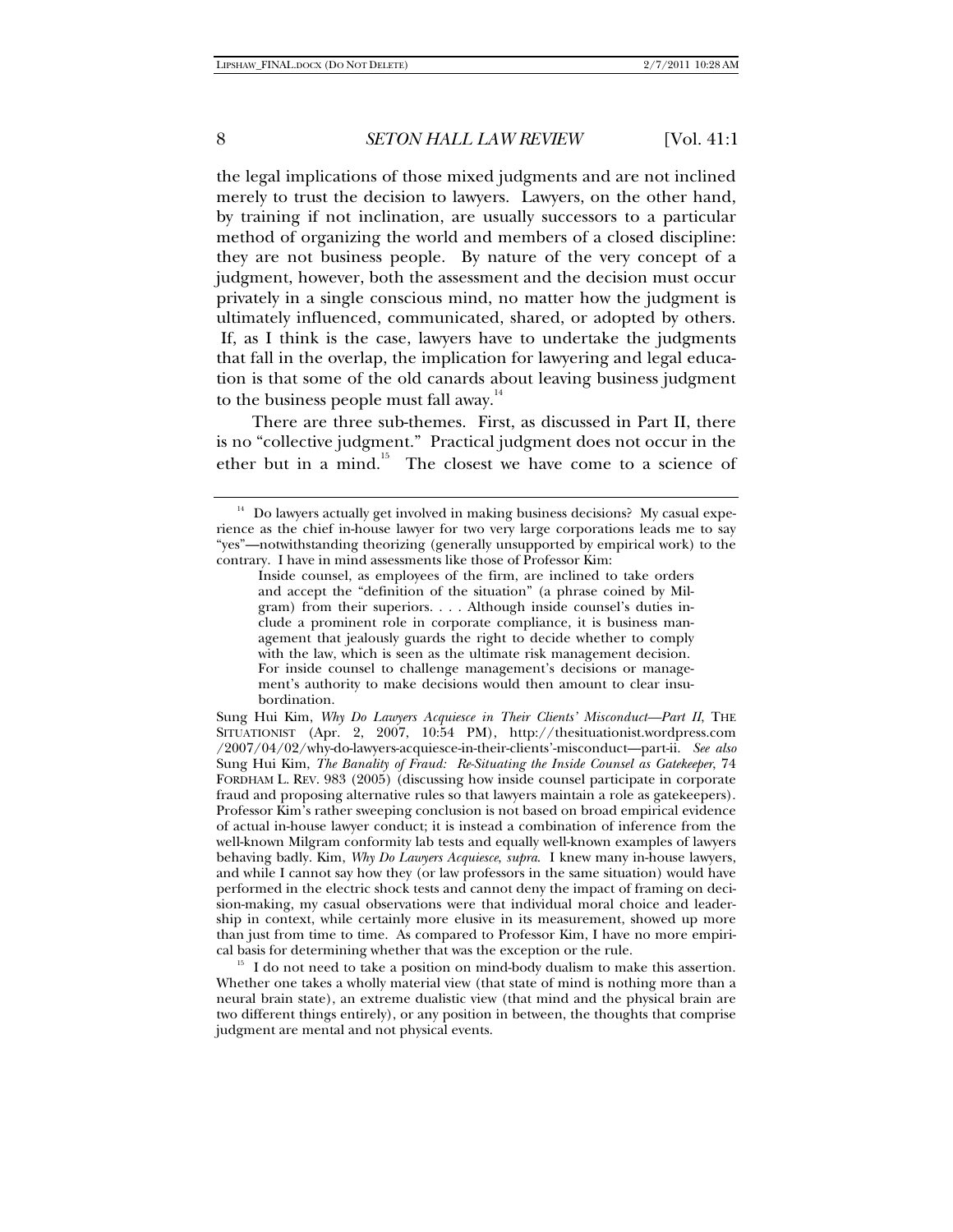judgment is the exploration of consciousness and cognition, both of which remain unresolved. There is still no scientific explanation of consciousness; it is subject to what Thomas Nagel referred to as the "explanatory gap."<sup>16</sup> Moreover, there is a debate whether consciousness will ever be reducible to scientific or naturalistic explanation. It is fair to say that if there is anything to the idea that consciousness is irreducible, judgment is next in line, because we still have to deal with the inner experience of the individual subject, not the observer of the subject. Once we place judgment within an embodied mind, how does it work? Would it be algorithmic, in the sense that eventually we could pour all the relevant facts and authorities into a legal computer (into which we have programmed all the rules), and have it provide us with advice such that in a blind test we could not determine if it came from a computer or a human being? This is an application of the so-called "Turing test" of artificial intelligence. $\frac{17}{15}$  Is judgment inductive, a kind of scientific prediction of the future that is confirmed or falsified by ensuing experience? Or would judgment be closer to imagination?

What we quickly realize is that an inquiry into prospective judgment overlaps traditional questions among philosophers of law as to whether anything actually constrains a judge's decision. This is a subset of the more general philosophical issue of "rule following;" namely, how do we draw the conclusion that the past data establishes a particular rule or regularity, and how do we decide that the next datum does or does not follow that rule?<sup>18</sup> The extreme at one pole in that arena is formalism—that the law consists of internally consistent rules that naturally seem to dictate their own application to new situations. The other extreme is indeterminacy—that there is no such constraint and all decisions reflect the whim of the judge. It seems intuitively correct, when we think about judgment not within the adjudication context but as a relatively mundane and prospective exercise, that our judgments are neither pre-ordained by some kind of formula nor wholly random. We need to assess the more general issue of rule following in the non-adjudication context, and for that, I turn to work in cognitive science and the law.

Second, the judgment in the AB portion of the diagram is interdisciplinary by definition because a business judgment differs from a

<sup>&</sup>lt;sup>16</sup> Thomas Nagel, *What Is It Like to Be a Bat?*, *in* PHILOSOPHY: BASIC READINGS 422,

<sup>422 (</sup>Nigel Warburton ed., 2nd ed. 2005). 17 *See* A.M. Turing, *Computing Machinery and Intelligence*, 59 MIND 433, 433–34  $(1950)$ .<br><sup>18</sup> *See infra* notes 51–54 and accompanying text.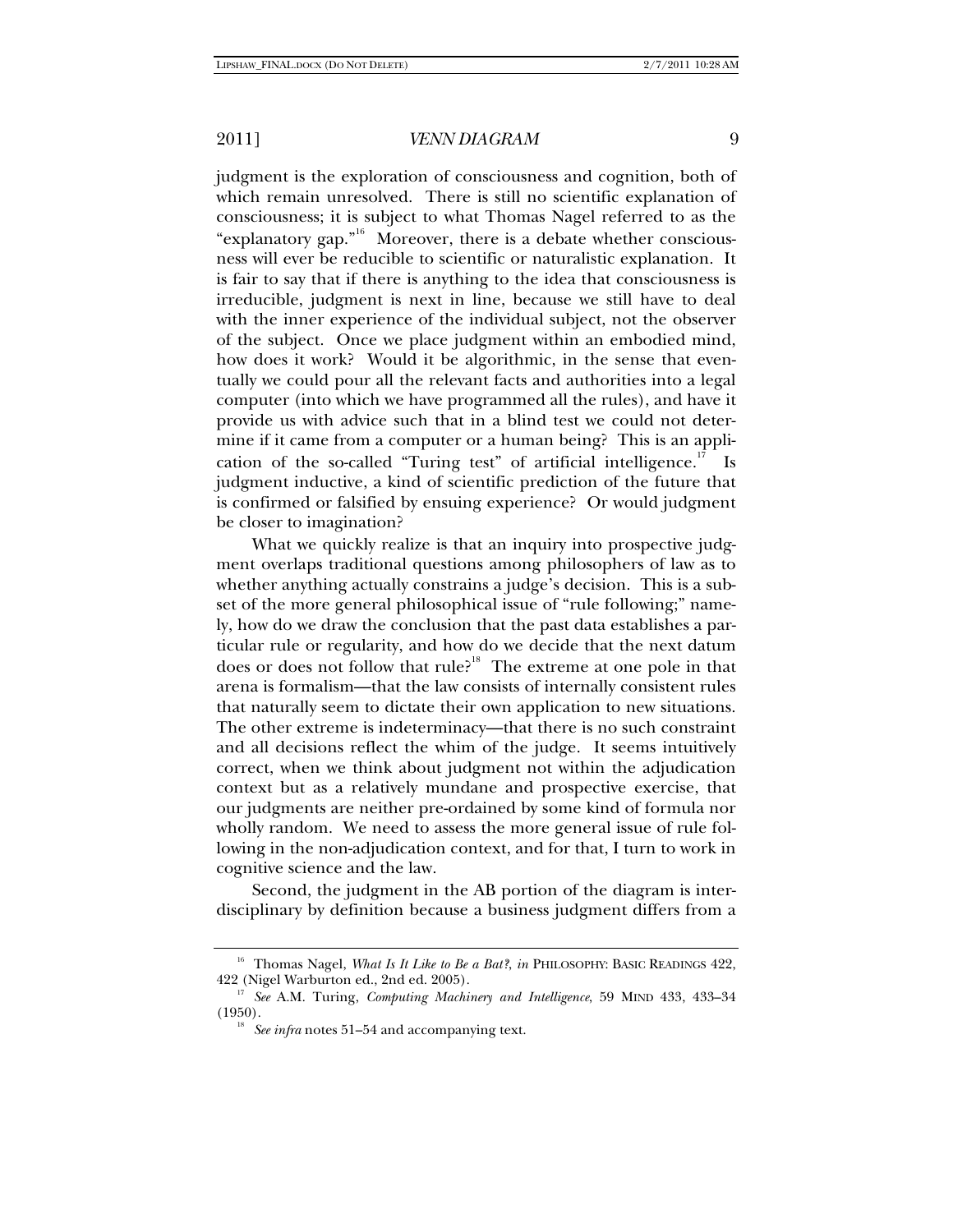legal judgment. Business judgment depends far more on the argument from merit versus legal judgment, which depends far more on the argument from authority and a particular kind of legal authority at that. What then does it mean, in the making of business-legal judgments, to be an expert in the AB portion of the diagram? In Part III, I propose that we need to define a new professional discipline in which a myriad of wise executives, counselors, diplomats, lawyers, financiers, and others currently practice without professional certification—the field of "metadisciplinarity." Being interdisciplinary means merely that you operate between and among various established disciplines. One can be interdisciplinary between, for example, law and literature without ever considering what it means generally to work in an interdisciplinary way. Being a metadisciplinarian takes us to a higher order skill—it means being an expert in the making of interdisciplinary judgments. My experience has been that successful business people and business lawyers frequently make judgments in which they weigh and select among the views of experts in different disciplines, even those they are not expert in. As set forth in Part III, I contend that this metadisciplinary skill has something to do with the aspect of our cognitive powers that use metaphor and analogy to extend our knowledge.

Finally, can we make wise lawyers? Are metadisciplinary skills teachable? That is the subject of Part IV. I believe they are, but they recruit such basic cognitive and empathetic abilities that the task is never going to be easy. Metadisciplinarity, the discipline of deciding which rules to apply when no discipline has a monopoly on the rules, invokes something beyond algorithm and induction. It requires that its practitioners understand, in the words of one pioneer in the application of cognitive science to law, that human beings are "meaning-making machines."19 Hence, metadisciplinarians will be aware of

<sup>&</sup>lt;sup>19</sup> E-mail from Steven Winter to the author (Jan. 1, 2010) (on file with author). *See also* STEVEN L. WINTER, A CLEARING IN THE FOREST: LAW, LIFE AND MIND xiv (2001) (referring to our "pervasive cultural processes of meaning-making"). Professor Winter's book on the intersection of cognitive science and the law has been a tremendous help in my thinking about the mysterious processes of judgment. One major thesis of his masterful work is that cognitive science opens up an insight into the explanation of judgment, something that has heretofore remained "opaque" and "obscure" as contemplated by mainstream rationalist thinking. *Id.* at 3, 7. My project is to take on both the practical and theoretical—the "doing" not just the "explaining"—of judgment. Professor Winter writes, "The promise of cognitive theory lies precisely in its ability to make explicit the unconscious criteria and operations that structure and constitute our judgment." *Id.* at xiii. If Professor Winter and I differ, it is because I am less sanguine about whether judgment, something I agree is an element of irreducibly imaginative cognitive ability, is nevertheless explicable in naturalistic terms "all the way down." One of the things about which I disagree is Professor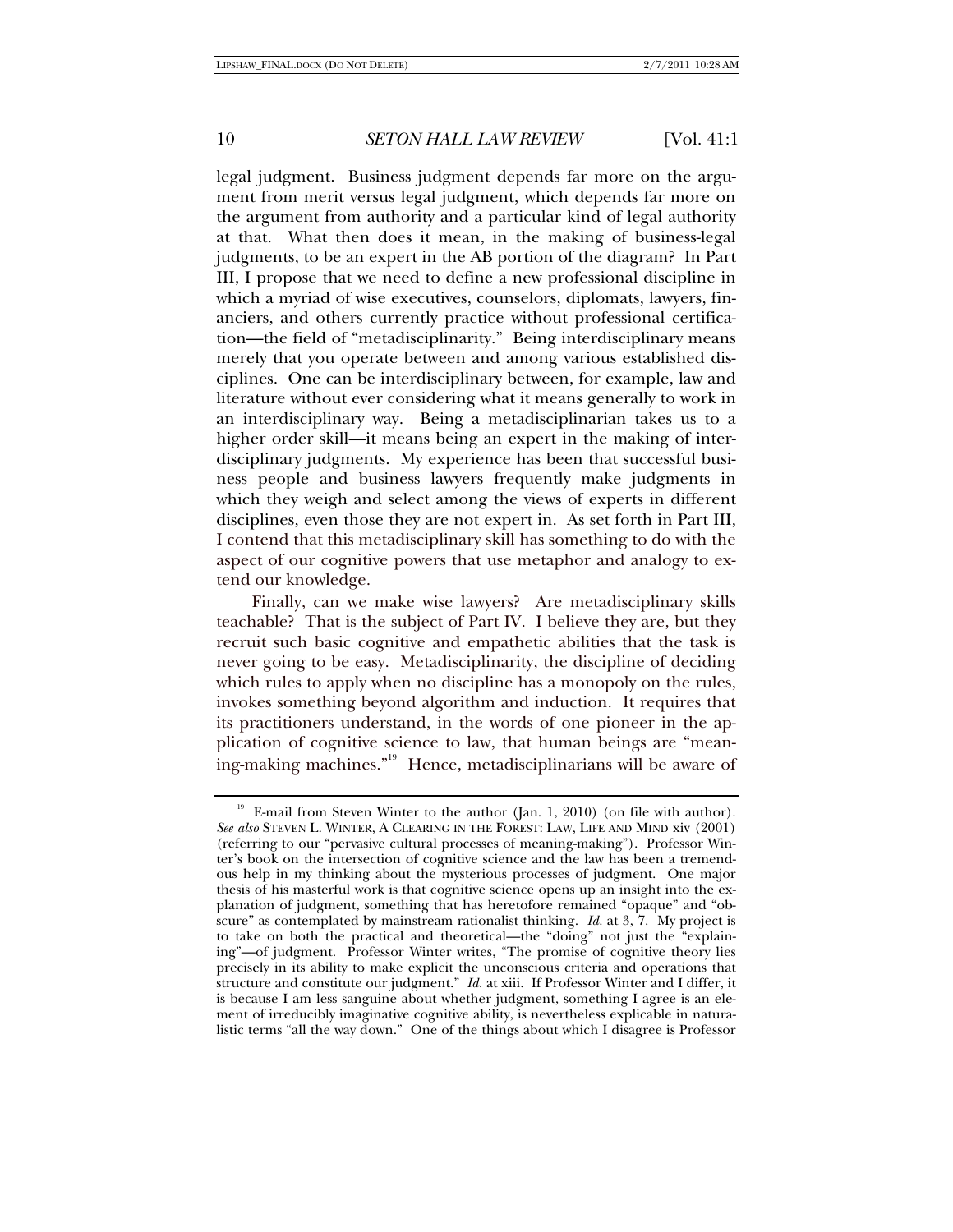the many ways in which cognitive beings make sense of the world, employing what the cognitive scientists call "cognitive integration" or "blending." The reason excellence in the practice of lawyer metadisciplinarity is so difficult, and so rare, is that practitioners need not merely understand the fact of cognitive blending but must also approach it empathetically. In other words, it means understanding the possible meanings that one's words and actions create apart from the speaker's semantic intentions or the actor's instrumental goals.

#### II. CONSCIOUSNESS AND JUDGMENT

#### *A. Where Does Judgment Take Place?*

Judgment is an exercise of mind. It is the act of a brain employing concepts to make sense of both data external to the being in which the brain is embodied and data and concepts internal to the brain. Within legal theory, there has been endless debate about how brains go about making those judgments, at least as to the application of whatever the law is to a new set of facts presented to the decision maker. There is, however, no serious debate that such judgment is an exercise of mind and occurs in thoughts. A more difficult question is the relationship of thoughts to physical events. Neuroscience tells us that neurons in the brain fire and electrical impulses seem to emanate from particular sites in the brain when it is dealing with particular categories of decisions and actions. Science, however, still does not provide any theories under the patterns of neuron firing that either predict the content of the thoughts themselves or explain how the thinker has an inner subjective experience of the thoughts.<sup>20</sup> Philosophers have long debated where the mind is located, but nobody seriously doubts that we have minds, that what goes on in our minds is private, not public, and that we have privileged access to what is going on in our own mind.<sup>21</sup> From there, little is settled in the hard questions of philosophy of mind, such as whether we really have free will or what it means to be conscious.

Winter's critique of the validity of *any* dichotomy, which arises from what I describe later in this article as his "ardent naturalism." *See infra* notes 246–50 and accompanying text. For a critique of *A Clearing in the Forest* as it pertains to traditional jurisprudential debates (say, as between Hart and Dworkin) and a defense of the concept that mental concepts are dichotomously different from the physicality of neuronfiring in our brains, see Dennis M. Patterson, *Fashionable Nonsense*, 81 TEX. L. REV. 841, 858–78, 885–94 (2003) (book review).<br><sup>20</sup> COLIN McGINN, THE MYSTERIOUS FLAME: CONSCIOUS MINDS IN A MATERIAL

WORLD 4–5, 28–29 (1999). This is the so-called "hard question of consciousness." 21 *Id.* at 11–12 (discussing the privacy of consciousness).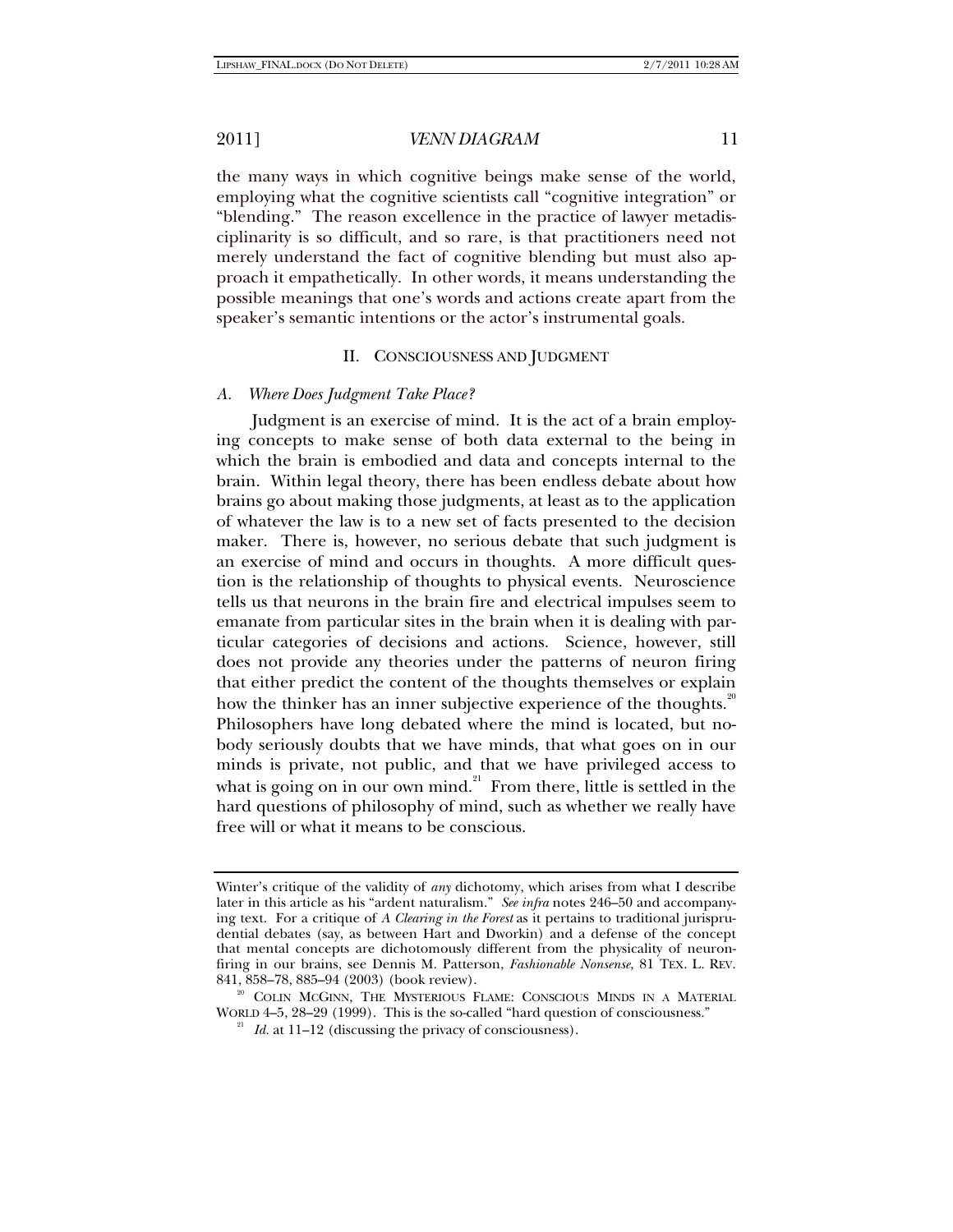Moreover, judgment is an exercise of a single mind, regardless of the influences and information that come from others. Whether the businessperson or lawyer incorporates the legal and business conditions to draw a practical conclusion, it is still, in the words of the bromide, "lonely at the top." Here is an illustration. We were representing a major bank in a sensitive piece of litigation. The problem was not whether the bank's legal position was solid but the adverse publicity attendant to the very existence of the claim. In short, it had to do with whether certain business arrangements were really the bank's responsibility (i.e., was an intermediary between the bank and certain customers an agent of the bank or of the customers?). While we might demonstrate that the bank had no legal responsibility, the public impression might well be that the bank let its customers hang out to dry. While in a large conference, we were confronted with the question—fight or settle? I recall a large square table and at least a dozen people, inside lawyers, outside lawyers, the chief financial officer, the vice-president of bank operations, and others arrayed around the bank's CEO. The CEO asked each person to state a view on the question of "fight or settle?" After hearing each person's response, she paused for a moment and then said, "I think we have to settle." What struck me at the time was that every person there had a rule, a truth, or an authority to which he or she could appeal—whether it was law, a sense of justice, sound banking, or customer relations. Despite all of the discussion, when the time came to make the decision, the CEO had no authority to fall back on except her own.<sup>22</sup>

Judgment occurs in a place—the mind—that for the foreseeable future is privileged solely to the being making the judgment. Nobody outside the mind of the being knows, unless the being truthfully says so, what the basis of the judgment really is. Whether we will ever know enough about the mind to be able to conclude the naturalistic basis for consciousness, for the time being, it remains that the innerprivileged mind has either irreducible free will or something naturalistically explicable, which we not only have not explained scientifically, but also still have no idea how to find an explanation.<sup>23</sup> Something

<sup>&</sup>lt;sup>22</sup> In an essay on the loneliness of the United States Presidency, Nancy Gibbs quoted Dwight D. Eisenhower: "[O]ne man must conscientiously, deliberately, prayerfully scrutinize every argument, every proposal, every prediction, every alternative, every probable outcome of his action, and then—all alone—make his decision." Nancy Gibbs, *Obama After One Year: The Loneliest Job*, TIME, Jan. 25, 2010, at 64, *available at* http://www.time.com/time/magazine/article/0,9171,1953705,00.html.<br><sup>23</sup> When scientists are elected to the National Academy of Sciences, they are en-

titled to publish an Inaugural Article in the Academy's Proceedings. My friend, Da-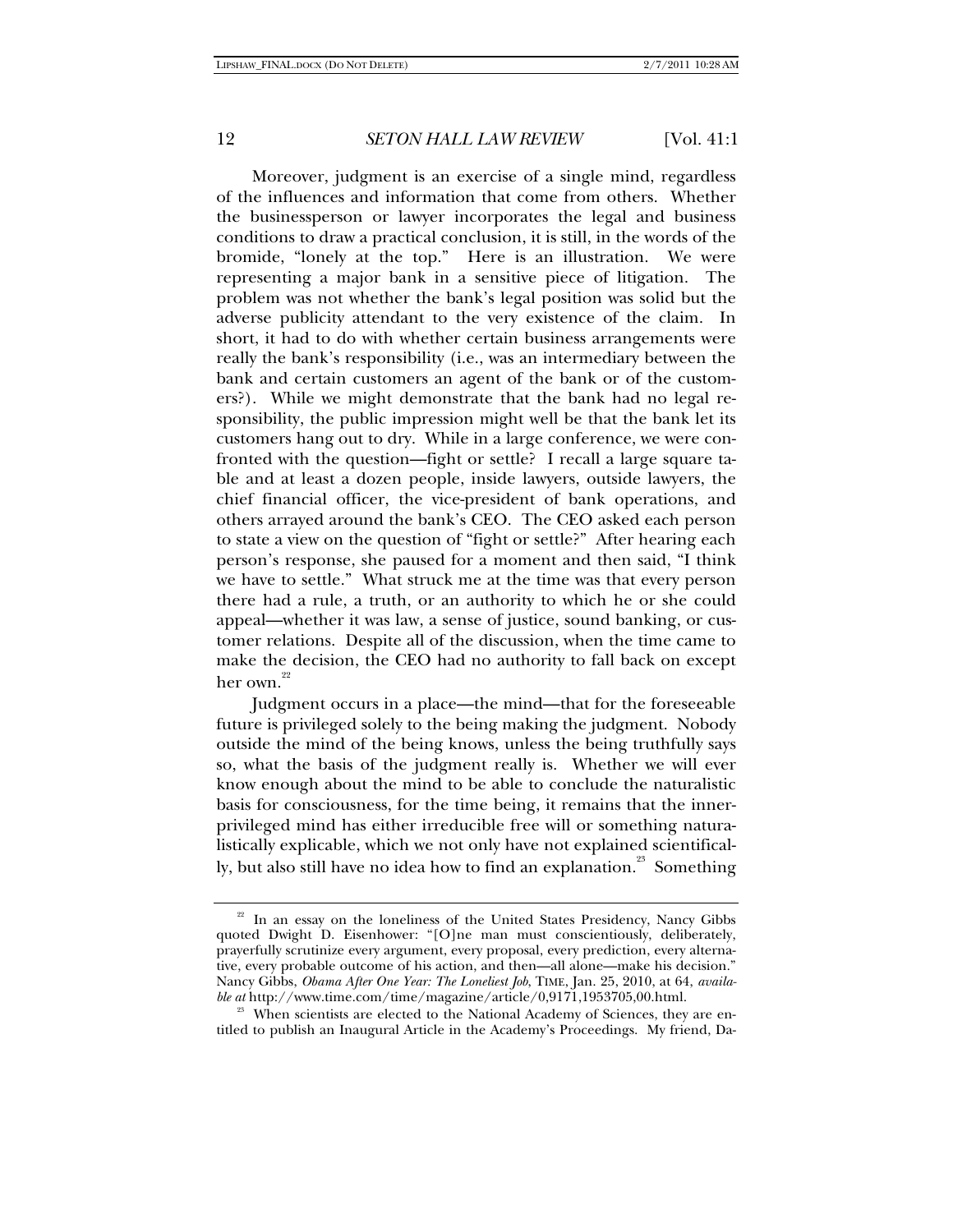is going on in there, but we have no way of knowing precisely what it is. Like consciousness, our experience of judgment is wholly our own and is capable outwardly of being replicated by an automaton or zombie with no inner experiences whatsoever. We will simply never know whether anything compelled the bank CEO to say, "I think we have to settle."

It is hard to resist the idea that judgment is not a collective undertaking; for example, in a faculty vote on a pressing issue or in the vote by which a law firm partnership admits new partners. The judgment occurs in the mind of the decider. Our faculty recently decided to take a vote expressing the sense of the faculty on an issue facing the university. The individual decision of the faculty member proposing the resolution was an act of conscience. Each individual decision to speak at the meeting, and even the decision to attend the meeting, was an act of conscience, as was each instance of casting a vote. The collective expression resulting from the vote, however, was a political act, not an act of conscience. Indeed, as Hannah Arendt suggested, conscience, in the sense of the ethical judgment one makes as in the faculty vote, is a mental activity closely linked to consciousness in the sense of inner awareness described above. $24$  Thinking, she observed, is the soundless dialogue we have with ourselves; it is like a wind that sweeps away "the implications of unexamined opinions and thereby destroys them" and manifests itself in judgment.<sup>25</sup> She further observed that judgment is "the faculty to judge *particulars* without subsuming them under those general rules which can be

<sup>25</sup> *Id.* at 36.

*Id.*

vid Haig, gave me one of these, in which a University of Pennsylvania biologist argues not only that free will is an illusion but those aspects of the criminal legal system assigning guilt based on the knowledge of, and choice between, right and wrong should be rethought because no such free choice is really possible. Professor Cashmore writes, "The reality is, not only do we have no more free will than a fly or bacterium, in actuality we have no more free will than a bowl of sugar." Anthony R. Cashmore, *The Lucretian Swerve: The Biological Basis of Human Behavior and the Criminal Justice System*, 107 PROC. NAT'L ACAD. SCI. 4499, 4503 (2010). I think this is more philosophy than science, and not very good philosophy at that, but I cite it fairly to demonstrate one of the extreme poles in the debate.

<sup>&</sup>lt;sup>24</sup> Hannah Arendt, *Thinking and Moral Considerations: A Lecture*, 51 SOC. RES. 7, 34–35 (1984).

It took language a long time until it separated the word *consciousness* from *conscience*, and in some languages, for instance in French, such a separation never happened. Conscience, as we use it in moral or legal matters, supposedly is always present within us, just like consciousness. And this conscience is also supposed to tell us what to do and what to repent of; it was the voice of God before it became the *lumen naturale* or Kant's practical reason.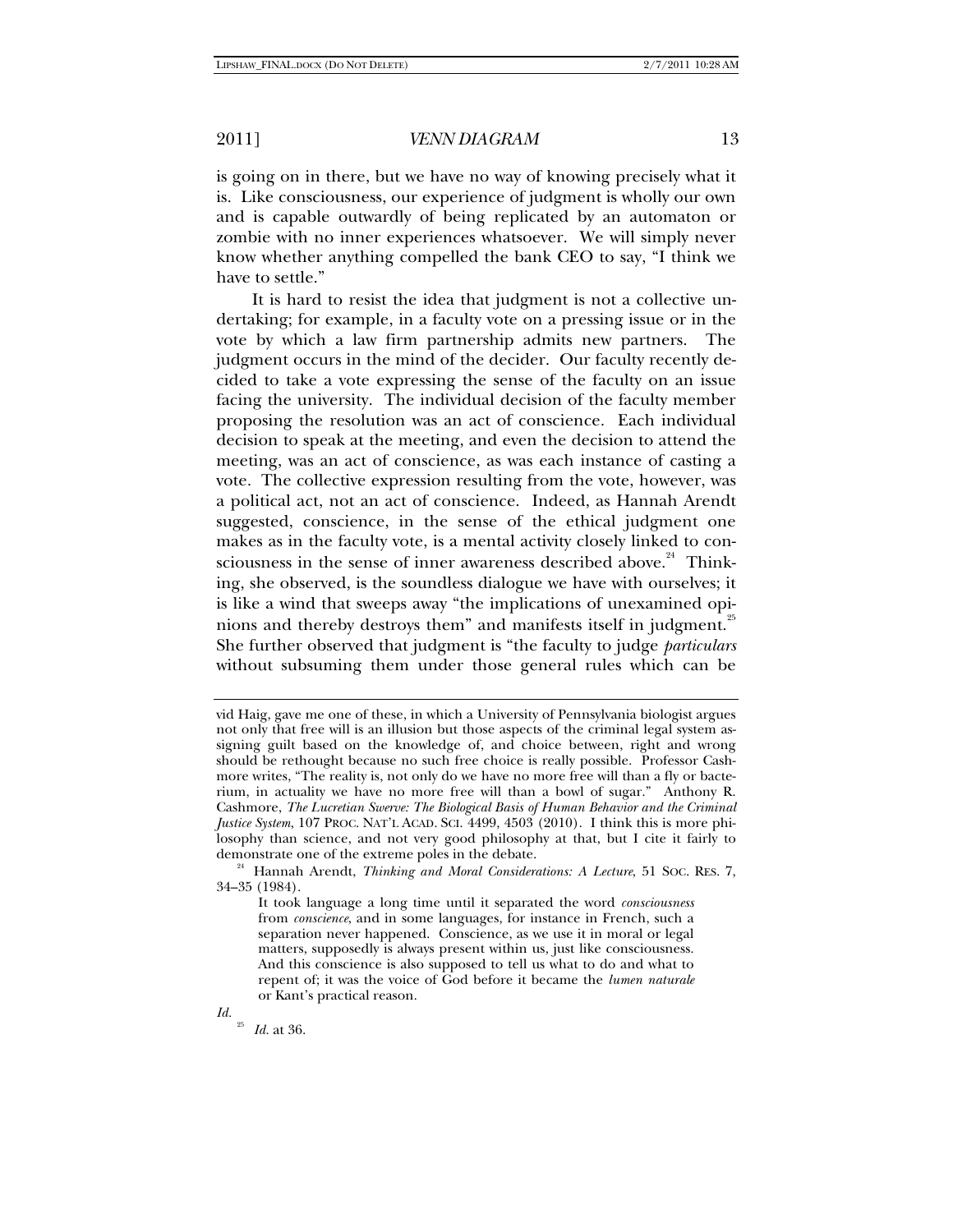taught and learned until they grow into habits that can be replaced by other habits and rules."<sup>26</sup> Whether the judgments are ethical, as opposed to merely practical, they occur in our minds, are privileged to us, and are beyond influence, authority, external truthjustifications, and power, regardless of whether we accede, knowingly or unconsciously, in the solitude of our own minds, to influence, authority, justifications, and power. $27$ 

## *B. Judgment Is Neither Reducible to a Matrix of Rules nor Completely Indeterminate*

The conceptual continuum of practical decision making extends from one extreme, algorithmic solutions, to another extreme, the randomness and indeterminacy of throwing darts or rolling dice. We can safely say that neither extreme constitutes that good, sound, seasoned, or mature judgment we would want from a trusted adviser. Could a computer, at least in theory, be capable of making that kind of human-like judgment? Alternatively, if we cannot even theoretically reduce the judgment-making process to a series of algorithm, does it mean that all judgments are really random, indeterminate, or even whimsical? I believe judgment is indeed neither irreducibly algorithmic nor wholly random, and therein lies its difficulty and mystery.

#### 1. The Problem with Algorithmic Judgment

Can we conceive of a legal computer on whose judgment we would be willing to rely? As to some matters, the answer is likely yes. An algorithm can resolve some issues; for example, deciding how many shares can be sold into the market under Rule 144. An algorithm is rigidly deductive; given correct conditions, the rules of inference supplied by the formal system provide us with the correct conclusion. Our reasonable intuition, however, is not only that legal issues that can be resolved by an algorithm are not very interesting but also that the kind of judgment we seek in lawyers operating in the

<sup>&</sup>lt;sup>26</sup> *Id.* at 35–37.<br><sup>27</sup> In a discussion of this point, my colleague Pat Shin directed me to the "plural" subject theory" developed by the philosopher Margaret Gilbert. *See, e.g.*, MARGARET GILBERT, SOCIALITY AND RESPONSIBILITY: NEW ESSAYS IN PLURAL SUBJECT THEORY (Rowman & Littlefield 1999). Her central thesis is that a joint commitment is fundamentally different than an individual intention and "cannot be analyzed [solely as]  $\dots$ the sum or aggregate of the individual commitments" or intentions. *Id.* at 3. I have not thought this through in detail, although I suspect it may be fruitful in considering contract theory. My initial reaction, however, is that a commitment, whether individual or joint, is a *doing*, even though it involves the minds of the committers; whereas, judgment is a thought process that precedes commitment, whether individual or joint.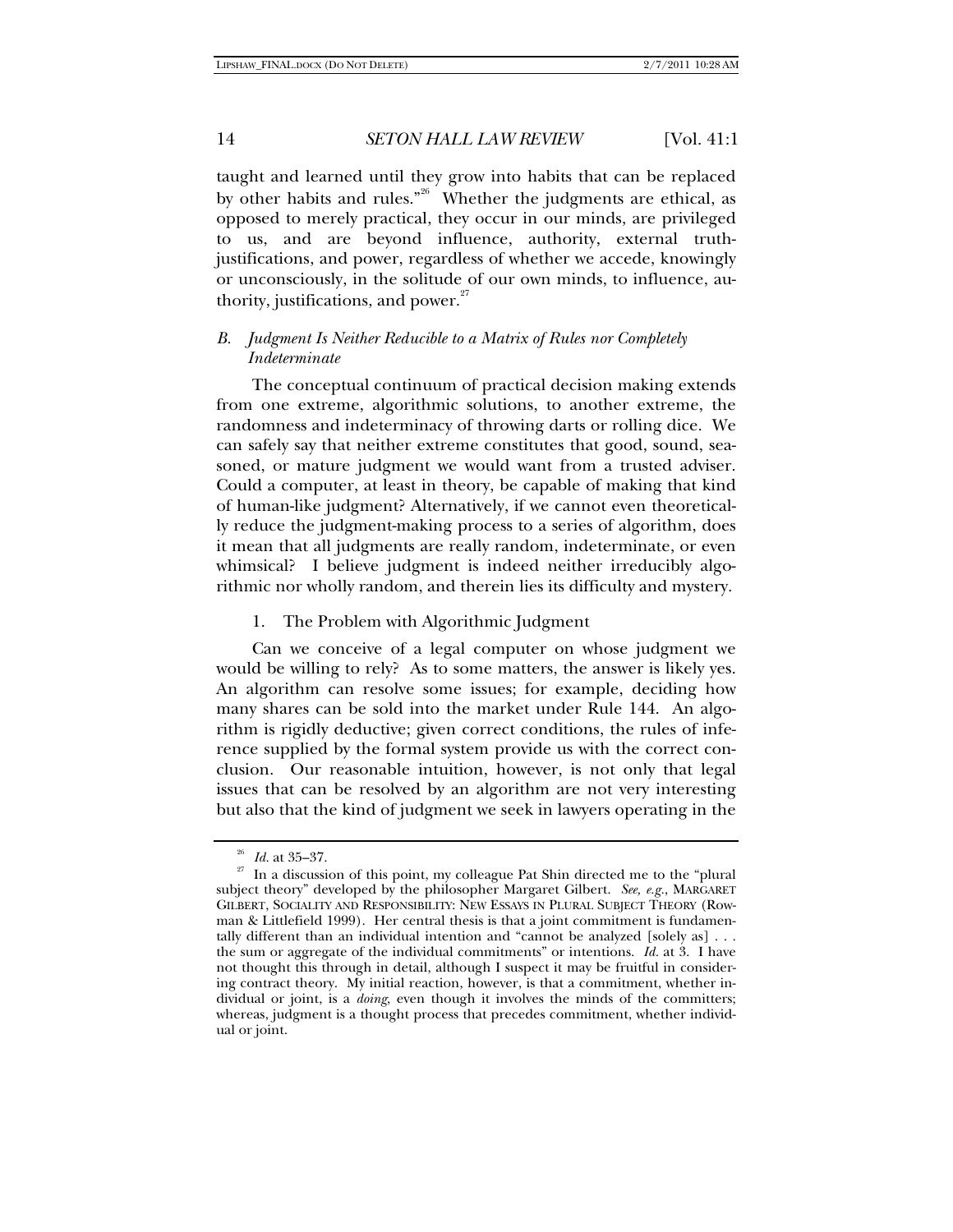AB portion of the Venn diagram is not, in concept, reducible to an algorithmic system. Even if law might be fairly described as a "formal and rational system, however much its doctrines and rules may diverge from the common sense understandings of the layperson,"<sup>28</sup> it is still not a system of formal logic.

Let us explore why sublime legal judgment involves a kind of thinking that goes beyond logic. When we consider what it means to think, we begin with consciousness itself because thinking seems to be at the heart of whatever a conscious mind is. The issue of consciousness deals with explanations for the empirical fact of the subjective inner life of the mind. Our mental states have an associated feeling of being our own experience; as one philosopher noted, "These qualitative feels are also known as phenomenal qualities, or qualia."<sup>29</sup> I can show you a dish of guacamole or play Rachmaninoff's Second Concerto or mow your lawn, but only you can experience the taste, the melody, and the smell. The natural sciences have not so far been helpful in explaining that phenomenal experience. Indeed, much of the debate is about whether science will ever be able to explain it.<sup>30</sup> The philosophical question at the very edge of the development of artificial intelligence is: can a computer have a mind that observers would regard as conscious (i.e., that it is thinking as a human being would think)? Alan Turing, one of the pioneers of computing, proposed the most famous test of whether a machine can be said to think.<sup>31</sup> If a questioner poses sustained questions to a hidden responder and cannot tell whether the responder is a human being or a machine, and the responder is indeed a machine, then, for all intents and purposes, the machine thinks. $32$  The most famous response to the Turing test is John Searle's Chinese room problem, the point of which is that the mere carrying out of the steps of an algorithm does not logically require that the entity so carrying out actually understand it. $^{33}$ 

The renowned mathematician and physicist, Roger Penrose, explicitly links the issue of consciousness and judgment, claiming that

<sup>&</sup>lt;sup>28</sup> WILLIAM M. SULLIVAN ET AL., EDUCATING LAWYERS: PREPARATION FOR THE PROFESSION OF LAW 186 (2007). This is the well-known "Carnegie Report."<br><sup>29</sup> DAVID CHALMERS, THE CONSCIOUS MIND: IN SEARCH OF A FUNDAMENTAL THEORY

<sup>4 (1996). 30</sup> MCGINN, *supra* note 20, at 5. 31 Turing, *supra* note 17. 32 *Id.*

<sup>33</sup> John R. Searle, *Minds, Brains, and Programs*, *in* THE MIND'S I 353, 353 (Douglas R. Hofstadter & Daniel C. Dennett eds., 2000).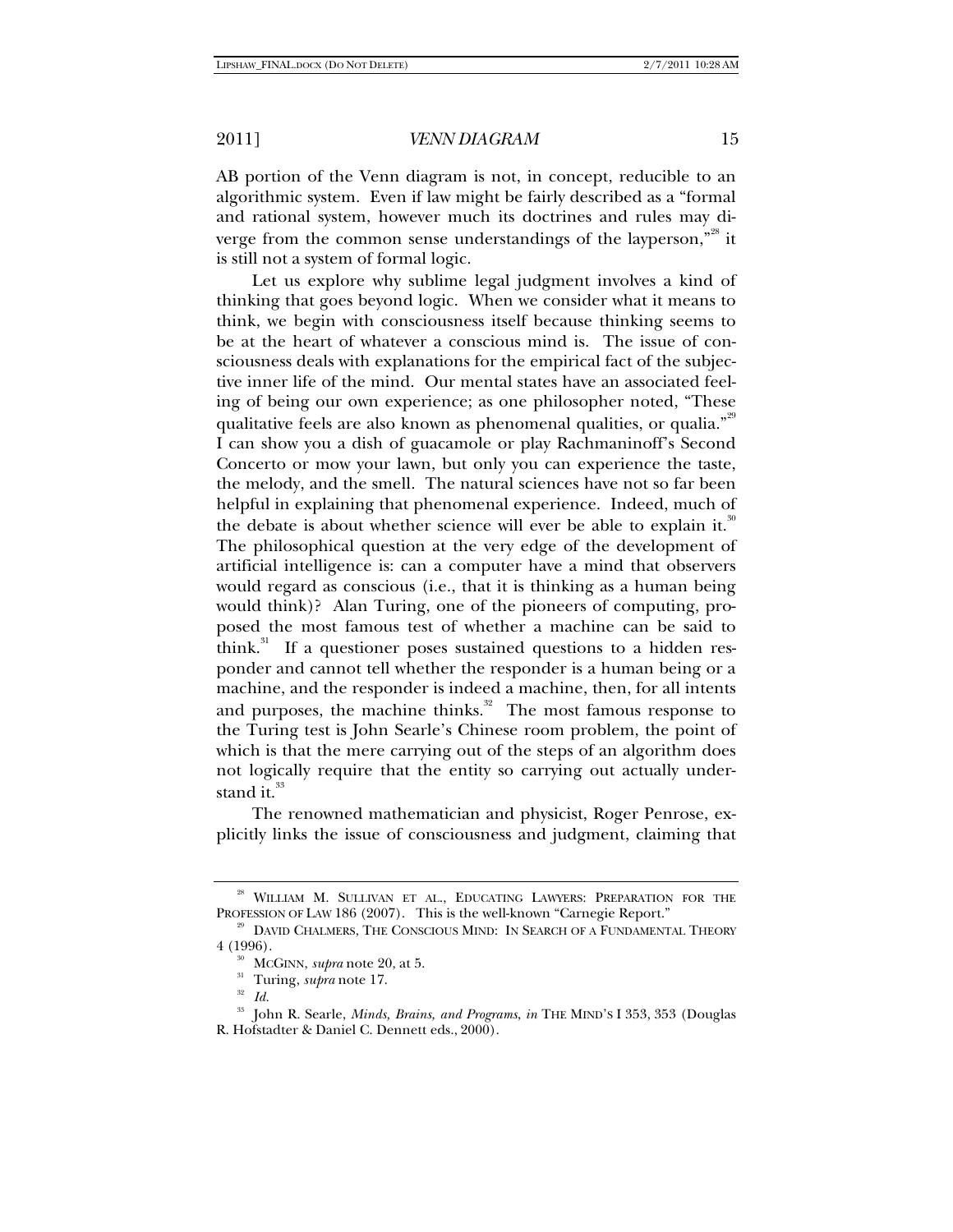judgment-forming is itself the *hallmark* of consciousness.<sup>34</sup> He starts with the premise that consciousness is likely to have conferred some selective evolutionary advantage on those possessing it, and then asks what that advantage might be.<sup>35</sup> What we can do with consciousness, he argues, unlike a computer, is figure out how to deal with new problems we have not previously faced.<sup>36</sup> Humans, unlike computers, seem to have non-algorithmic capabilities, particularly as to judgments of understanding, truth, common sense, and artistic appraisal. This is a good candidate for selective advantage over non-conscious or wholly pre-programmed beings. As Penrose observes, if one knows which algorithm is necessary for the solution of a problem, then one must have seen the problem before.<sup> $37$ </sup> But what happens when the problem is wholly new, and we must decide which algorithm to use? Penrose says, "Somehow, consciousness is needed in order to handle situations where we have to form new judgments, and where the rules had not been laid down beforehand."

This is the issue that so frustrated us in middle-school algebra: "Once an appropriate algorithm is found, the problem is, in a sense, solved."<sup>39</sup> If our teacher gives us the algebraic equivalence, the process of solving for *x* is far easier than if we are given a story, and it is up to us to determine the algebraic equation that will solve the problem of the number of apples Mary will be able to eat in June. In traditional law school pedagogy, it has a well-known name—issue spotting. Even before we get to the application of a rule to the facts (the "A" in the famous IRAC or TREAC method of answering law school and bar examination questions), we need to decide that there is indeed a legal issue buried in the problem and select a rule to be applied (the IR or TRE portions of the method). Even if we could solve the legal problem with algebra, legal judgment would involve more than deduction; it requires the selection of the formal model in which deduction would occur. This particular kind of reasoning is called abduction, or "inference to the best explanation," and has a sense of educated guesswork about it.<sup>41</sup>

 $^{34}$  ROGER PENROSE, THE EMPEROR'S NEW MIND: CONCERNING COMPUTERS, MINDS, AND THE LAWS OF PHYSICS 532 (1998).

<sup>&</sup>lt;sup>35</sup> *Id.* at 529.<br><sup>36</sup> *Id.* at 530–31.<br><sup>37</sup> *Id.* at 534.<br><sup>39</sup> *Id.* at 531.<br><sup>39</sup> *Id.* at 534.<br><sup>40</sup> For a detailed discussion of abductive reasoning from its first articulation by Charles Sanders Peirce, see Scott Brewer, *Exemplary Reasoning: Semantics, Pragmatics,*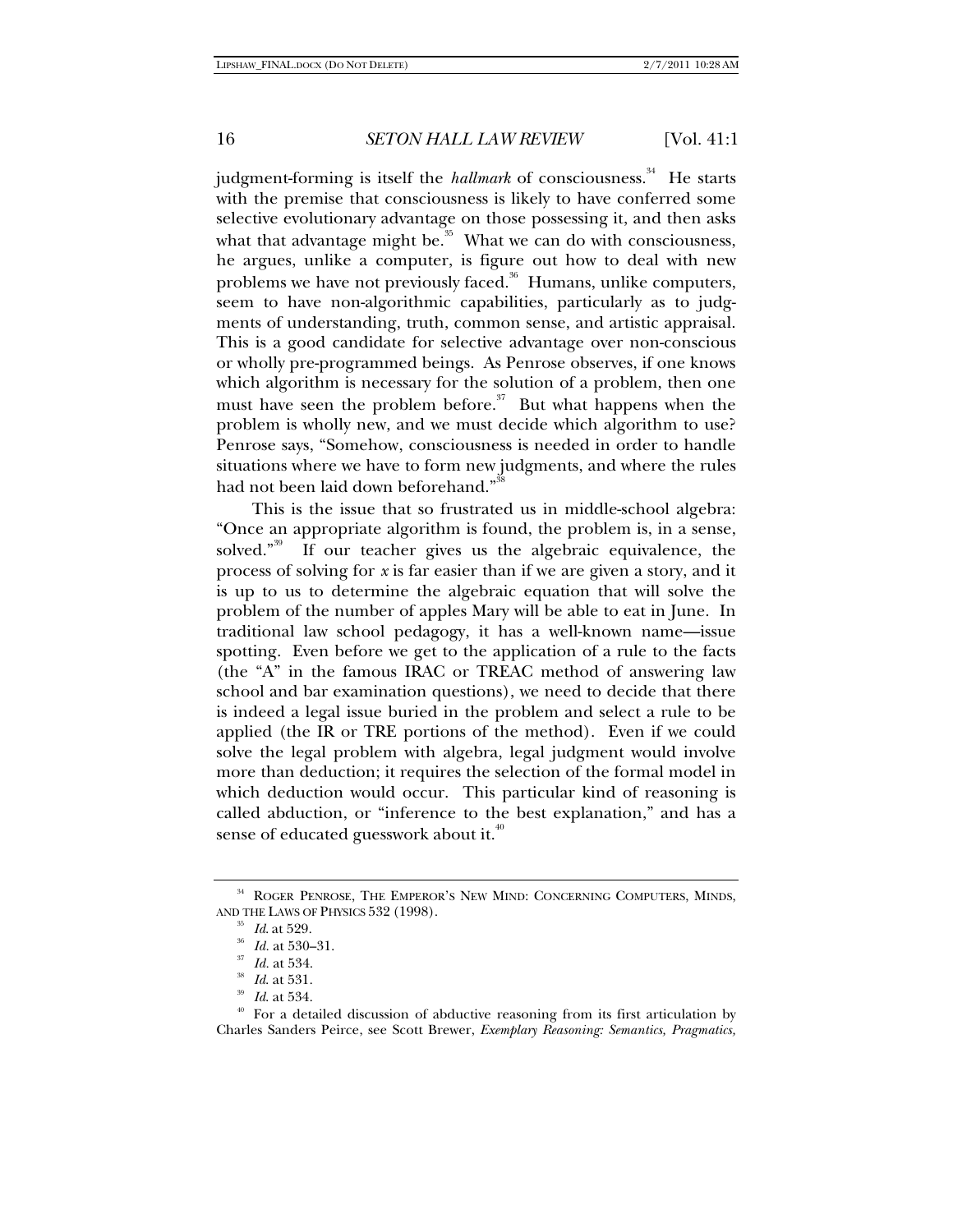The exercise of judgment in the AB portion of the Venn diagram is thus more than logic. Even if we were to concede that embodied brains process algorithmically in an unconscious way, Penrose contends that the "judgments themselves . . . are the manifestations of the action of *consciousness*."<sup>41</sup> Judgment is a process that "one continually makes while one is in a conscious state, bringing together all the facts, sense impressions, and remembered experiences that are of relevance, and weighing things against one another—even forming inspired judgments, on occasion." $42$  Certainly this description accords not only with our intuitions about judgment but also with the experience of long-time practitioners. Thus, even if law itself were a formal logical system, we would still face an irreducible issue of judgment arising from the non-algorithmic or "extra-algorithmic" nature of our consciousness.

This seems to me to be the dispositive answer to a debate ten years ago about whether artificial intelligence in law can ever be anything more than a glorified LexisNexis or Westlaw. Cass Sunstein observed that computers are unable to perform analogical reasoning.<sup>†</sup> That provoked a response from Eric Engle arguing that the criticism is based on notions of static rules of computation, rather than dynamic rules of computation, in which the computer learns from its prior errors.<sup>44</sup> Moreover, so-called "neural networks" already allow computers to undertake pattern recognition. These are computer programs designed to model the way that brain neurons process patterns. Again, highly oversimplified, these are programs that allow parallel rather than serial processing and contain learning algorithms that allow the program to "learn" (i.e., to reject choices available within the program). The program does not just find a solution; it finds the optimal solution, which is usually the solution that has the lowest cost.

*and the Rational Force of Legal Argument by Analogy*, 109 HARV. L. REV. 923, 945–49

<sup>(1996). 41</sup> PENROSE, *supra* note 34, at 531. 42 *Id*. at 533. 43 Kevin Ashley, Karl Branting, Howard Margolis & Cass R. Sunstein, *Legal Reasoning and Artificial Intelligence: How Computers "Think" Like Lawyers*, 8 U. CHI. L. SCH. ROUNDTABLE 1, 18–21 (2001). 44 Eric Allen Engle, *Smoke and Mirrors or Science? Teaching Law with Computers—A* 

*Reply to Cass Sunstein on Artificial Intelligence and Legal Science*, 9 RICH. J.L. & TECH. 6 (2002); *see also* Eric Allen Engle, *An Introduction to Artificial Intelligence and Legal Reasoning: Using xTalk to Model the Alien Tort Claims Act and Torture Victim Protection Act*, 11 RICH. J.L. & TECH. 53 (2004).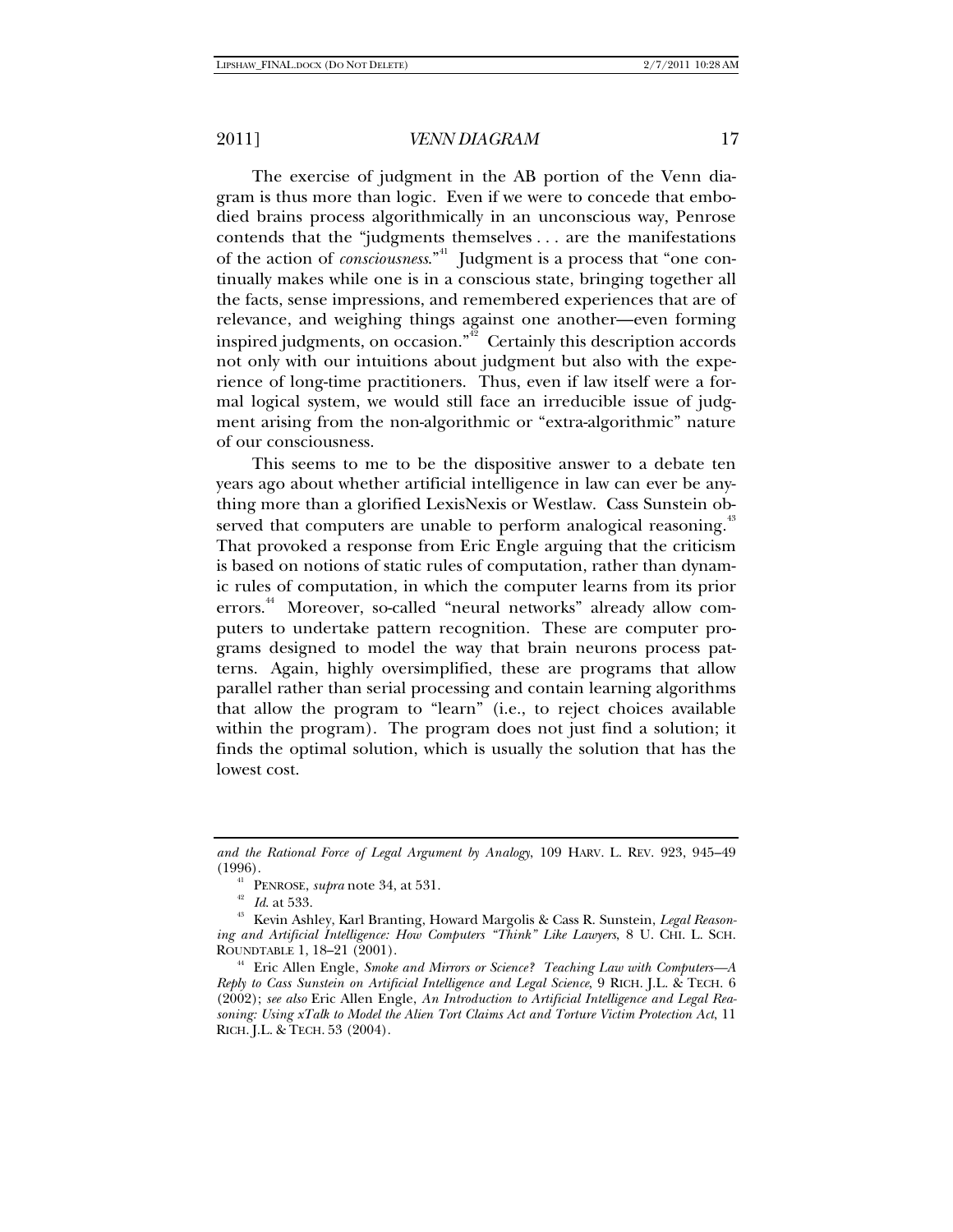I believe Sunstein was right in the result but not because computers have or do not have analogical reasoning capability. Engle is probably right in suggesting that they could be programmed to appear to be making analogies. It is Penrose's observation that dooms an artificial intelligence capability. Human brains supply the rules to the program. Whether it is merely induction or an artificial neural network that can replicate analogous reasoning through pattern recognition, we need to undertake an abductive process to come up with the rule we are going to give the computer, either close to the surface or deep down in the midst of the neural network. Even if the rule is a second- or third-order learning rule, we need to make a judgment that is the best choice among various alternative rules for learning. You decide to adopt Rule A as the optimizer for making a particular choice among possible patterns that could explain the visual data. What is the rule you used to adopt Rule A? Let's assume it was Rule A'. How did you decide to adopt Rule A'1 as opposed to Rule A'2? If it was a rule, Rule A'', how did you choose A''1 over A''2? At some point, you choose without a rule, as Penrose suggests, nonalgorithmically.

There is no reason why we cannot, in theory, make a really sophisticated, and perhaps even human-seeming, judgment computer (for example, the gray eminence that is the avatar of old Mr. Cravath) that could issue a judgment on my electrical connector hypothetical in the introduction. It would assess the case law, calculate the probabilities of defect and their cost consequences, determine the business's risk averseness, correct for cognitive biases, and give us a "yes" or "no" answer to the question. But as long as it is digital and pre-programmed, it is going to face, at some point, the circumstance Penrose posits—one that is wholly new, and for which the computer has not been told how to choose between Rule B and Rule B'.<sup>45</sup>

<sup>45</sup> Researchers at Carnegie-Mellon University in Pittsburgh have been working on a computer program called the Never-Ending Language Learning system, or NELL, which undertakes "continuous learning, as if NELL is exercising curiosity on its own, with little human help." Steve Lohr, *Aiming to Learn as We Do, a Machine Teaches Itself*, N.Y. TIMES, Oct. 5, 2010, at D1. Its "thinking" consists of the human-generated algorithms NELL uses to acquire knowledge from scanning Web pages; NELL then classifies this information into semantic categories and develops "relations" among the categories. *Id.* The idea is to "tap the Web as a rich trove of text to assemble structured ontologie—formal descriptions of concepts and relationships—to help computers mimic human understanding." *Id.* As the developers acknowledge, for all of NELL's apparent sophisticated learning ability, it can still make computer-like mistakes in semantic interpretation. *Id.* For example, NELL understood the categories of baked goods, but decided that Internet cookies were baked goods as well. *Id.* It took the sentences "I deleted my Internet cookies," compared it to "I deleted my files," and concluded that computer files were also baked goods. *Id.* The ultimate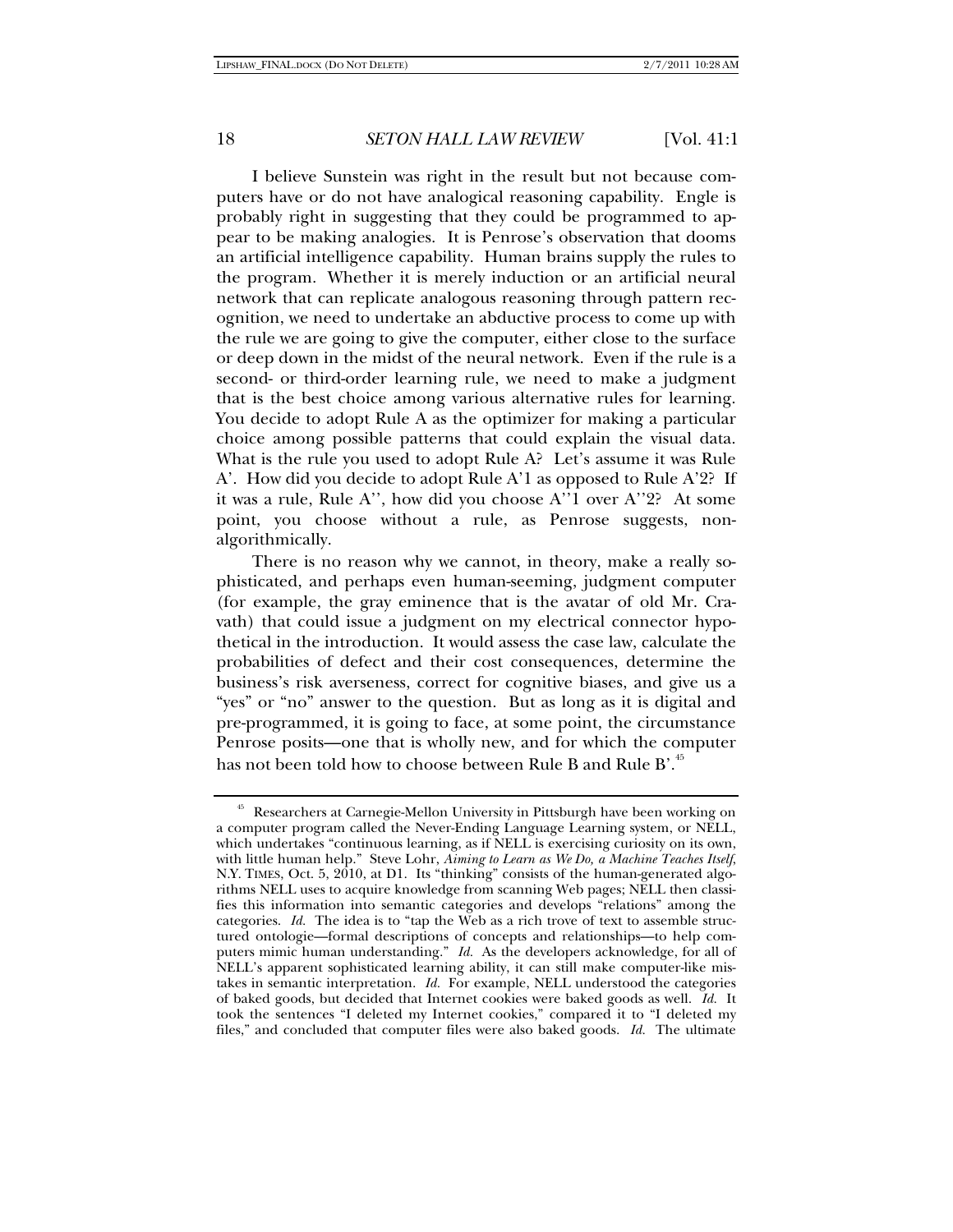## 2. Rule Following and the Problem with Inductive Judgment

As we have seen, even a purely deductive system of law would require a non-algorithmic exercise of mind, something we have come to call judgment. Legal and business judgments are, however, rarely just a matter of pure deduction. In making a business judgment about whether to open another ethnic restaurant in a particular neighborhood, we may look at data from which we can draw inductive conclusions about the relative success of similar restaurants in similar neighborhoods. In deciding whether to undertake a particular form of financing without Securities and Exchange Commission (SEC) registration, we may look at no-action letters by which we can draw inductive conclusions about the likelihood of SEC enforcement from the position it took with respect to similar deals. In each case, the business person or lawyer is looking for a rule or regularity in the past data in order to make a prediction about whether or not the next instance will fall within that rule.

This is the problem of rule following, the mystery at the heart of induction. Its very persistence over centuries is evidence of its intractability: whence comes the hypothesis, the abductive inference to the best explanation, the rule that explains the regularity of the data? Socrates tormented Meno until he reached his famous paradox: one seemingly could not reduce virtue to its essential nature merely from examples of virtue without first having some idea of what constituted virtue.<sup>46</sup> Millennia later, Karl Popper noted the mystery in the proposing of the inductive hypothesis: "[w]hat the great scientist does is boldly to guess, daringly to conjecture, what these inner realities are like. This is akin to myth making. . . . The boldness can be gauged by

*Id*. at 128.

breakthrough in replicating human understanding, of course, would be NELL's selection or development of an algorithm on its own, designed to solve a new problem for which it had never been programmed. *Id.*

<sup>46</sup> PLATO, PROTAGORAS AND MENO (W.K.C. Guthrie trans., Penguin 1977). The inductive process is Socrates' attempt to have Meno find "something in common" among all the examples of virtue, so as to distill its essence. *Id*. at 103. Finally, Meno says,

But how will you look for something when you don't in the least know what it is? How on earth are you going to set up something you don't know as the object of your search? To put it another way, even if you come right up against it, how will you know that what you have found is the thing you didn't know?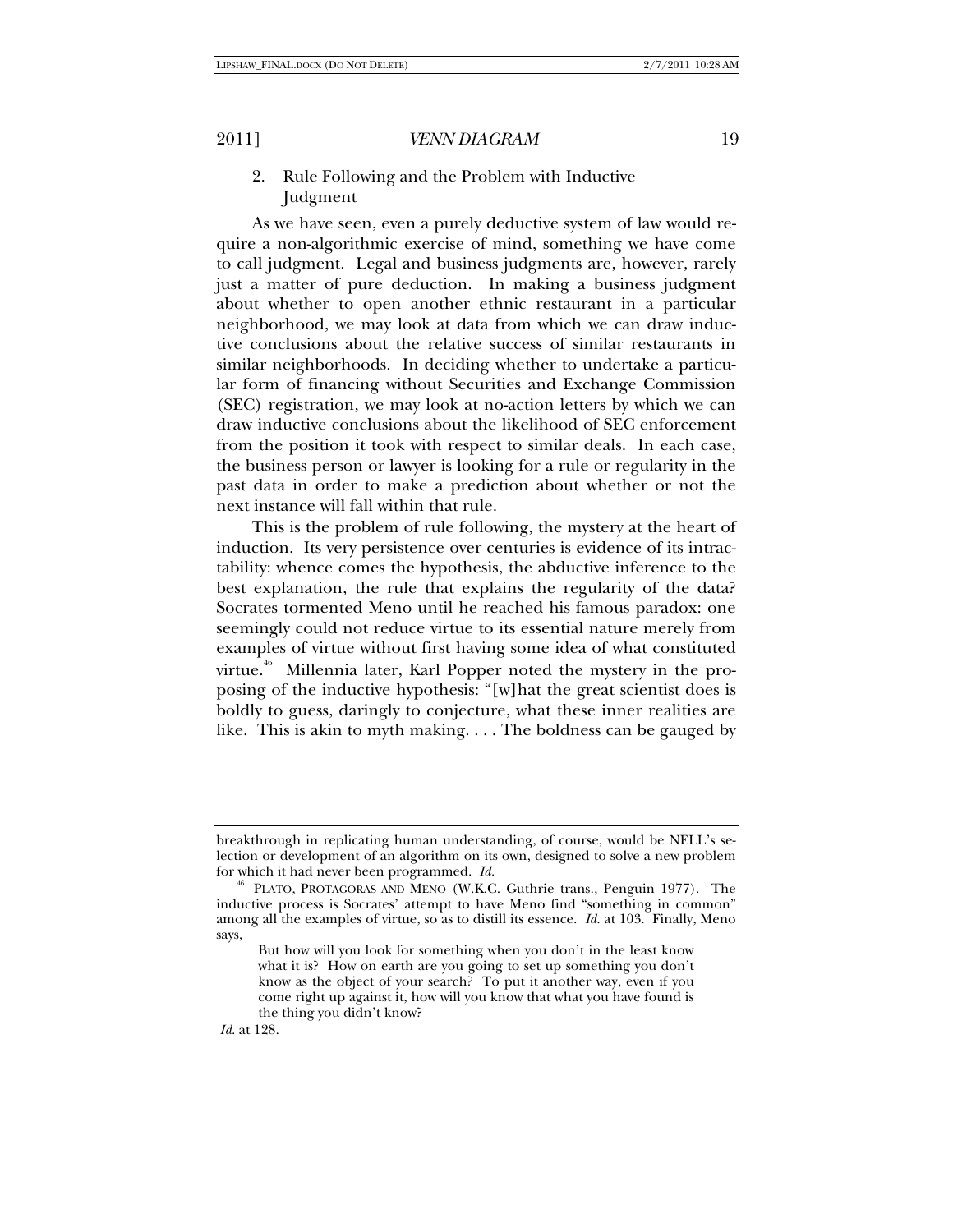the distance between the world of appearance and the conjectured reality, the explanatory hypothesis. $\mathbf{a}^{47}$ 

The hypothetical stab at an answer is, as Kant observed, a matter of *judging* that is not the same as *knowing*. 48 It is not mere application of our faculty of cognition to the real world (i.e., the application of rules like causality or substance so that we might order our sensible perceptions). Instead, judgment is "the faculty of **subsuming** under rules, i.e., of determining whether something stands under a given rule ... or not.<sup> $n^{49}$ </sup> Nor is judgment an exercise in the kind of logic that constitutes the employment of reason or the derivation of the conditions of propositions through logic. The attempt to set rules for the application of rules leads to an infinite regress. If you try to determine what circumstances fit within a rule, setting another rule merely leads to another rule to another rule to another rule, all the way down. Hence, according to Kant, "the power of judgment is a special talent that cannot be taught but only practiced."

Ludwig Wittgenstein in turn dealt with the mystery of rule following at the heart of language itself.<sup>51</sup> Our ordinary use of words is not reflective; it simply comes into our minds that the word applies the next time we use it. Wittgenstein compares the way a word comes to mind as something more than a random association with a meaningless symbol but less than conscious analysis of the relationship of the symbol to the thing or concept: it is something like being guided or influenced by the symbol, but even that level of reflection overstates the level of consciousness about the use of the word.<sup>32</sup>

Consequently, there is no rule for the application of a rule. Indeed, if Kant captured anything in the interplay between rules and

KANT, CRITIQUE OF JUDGMENT xii–xiv (Dover 2005) (1790).<br><sup>51</sup> LUDWIG WITTGENSTEIN, PHILOSOPHICAL INVESTIGATIONS §§ 198–202, at 80<sup>e</sup>–81<sup>e</sup> (G.E.M. Anscombe trans., 3d ed. 1958) (1953).

<sup>47</sup> Karl Popper, *The Problem of Demarcation*, *in* PHILOSOPHY: BASIC READINGS, *supra*

note 3, at 268.<br>*Id.* (emphasis in original).<br>*Id.* Kant expanded his treatment of judgment in his Third Critique, where, in the context of aesthetics and teleology, he further distinguished the faculty of judgment from knowledge and reason. Very briefly, the particular antinomy (or irreducibility) of judgment is (a) we sense an objective purposiveness in nature (i.e., the implicit order or *telos* that underlies our ability to do science by subsuming under rules) but, on the other hand, cannot posit, at least as a matter of knowledge, a Designer, and (b) as to objects of beauty, we again sense an objective and universal purposiveness in design, but also understand that our sense is subjective, and we must necessarily presume that others share our sense of the universal. *See* IMMANUEL

<sup>&</sup>lt;sup>52</sup> *Id.* § 175, at 71<sup>e</sup>.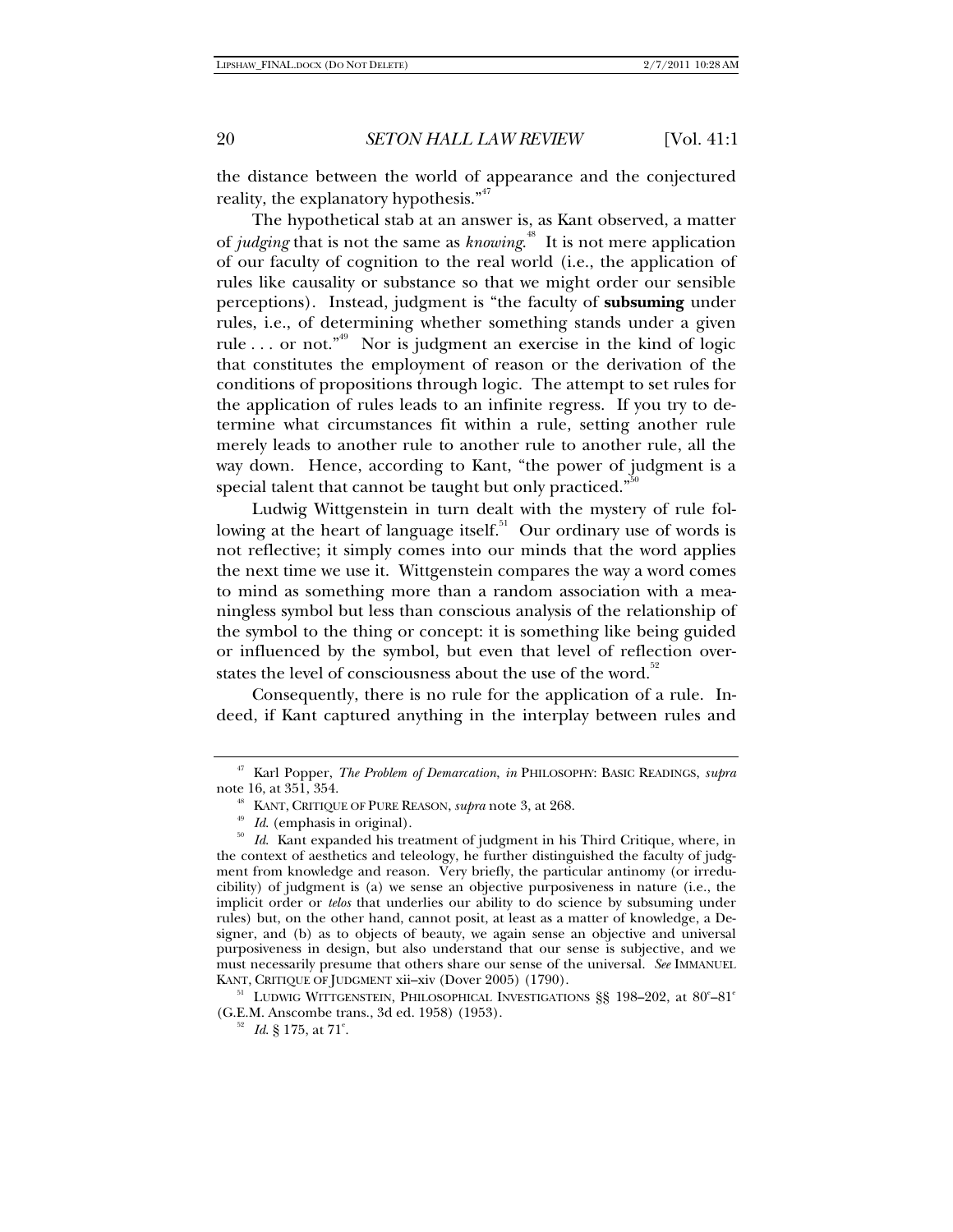examples, it is the battle that law professors undertake with their firstyear students. In the hoary law school test-taking methodology of "IRAC" (issue/rule/application/conclusion), the exercise of judgment is the selection of "R" and the "A" of application, not the mere memorization of rules. It is as though, seeking to derive through the power of logic a universal statement of a rule, the law student commits precisely the errors Kant anticipates. A student may have all the hornbook and study aid rules memorized,

[Y]et can easily stumble in their application, either because he is lacking in natural power of judgment (though not in understanding), and to be sure understands the universal in abstracto but cannot distinguish whether a case belongs in concreto under it, or also because he has not received adequate training for this judgment through examples and actual business.<sup>3</sup>

It seems a reasonable generalization that our experience of difficult or close decisions is that they are not capable of algorithmic resolution and not resolvable by formulaic resort to second-order foundational rules or principles. On the other hand, our intuitions about those decisions seem not to be wholly indeterminate. The question is whether we can ground non-deductive rule following somewhere in the middle. $54$ 

#### 3. An "Irreducibility of Judgment" Thesis

The problem with any reduction to rules (including the rules by which I have chosen to sort particular business, legal, and mixed judgments by way of the Venn diagram) is the illusion of objectivity, something fostered by the particular construct of concepts that constitutes law generally. The paradigmatic legal judgment is an objective one, in which a legal observer applies a set of rules to a particular set of facts for purposes of determination the legal consequence, if any, arising out of that set of facts. Yet the essence of judgment is a mental activity, undertaken by a subject (whether a lawyer or businessperson) whose own process of judgment must necessarily be affected by subjective factors. When we make a judgment, we have privileged access to our own minds vis-à-vis others, but the privilege has its limits; we can never be reducibly objective about ourselves. Only the CEO knows whether, among the many arguments from authority,

<sup>&</sup>lt;sup>53</sup> KANT, CRITIQUE OF PURE REASON, *supra* note 3, at 269.<br><sup>54</sup> I view judgment as a philosophical issue as hard as the one of consciousness, and as discussed supra in notes 20–45 and accompanying text, that this is because the two issues are related.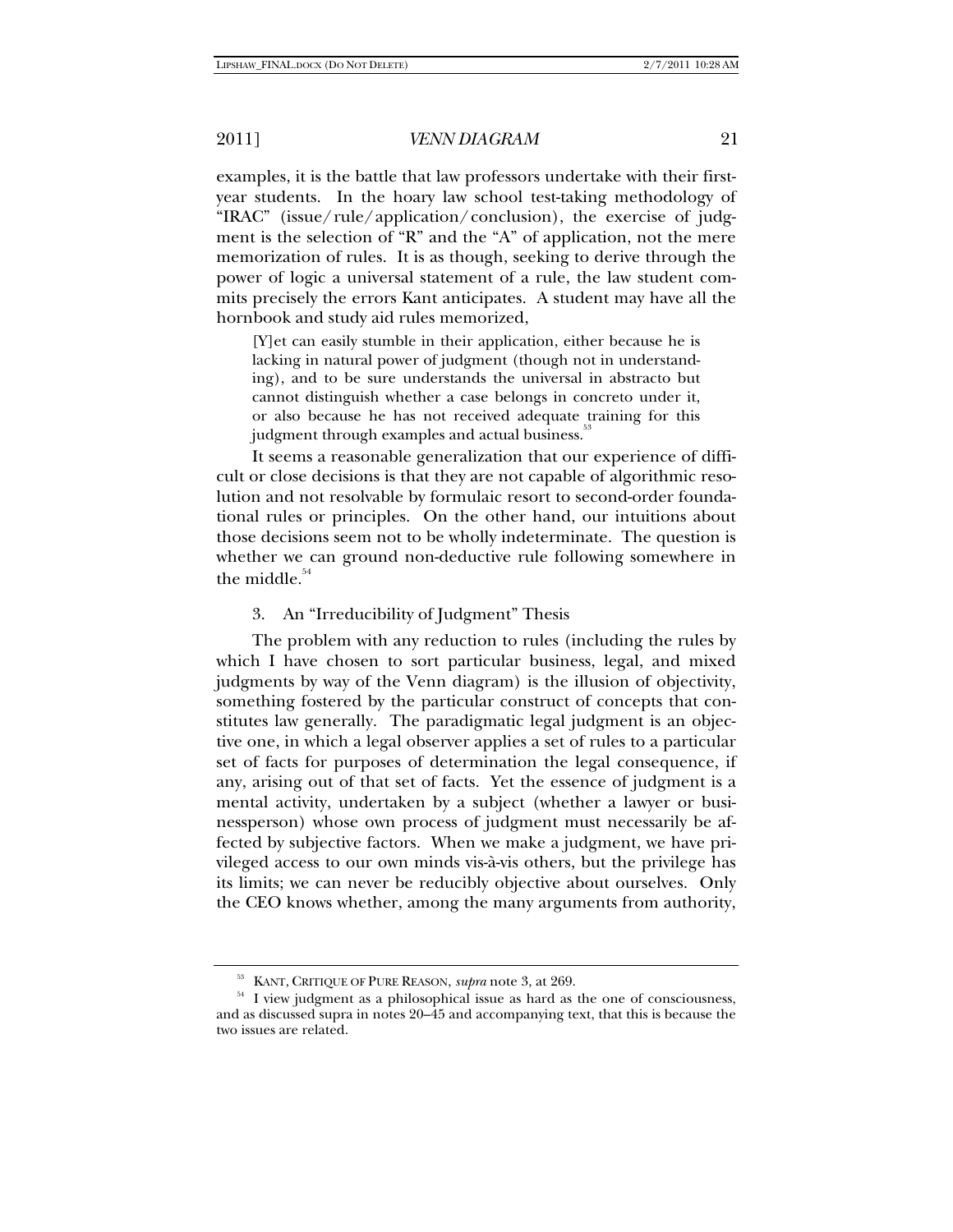she was bound to follow any of them, whether she experienced them as appeals to reason or cudgels.

There is extensive (and insightful) work on the cognitive process in decision making that deals with the impact of the context in which the issue is framed, commonly used heuristics, and biases, all of which can be regularly observed.<sup>55</sup> But the recursiveness of selfanalysis is problematic in the internal *making*, as opposed to the *analysis*, of judgments; one may attempt to assess the extent of one's own bias, framing issues, heuristics, and so on, but the analysis itself may be subject to those same influences. In the end, the moment of decision, like Kierkegaard's leap of faith,  $56$  may well be an experience, like consciousness, that is beyond science.

If there is a teachable theory of judgment, it is largely negative. We should avoid the effect of biases, framing, and priming, for example, when they consistently lead to bad judgments.<sup>57</sup> In that behavioral psychology context, there is rarely a suggestion for a positive theory of judgment beyond "go with your first instinct." But that, of course, may be the problem. Unfortunately, ensuring good judgment is not as simple as a cathartic identification of one's biases. In *Blink*, Malcolm Gladwell, using the example of a European orchestras' bias against female trombone players, tells the story of a woman who consistently succeeded in screened auditions (where the identity of the player is hidden) but nevertheless struggled to get a position.<sup>88</sup> There the answer is relatively simple: have the courage to face up to the bias. Simon Blackburn recently made the same point about the interplay of biology and freedom.<sup>59</sup> Even if a scientist tells you what your hard-wired nature is, you still have the option, for example, of tipping the waitress you will never meet again or defending someone against an injustice even if it is contrary to your self interest to do so. Moreover, if the biologist reduces every action to one that is, by operation of our innate instincts, ultimately consequential and self-

<sup>55</sup> *See* SCOTT PLOUS, THE PSYCHOLOGY OF JUDGMENT AND DECISION-MAKING (1993) (identifying factors that cause lawyers to make bias-motivated judgments).<br><sup>56</sup> SØREN KIERKEGAAD, FEAR AND TREMBLING 34 (Cambridge, 2008) (1843). Kier-

kegaard compares the "knight of faith" to a dancer who leaps "into a particular posture in such a way that there is no second when he grasps at the position but assumes

it in the leap itself…. The knights of infinity are dancers and have elevation." *Id.* 57 Cassandra Burke Robertson, *Judgment, Identity, and Independence*, 42 CONN. L. REV. 1 (2009).

<sup>58</sup> MALCOLM GLADWELL, BLINK: THE POWER OF THINKING WITHOUT THINKING 245– 48 (2005).

<sup>59</sup> Simon Blackburn, *Mind over What's the Matter*, N.Y. TIMES, July 27, 2008, at BR15 (book review).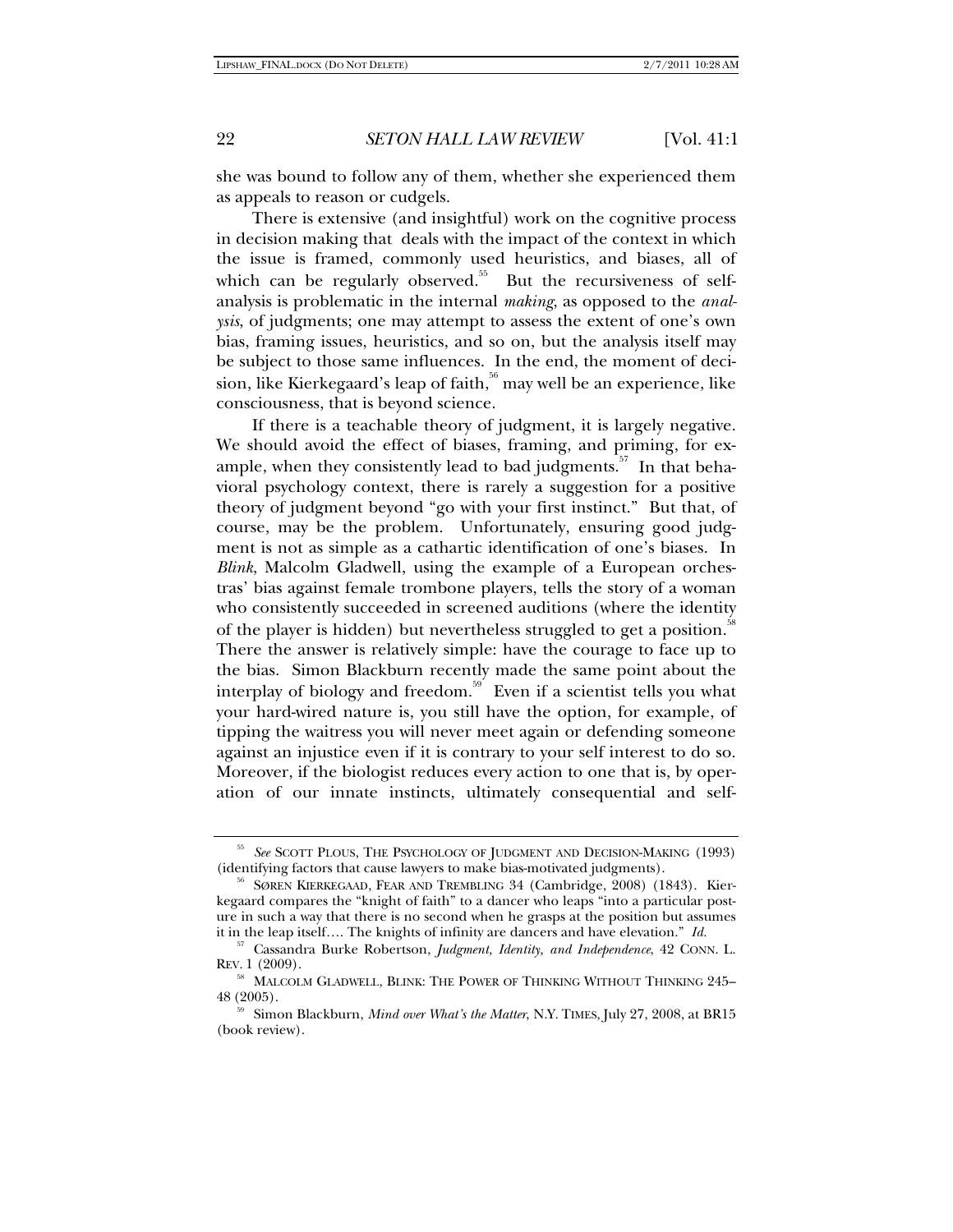serving, we may fairly ask whether (a) that is the practice of science or (b) if it matters to the person who is the beneficiary of our altruism.

I am inclined to think that judgment is irreducible, and always will be, precisely because it is a subjective take on an objective world. The person undertaking the judgment can never be objective about herself, and that is a conceptual problem, not an empirical one capable someday of resolution. Indeed, to get at this issue, we do not need to tackle the overlap of prospective law and business judgment. We can see it in debates about one of the most fundamental issues in legal theory—is a judge making a judgment somehow constrained by the formal system of rules and principles constituting the law or is the result of the judging exercise wholly indeterminate (or even if determinate still so unpredictable as to be unknowable)? Formalists think law is a coherent and rational matrix of doctrine (i.e., a "formal" system, though not formal in the deductive sense) that largely guides the decision maker. Legal realists believe that the so-called coherent web of doctrine does not guide anything: results are wholly indeterminate based on the judge's individual predilections. There is no middle ground.

In his work on paradoxes in the law, Oren Perez provides an example—Learned Hand's famous negligence formulation—of the infinite regress of judgment at the heart of the putatively objective rational calculation in law.<sup>60</sup> As lawyers, we understand that courts have laid down rules of conduct (like what constitutes "due care"), and rational actors presume a relationship between the ex post outcome of cases and the ex ante calculation in respect of that outcome that lawyers (those most rational of actors) are supposed to make. Perez observes that the potential tortfeasor, informed by the case holdings, knows that she will be liable for the injury she causes if the cost of precaution is less than the probability of an accident times the magnitude of the accident. $61$  For the model to work, it has to assume that potential tortfeasors and judges are perfect welfare maximizers with perfect information. But information and deliberation are not costless. Therefore, maximizing actors need to make a decision about whether to invest costs in obtaining the necessary information and spending the time deliberating about the choice. That decision is itself not costless; one needs to gather information about whether gathering information and deliberating is a fruitful way to spend one's maximizing time and so on to the infinite regress. The point is that

 $^{60}$  OREN PEREZ & GUNTHER TEUBNER, PARADOXES AND INCONSISTENCIES IN THE LAW 22–26 (2006).

<sup>&</sup>lt;sup>61</sup> *Id.* at 24.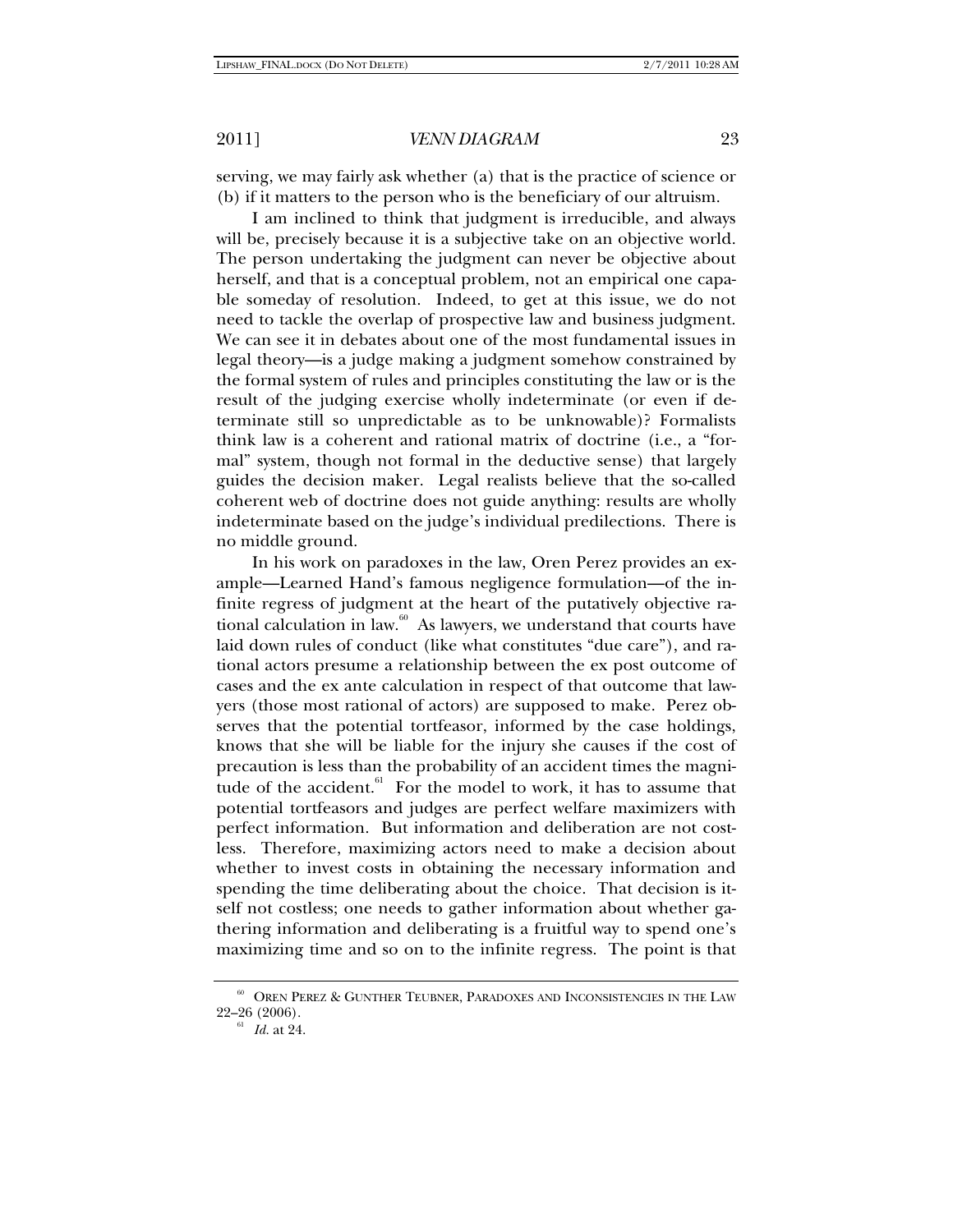the judgment must necessarily reduce to intuition at some point. Indeed, Perez's conclusion is that this is why there exist rules of thumb for deciding what to do—they sit somewhere between unsatisfying calculation and pure intuition.<sup>6</sup>

Professor Steven Winter's deconstruction and reconstruction of "thinking like a lawyer" is instructive here. He employs recent developments in cognitive theory to eliminate what he refers to as "antinomial capture."<sup>63</sup> To oversimplify his point, is there a way to anchor how we make sense of the world without resorting to the extremes of either "p or  $\neg p$ " thinking, that is, the application of algorithm rules that spit out clear answers, on the one hand, or complete indeterminacy on the other? No, he says, judgments are not reducible, but that very irreducibility can be explained in a way that is "scientific" or "non-transcendental."<sup>64</sup> We are not free, according to Professor Winter, because of metaphysical transcendence.<sup>65</sup> Instead our freedom arises from the physical reality that our embodied brains give us irreducible capacity for imagination.<sup>66</sup> Nevertheless, our embodied brains import social norms from which we can expect a certain amount of congruence. That is to say, our brains are irreducibly imaginative but, paradoxically, in systematic and regular ways. The law seems to radiate both aspects of this paradox—a desire to ground or bind decisions to the past, yet the apparent freedom of any individual judge to bend the law to his or her apparent indeterminate ends.

To put it otherwise, the antinomy that pulses through Professor Winter's work $^{67}$  is the one between:

(a) Rationalist, reductivist thinking—something is or is not within a category; something fits the proposition or not; semantic meaning requires objective reference to something—and

(b) An enlightened understanding that human beings are hardwired to make and extend meaning in a socially constrained, non-formalistic, yet non-indeterminate, way. We think not in fixed categories, but by way of evolutionary and culturally

<sup>&</sup>lt;sup>62</sup> *Id.* at 25.<br><sup>63</sup> WINTER, *supra* note 19, at 11.<br><sup>64</sup> *Id.* at 7 ("The import of transfigurative processes such as metaphor is that there can be no linear, algorithmic function that links experiential input to imaginative output. But neither is rationality purely arbitrary, subjective, or radically indeterminate; it is framed and constrained by the systematic nature of these conceptual processes.") 65 *Id*. at 115–16. 66 *Id.* at xi. 67 *See* WINTER, *supra* note 19.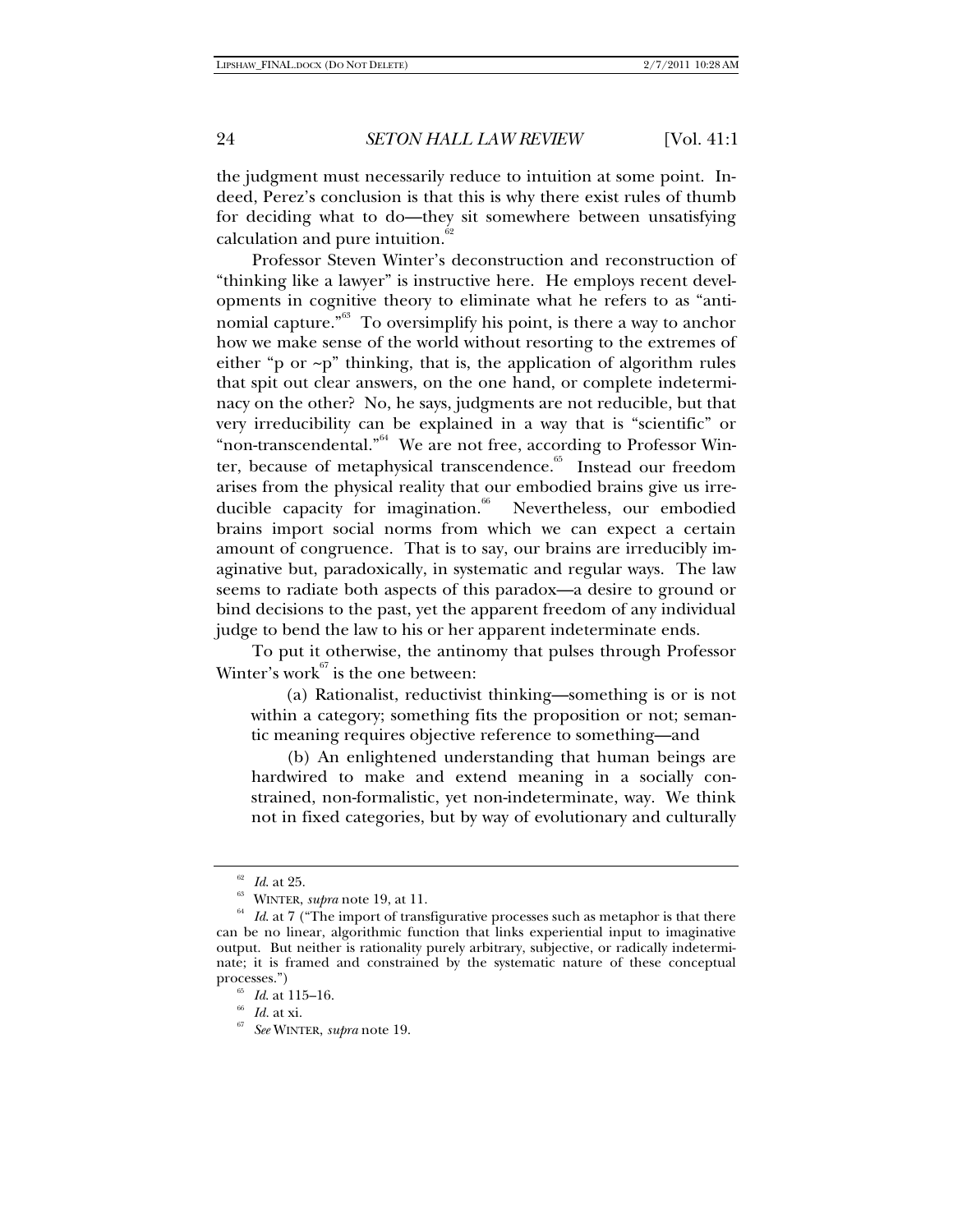developed basic schema—"idealized cognitive models" complete with prototype effects.

This makes intuitive sense as a way of dealing with common issues of tension between definitions and examples in statutory interpretation. In a doctrinal subject I teach, I see this most explicitly in the "what is a security?" cases such as *SEC v. W.J. Howey Co.*<sup>68</sup> Rational, reductivist legal thinking wants a p or not-p definition: "a security is a contract under which a person invests money in a common enterprise with the expectation of a return on the investment through the efforts of others."69 Yet at the margins, we find ourselves throwing out the propositional, linguistic model and returning to analogies or metaphors to the prototype of the idealized cognitive model: how much does this instrument look and feel like a share of common stock?<sup> $\degree$ </sup>

One bridge from an objective study of judgments to the internal experience of making judgments is Donald Schön's work on professional "reflection-in-action."<sup>71</sup> Professional judgment, he observes, is mysterious even to professionals themselves. Consistent with Haskell's account of the rise of the specialized professionals in the late  $1800s$ ,<sup>72</sup> Schön recounts the rise of the dominant theme of professionalism, at least through most of the twentieth century, Technical Rationality, under which professional activity means "instrumental problem solving made rigorous by the application of scientific theory and technique. $n^{33}$  Law was no exception; Langdell's vision of law as the science of deriving principles inductively from decided cases is

 $^{68}$  328 U.S. 293 (1946).<br><sup>69</sup> Id. at 298–99.

<sup>&</sup>lt;sup>70</sup> Thus, even though the *Howe*y definition could literally be read to include an employee's investment interest in a pension fund, it is not a security. *See* Int'l Bhd. of Teamsters v. Daniel, 439 U.S. 551, 552 (1979). And even though the share of stock that entitles one to purchase a New York City cooperative apartment falls literally within the laundry list of instruments that are securities under Section  $2(a)(1)$  of the Securities Act of 1933, 15 U.S.C. §§ 77a–77bbbb, nevertheless, the context requires that it is not a security. United Hous. Found., Inc. v. Forman, 421 U.S. 837, 865–66 (1975). John Searle deals with this issue of definition (i.e., that to criticize a definition, we must already have a concept of the thing being defined). JOHN R. SEARLE, SPEECH ACTS: AN ESSAY IN THE PHILOSOPHY OF LANGUAGE 5–8 (1970); *see also* JOHN R.

 $n<sup>71</sup>$  DONALD A. SCHÖN, THE REFLECTIVE PRACTITIONER: HOW PROFESSIONALS THINK IN ACTION (1983) [hereinafter SCHÖN, PRACTITIONER]; DONALD A. SCHÖN, EDUCATING THE REFLECTIVE PRACTITIONER: TOWARD A NEW DESIGN FOR TEACHING AND LEARNING IN

THE PROFESSIONS (1987).<br><sup>72</sup> *See supra* note 5. It is also consistent with Louis Menand's account of academic specialization. *See infra* notes 137–44 and accompanying text.

<sup>&</sup>lt;sup>73</sup> SCHÖN, PRACTITIONER, *supra* note 71, at 21.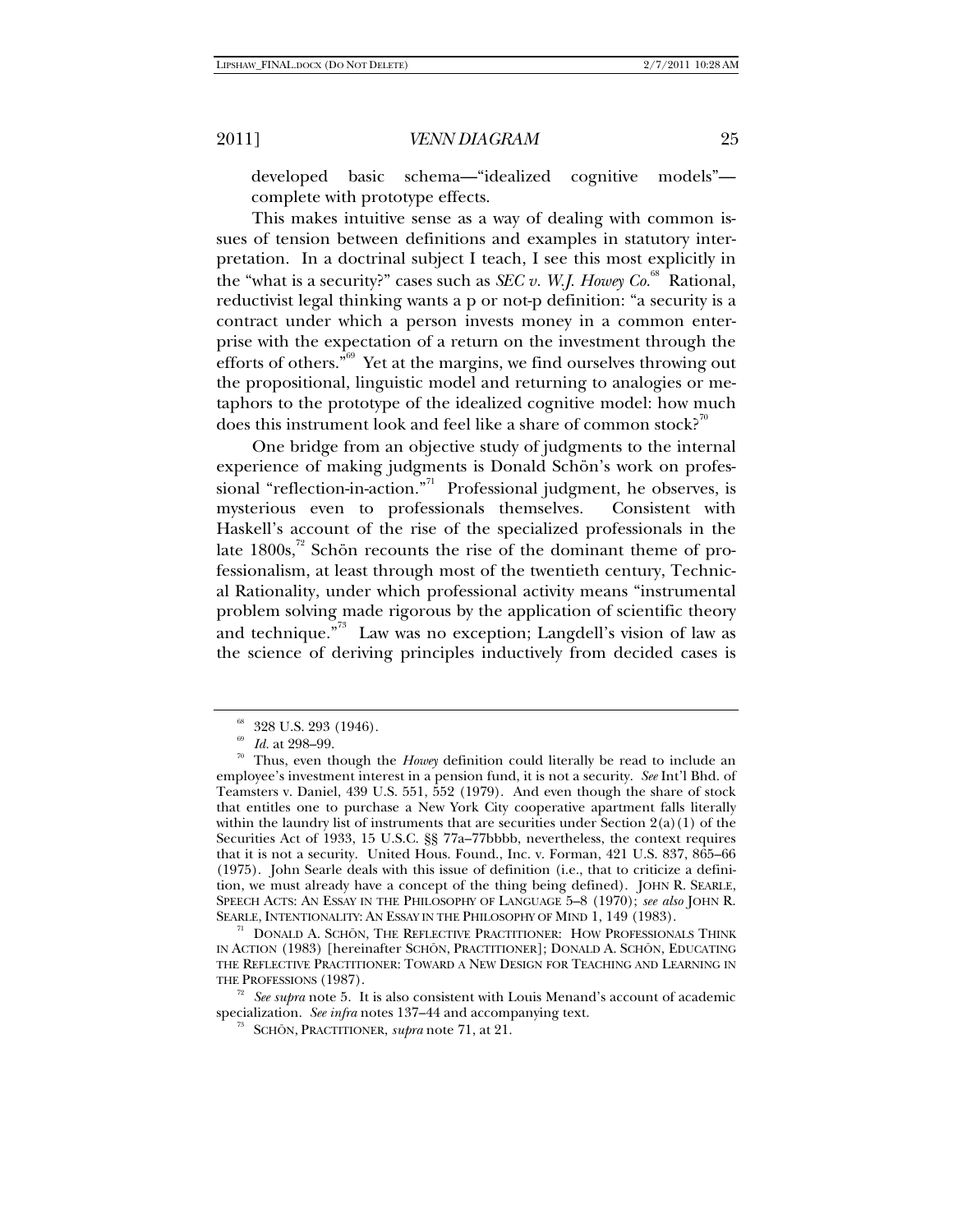well known.<sup>74</sup> In the early 1980s, Schön detected a crisis of confidence in professionalism, something he attributed to the world's growing complexity (and need for interdisciplinary judgment) that trumped the deep but narrow model of Technical Rationality.<sup>75</sup> Nevertheless, there are practitioners in all professional fields who successfully negotiate the "irreducible element of art in professional practice" and "do sometimes find ways to make sense of complexity and reduce uncertainty to manageable risk."<sup> $\frac{1}{6}$ </sup> The essential issue in Technical Rationality is not *problem solving*—we have the tools—but *problem setting*—deciding which tools to use. Technical Rationality is to Schön as algorithms are to Penrose. We invoke judgment so closely connected to consciousness itself (in Schön's case, *professional* judgment) when it is time to apply either an algorithm or a technical solution to a new problem we have never faced before. Just as choosing the algorithm is, to Penrose, non-algorithmic, problem setting is, to Schön, non-technical.<sup>77</sup>

Thus, professional judgment mediates between, on one hand, the foundation of stable disciplines "grounded in systematic, fundamental knowledge, of which scientific knowledge is the prototype<sup> $n^8$ </sup> and, on the other, the indeterminacy of the "swampy lowland where situations are confusing 'messes' incapable of technical solution."<sup>79</sup> To Schön, that is an epistemological issue that calls for the epistemological solution he calls "reflection-in-action:" "the 'art' by which

<sup>74</sup> *Id*. at 29 (citing Arlene K. Daniels, *How Free Should Professions Be?*, *in* THE

<sup>&</sup>lt;sup>75</sup> Id. at 14 ("[P]rofessional knowledge is mismatched to the changing character of the situations of practice—the complexity, uncertainty, instability, uniqueness, and value conflicts which are increasingly perceived as central to the world of professional practice."). Note that Schön made this observation long before the crisis of confidence in professionals that marked the financial crisis of 2008–09. Jeffrey M. Lipshaw, *The Epistemology of the Financial Crisis: Complexity, Causation, Law, & Judgment*, 19 S. CAL. INTERDISC. L.J. 299, 337–42 (2010).

<sup>&</sup>lt;sup>76</sup> SCHÖN, PRACTITIONER, *supra* note 71, at 18.<br><sup>77</sup> *Id.* at 40. For a critique of mechanistic decision-making in place of judgment in connection with aspect of the 2008–09 financial crisis, see Amar Bhidé, *The Big Idea: The Judgment Deficit*, 88 HARV. BUS. REV. 44 (Sept. 2010). Professor Bhidé's critique centers primarily on the flaws of algorithmic decision-making models when applied to human affairs as a complete substitute for case-by-case judgment (as, for example, in bankers' underwriting processes for residential mortgages). He concludes, however, with an observation consistent with those of Penrose and Schön about the irreducibility of judgment: "Ultimately, however, the "right-sizing" of judgment [i.e. deciding when to use intuitions rather than algorithms] is itself a matter of judgment." *Id.* at 53.<br>
<sup>78</sup> *Id.* at 23.<br> *79 Id.* at 42.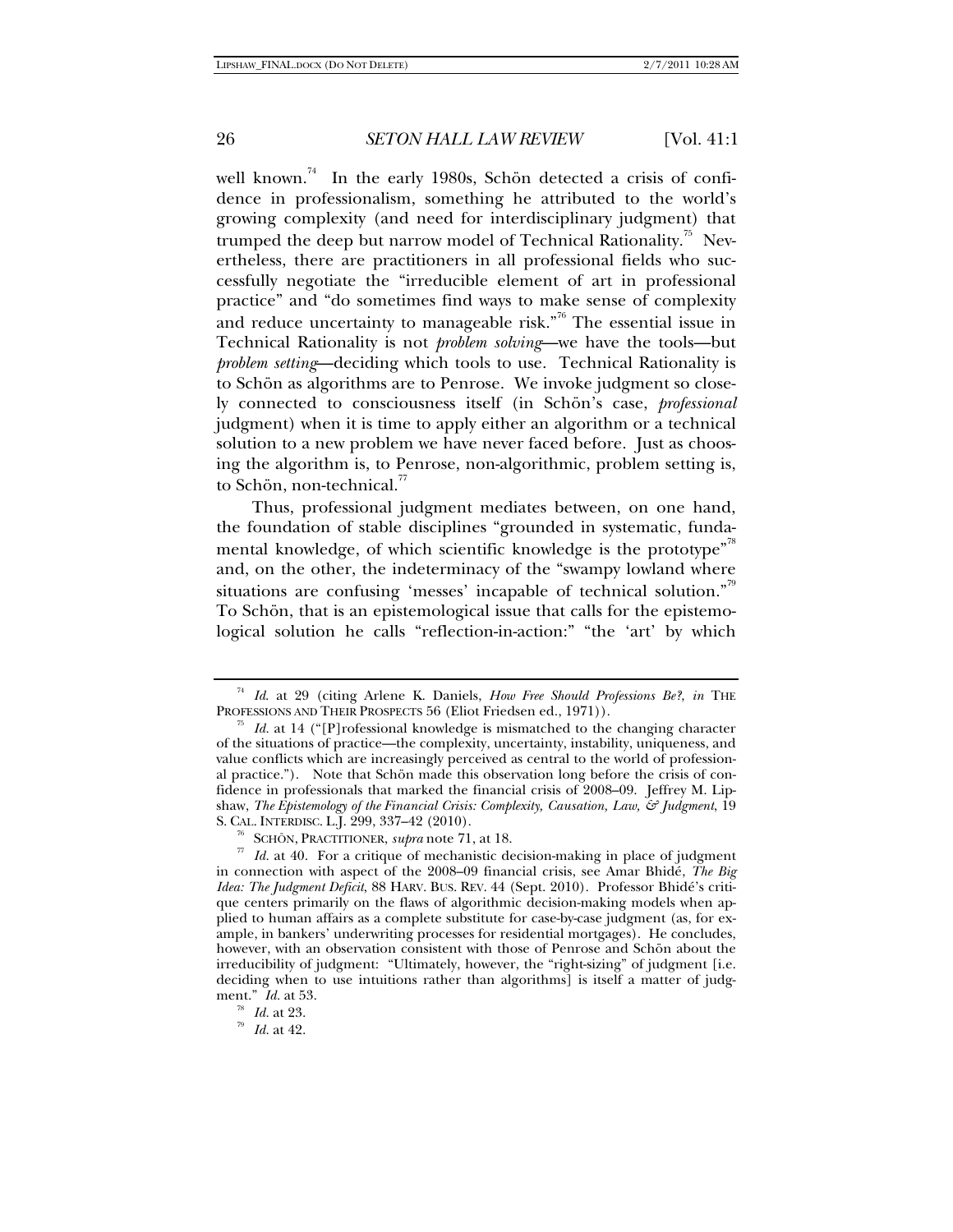practitioners sometimes deal well with situations of uncertainty, instability, uniqueness, and value conflict."<sup>80</sup>

#### III. APPROACHING INTERDISCIPLINARY LAW-BUSINESS EXPERTISE

If the judgment in the Venn diagram overlap is lonely, subjective, and artful, it is nevertheless, by definition, interdisciplinary. It asks the judgment maker to operate in an intellectual space that lies outside of a pure academic or professional discipline of law as well as outside of a pure academic or professional discipline of business management. There is indeed a difference between the ways the disciplines of law and business approach the issue of the following rule: a business judgment is different than a legal judgment. Legal judgments are classically the result of argument from authority and a particular kind of authority at that. Business judgments (at least in modern management theory) depend far more on the argument from merit.

What then would it take to be an expert in the AB portion of the diagram, in the making of business-legal judgments? We need to define a new professional discipline: the field of "metadisciplinarity." Being interdisciplinary means merely that you operate between and among various established disciplines. Metadisciplinarity is a higher order skill: it means being an expert in the making of interdisciplinary judgments. Being a metadisciplinarian is going to require recruiting very basic cognitive skills. Recall Penrose's linking of judgment to consciousness: there is something non-algorithmic about both consciousness and judgment because we must engage in the abductive process of deciding which among the many rules available to us we will apply in a completely new situation. In this Part, I describe the metadisciplinary skills lawyers operating with excellence in the Venn diagram overlap must have developed, consciously or not. In the next Part, I will discuss a possible theoretical source for the practical skills.

### *A. The Authoritarian Nature of Legal Argumentation*

While lawyers have always drawn their cases from the full range of human activity, the profession itself has been, as Peter Goodrich observes, "quintessentially disciplinary and disciplining, a reality conferring enterprise."<sup>81</sup> The profession as social institution passes itself on from generation to generation and, in the process, "institutes its

<sup>80</sup> *Id.* at 50. 81 Goodrich, *supra* note 8, at 460.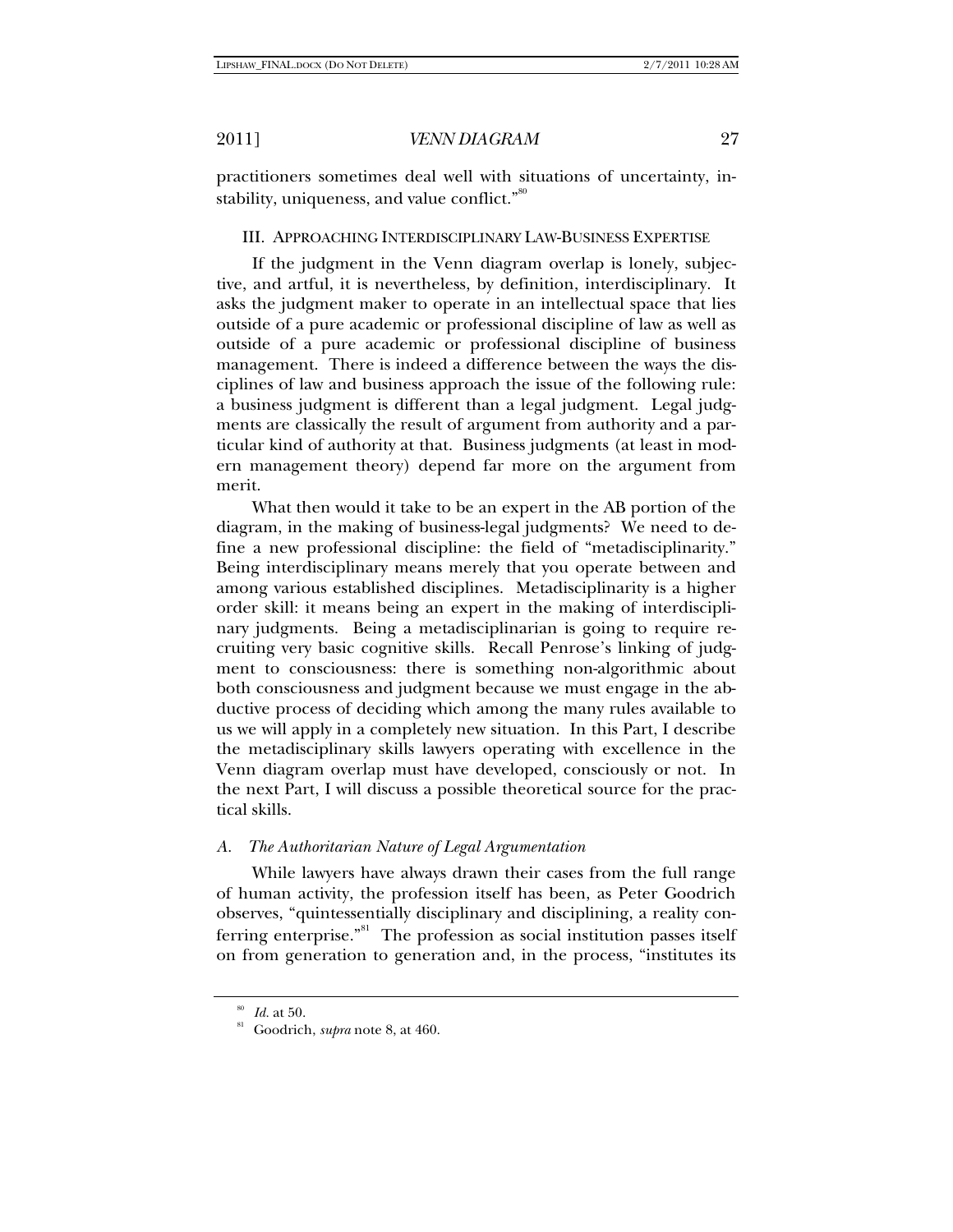own epistemic field—its jurisdiction—and in the process potentially negates those disciplines that lay claim to evaluate the epistemology of legal judgment."82 According to Professor Goodrich, its development as an academic discipline, at least in England, was "a rather sorry affair" in that lawyering developed as a practice, not as a field of study.<sup>83</sup> Moreover, the practice developed largely as one of advocacy toward the instrumental ends of clients by reaching back through what Karl Popper, in other contexts, referred to as "the argument from authority."<sup>84</sup> Professor Goodrich's critique largely endorses another recent assessment by Geoffrey Samuel that likens law, because of the "authority paradigm," more to theology than social science. $\frac{85}{3}$  The argument from authority is ubiquitous in law, even in the academy.<sup>86</sup>

85 Geoffrey Samuel, *Interdisciplinarity and the Authority Paradigm: Should Law Be Taken Seriously by Scientists and Social Scientists?*, 36 J.L. SOC'Y 431 (2009). From the abstract:

[Law's] principal actors (judges) make assertions free from the normal constraints of scientific method; accordingly, the idea of a 'legal science' (imported into the common law tradition after 1846) must be treated with great caution. It is not a science dedicated to enquiring about the nature of the physical world, society or social relations. Its epistemological development remains trapped in the seventeenth and eighteenth centuries: thus, as a discipline, law has little to offer other social sciences.

#### *Id.*

86 Goodrich, *supra* note 8, at 477. He comments on the difficulty of creating exchange, conversation, ratiocination, or intellection beyond the argument from authority even within academic law:

It sounds deceptively simple but such spaces are generally not available in law, where the community of lawyers tend to advocate rather than interrelate, and where closure dominates the discursive form. The seminar rooms, corridors, alcoves of law school are not so hospitable socially, neither are they open epistemically, disinclined as they tend to be to dialogue, nor in any obvious sense conversant either with the method of law or of other disciplines. Too often we meet the figure whom Doderidge nicely terms the legal temerist, the professor in a blind rush to judgment, intent only on proving his point, his worth and so conforming rather too easily to the almost comical persona of the 'authority paradigm', the dogmatist who cannot stay to explain in any sustained way why she thinks that philosophy, theory, hermeneutics, literature or deconstruction or some imagined spectre bearing that name should be banished, branded, destroyed. As if their opinion somehow carried an

<sup>&</sup>lt;sup>82</sup> Id. at 461.<br><sup>83</sup> Id. at 467.<br><sup>84</sup> KARL POPPER, CONJECTURES AND REFUTATIONS: THE GROWTH OF SCIENTIFIC KNOWLEDGE 21 (2002). Popper rejected arguments from authority, versus arguments from merits, as anathema to the pursuit of objective truth in science. *Id.* at 20–21. His foundational fulcrum was the openness of ideas to criticism, regardless of their source. *See id.*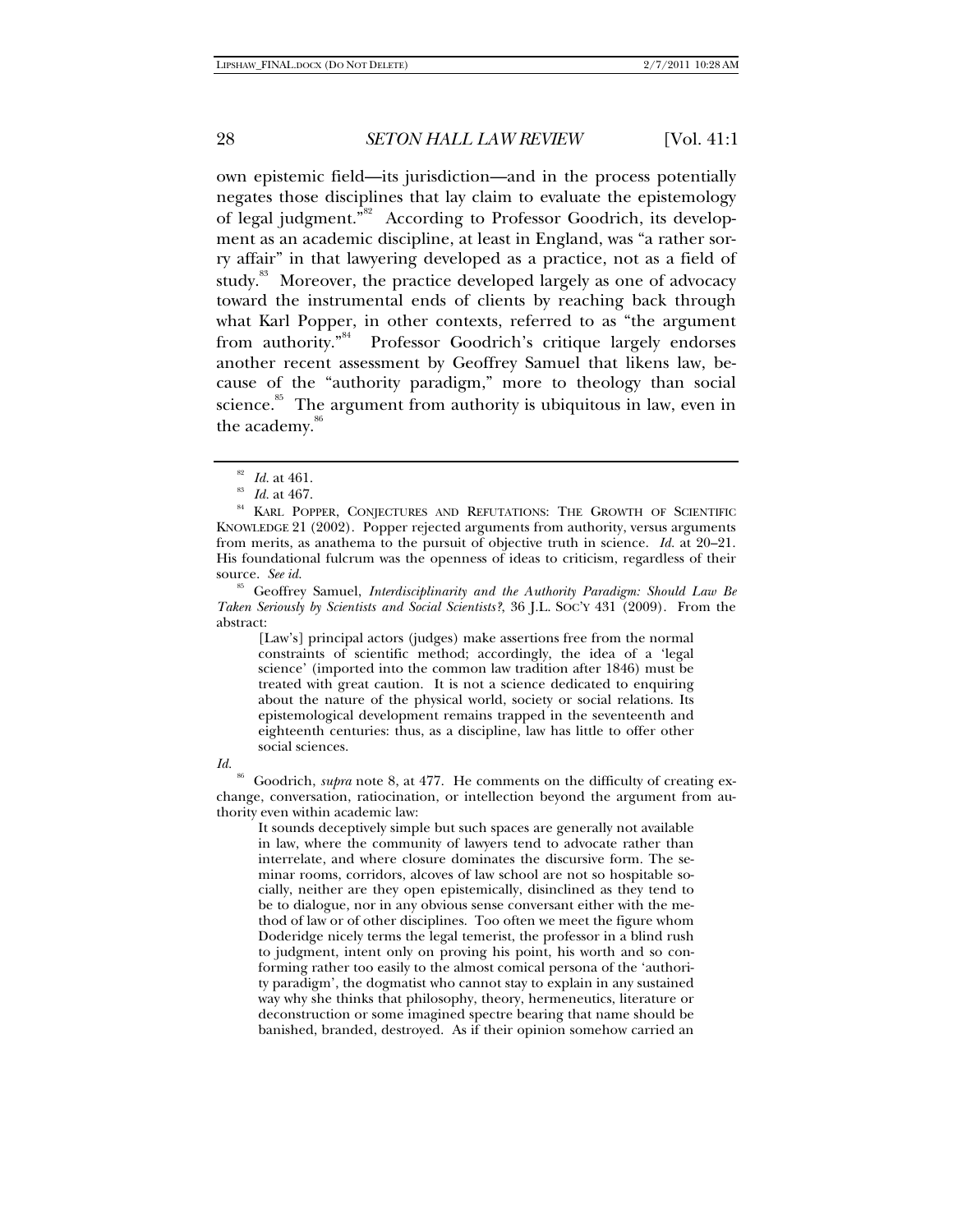Authoritarian argument underlies our idealized cognitive model of lawyers; they are zealous warriors on behalf of the client within the legal system. The archetype of the lawyer and the traditional teaching by way of the case method cast lawyering as advocacy. Core legal competency continues to consist largely of "narrow, analytic reasoning from the case method," and legal education emphasizes "issue spotting, legal concepts, legal reasoning, legal ambiguity, and the importance and elusiveness of 'facts.'"<sup>87</sup> A lawyer endowed with this competency embodies the very antithesis of the solitude of judgment; instead, she argues from authority. Dennis Patterson has already deconstructed the implicit brute arguments from authority in the various jurisprudential approaches to the justification of the truth of legal propositions and concluded, analogously to Popper, that the only fulcrum of truth available in law is that it is a process of argumentation.<sup>88</sup> The harder question in modern jurisprudence is the position of the judge—what makes the judge's *ruling* a true proposition of law is the stuff of jurisprudential justification that Patterson critiques.<sup>89</sup> He sees it as an issue of truth (or, really, the lack of truth in any objective sense); $\frac{90}{3}$  I see it as one of authority. In either case, it has to do with appealing to something outside of ourselves for the justification of our beliefs, judgments, or actions.

The essence of the idealized model of lawyers as the antithesis of the solitude of judgment lies in the idea of vanquishing and the substitution of intellectual bruteness for physical brutality. Argument for lawyers plays out in the public arena, and unless clients exercise their own judgment to settle cases, there are winners and losers. Law in this instance is a cudgel. Indeed, a common conception among business lawyers is that litigation is the stick behind more amicable

concept would apply to law.<br><sup>89</sup> *Id.* at 181 (noting the fruitlessness of jurisprudential theorists' attempts to identify propositions of law as true in virtue of "something.").

<sup>o</sup> Id. at 21 ("Nothing makes our legal utterances true. Truth in law is neither a property nor a relation. Truth is not an explanatorily useful concept.")

unreal and unreasoned weight. Which, of course, is the problem with the authority paradigm.

*Id.*

<sup>87</sup> Ben W. Heineman, Jr., *Law and Leadership*, 56 J. LEGAL EDUC. 596, 598 (2006) (adapting the lecture Heineman gave at the Yale Law School on Nov. 27, 2006, as part of The Robert H. Prieskel and Leon Silverman Program on the Practicing Law-

yer and the Public Interest). 88 *See* DENNIS M. PATTERSON, LAW AND TRUTH 181 (1996) ("The essence of law is legal argument: the forms of legal argument are the culturally endorsed modes for showing the truth of propositions of law.") I suspect Professor Patterson is more agnostic than Popper on the question whether there is objective truth, as least as that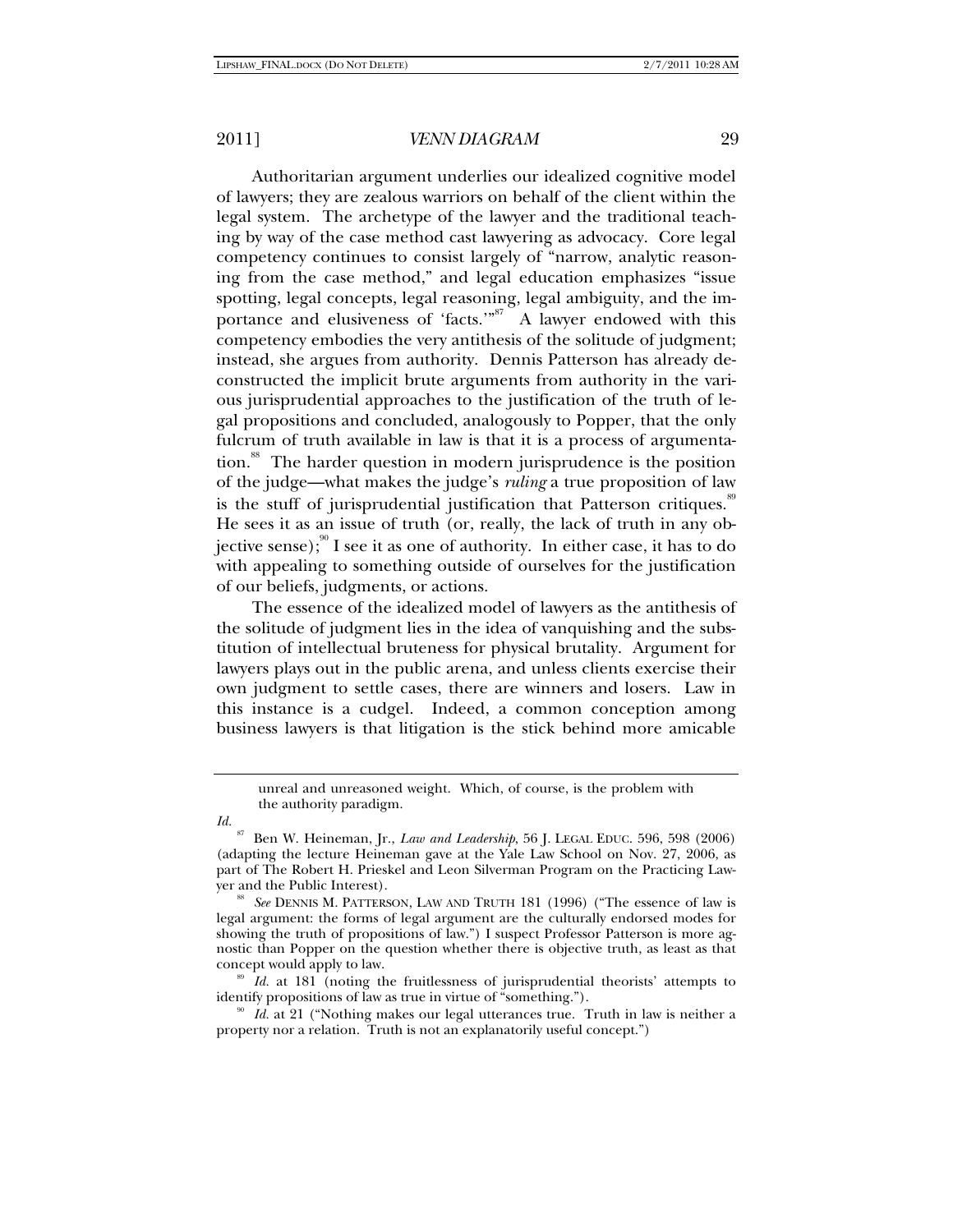resolutions; there is only a difference in degree, not kind, between warfare and litigation. Negotiating anything in litigation, from the resolution of a discovery dispute to the case itself, barely clears the stink of power. As long as the parties have the safety net of saying "forget it, see you in court," we still have not removed lawyers from the search for truth by way of authority. Compare instead the negotiation that occurs when two equally motivated parties (versus the situation in which one has the other over some kind of real-world barrel) are negotiating a deal. After I moved from being a litigator to a transactional lawyer, I described this as "negotiating without a net." That is, the only thing you could do was appeal to whatever influenced the other parties' judgment, and no authority in the world could compel a happy result. But that authority is the essence of legal argumentation.

In short, argumentation for the invocation of authority is not judgment. On the other hand, not every judgment we make necessarily invokes "merit" as opposed to arbitrary authority. First, it seems that we can fairly characterize some judgments as having been resolved as the result of an appeal to authority (the conventional application of rules) and some as having been resolved by appeal to merit. The problem with rejecting every argument from authority is like dealing with the Liar's Paradox or the nihilist dictum that there is no truth. If that is so, then the statement that there is no truth cannot be true. Even the most committed nihilist has some fulcrum from which his or her own consciousness surveys the world. Second, despite Professor Winter's attack on rationalist thinking as the way our minds really operate (which I think is fair), judgments often need to be binary or "either-or" or "p versus not-p." Even if it is true (and I believe it is) that the Supreme Court's definition of a security for purposes of the 1933 and 1934 Acts is almost impossible to apply without evoking the prototype effect within the idealized cognitive model of a security—namely, a share of common stock—at some point we have to say yes or no. This thing either does or does not fall within the definition. Perhaps there is an analog to "inclusive positivism" in jurisprudence. $\degree$  When a legal decision maker faces the possibility of applying different rules to a fact situation, the argumentation may call down merit in the form of policy or logic or equity. But it is

<sup>&</sup>lt;sup>91</sup> Leslie Green, *Legal Positivism*, STANFORD ENCYCLOPEDIA OF PHILOSOPHY, Jan. 3, 2003, http://plato.stanford.edu/archives/fall2009/entries/legal-positivism ("Socalled 'inclusive positivists' (e.g., Waluchow (to whom the term is due), Coleman, Soper and Lyons) argue that the merit-based considerations may indeed be part of the law, if they are explicitly or implicitly made so by source-based considerations.").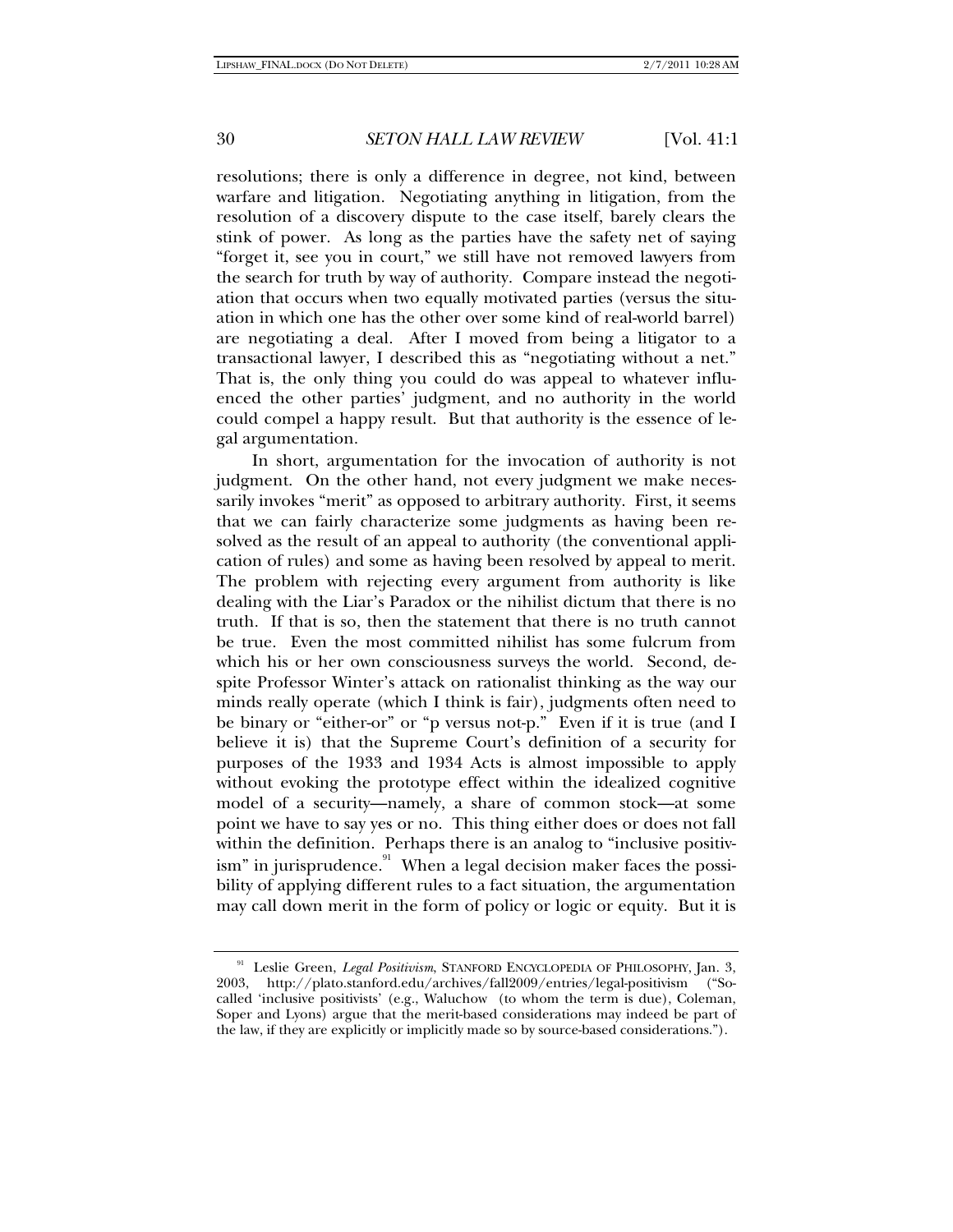really "soft authoritarianism." Within the lawyers' own discipline, policy or merit arguments are merely a basis for adopting one particular authority over another.

## *B. Interdisciplinary in Business Leadership*

I want to compare my idealized cognitive model of pure legal judgment (and the argument from authority) with an equally idealized model of business judgment. The issues of boundaries and boundarylessness have been at the forefront of organizational theorists and practitioners for the last thirty years or so, as the Japanese industrial revolution, particularly in the automotive industry, challenged the ultimate systems of professionalization—where individual workers were specialized to the point of single and repetitive tasks.<sup>92</sup> Unlike academics, business leaders do not have tenure, and while their compensation and perks might invite skepticism, they do indeed face consequences if they fail to perform. I suggest there is metadisciplinary insight that might help us, as lawyers, in considering our theory and practice of metadisciplinarity.<sup>93</sup>

Peter Senge's canonical book, *The Fifth Discipline,* $^{\textrm{\tiny{94}}}$  was an exposition of human motivation and practical manual for the workplace.<sup>95</sup> Senge's conception of a successful institution was a "learning organization," the leadership challenges in which he saw as precisely the is-

<sup>&</sup>lt;sup>92</sup> "Ford not only perfected the interchangeable part, he perfected the interchangeable worker." JAMES P. WOMACK, DANIEL T. JONES & DANIEL ROOS, THE MACHINE THAT CHANGED THE WORLD 30 (1990). Alfred Sloan applied the same principles to the organization and management of the enterprise at General Motors "and<br>it is this complete system to which the term *mass production* applies today." *Id.* at 40.

<sup>&</sup>lt;sup>93</sup> What follows is an unscientific sampling based on a representative selection from the management tomes presently sitting on my bookshelf, collected between the end of 1992 and mid-2004: Joseph L. Badaracco, Jr., *The Discipline of Building Character*, *in* HARVARD BUSINESS REVIEW ON LEADERSHIP 89–113 (1998) (quoting William James regarding the utility of ideas); PRICE WATERHOUSE CHANGE INTEGRATION TEAM, THE PARADOX PRINCIPLES (1996) (referring, for example, to Kierkegaard, Wilde, and Whitehead on the role of paradox in the management of chaos, complexity, and contradiction); Nitin Nohria & James D. Berkley, *What Ever Happened to the Take-Charge Manager*, *in* HARVARD BUSINESS REVIEW ON LEADERSHIP 199–222 (1998) (calling on managers to return to the pragmatism advocated by  $19<sup>th</sup>$  century Ameri-<br>can pragmatists).

 $^{94}$  PETER M. SENGE, THE FIFTH DISCIPLINE: THE ART AND PRACTICE OF THE LEARNING ORGANIZATION (1994).

<sup>&</sup>lt;sup>95</sup> Indeed, *The Fifth Discipline* generated a separate manual of case studies and practice guides. PETER SENGE, ART KLEINER, CHARLOTTE ROBERTS, RICHARD ROSS & BRYAN SMITH, THE FIFTH DISCIPLINE FIELDBOOK: TOOLS AND STRATEGIES FOR BUILDING A LEARNING ORGANIZATION (1994).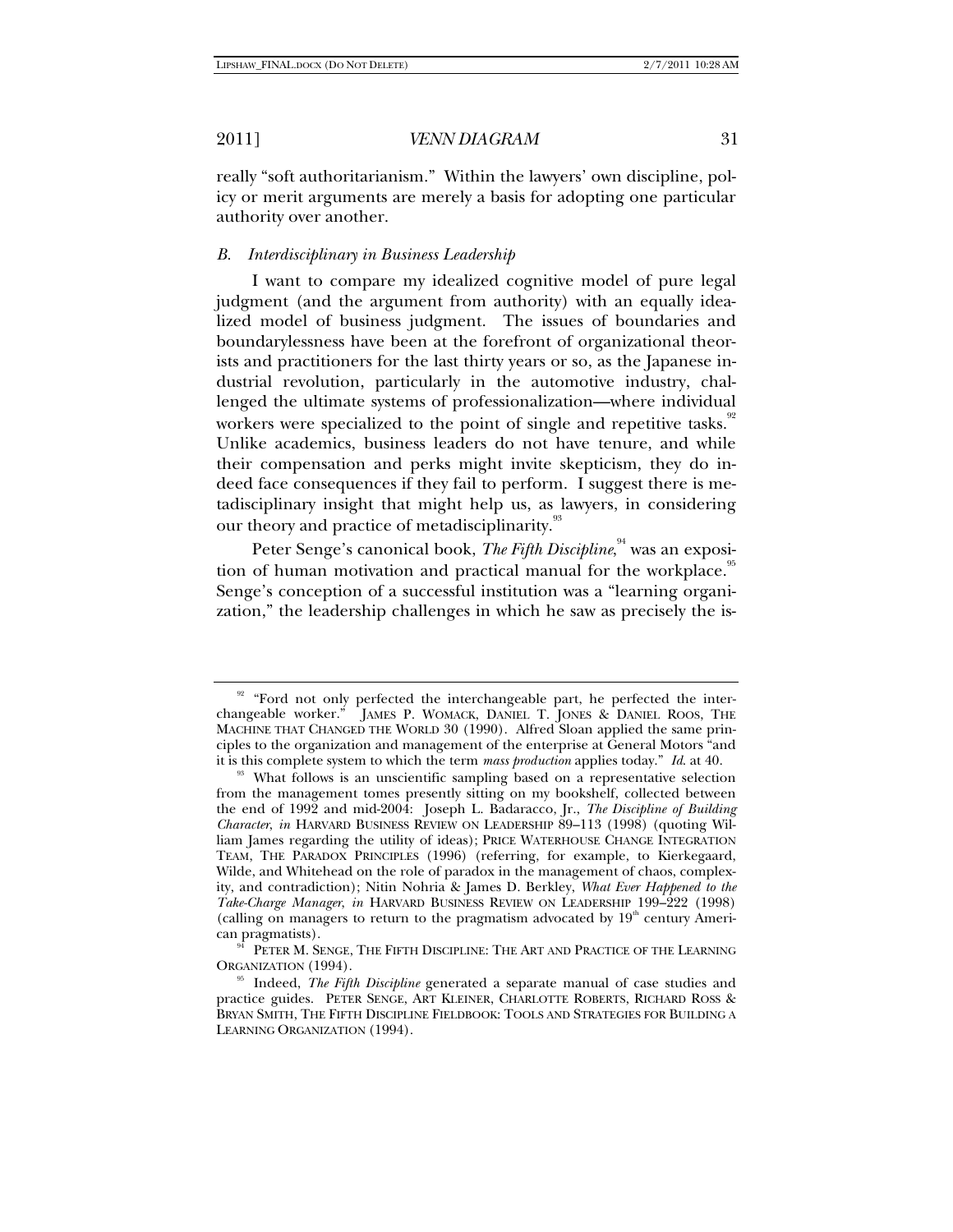sues of disciplinary structure and sovereignty (and interdisciplinary anxiety) in academia.

From a very early age, we are taught to break apart problems, to fragment the world. This apparently makes complex tasks and subjects more manageable, but we pay a hidden, enormous price. We can no longer see the consequences of our actions; we lose our intrinsic sense of connection to a larger whole. When we then try to "see the big picture," we try to reassemble the fragments in our minds, to list and organize all the pieces. But, as physicist David Bohm says, the task is futile—similar to trying to reassemble the fragments of a broken mirror to see a true reflection. Thus, after a while we give up trying to see the whole altogether.

Another business change model, developed by Michael Hammer and James Champy, was "reengineering:" a drastic reshaping of business processes that threw out theories of organizing work (the division of labor, elaborate controls, the need for managerial hierarchy) dating back to the dawn of the Industrial Revolution.<sup>98</sup> Two years later, Champy revisited the subject, asking why reengineering had not worked in many cases.<sup>99</sup> Champy noted the difficulty with which managers let go of the metaphor of factory and organization as machine.<sup>100</sup> What reengineering required instead was more than letting go of "command and control."101 It required abandonment of faith in an "eternal, universally right way of doing things"<sup>102</sup> or the "illusion of one conclusive solution to any business . . . problem"<sup>103</sup> and the retention of our faith in human beings—as Champy explained, "the knowledge and belief that we are all eager to learn, and capable of dedication, high spirits, and individual responsibility."<sup>104</sup>

Having built up huge organizations marked by departments and disciplinary boundaries, much of the effort in modern businesses is to moderate their influence. Within the management laboratory of General Electric, the term for the effort is "boundarylessness," for which the theorists employ an organism metaphor for boundaryless-

<sup>&</sup>lt;sup>96</sup> SENGE, *supra* note 94, at 3–4.<br><sup>97</sup> Id. at 3.<br><sup>98</sup> See MICHAEL HAMMER & JAMES CHAMPY, REENGINEERING THE CORPORATION (1993).<br><sup>99</sup> JAMES CHAMPY, REENGINEERING MANAGEMENT (1995).<br><sup>100</sup> *Id.* at 13–14.<br><sup>102</sup> *Id. Id.* 

 $\frac{102}{103}$  *Id.* at 26.

<sup>103</sup> *Id.* at 27. 104 *Id.*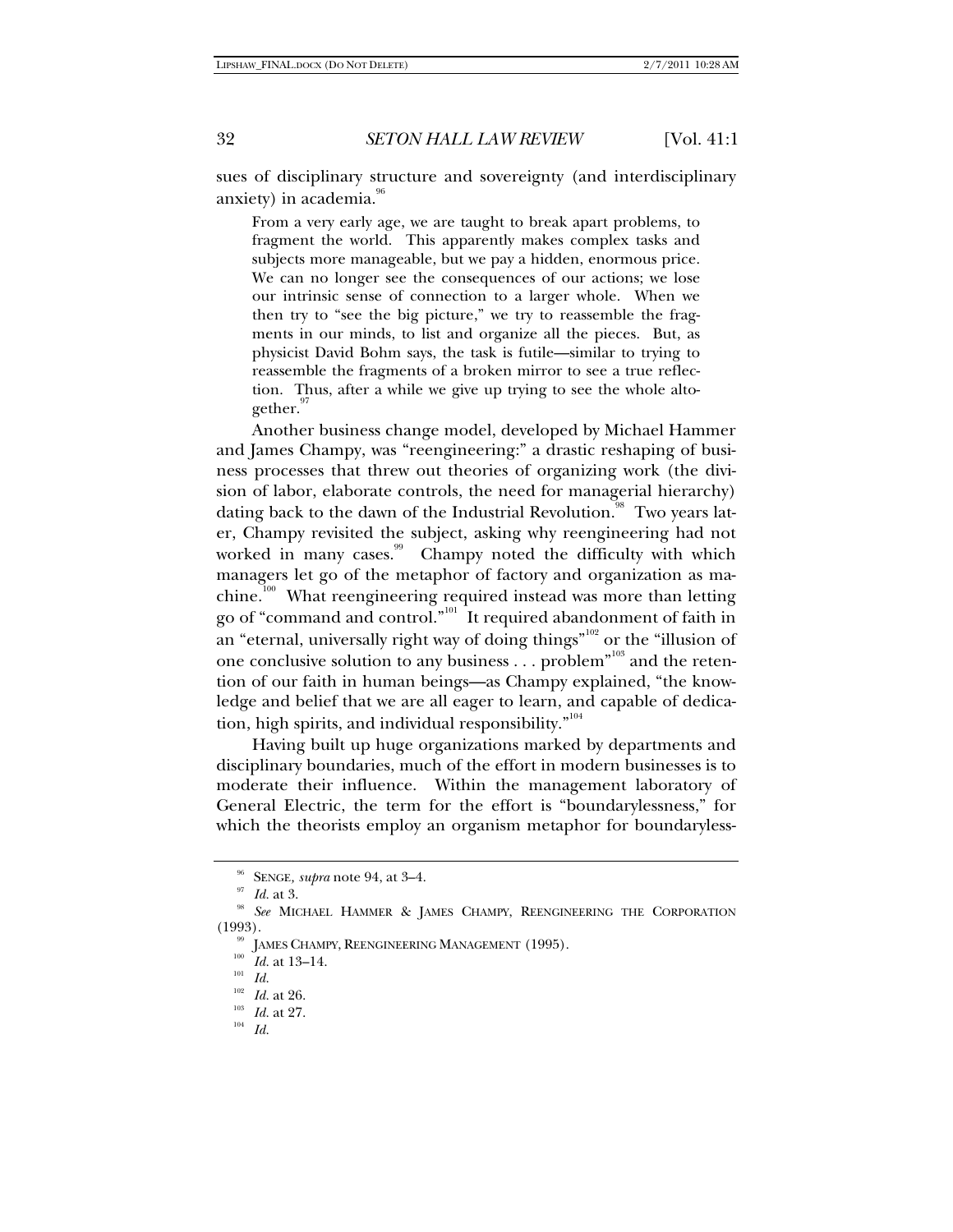ness: boundaries traditionally seen as fixed barriers become "permeable, flexible, moveable membranes in a living evolving organism." $^{105}$ The *raison d'être* of a business organization is to create business results; if boundaries are still in the way of "flexibility and innovation," then they are problematic.<sup>106</sup> Yet the human reaction to the creation and destruction of disciplinary walls transcends the form of institution, whether academic or profit seeking. In business, "the mere thought of a boundaryless organization is terrifying. After all, boundaries *are* organizations; they define what's in and what's out; who controls and who has status. To change the nature of boundaries is akin to removing your own skin."<sup>107</sup>

The discipline upon which business organizations (and business schools) call to address the boundary problem is not one that shows up with any frequency in law schools; it is leadership. If you are charged with creating a boundaryless organization, or with leading one, you must necessarily have metadisciplinary skills. That is, your job is to deal with problems of interdisciplinarity. What is the idealized cognitive model of such a leader? The leadership theorists include metaphoric characteristics like "ambidexterity," $108$  tolerance of uncertainty (as in processes that "unleash tremendous energy and chain reactions"), willingness to "unclear destinations,"<sup>109</sup> or "alignment."<sup>110</sup> One manual advises, "[t]he shift toward a boundaryless organization requires you not only to fight through your organization's immune system response but also to overcome your own natural inclinations for control, clarity, and certainty."<sup>111</sup> Another manual highlights the problems with alignment, the metaphor for getting people in different disciplines to work toward the same or, at least, not conflicting goals. The problem is "[d]ealing with . . . people who may

<sup>&</sup>lt;sup>105</sup> RON ASHKENAS, DAVE ULRICH, TODD JICK & STEVE KERR, THE BOUNDARYLESS ORGANIZATION: BREAKING THE CHAINS OF ORGANIZATIONAL STRUCTURE 4 (1995). Ulrich was a professor of business administration at the University of Michigan; Kerr was the vice president of corporate leadership development at General Electric. *Id.* at xxx-xxxii. The coiner of the term was likely John F. Welch, Jr., the former chairman and chief executive officer of General Electric. *See* NOEL M. TICHY & STRATFORD SHERMAN, CONTROL YOUR DESTINY OR SOMEONE ELSE WILL 234–37, 248–49 (1993) (de-

scribing John F. Welch, Jr.'s views).<br>
<sup>106</sup> ASHKENAS, *supra* note 105, at 13.<br>
<sup>107</sup> *Id.* at 22.<br>
<sup>109</sup> *Id.* at 327.<br>
<sup>109</sup> *Id.* at 328–30.<br>
<sup>109</sup> Morgan W. McCall, Jr., *Developing Leadership, in* ORGANIZING FOR THE THE NEW LOGIC FOR MANAGING COMPLEX ORGANIZATIONS 256, 267–68 (Jay R. Galbraith et al. eds., 1993). 111 ASHKENAS, *supra* note 105, at 332.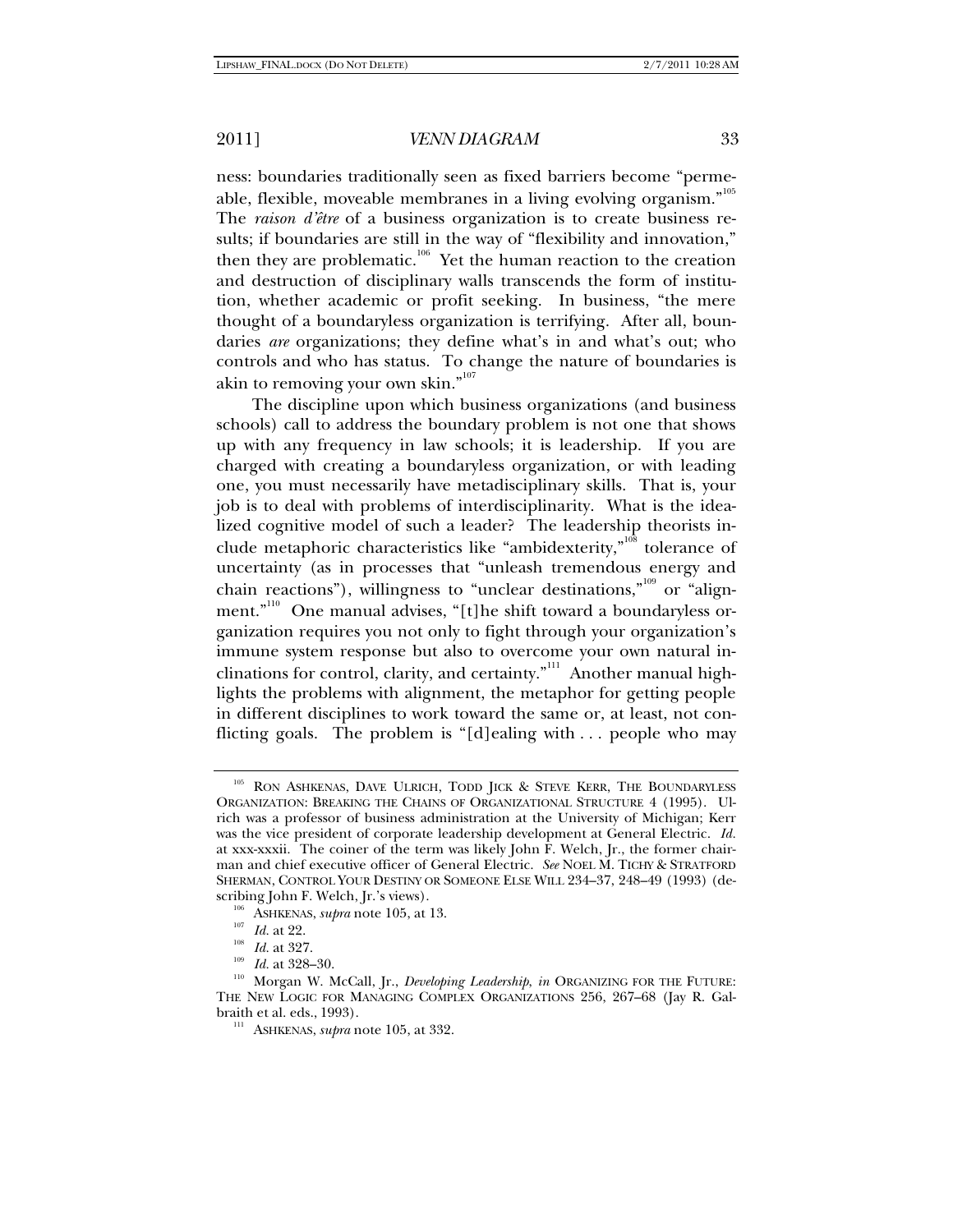have no reason on earth to cooperate but may have considerable impact on outcomes."<sup>112</sup> The metadisciplinary skill, in business theory language, is *interpersonal competence*, a skill that becomes necessary in increasingly boundaryless organizations because "the basis of influence is shifted from narrowly defined hierarchical authority to persuasion across large lateral spans, functions, and traditional boundaries."113 In short, interdisciplinary spaces worry non-academics as much as they worry (as we will see) academics; the role of the organization's leader in the business world is to set priorities across disciplines even though not a member of any particular one. The paradox of management metadisciplinarity is evident in the advice that two leading entrepreneurship scholars give to small business owners in dealing with expert advisers like lawyers, bankers, or accountants. "Being an activist manager means doing two seemingly contradictory things: seeking out the best advisers—specialists if necessary—and involving them more thoroughly and earlier than might have been done before. At the same time, the manager must be more skeptical of their credentials and advice."<sup>114</sup>

#### *C. Toward a Theory of Practical Metadisciplinarity*

1. Metadisciplinarity in Academic Theory and Institutions

Part of the task in thinking about judgment is recognizing that there is no "how-to" cookbook for making judgments. For scholars in the modern legal academy, interdisciplinarity can be a touchy issue.<sup>115</sup> There is a continuum between abiding strict disciplinary boundaries and certifications, at one end, and freewheeling interdisciplinary thought on the other. Each pole of the continuum has potentially good and bad attributes. The downside of interdisciplinary work is dilettantism, but the upside is infusion of new thought and creativity as well as the exposure of new audiences to the insights of the respective contributing disciplines. The upside of working within a tradi-

<sup>&</sup>lt;sup>112</sup> McCall, *supra* note 110, at 268. I emphasize that this statement is about business organizations, not faculties. 113 *Id.*

<sup>114</sup> Howard H. Stevenson & William A. Sahlman, *How Small Companies Should Handle Advisers*, *in* THE ENTREPRENEURIAL VENTURE 450, 450 (William A. Sahlman, et al. eds., 2nd ed. 1999).<br><sup>115</sup> As the Carnegie report, *Educating Lawyers: Preparation for the Profession of Law*,

observes, the legal academy is still trying to sort out how to honor both its trade school roots as well as the interests of legal academicians seeking the respect of their first-tier research university counterparts in the social sciences and humanities. SULLIVAN ET AL., *supra* note 28, at 4. See Goodrich, *supra* note 8, for more on academic law's own issues with interdisciplinarity.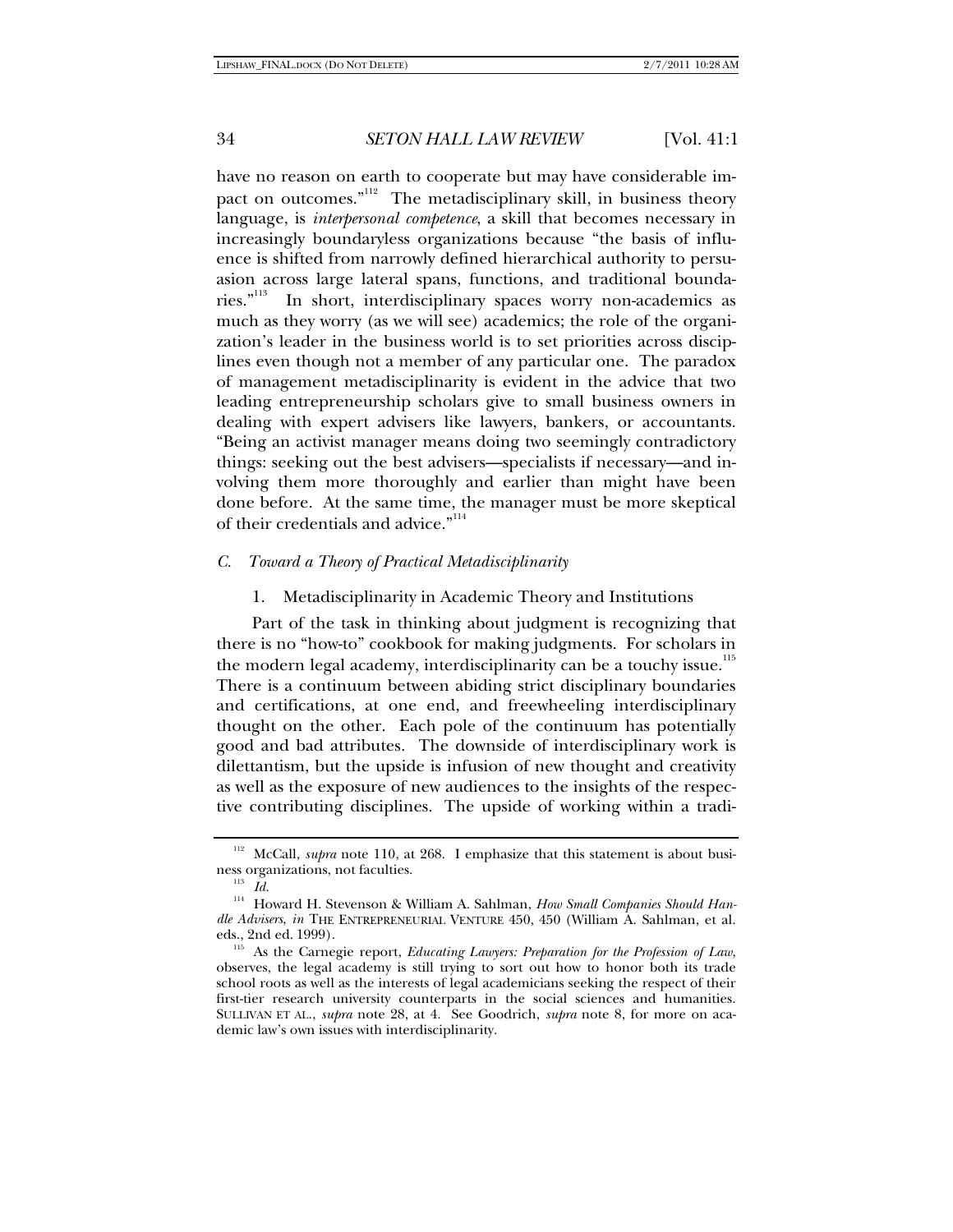tionally established discipline is rigor and depth, but the downside is insularity, stultification, and the trap of the Kuhnian paradigm. It is another instance, in my view, of Popper's issue of the polarities (never pure in the real world) of the arguments from authority and the arguments from merit.

There is both a conceptual and a practical question in moving effectively between those poles. The conceptual question goes to the substance of interdisciplinarity—namely, the transfer of knowledge across disciplines. A discipline is precisely the kind of "either-or" categorization that the work in cognitive science assesses. The power of interdisciplinarity as a conceptual matter invokes the role of metaphor and analogy in breaking down established categories—of seeing a new field that is neither of the original disciplines or importing insights from the new field or cross-disciplines back to the original disciplinary contributor.

I draw on Mark Turner's work in describing the role that categories and analogies play in cognitive science.<sup>116</sup> It is not surprising to expect that categorization is an evolutionarily adaptive behavior; creatures categorize in order to avoid being overwhelmed by variety (and, likely, to be able to separate threats from non-threats).<sup>117</sup> Category structures evolve within cultures, and cultures optimize category structures as a matter of fitness. Analogies put pressure on category structures by unmasking, capturing, or inventing connections absent from or upstaged by one's category structures.<sup>118</sup> The important point is that the cognitive process of categorizing and analogizing is the same, differing only in the degree to which a particular category has been well entrenched as a cultural matter. In other words, the mere equation of two concepts does not make the statement an anal-

<sup>116</sup> Mark Turner, *Categories and Analogies*, *in* ANALOGICAL REASONING 3, 3 (David H. Helman ed., 1988). In doing so, despite not being a cognitive scientist, linguist, or philosopher, I am making a metadisciplinary judgment about analogy and metaphor, and I am rejecting a number of conflicting, deflating, and/or dismissive views. *See generally* DONALD DAVIDSON, INQUIRIES INTO TRUTH AND INTERPRETATION (1984) (explaining that expressions are metaphorical merely as a matter of usage; they do not impart meaning solely on account of being metaphors); RICHARD RORTY, OBJECTIVITY, RELATIVISM, AND TRUTH: PHILOSOPHICAL PAPERS (1991) (arguing that distinctions between literal and metaphoric usages are merely distinctions between familiar and unfamiliar usages); Maurice Lagueux, *Do Metaphors Affect Economic Theory?*, 15 ECON. & PHIL. 1 (1999) (discussing the increased and inappropriate use of metaphors in economic theory); Alexander Rosenberg, *Does Evolutionary Theory Give Comfort or Inspiration to Economics?*, *in* NATURAL IMAGES IN ECONOMIC THOUGHT: "MARKETS READ IN TOOTH AND CLAW" 384, 384 (Philip Mirowski ed., 1994) (arguing that the Darwinian theory is an inappropriate model or theoretical framework for economic theory).<br><sup>117</sup> Turner, *supra* note 116, at 3.<br><sup>118</sup> *Id*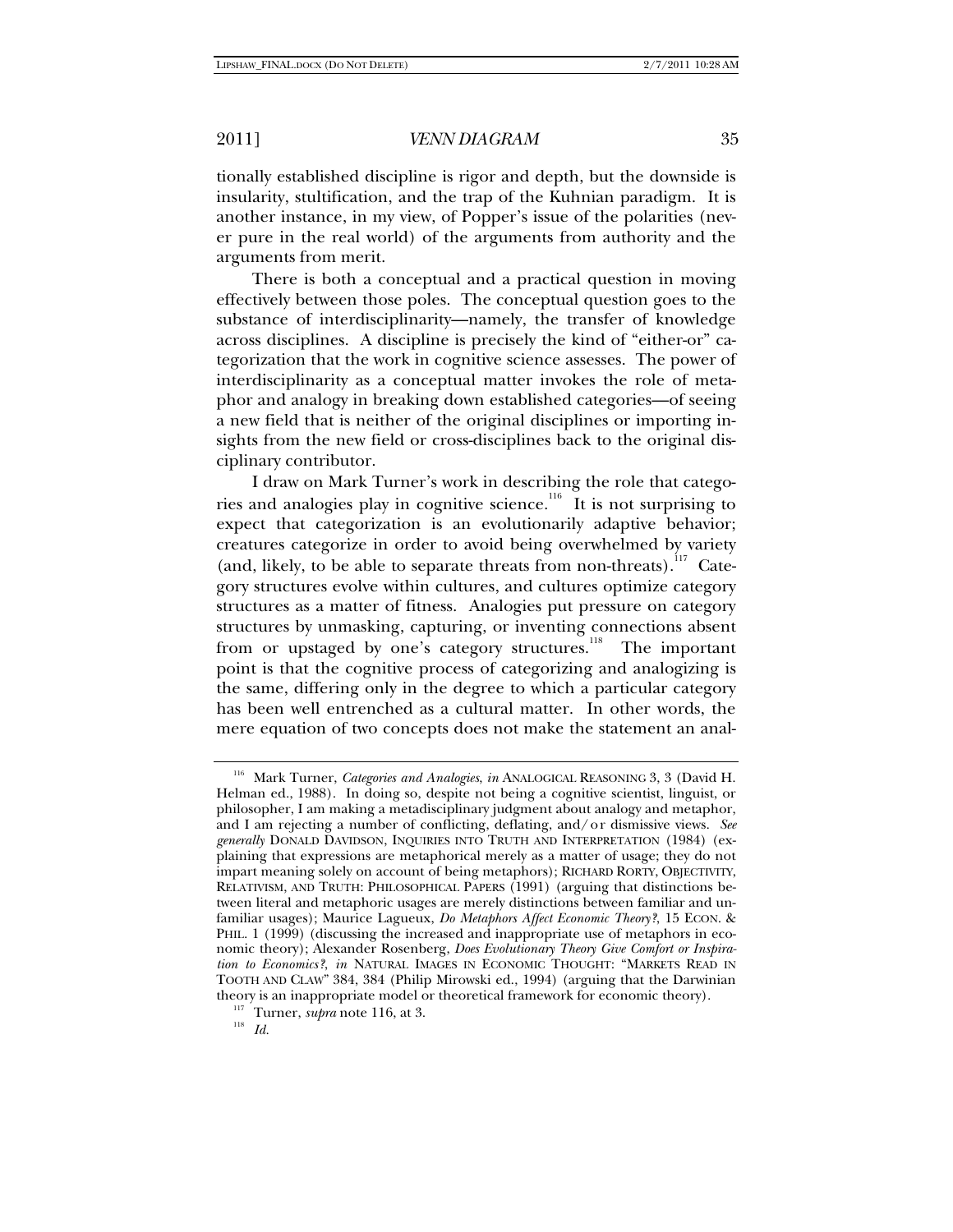ogy as we have come to understand it within our categories. Some attempts at analogical connections strike us as odd or random. One of the "deeper" insights from the popular music of my youth was a set of lyrics describing a pilgrim's journey to ask the Dalai Lama the meaning of life, to which the response is "life is like a beanstalk, isn't it?"<sup>119</sup> I still do not know what that was supposed to mean: life is tall, green, interwoven, has leaves, or leads to angry giants? "For us to recognize a statement as an analogy, we must recognize that it is in some ways putting pressure on our category structures."<sup>120</sup>

Some analogies are so entrenched that we take for granted the comparative connection that is the source of the analogy. Tired analogies are those no longer considered inventive. For example, Turner observes that we long ago stopped viewing the analogical connections between two different zebras as insightful: $^{121}$ 

That there is a continuous gradient—not a dichotomous opposition—between analogical and categorical connection means that our category structures are dynamic and subject to transformation under the pressure of analogy. Analogies deal with our categories by side-stepping, goosing, improving them. They can inventively induce us to build new connections, and recast or tune others. A powerful analogy can re-structure, disturb, influence, and change our category structures, and successful analogical connections can ultimately become part of our category structures.<sup>1</sup>

Indeed, the analogy itself becomes a source of similarity that can be the basis for a new categorical connection. For example, it is common now to think of a quarterback as the field general of any kind of team, but the category we would call "quarterbacks" originate as an analogy: the law firm senior partner is to the acquisition team as a football quarterback is the offense. On the other hand, Turner notes that we understand the offensively sexist analogies of men to rocks

<sup>&</sup>lt;sup>119</sup> PROCOL HARUM, *In Held 'Twas in I*, *on* SHINE ON BRIGHTLY (Repertoire Records 1997).

<sup>&</sup>lt;sup>120</sup> Mark Johnson, *Some Constraints on Embodied Analogical Understanding*, *in* ANALOGICAL REASONING, *supra* note 116, at 25, 26. Exactly how it is doing so remains a mystery. Mark Johnson, another pioneer in the field, has observed that, notwithstanding the debate over the status of analogy and metaphor, we still do not know why—other than it is a fact of our culture or our sensibility—we find some analogies more powerful than others. *Id.* at 25. Johnson noted, "[A]nalogical and metaphorical projection is pervasive in human understanding at a level of meaning and reasoning below that of propositional relations. My negative or critical thesis would then be that we don't have a fully adequate theory of analogical reasoning, because we haven't given sufficient attention to these preconceptual and nonpropositional levels of cognition." *Id.* at 26.<br><sup>121</sup> Turner, *supra* note 116, at 4.<br><sup>122</sup> *Id.* at 5.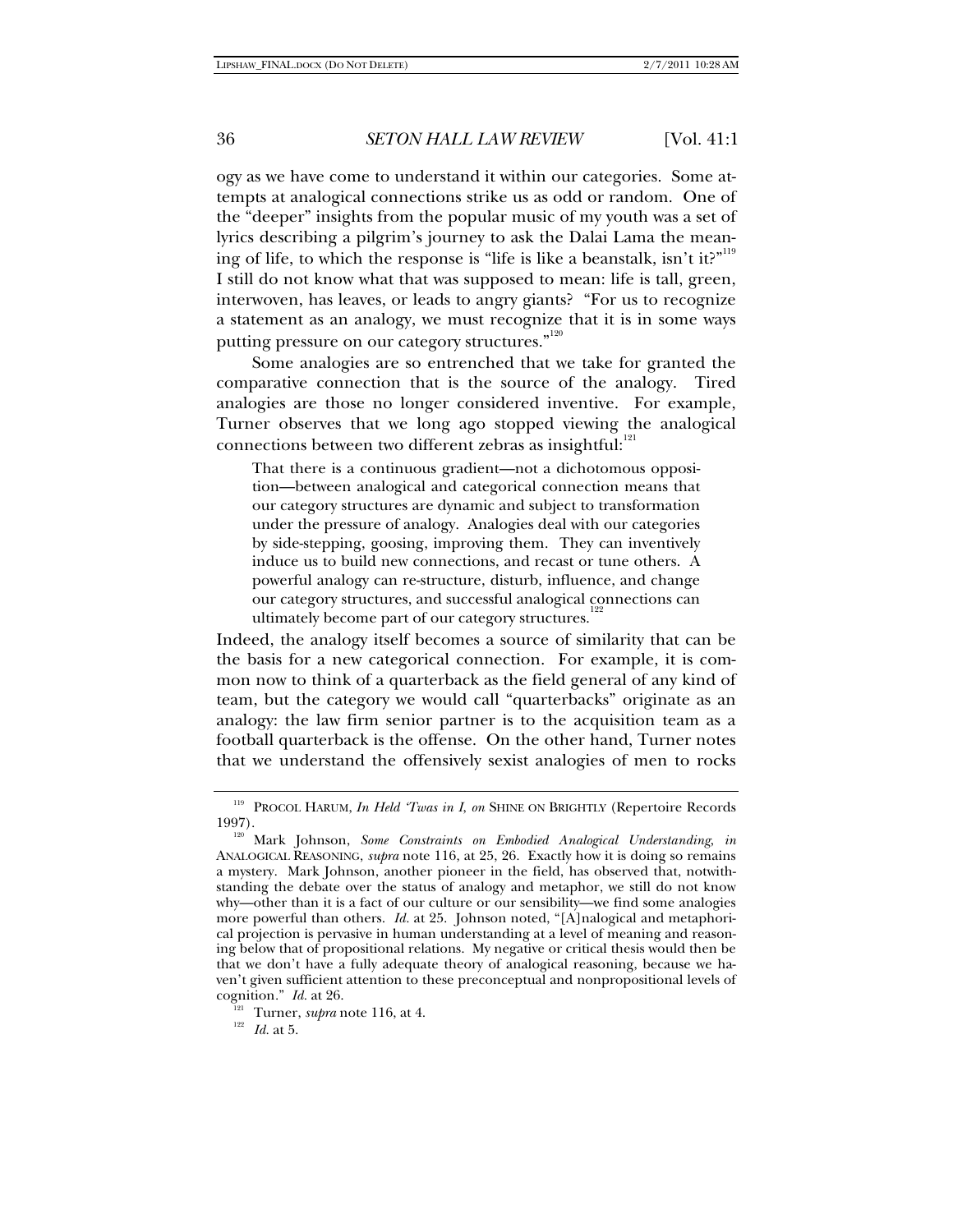and women to flowers, even though that particular connection is not (we hope) entrenched in our category structures.<sup>123</sup>

Because disciplines are themselves institutionalized forms of categories, how does anyone gain the disciplinary competence to judge the analogies, the transferences from discipline to discipline, at least in the first instance? Once the power of the analogy gains adherents, itself a social and cultural process, and threatens to replace the existing categories with those suggested by the analogy, it is what Kuhn called the paradigm shift.<sup>124</sup> That is a social process. I am focusing here on the cognitive process. I want to unpack in some detail the cognitive processes by which we decide whether analogies have power or do not.

Turner compares what he calls the classical and vertical dimensions of categorization. In the classical dimension, constituents fall into a category because they share critical attributes that define the category. Moreover, categories sharing attributes become supercategories. The vertical dimension of categorization, developed by Eleanor Rosch, holds that there is one level of abstraction, the basic level, around which most conceptual information is organized. A given linguistic community or discourse type marks what it takes to be the default basic-level categories shared by its speakers. The following are categories in which we could place my dog Annie: everything—physical object—organisms—animals—dogs—mutts—Chow /Golden Retriever mixes—Annie. The basic level thesis of the vertical dimension says that we see the most distinctive or descriptive (or *basic*) category within that vertical chain as "dog."<sup>125</sup>

Moreover, the cognitive "oomph" of the basic level is expressed in something called cue validity. Cues are better indicia of a particular category the more that they are associated with that category, and the less that they are associated with other categories. "The cue validity of a category is the sum of cue validities of the attributes."<sup>126</sup> Cue

<sup>&</sup>lt;sup>123</sup> *Id.* 124 THOMAS S. KUHN, THE STRUCTURE OF SCIENTIFIC REVOLUTIONS (3d ed. 1996). "When examining normal science . . . , we shall want finally to describe that research as a strenuous and devoted attempt to force nature into the conceptual boxes supplied by professional education." *Id.* at 5. "Simultaneously, we shall wonder whether research could proceed without such boxes, whatever the element of arbitrariness in their historic origins . . . ." *Id.* When new research exposes (to the community) the arbitrariness of the conventional models and the community can no longer maintain the old conceptual boxes in the face of the evidence, scientific revolutions occur, "the tradition-shattering complements to the tradition-bound activity of normal science." *Id.* at 6. 125 Turner, *supra* note 116, at 6–7. 126 *Id*. at 7–8.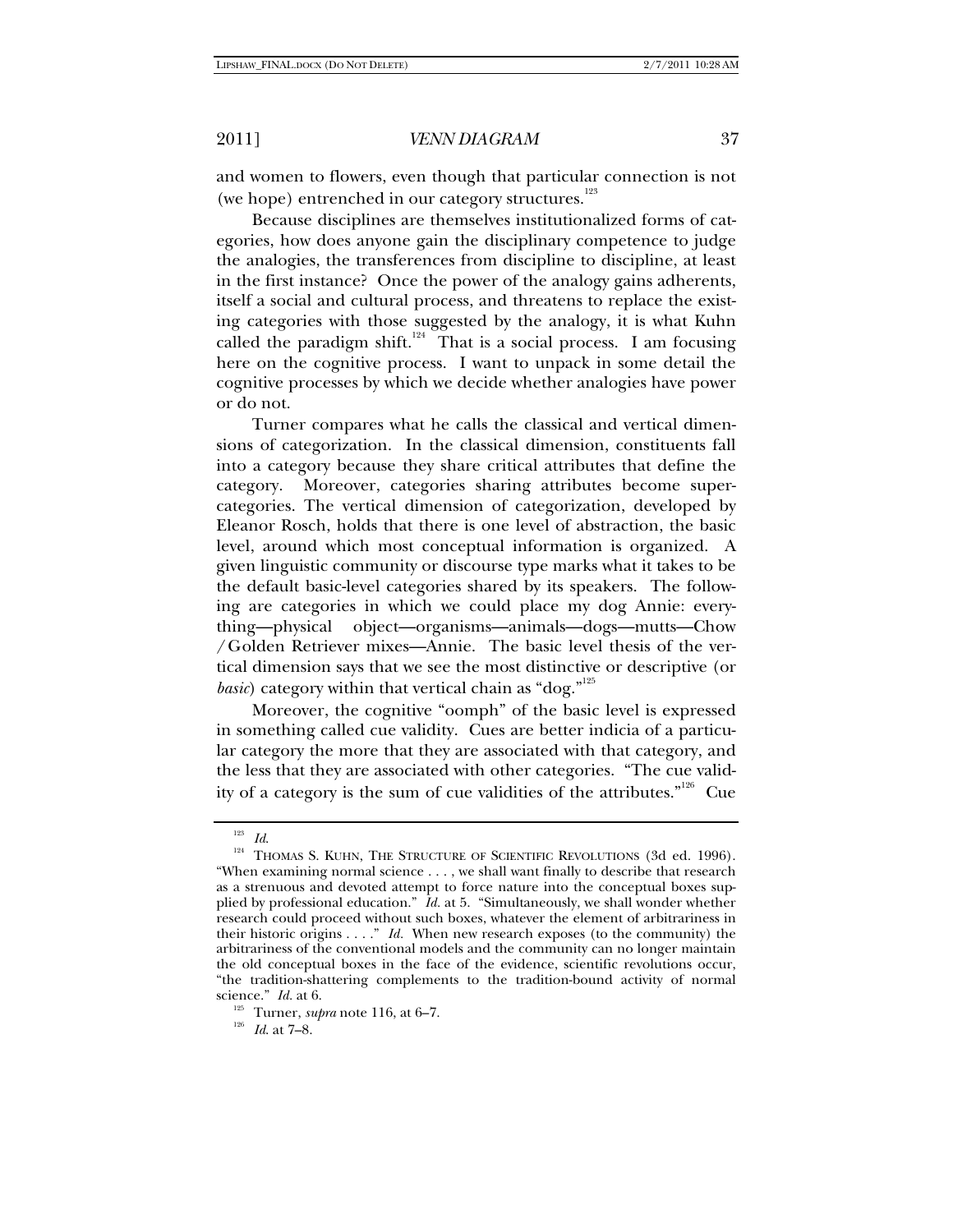validity is low at the level of individual dogs—Annie compared to my other dog, Max—because they have few attributes in common at that category specification—Max is Max and Annie is Annie. Cue validity is also low at the level of organisms because too many of the Annie's attributes *cannot* be shared with an amoeba.<sup>127</sup>

We can translate the level of cue validity on a vertical level to the extent we see a difference in horizontal categories. The spot where we see the maximal differentiation from other vertical strands is at the basic level. We get the highest cue validity (i.e., maximal differentiation of attributes between Annie, my mutt of a dog, and Moonie, a Dutch Warmblood horse I ride from time to time) at the basic level. Turner observes how this works. There is generally very little overlap between contrasting categories at or above the basic level. Once we have identified Annie as a dog and Moonie as a horse, their further categorization by breed and name does very little to cue differences in attributes. But in the categories below the basic level everything, organisms, vertebrates, and mammals, for example there is such significant overlap that we cannot find enough distinguishing cues relative to the non-distinguishing ones.<sup>128</sup>

What then makes for powerful analogies? The thesis is that we organize knowledge around mental models at basic levels. The next step is distinguishing the kinds of equations or connections that *might* be analogies. The first rule Turner suggests is that "[a]n equation between different mental models at the basic level is a candidate for analogy," but not every equation is an analogy.<sup>129</sup> I will use my own examples. "A child is a seedling." We recognize a candidate for analogy as an equation between (an instance of) a basic level model and (an instance of) a contrasting basic level model.<sup>130</sup> That does not mean that we necessarily understand the proposed analogy. The "child = seedling" is almost conventional and easy to understand. I could have proposed the following equation: "A child is a piece of rye bread." That is not so easy.

The second rule in identifying analogies is the relationship between the basic level category and the more general one above it.<sup>131</sup> "Child = seedling" is a powerful analogy because the next category above child is "human," and the next category above seedling is

<sup>&</sup>lt;sup>127</sup> *Id.* at 8.<br><sup>128</sup> *Id.*<br><sup>129</sup> *Id.* at 9.

<sup>&</sup>lt;sup>130</sup> *Id.* at 9–10.<br><sup>131</sup> Turner, *supra* note 116, at 11.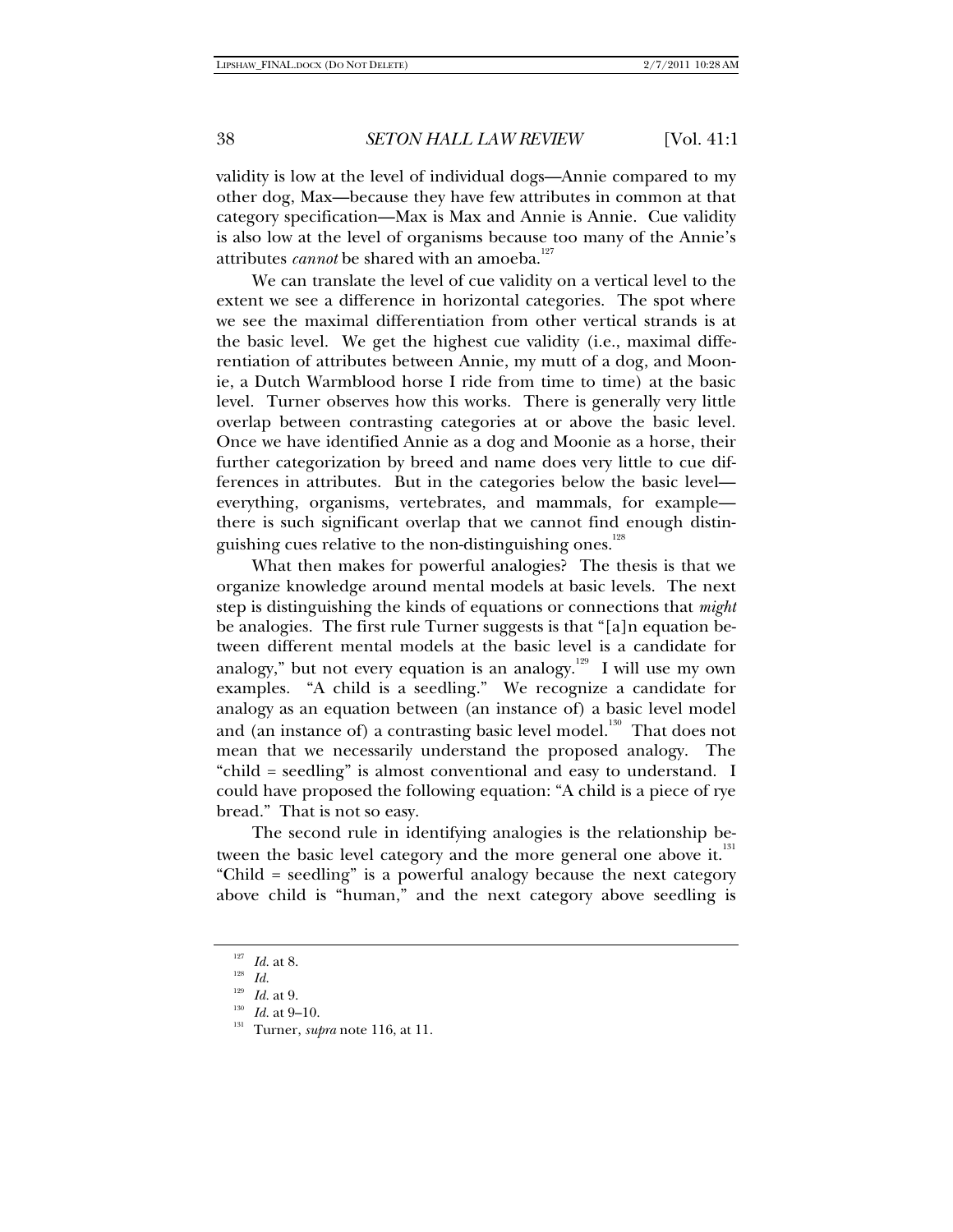"plant."<sup>132</sup> A child is a human but not a plant, so there may well be something analogous there. The third rule is that a potentially understandable analogy signals a false categorization.<sup>133</sup> How can children equate to seedlings when they normally reside in wholly different categories? Finally, we resist analogies when we are equating two mental models that share a supercategory at or below the basic lev $el.^{134}$  Take "dog" as a basic level category. "Annie was a Golden Retriever" may say something descriptive about Annie that does not feel like an analogy because Annie was a dog (indeed, partly a Golden Retriever). Annie and Golden Retrievers both describe dogs. We can, however, overcome the resistance. Annie had a dog aggression issue, so if I say, "Annie was a real Pit Bull," the listener will understand I am saying something about her behavior (just as if I were to emphasize that she was a *real* Golden Retriever, and wants to love you to death). In that instance we are signaling the analogy "by using strong pragmatic cues and highly conventionalized metaphors."<sup>135</sup>

That is the conceptual issue. In short, it is an open question whether those setting the categories in the established disciplines have the right (intellectually speaking) to dictate the use of their disciplines as analogy in explaining or disturbing the categories in other disciplines. The practical question goes to the institutional aspects of academic and professional disciplines, and is a real-world instantiation of the conceptual issue. Within the academy, for example, does every person have to be a full-fledged expert in each discipline of interdisciplinary work to offer a credible view? That is going to be awfully expensive and limiting.<sup>136</sup> If relevant disciplinary competence does not mean actually getting a Ph.D. or the equivalent in both subjects, then it is an empirical question. How much work do you have to do in the equivalent of on-the-job training to have relevant disciplinary competence?

<sup>&</sup>lt;sup>132</sup> See id. at 11–12 (providing a helpful rule of thumb). Consider pairs of "category/not-category" like "event/non-event" or "person/not-person." Child = seedling is an example of the latter. "Meeting you was a revelation" is an example of the for-

mer.<br><sup>133</sup> *Id.* at 13–14.<br><sup>135</sup> *Id.* at 14.<br><sup>135</sup> *Id.* at 16. Note the importance of the shared supercategory being at or below the basic level. "Child = seedling" is understandable as an analogy, even though children and seedling share the supercategory "physical object." *Id.* at 15. But "physical object" is above the basic level and hence is weak and "unimpressive" as a con-<br>nection.  $Id$ .

<sup>&</sup>lt;sup>136</sup> It also raises the question whether the work is going to be inter-disciplinary. Do multiple Ph.D.s co-opt one into the conventional wisdom of each discipline and kill the inclination to ruffle feathers?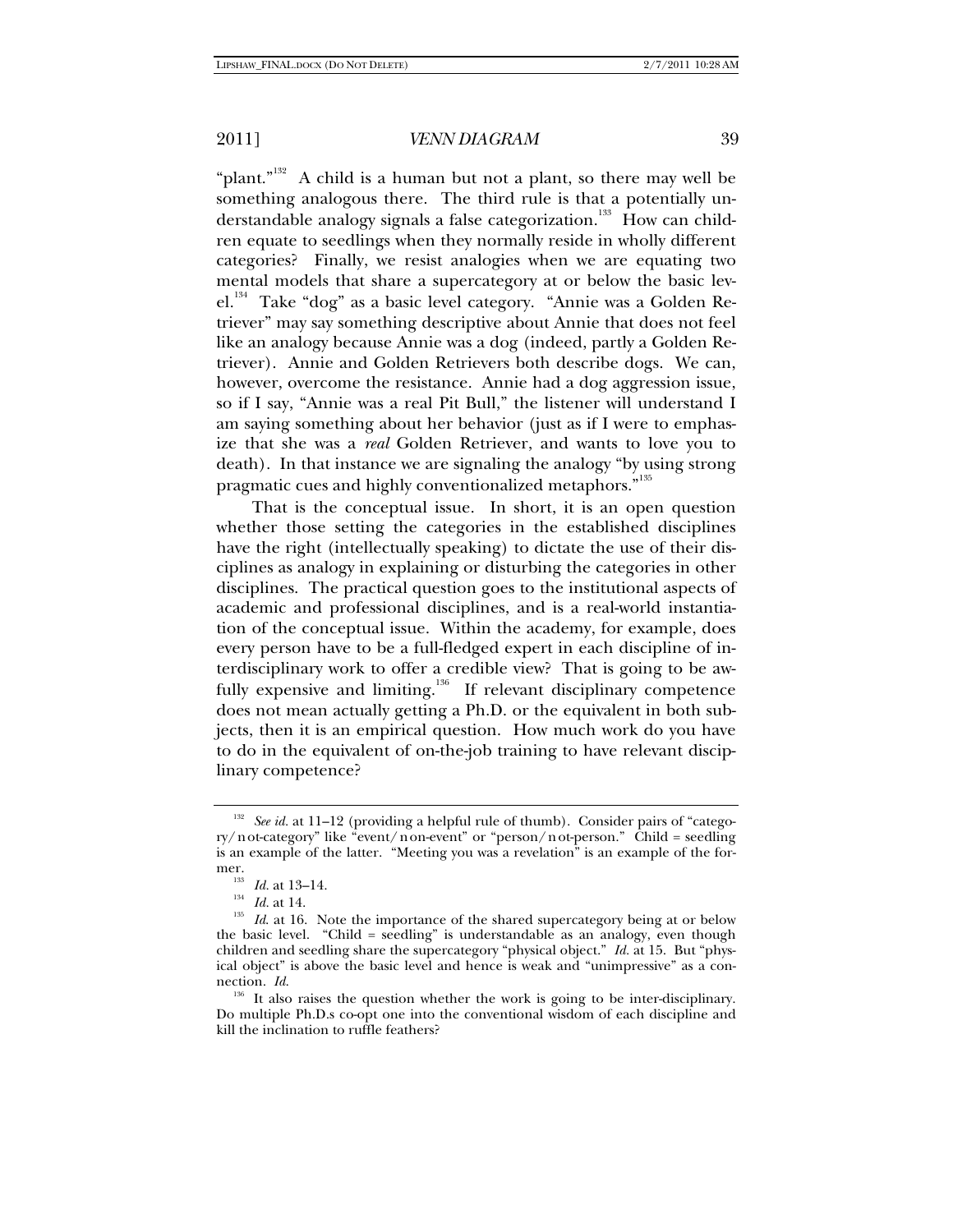Not surprisingly, then, academic interdisciplinarity (much less metadisciplinarity) is a significant challenge as an institutional matter. Louis Menand has recently published a brief overview of the subject. $137$  Academic disciplines are a relatively recent phenomenon<sup>138</sup> and a product of a more general professionalization of occupation that has been going on since the late  $1800s$ .<sup>139</sup> The reasonable point to take from Menand's survey is the power of the relevant discipline. "It is a self-governing and largely closed community of practitioners who have an almost absolute power to determine the standards for entry, promotion, and dismissal in their fields."<sup>140</sup> As Menand correctly observes, it is the non-transferability of expertise that is the hallmark of professionalism. It substitutes a standard of merit for class and status: "the product is guaranteed by the expertise the system is designed to create. Incompetent practitioners are not admitted to practice, and incompetent scholarship is not disseminated."<sup>141</sup> Finally, because the community of experts ratifies the professional product, "the most important function of the system is not the production of knowledge. It is the reproduction of the system."<sup>142</sup> The result of all of this is academic anxiety about the rise of interdisciplinarity, "a relatively boundary-respecting conception of scholarly inquiry [giving] way to a relatively boundary-suspicious conception."<sup>143</sup> Again, not surprisingly, the very paradox of fixed boundaries and indeterminacy that is at the heart of metadisciplinary judgment affects this question. Interdisciplinary anxiety, concludes Menand, is "about the formalism and methodological fetishism of the disciplines and about the danger of sliding into an aimless subjectivism or eclecticism."<sup>144</sup> In Popperian terms of authority and merit, if we have no authority to which we might turn, how do we know if it is any good?<sup>145</sup>

<sup>&</sup>lt;sup>137</sup> LOUIS MENAND, THE MARKETPLACE OF IDEAS: REFORM AND RESISTANCE IN THE AMERICAN UNIVERSITY (2010).<br><sup>138</sup> *Id.* at 97; *see generally* HASKELL, *supra* note 5.<br><sup>139</sup> MENAND, *supra* note 137, at 100.<br><sup>140</sup> *Id.* at 104–05.<br><sup>142</sup> *Id.* 1117 (potipa that this caincided with a

Id. at 117 (noting that this coincided with a broader societal respect for professionalism generally). As I have observed, the financial crisis of 2008–09 highlighted this issue for the judgment of financial experts, economists, and regulators, at least as perceived by intelligent laypeople. See Lipshaw, supra note 75.

<sup>&</sup>lt;sup>144</sup> MENAND, *supra* note 137, at 123. **145** In personal terms, as one of my best friends on the faculty has said to me (in so many words), "I know you are a smart guy, and you work hard, but why should I believe anything you say?" Goodrich raises the same question in advocating for more intellection and indiscipline in academic law: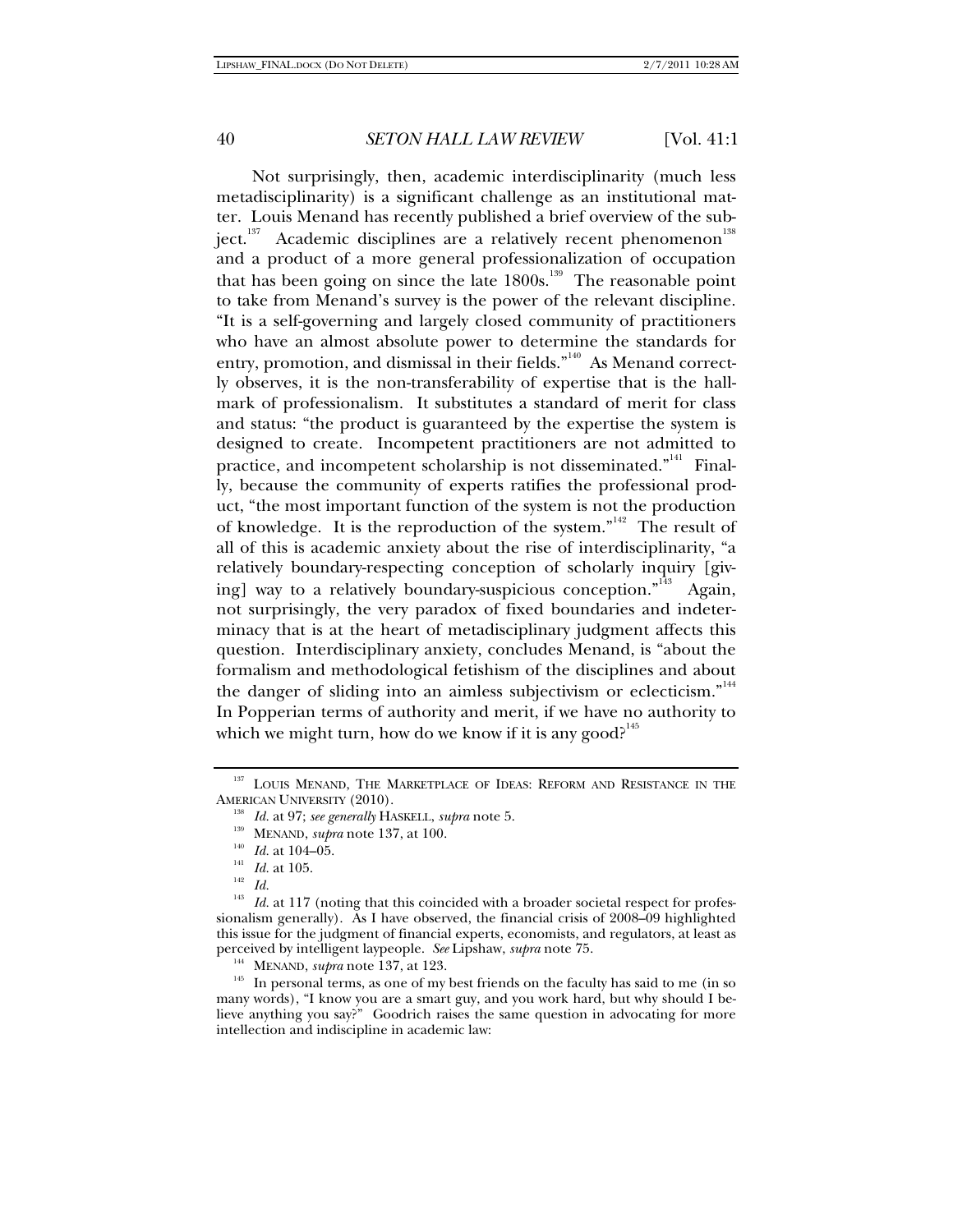Even more directly to the institutional point, the philosopher of science Stephen Kellert has explored the extent to which we might borrow knowledge across disciplines, particularly from the natural sciences to the social sciences and humanities.<sup>146</sup> Kellert focuses on another hot topic in mathematics, chaos theory.147 The point is not chaos theory itself, but whether there is any traction in using metaphors from the mathematics of chaos theory as the source of knowledge in other fields. He acknowledges the same issues of potential dilettantism, meaningless comparisons, name-dropping, and erroneous terminology.<sup>148</sup> Nevertheless, he asserts "a pluralistic and roughly pragmatist conception of knowledge by showing that it enables and advances the critical examination of borrowed knowledge. $^{\rm n49}$ 

The institutional challenges are precisely the boundaries that Menand identified:

As we make knowledge, we encounter many things that may seem odd, transgressive, or even threatening: transfers across disciplinary boundaries, nonstandard usages of words, traffic between

The interdisciplinary paradigm, by contrast, opens up to the logic of chance, the chaos of thought, and the transformations of events. What is at issue, in other words, is a space of intellection, in publishing terms diverse fora of exchange, in pedagogic contexts mobile sites of interdisciplinary interaction. A coming face to face with other disciplines. Sounds easy, but it gets hard. Who will pay for that? Who will supervise, mediate, attend, and care for these critical but subversive, radical but secretive moments and occasions? Does coming back mean going underground? Or worse, being ridiculed, ignored, derided, in short, envied and dismissed, feared and discounted? Why such a price to pay and who in the end are now the guardians of academic law who dare to impose their views, their prejudices against the free play of thought?

Goodrich, *supra* note 8, at 477. Who is willing, like Friedrich Hayek (or my friend Gordon Smith) to admit that he or she is "muddleheaded," such state being a condition precedent to independent thought, unconstrained by the disciplines of those with "more orderly minds?" *See* Friedrich A. Hayek, *Two Types of Mind*, 45 ENCOUNTER 33 (1975), *reprinted in* 3 F.A. HAYEK, THE COLLECTED WORKS OF F.A. HAYEK: THE TREND OF ECONOMIC THINKING 49, 52 (1991); Gordon Smith, *Are You a "Master of the Subject?*,*"* CONGLOMERATE (May 12, 2010), http://www.theconglomerate.org/2010/05/are-you-

a-master-of-the-subject.html. 146 *See generally* STEPHEN H. KELLERT, BORROWED KNOWLEDGE: CHAOS THEORY AND THE CHALLENGE OF LEARNING ACROSS DISCIPLINES (2008).

<sup>147</sup> See id. A chaotic system is one that is non-linear, bounded and deterministic, and obeys simple rules, but displays complicated and unpredictable behavior. A nonlinear system is one in which the variables are not related to each other according to strict proportionality. Part of chaos theory is to discern patterns in seemingly random data sets. The pattern is highly dependent on initial conditions (what is known as the butterfly effect). The term "strange attractor" comes from chaos theory. *Id.* at 4–8. 148 *Id.* at 14–16. 149 *Id.* at 23.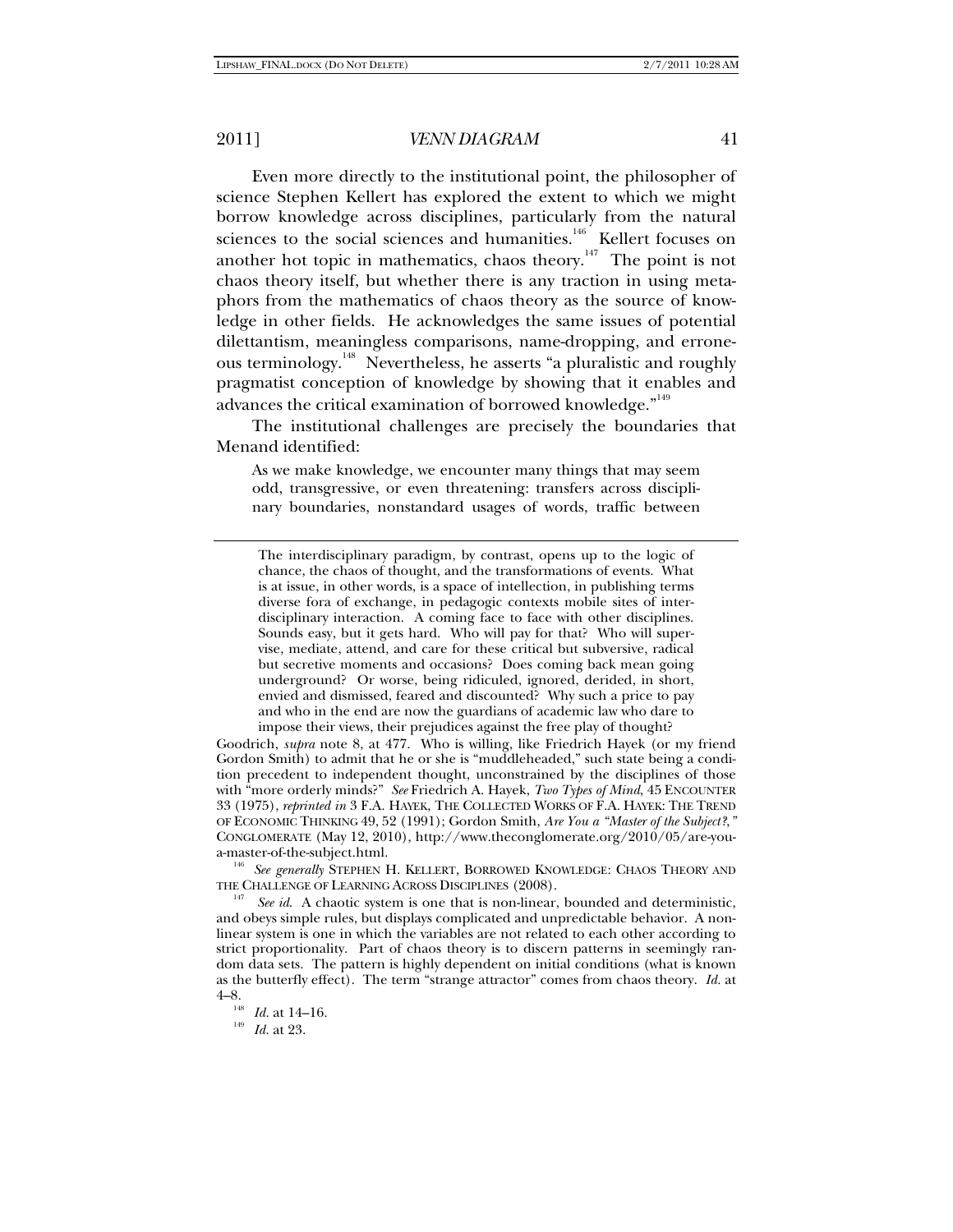facts and values, and so on. Pluralism counsels that we should not limit our options in such encounters to either fearful rejection or uncritical embrace. The first option may lead to a rigid reassertion of boundaries that enforce isolation, whereas the second may result in the inappropriate collapsing of those very boundaries. New possibilities do not have to be pigeonholed as either menacing or liberating but should be critically examined for what they offer and where they fail.<sup>150</sup>

The counterweight to the dangers of pluralism is Popperian: humility in assertions of substantive or procedural truths, and openness to crit $icism.$ <sup>151</sup>

One of Kellert's critical targets in his defense of pluralism is "the belief that metaphorical borrowing cannot or should not be subjected to detailed investigation," a view of some scientists and philosophers of science "who claim that any metaphorical use of science is always an inappropriate misuse." $\overline{1}$  To the contrary (and not surprisingly), Kellert adopts the position of the philosopher, Max Black, that a metaphor is more than a mere literal statement of comparison; it is instead "an utterance with two components in tension, where the irreducible cognitive meaning of the metaphor arises from the interplay between these components understood as systems."<sup>153</sup> Kellert's elucidation of metaphorical borrowing is an example of the general cognitive abilities we saw in Turner's work: metaphor generates "hypotheses from current conceptualizations and transform[s] them. Juxtaposing perspectives yields a reconceptualization, bringing new properties to salience, and reorganizing concepts."<sup>154</sup> Nevertheless, it is possible to criticize metaphors, $155$  and there too Kellert provides additional heuristics—fit, utility, need, and awareness—consistent with Turner's theoretical framework of metaphors involving the interplay between instances of basic level categories, considered vertically and horizontally.<sup>156</sup> The point is that the cognitive process of metaphor, either in Turner's model or in Kellert's, is non-algorithmic and irreducible. Nevertheless, equations (in Turner's terminology) that are recognizable as potential metaphors may nevertheless, in Turner's or Kellert's methodology, be obscure (life = beanstalk) or

 $\frac{150}{151}$  *Id.* at 23–24.

<sup>&</sup>lt;sup>152</sup> KELLERT, *supra* note 146, at 103; *see also supra* note 116.<br><sup>153</sup> KELLERT, *supra* note 146, at 105 (referring to EVA FEDER KITTAY, METAPHOR: ITS<br>COGNITIVE FORCE AND LINGUISTIC STRUCTURE 22–23 (1987)).

<sup>&</sup>lt;sup>154</sup> *Id.* at 111.<br><sup>155</sup> *Id.* at 121–47.<br><sup>156</sup> *Id.* at 126; *see supra* text accompanying notes 129–135.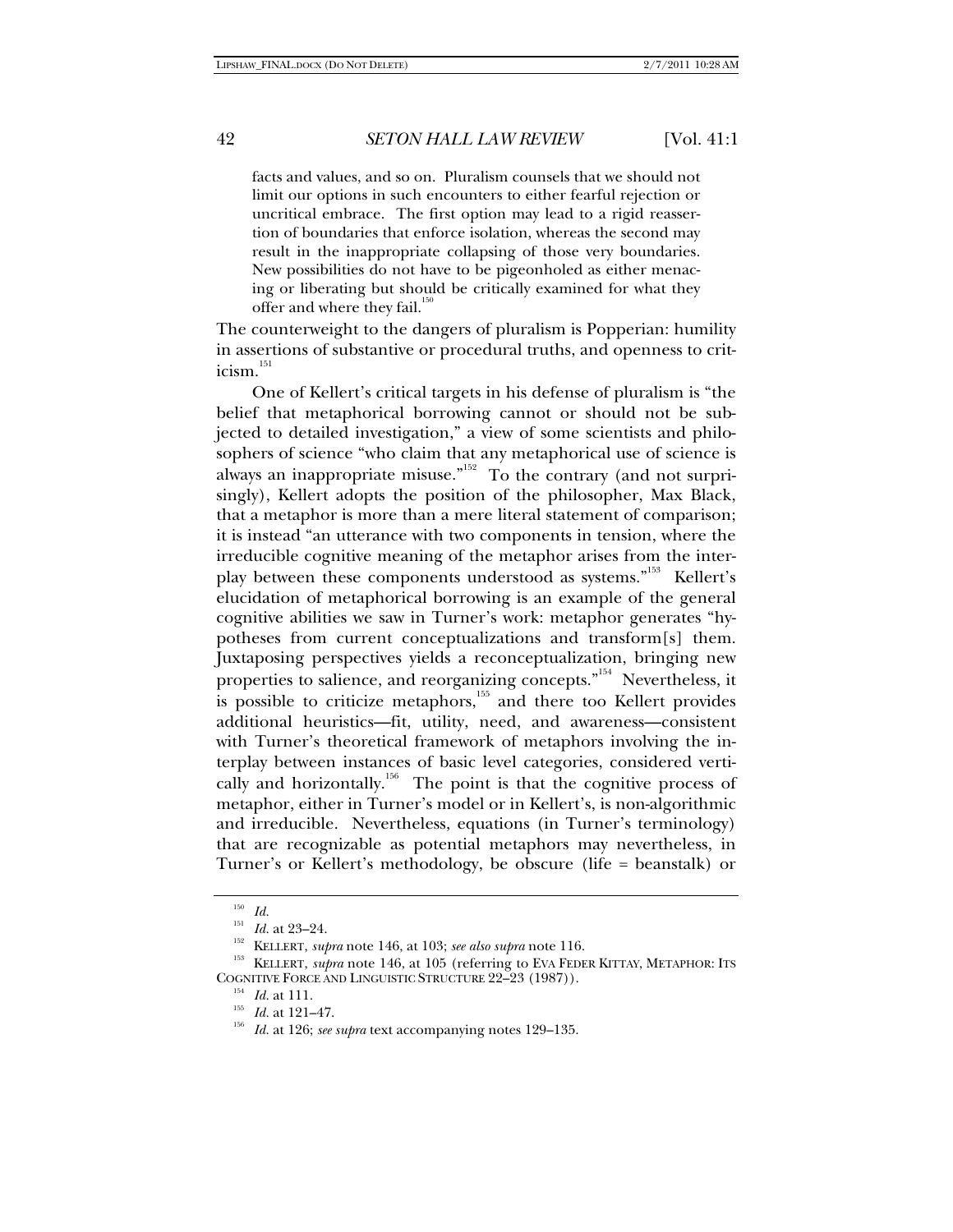nonsensical (baseball = tomato).<sup>157</sup> If someone proposes a metaphor as a means of explanation or category busting, we are not obliged to accept it merely because it falls somewhere between algorithmic certainty and complete indeterminacy.

What I take from Turner (conceptually) and Menand and Kellert (practically) is the following principle: analogies as category busters within academic disciplines cannot possibly fall within the authority of one discipline or another. As an example, I have debated with friends in the legal academy whether one of the great feats of formal logic in the 20th century, a proof constructed by the mathematician Kurt Gödel, has anything to teach us, by analogy, about the limits of the law.<sup>158</sup> Here is the essence of the matter. Between 1910 and 1913, Alfred North Whitehead and Bertrand Russell published the monumental *Principia Mathematica*, which purported to derive all mathematical truths from a defined set of axioms and rules of inference.159 Using an arithmetic equivalent of the Liar's Paradox (when a pathological liar asserts he is a liar, is the statement true?), Gödel proved two things.<sup>160</sup> First, the *Principia* failed to fulfill the stated goal of Whitehead and Russell to provide a system in which all mathematical questions could be resolved.<sup>161</sup> He showed that the *Principia* was incomplete in that there are truths derivable by the axioms and rules of inference in the system which are undecidable—that is could not be proved to be either true or false.<sup>162</sup> Second, he generalized even further, concluding that a formal logical system as complex as that of the *Principia* would have to be either incomplete or inconsistent.<sup>163</sup> In other words, one might prove all truths within that otherwise incomplete system but only by using an axiom or rule of inference not originally posited as constitutive of the system; in Gödel's terms, the proposition "is undecidable in the system [Principia Mathematica] yet turns out to be decided by metamathematical considerations." <sup>164</sup>

Mathematicians and non-mathematicians alike often find Gödel's Proof irresistibly tempting as a source of metaphoric insight

<sup>&</sup>lt;sup>157</sup> Id. at 147; *see supra* text accompanying notes 129–135.<br><sup>158</sup> R. B. Braithwaite, *Introduction* to KURT GÖDEL, ON FORMALLY UNDECIDABLE PROPOSITIONS OF PRINCIPIA MATHEMATICA AND RELATED SYSTEMS 1, 2 (R.B. Braithwaite ed., 1992). See ERNEST NAGEL & JAMES R. NEWMAN, GÖDEL'S PROOF (2001), for a more accessible and non-technical description of the proof.<br>
<sup>159</sup> *Id.*<br>
<sup>160</sup> GÖDEL, *supra* note 158, at 40.<br>
<sup>161</sup> *Id.* at 37–38.<br>
<sup>162</sup> *Id.* at 38.<br>
<sup>163</sup> *Id.*<br>
<sup>164</sup> *Id.* at 41

*Id.* at 41.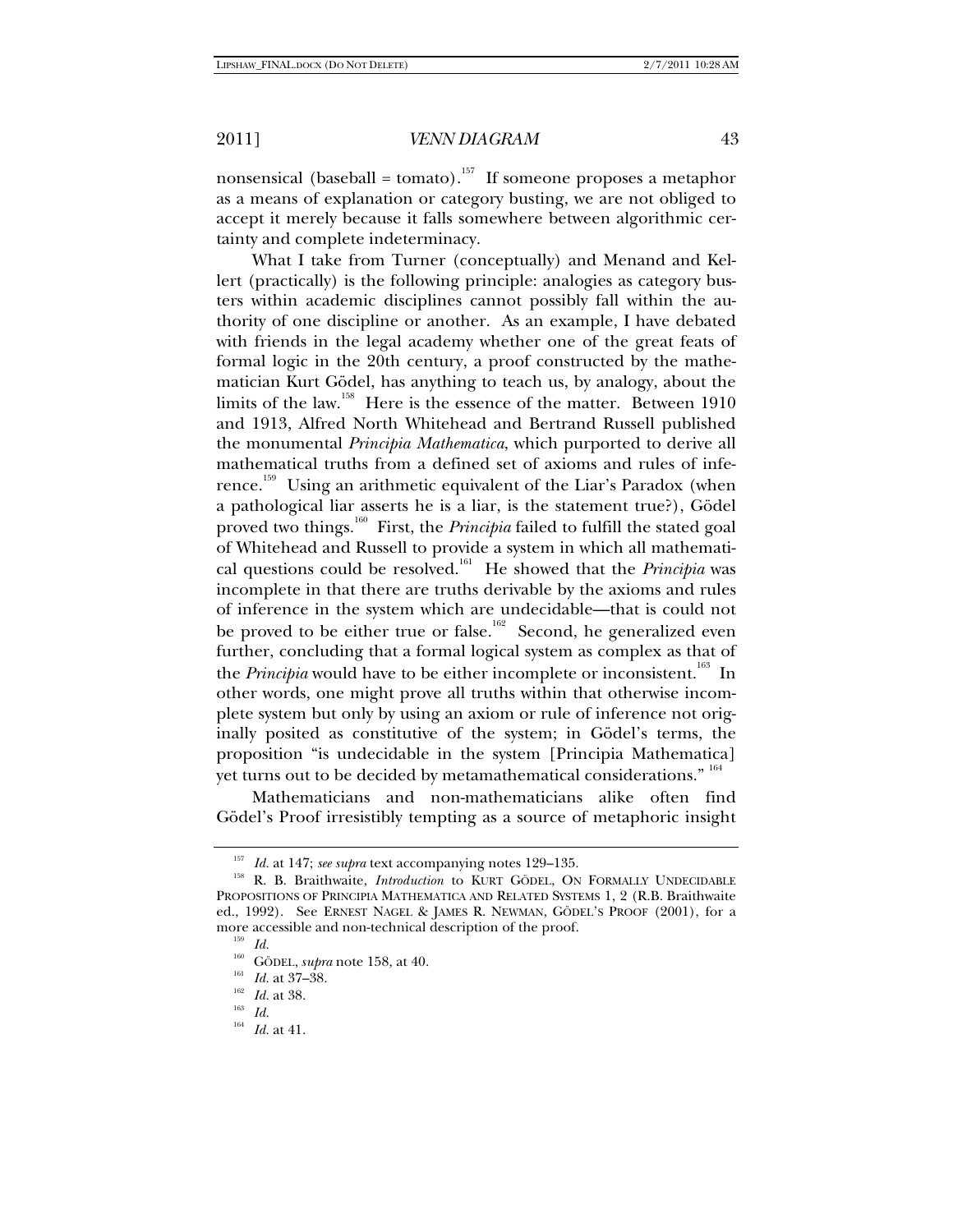into metaphysical truths about self-reference, recursiveness, and the limits of knowledge. The most popular of the works extending the proof beyond its implications for formal logic is Douglas Hofstadter's iconic *Gödel, Escher, Bach: An Eternal Golden Braid* ("GEB"),<sup>165</sup> but Hofstadter is not the only respected thinker to analogize the proof from formal logic to other fields.<sup>166</sup> Some writers have suggested that law is a formal system,<sup>167</sup> like mathematics, and others have tried to use the proof to support the assertions of legal indeterminacy underlying critical legal studies.<sup>168</sup> Mathematically inclined law professors have likely done the world a favor by excoriating most of these analogies.<sup>169</sup> Nevertheless, I confess that I have been tempted by the allure of Gödel's Proof. I started college as a math major (and, as an eighteenyear old, moved on to history and humanities when I could not master the proof of the existence of real numbers using Dedekind Cuts). Even if we grant that the disciplines of formal logic and practical wisdom are distinct, is there nevertheless some learning that we legitimately derive from the analogy of something like Gödel's Proof or

<sup>165</sup> DOUGLAS HOFSTADTER, GÖDEL, ESCHER, BACH: AN ETERNAL GOLDEN BRAID (1979). On March 22, 2007, I did a Westlaw search of all law review and journal articles with the following search term: hofstadter & escher /3 bach. The search re-

vealed 101 articles that had cited GEB.<br><sup>166</sup> Stephen Hawking did it, albeit casually, in an interview about what might be left for science to discover. Leonard Mlodinow, *Dialogue: Prometheus Bound*, DISCOVER, Oct 2005, at 65. Roger Penrose invokes it in his discussion of consciousness. PENROSE, *supra* note 34, at 416–18. John Barrow, professor of mathematics and Director of the Millennium Mathematics Project at the University of Cambridge, also invokes it. JOHN D. BARROW, IMPOSSIBILITY: THE LIMITS OF SCIENCE AND THE SCIENCE OF LIMITS 218–32 (1998); JOHN D. BARROW, THE INFINITE BOOK: A SHORT GUIDE TO THE BOUNDLESS, TIMELESS AND ENDLESS 260 (2005).

<sup>&</sup>lt;sup>167</sup> See Anthony D'Amato, *Pragmatic Indeterminacy*, 85 Nw. U. L. REV. 148, 148–49 (1990).

<sup>&</sup>lt;sup>168</sup> See Mark R. Brown & Andrew C. Greenberg, On Formally Undecidable Propositions *of Law: Legal Indeterminacy and the Implications of Mathematics*, 43 HASTINGS L.J. 1439 (1992) (describing the feasibility of legal formalism and its adherents and suggesting that law is better described as indeterminate).<br><sup>169</sup> Robert Birmingham, *Calculations*, 30 CONN. L. REV. 1019, 1034–35 (1998) (re-

viewing JOHN W. DAWSON, JR., LOGICAL DILEMMAS: THE LIFE AND WORK OF KURT GÖDEL (1997)); David R. Dow, *Gödel and Langdell—A Reply to Brown and Greenberg's Use of Mathematics in Legal Theory*, 44 HASTINGS L.J*.* 707, 715–16 (1993); Mike Townsend, *Implications of Foundational Crises in Mathematics: A Case Study in Interdisciplinary Legal Research*, 71 WASH. L. REV*.* 51, 146 (1996). Professor Birmingham's review contains the harshest critique of references in the legal academic and judicial literature to Gödel's Proof. Birmingham, *supra*, at 1020-21. Professor Townsend's article is a more methodical assessment of the "self-reference" craze, with the appropriate note of caution about applying work in other disciplines without regard to content or context. Townsend, *supra*, at 128–29.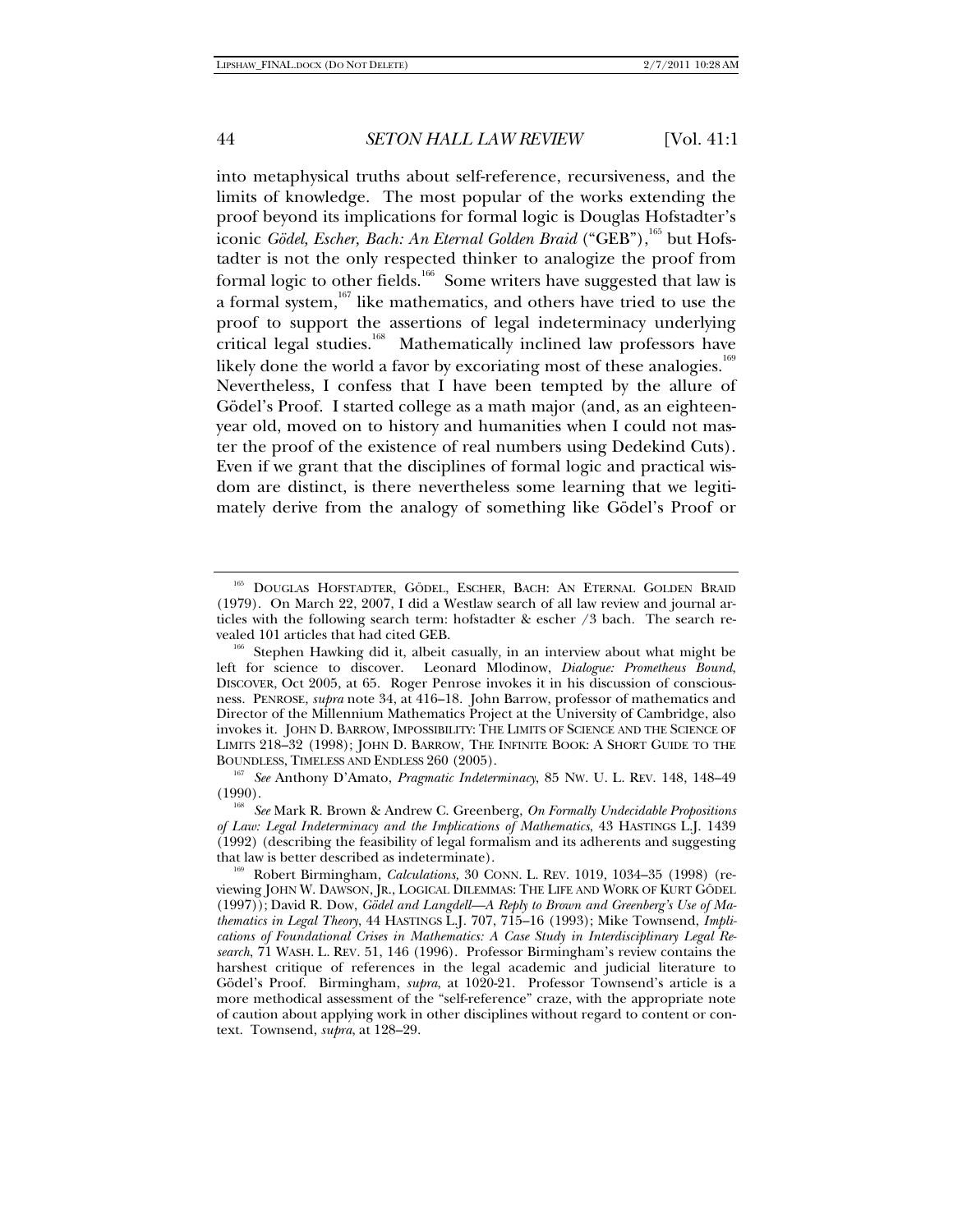the uncertainty principle within quantum mechanics<sup>170</sup> to something like law or judgment? There seems to be something unfair in the logicians telling me I have fairly characterized the proof, to the extent it can be, other than in formal symbolic logic but that the tenets of the discipline of formal logic are such that any analogies are per se illegitimate.

Indeed, Roger Penrose, a mathematician who is in quantum jumps far more adept with this than I, explicitly counters the logicians' objections in offering Gödel's Proof as metaphor for his claim

Is it an effective metaphor or analogy? The answer is probably not. Position and momentum are complementary in quantum mechanics, meaning that the act of measuring imposes an absolute limit to our ability to know both precisely at the same time (the mathematical relation is  $\Delta x + \Delta p \geq h$ , where  $\Delta x$  is the range of possible positions of the particle, Δ*p* is the range of possible momenta, and *h* is Planck's constant). While the "knowability floor" of Planck's constant is itself a tiny number  $(6.6 \times 10^3$ Joule seconds), it still puts real limits on our ability to know *x* and *p* at the same time. If, for example, we measure *x* so that we know the particle's position exactly (so  $\Delta x$  is zero), then the value for Δ*p* will have to be at least *h* and that will likely be enough not to know anything about what *p* actually is at the same time.

The candidate for an analogy here is MEASURING A QUANTUM STATE = OBSERVING A CLASS [or MEASURING A TEACHER]. Does the analogy help us understand *why* observing the class is problematic? Perhaps, but it is only in the broadest sense that measurement affects the thing being measured. The reasons for the effect in each case are very much different. For quantum mechanics, it is something about the mathematical relationships of micro-amplitudes to macroprobabilities; for classrooms, it is about the psychology of the teacher. Moreover, a quantum state must be made random by a measurement; a teacher need not be affected by observation at all! Finally, even macroscopic objects are subject to  $\Delta x + \Delta p$  $\geq h$ , but because *h* is so small in relation to the size of any object we can actually observe, we can be very, very certain of both position and momentum.

Notwithstanding whether the *metaphor* works, we nevertheless have come to attribute a *meaning* to "uncertainty principle" outside of quantum mechanics along the lines of the one I have suggested.

<sup>&</sup>lt;sup>170</sup> To the extent that people use the phrase "uncertainty principle" as a metaphor, I believe one meaning is that the act of measuring impacts the system being measured. So, for example, peer evaluation of classroom teaching is subject to a kind of "uncertainty principle" because the act of observation affects the teacher being observed.

Quantum mechanics involves the insight that microscopic bits of matter and energy, by virtue of their microscopic size, exhibit the tendencies of both particles and waves. A wave "spreads out" in a field and a particle is somewhere, but an electron or a photon appears to do both. The mathematics of quantum mechanics precisely and deterministically describes quantum states as weightings of possible positions of the particle in relation to the momentum space associated with the wave. At this point, any further explanation gets into far more detail than I want to provide, except to say that a problem arises when we, macroscopic beings, want to measure the quantum world and must therefore translate a quantum concept of "amplitude" into a macroscopic concept of probability, which seem analogous (and, indeed, have a mathematical relationship) but are not the same. See PENROSE, *supra* note 34, at 291–390, for an overview designed for non-scientists.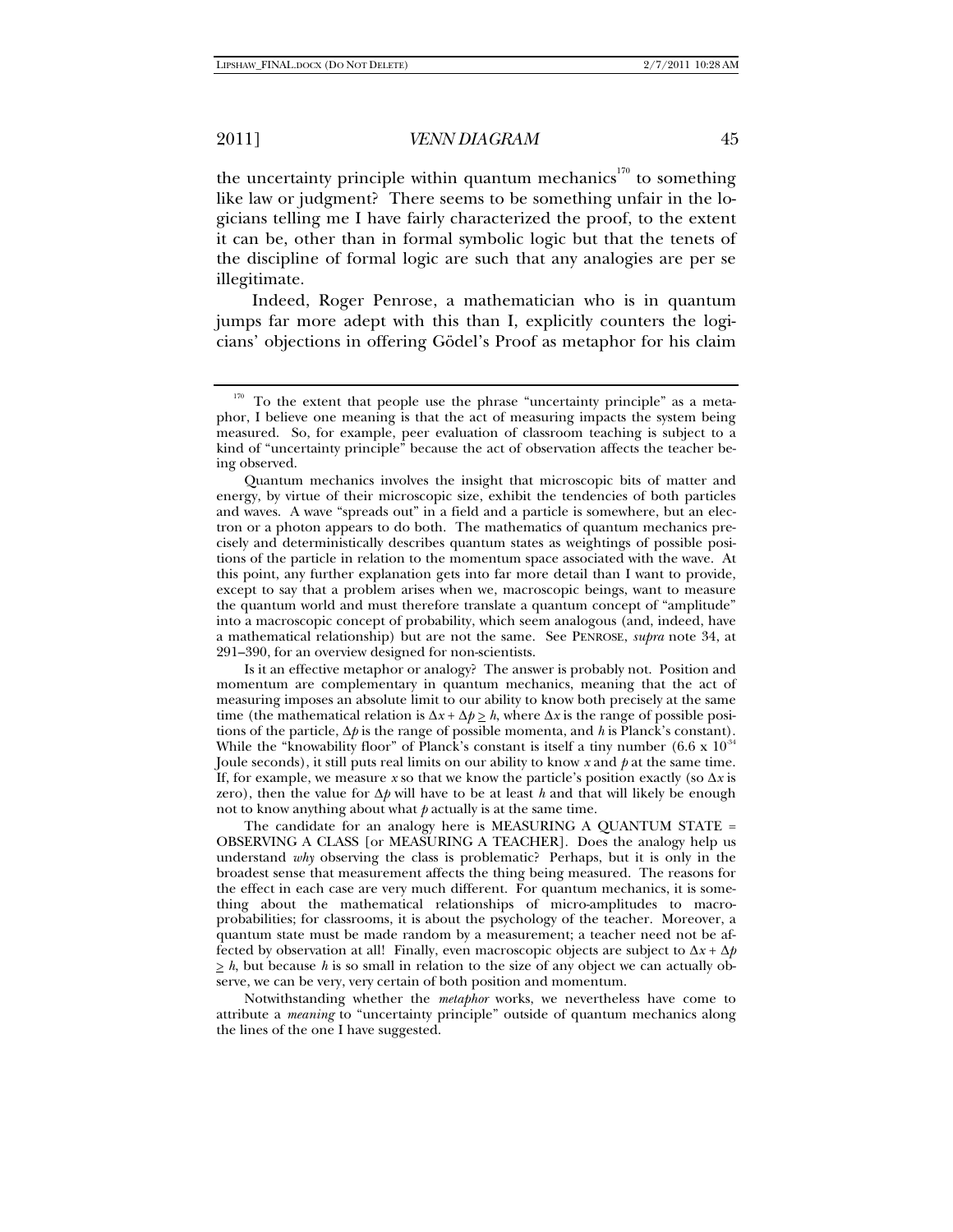that the ability to form non-algorithmic judgments is the hallmark of consciousness itself.<sup>171</sup> Recall what has happened; by applying the explicit axioms and rules of inference of *Principia Mathematica*, Gödel developed a proposition that said in symbols "*this proposition is not provable within* Principia Mathematica*.*" 172 Penrose refers to this as the Gödel proposition or  $P_k(k)$ .<sup>173</sup> The logicians' objection runs something like this. In order to extrapolate broader truths from  $P_k(k)$ , we need to be able to convince ourselves that  $P_k(k)$  is true. We can only do that if we are capable of knowing that its derivation is a proper use of axioms and rules of inference in the formal system. That, according to the logicians, is the province of logicians. As Penrose describes the position, "If the mathematician is using some very complicated algorithm inside his head, then we should have *no chance* of actually knowing what that algorithm is, and we shall therefore not be able actually to construct its Gödel proposition, let alone be convinced of its validity."<sup>174</sup>

Penrose subjects this argument to its own Gödelian *reductio ad absurdum*. The very point of mathematical propositions like  $P_k(k)$  is that they are not subject to debate once mathematicians understand that they were validly derived. Moreover, notwithstanding different ways of using axioms and rules of inference to get to a proposition in formal logic, there is only one universal system (or "meta-logic") of algorithmic derivation, and it is "*equivalent* to *all* the different mathematicians' algorithms for judging mathematical truth."<sup>175</sup> But if the universal system is itself a meta-algorithm, then it will be possible to build up a Gödel proposition for it as well. That is, we should be able to prove the statement that "this algorithm of the universal system is not provable." That leads us down an infinite regress to the point where, as Penrose observes, "the conclusion that the algorithm that mathematicians actually use to decide mathematical truth is so complicated or obscure that its very validity can never be known to  $\text{u}$ s.<sup> $n^{176}$ </sup> But mathematical truth being obscure directly contradicts the whole idea of mathematical truth, which is that it is not obscure. Statements are true in mathematics purely as a result of the syntax of the sentences, not because the sentences have any other semantic content. Thus, the truth has to be clear on the face of the sentence

<sup>&</sup>lt;sup>172</sup> PENROSE, *supra* note 34, at 538–41.<br><sup>172</sup> *See supra* notes 160–64 and accompanying text.<br><sup>173</sup> PENROSE, *supra* note 34, at 538.<br><sup>174</sup> *Id.* at 539.<br>*II*<sub>6</sub> *Id.* at 540.<br>*I*<sup>176</sup> *Id.*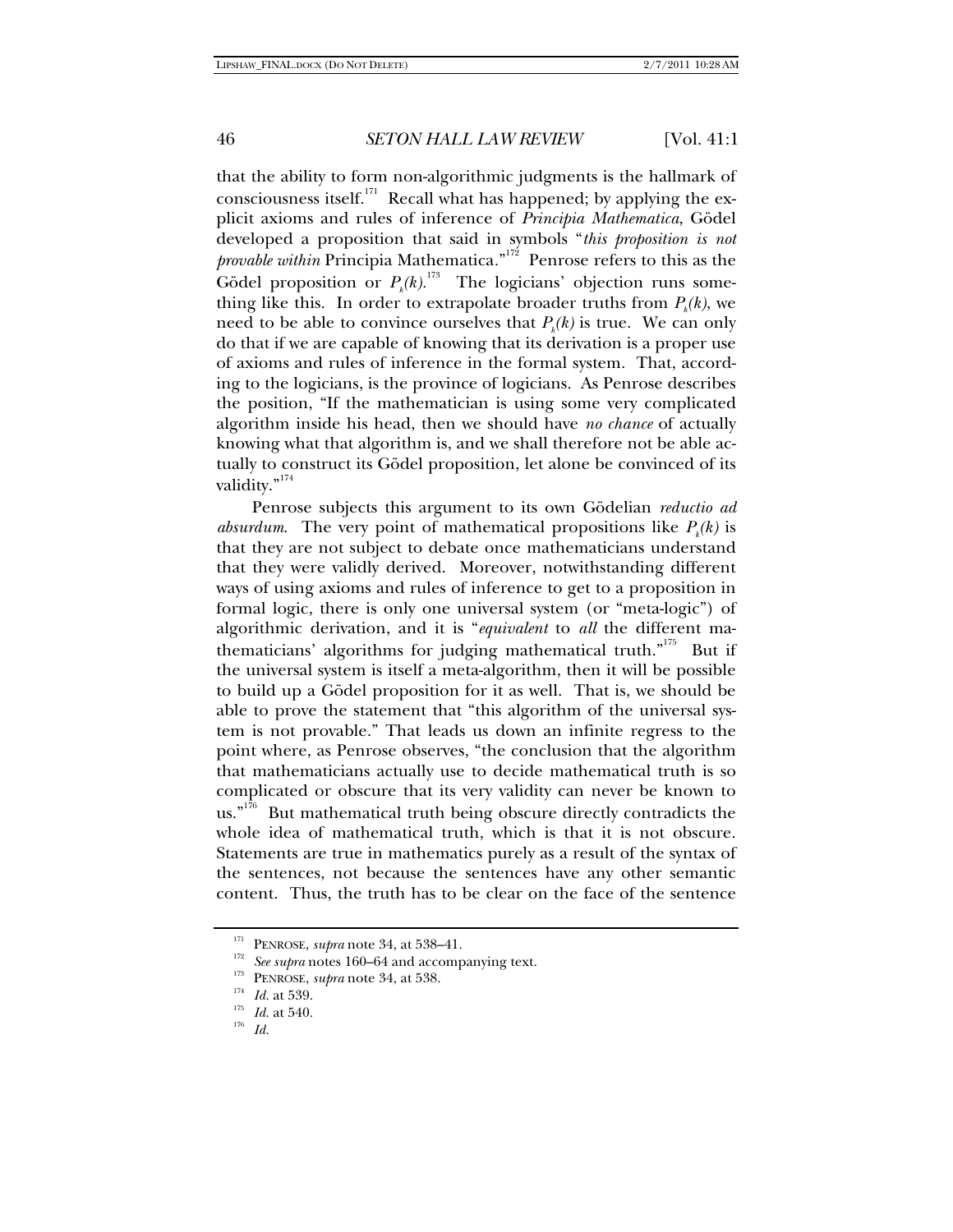and not, at least in concept, spring from truths so mysterious that their "validity is beyond our comprehension."<sup>177</sup>

In sum, trying to prove that mathematics is self-evidently true spins into a regress that is not unlike trying to tap the mind of the programmer of each succeedingly abstract system. To Penrose the mathematician, it is as close as he can come by mathematical proof to showing that there is something non-algorithmic even about seeing algorithmic truth.<sup>178</sup> "We must 'see' the truth of a mathematical argument to be convinced of its validity. This 'seeing' is the very essence of consciousness."<sup>179</sup>

Penrose has persuaded me (not a mathematician) that he is onto something about the relationship of judgment to consciousness and the ultimately non-algorithmic nature of that consciousness (and judgment).<sup>180</sup> We thus come back to the question of how academics not certified in other disciplines actually make judgments about the quality of work (much less the truth) either in those other disciplines or in their interdisciplinary spaces. One recent study sheds some empirical light on the matter. Michèle Lamont, a Harvard sociologist, conducted a study of interdisciplinary peer review as undertaken for grant approvals.<sup>181</sup> By the nature of the task itself, members of particular academic disciplines must pass judgment on the "excellence" of work outside their disciplines. Lamont's study, albeit anecdotal (it consisted of eighty-one interviews with scholars involved in

 $\begin{array}{cc} ^{177} & Id. \\ ^{178} & Id. \end{array}$ 

<sup>&</sup>lt;sup>179</sup> PENROSE, *supra* note 34, at 540–41.<br><sup>180</sup> Hence, in several Parts I discuss debates Professor Winter and I have had about the validity of *any* conceptual dichotomies. *See infra* notes 246–50 and accompanying text. This is a good example of his reasonable basis for dichotomy-skepticism. Earlier in the article, I argued for distinguishing the *argument from authority* and the *argument from merit*. *See supra* notes 87–113 and accompanying text. I am not a mathematician, but I am persuaded by Penrose's argument. It seems, intuitively, to be helpful that the argument comes from someone world-renowned as a physicist and mathematician, and not from my good friend Tom, who is a lawyer but is a well-read amateur in physics and mathematics. On the other hand, I would not accept the argument, even from Penrose, if I did not seem to understand it, or if it sounded silly to me (in the exercise of my own judgment). As accomplished as he is, Francis Collins has not persuaded me to believe in a personal, mindful, intentional, designing God. *See* FRANCIS S. COLLINS, THE LANGUAGE OF GOD: A SCIENTIST PRESENTS EVIDENCE FOR BELIEF (2006). (Nor, for that matter, has my friend David Haig, an evolutionary biologist, persuaded me that there is no such God.) Perhaps deciding how to weigh authority and merit (thus blurring the dichotomy) is itself part of the irreducible

quality of judgment.<br><sup>181</sup> MICHÈLE LAMONT, HOW PROFESSORS THINK: INSIDE THE CURIOUS WORLD OF ACADEMIC JUDGMENT (2009).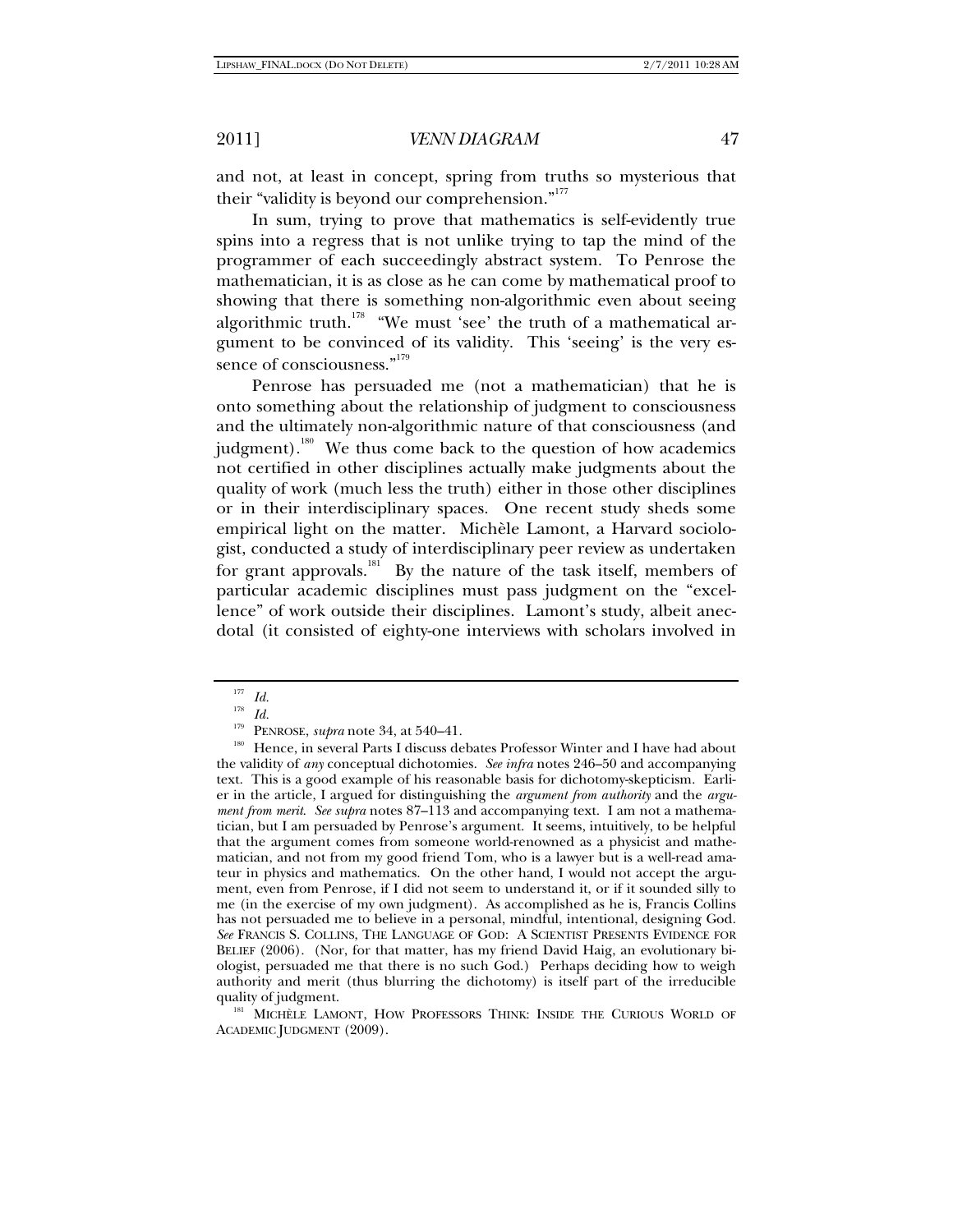five research grant funding competitions), $182$  demonstrates the difficulty of both cross-disciplinary and interdisciplinary judgment. The disciplinary cultures she studied in depth (philosophy, English, history, anthropology, political science, and economics<sup>183</sup>) themselves varied in their scholarly convention—styles she dubs constructivist, comprehensive, positivist, and utilitarian.<sup>184</sup> For example, scholars from history and the humanities value proposals in the comprehensive style of "*verstehen*, attention to details, and contextual specificity" or the constructivist style that "give[s] voice" to various groups.<sup>185</sup> Social scientists (particularly economists), on the other hand, favor the positivist style, more akin to the natural sciences, which employs "generalizability and hypothesis testing."<sup>186</sup> Moreover, the disciplines also vary in the level of internal consensus on standards of excel $l$ ence. $^\mathrm{187}$ 

What happens when a group of scholars from different disciplines must judge which proposals among the various disciplines gets the research money? Lamont's conclusion was "that making judgments about excellence is a deeply interactional and emotional undertaking, rather than a strictly cognitive one."<sup>188</sup> The data bear out the paradox of disciplinary structure. Even though panels valued collegiality, respect for other expertise and sentiments, and methodological pluralism, there was nevertheless significant deference to disciplinary sovereignty. The result is not unexpected: the final decision is not a matter of judgment but a ballot in which "[s]trategic voting, horse-trading, self-interest, and idiosyncratic and inconsistent criteria all are unavoidable parts of the equation."<sup>189</sup> As in the faculty vote described earlier, each panel member's judgment is an internal and solitary one in which the panelist must face down the polarities of the sacred and the profane.<sup>19</sup>

<sup>&</sup>lt;sup>182</sup> *Id.* at 12–13.<br><sup>183</sup> *Id.* at 55.<br><sup>184</sup> *Id.* at 57.<br><sup>185</sup> *Id.* This distinction appears within legal scholarship, particularly that which purports to extend beyond mere doctrine to "law and [other discipline]." *See* Robert C. Ellickson, *The Twilight of Critical Theory: A Reply to Litowitz*, 15 YALE J.L. & HUMAN. 333, 337 (2003) (noting that "[a] creative tension between the yin of social-scientific universalizers and the yang of humanistic particularizers thus promises to benefit all participants in the legal academy").<br><sup>187</sup> LAMONT, *supra* note 181, at 58–61.<br><sup>188</sup> *Id.* at 112.<br><sup>189</sup> *Id.* at 156.<br>*See supra* text accompanying notes 23–24.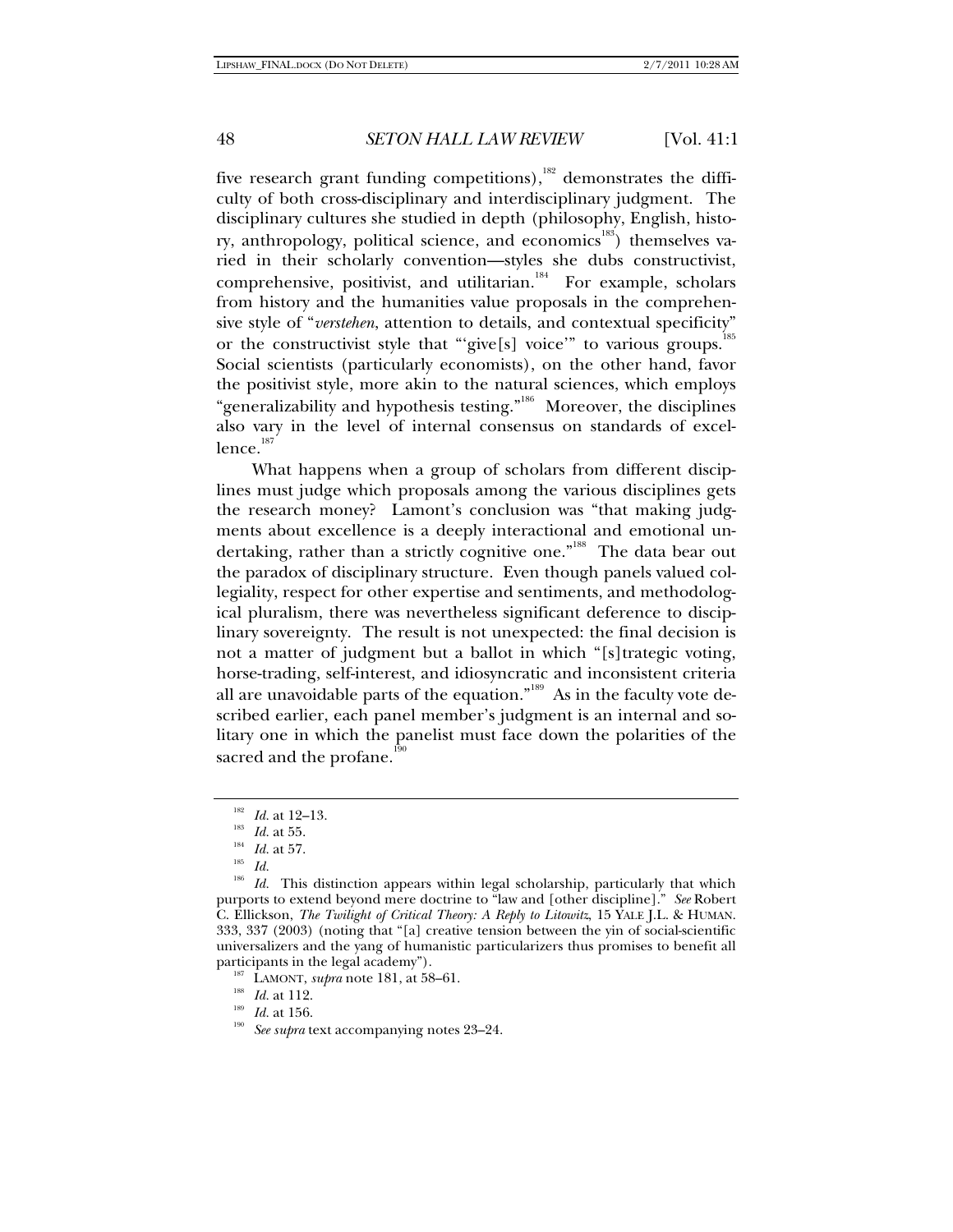The practical problem of interdisciplinary academic judgment is even more acute when the issue of excellence centers not on the comparison of work between two governing disciplines but when the work itself is interdisciplinary. Lamont devotes a chapter of her report to the issue, and her conclusion is not surprising.<sup>191</sup> The bottom line is that there is no canon for judging interdisciplinary work, and it struggles with the concurrent polarities of "expert and generalist criteria (what one respondent [in Lamont's study] defines as 'virtuosity and significance')."<sup>192</sup> In my view, each panelist's judgment must necessarily extend from a known domain, and its categories and rules, to one that is unknown or emergent by way of metaphor and analogy and that goes to the heart of cognitive theory. And "[n]ot surprisingly, given the emergent quality of the standards of evaluation for interdisciplinary genres, panelists readily fall back on existing disciplinary standards to determine what should and should not be funded."<sup>193</sup>

Even if there is no working definition better than "we know it when we see it," *good* interdisciplinarity, as Lamont describes it, has something to do with using concepts and perspectives from one discipline to modify perspectives in another; using research techniques from one discipline as a means of coming up with theoretical models in another; developing an entirely new theoretical constructs to reconceptualize research in the host domains and perhaps to integrate them in a new domain; and modifying theoretical frameworks in one domain and then applying them to others.<sup>194</sup> The primary value of interdisciplinarity is in challenging the strength and impermeability of the lines constituting the Venn diagram circles, and its primary challenge is in identifying who is capable of making the judgments precisely because the subject matter and methodology are new and beyond existing disciplinary conventions. It is the extension of meaning across categories by way of metaphor theorized by the cognitive scientists.<sup>195</sup>

We do not live life or do business in isolated departments, and it strikes me that the academic answers to really important moral, so-

<sup>&</sup>lt;sup>191</sup> LAMONT, *supra* note 181, at 202–11.<br>
<sup>192</sup> *Id.* at 210.<br>
<sup>194</sup> *Id.* at 204–05.<br>
<sup>194</sup> That there is something of a tension between explanatory reductionism and metaphor is reflected in the fact that the authors of the *Stanford Encyclopedia of Philosophy* on "Reductionism in Biology" chose this quote from Margaret Drabble's *The Sea Lady* as their epigram: "We reduce and reduce and reduce, but the habits of anthropomorphism and metaphor are hard to kill." Brigandt & Love, *supra* note 4.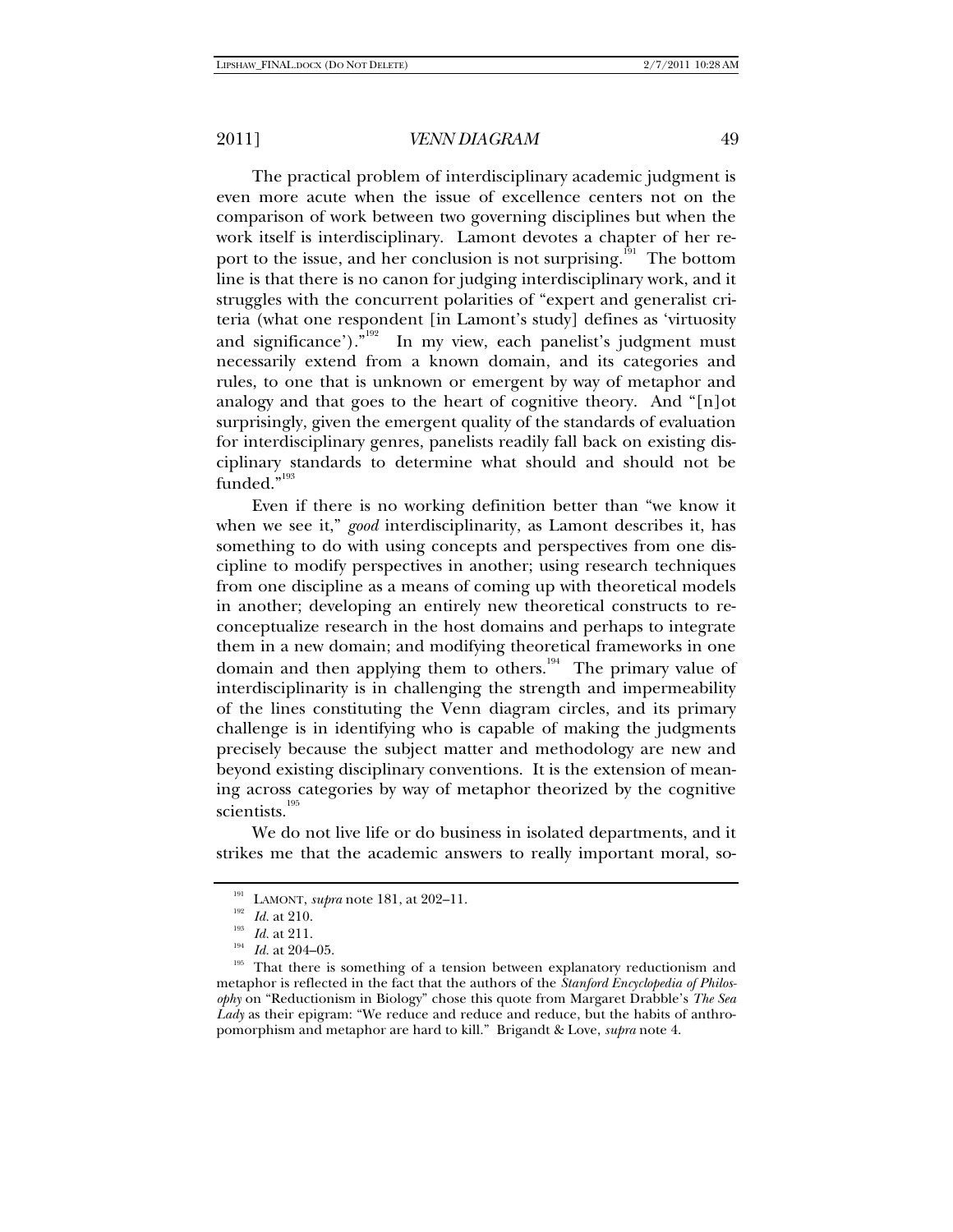cial, and political issues likely transcend departments and disciplines as well. They are the work of metaphor-wielding and meaninginterpreting metadisciplinarians.

2. Lawyers as Business Metadisciplinarians

Because academic disciplinarity is merely a subset of occupational disciplinarity, it is not surprising that similar institution and conceptual issues arise in the practice of law, both as between legal specialties (the Venn diagram overlap, say, of estate and corporate law) and between legal and business issues (the Venn diagram overlap that is our primary subject here). I have suggested that lawyers and business people who manage acquisitions are practicing metadisciplinarians who regularly engage in metaphor and analogy to do their jobs. When you are managing an acquisition, for example, your expertise is in doing the deal. You are not an expert in patent, labor, tax, or environmental law. But you must make judgments all the time that require you to learn enough about what the experts are telling you, and which are at cross-purposes with each other, to make a reasoned decision.

Indeed, there is irony in Professor Goodrich's recourse to the *historical* indiscipline of the practice in his call for *new* indiscipline in the legal academy.<sup>196</sup> He notes that the first attempts to systematize law in the late seventeenth century

did not push to constitute law as an autonomous discipline but, rather, sought to equip the lawyer with a training that would draw on all relevant disciplines and would recognize that this borrowing or translation into law required a degree of tact. It was important that the lawyer appeared well educated, articulate, knowledgeable, and equipped to judge.<sup>19</sup>

Professor Goodrich commends the hoary practical tradition of openmindedness to modern theorists.

[W]here law deals with a subject matter that is studied by another . . . then it is not without logic to seek advice from, become interested in, and learn from those other disciplines. A lawyer needs a little disciplinary bricolage, an open mind, skill in inquiry as opposed to imposition.<sup>1</sup>

<sup>196</sup> *See* Goodrich, *supra* note 8, at 460. 197 *Id.* at 470. 198 *Id*. at 479.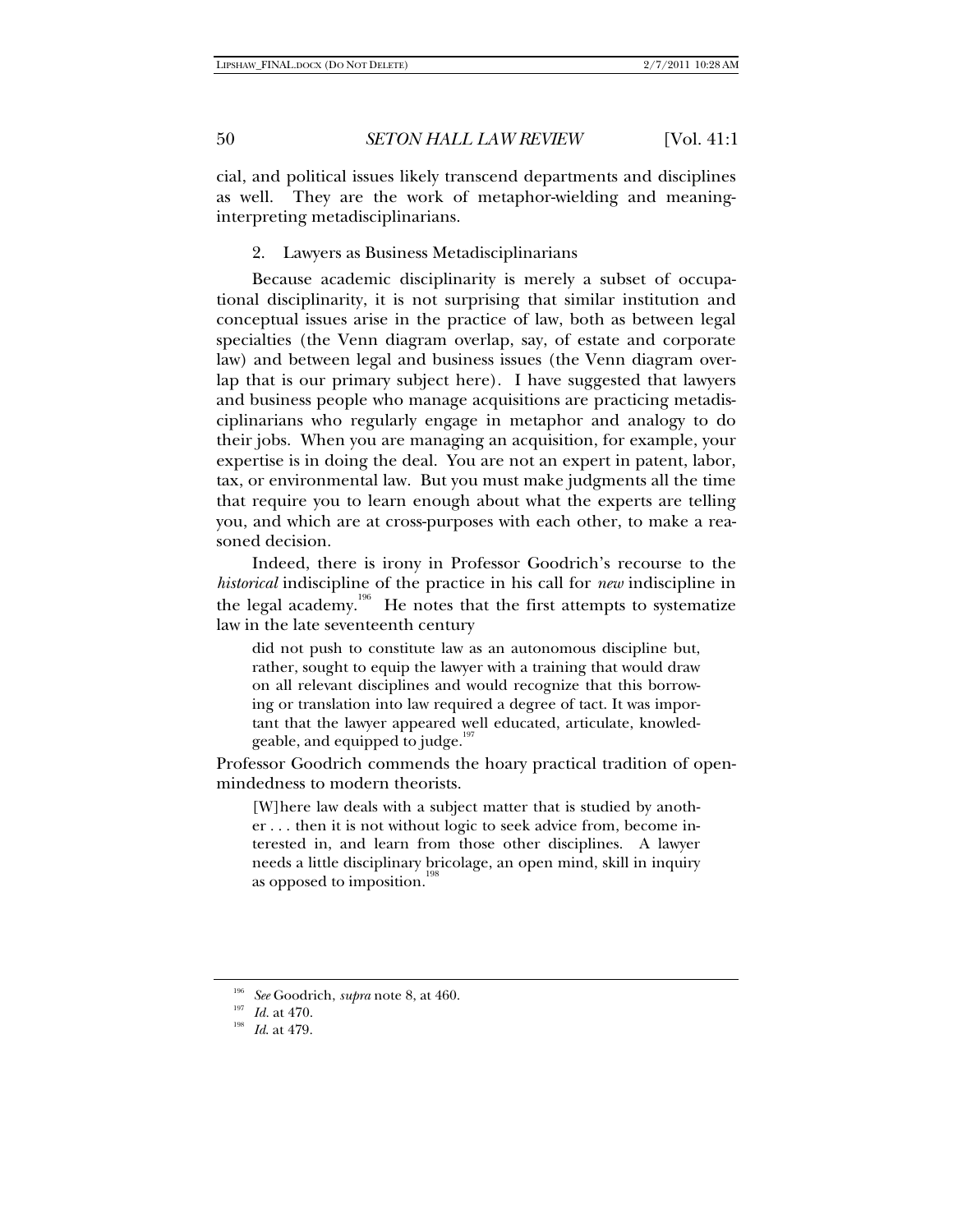We regularly use interdisciplinary metaphors in the classroom or the office to teach, often (as Kellert points out<sup>199</sup>) without detailed knowledge of either the source or the target domain. I am neither an accountant nor a hydraulic engineer, but I use the analogy "company = swimming pool" to teach basic financial statement concepts to my partnership law students. Note that this is a "thing/not-thing" equation; the basic levels "swimming pool" and "company" only share a very remote supercategory—everything. If companies are swimming pools, then water equals wealth. The balance sheet is a measurement of the state of the wealth or the level of the water in the pool at any given time. The more water in the pool, the wealthier the company (or its owners). The income statement measures flow. Revenue is water flowing into the pool over a period of time; expense is water flowing out. If, over the course of a period, more water comes in than flows out, the difference is profit, and that profit raises the level of the water, which indicates that shareholder's equity or wealth has increased. Most students have no clue about financial statements, but they do understand swimming pools, and the analogy works. Similarly, when in the corporate world, I used the analogy "time period = bucket" (again, a thing/not-thing equation). The point was to tell people that time periods were to the performance of the corporation as buckets were to whatever buckets held—artificial, human created containers that did not necessarily reflect all, or the reality of, what we were accomplishing.

It is possible that metaphors are, as the critics suggest, no more than different ways of describing or making comparisons. Even sophisticated managers and directors had a hard time understanding what was and what was not possible in corporate and tax structuring for purposes of a merger, acquisition, or disposition. I used to use the metaphor "corporation = egg carton" to make it clear that we could sell a corporate subsidiary (the egg carton) by selling the egg carton itself or an interest in the egg carton (its stock); however, that was fundamentally different from an asset sale in which we continued to own the egg carton (i.e., its stock) but sold off some or all of the eggs inside the carton. This was to counter the oft-held belief that we

<sup>199</sup> KELLERT, *supra* note 146, at 128 (noting that a number of renowned social and physical scientists have not fully understood the sources from which they drew their otherwise fruitful metaphorical models; "Darwin got Malthus wrong, and Freud misread Helmholz" (citation omitted)).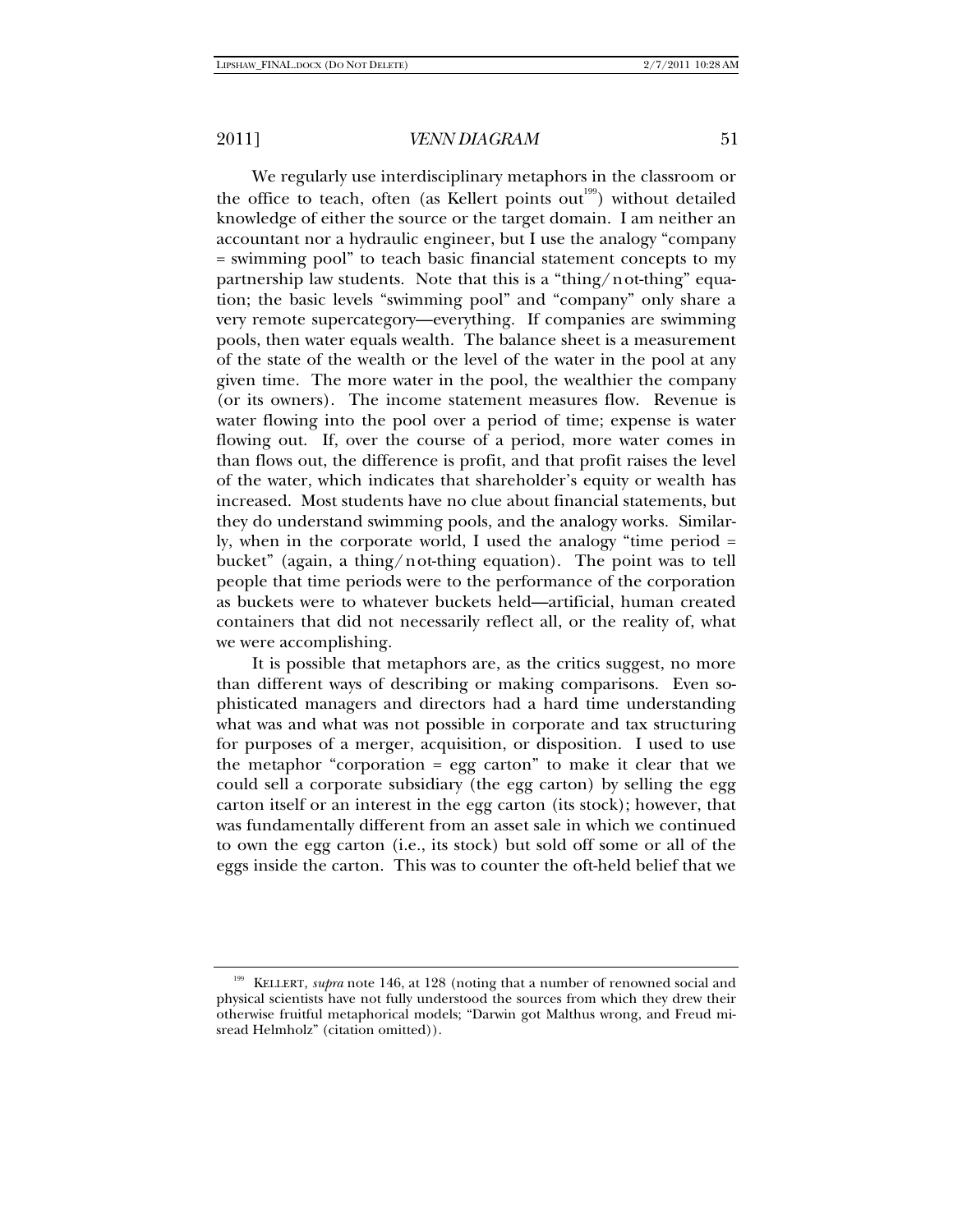could somehow sell some of the eggs by selling part of the carton it $self.<sup>200</sup>$ 

I do think, nevertheless, that some metaphors were more than mere avenues to descriptive understanding and actually broke down boundaries and barriers to understanding. Many clients and executives with whom I dealt were engineers or accountants by education and experience. Those are both fields that rely on mathematical relationships, formal logic, and algorithms. It was not unusual to find that they looked at transactions—the settlement of lawsuits, the closing of an acquisition, the response to an FTC challenge to a merger, dealing with a recently dismissed executive—as analogous to the game of chess. Even though human beings do not usually see chess that way, the fact that computers can be programmed to beat grandmasters is an indication that chess is indeed fundamentally a calculation.<sup>201</sup> I would suggest a category-busting analogy: no, if we are going to compare this situation to a game, it is poker, winnable by luck, bluff, or skill in reading tells, or it is the Prisoner's Dilemma, winnable only by cooperation with the other side.

Still, the metadisciplinarity skills can be even more fundamental. Imagine this scene, not uncommon in the corporate world: Mega-Corp has three operating divisions that each focus on a particular industry. We might say the divisions are Telecommunication Products and Services, Consumer Media, and Plastics. Within each division, there are "strategic business units" ("SBUs"). We will focus on one division, Consumer Media, which consists of the Online Media Group, the Publications Group, and the Recording Group. (The logic or business rationale of the particular groups is not important here.) Once a year, MegaCorp's chief executive officer and his entourage (i.e., the chief financial officer (CFO), the chief information officer (CIO), the head of human resources, various financial analysts, and the head of corporate development), along with the presidents of the other two divisions, descend on each division for "Strategic Plan Review" ("STRAP"). STRAP is the annual exercise in which each business updates its business model and reports its objectives, strategies, and tactics for the upcoming three years. By the time we get to this point, each SBU will have killed thousands of trees,

<sup>&</sup>lt;sup>200</sup> No, I would respond, we cannot do that, but we could establish a new egg car-

ton, place within it the five eggs we want to sell, and then sell *that* carton.)<br><sup>201</sup> PENROSE, *supra* note 34, at 16–17; *see also* MORTON D. DAVIS, GAME THEORY: A NONTECHNICAL INTRODUCTION 7–8 (Dover 1997) (1970) (suggesting that, to game theorists, chess is a trivial game because, even though it appears infinitely complex to the human players, it is finite because every position on the board is, in principle, a win for white or black or a draw).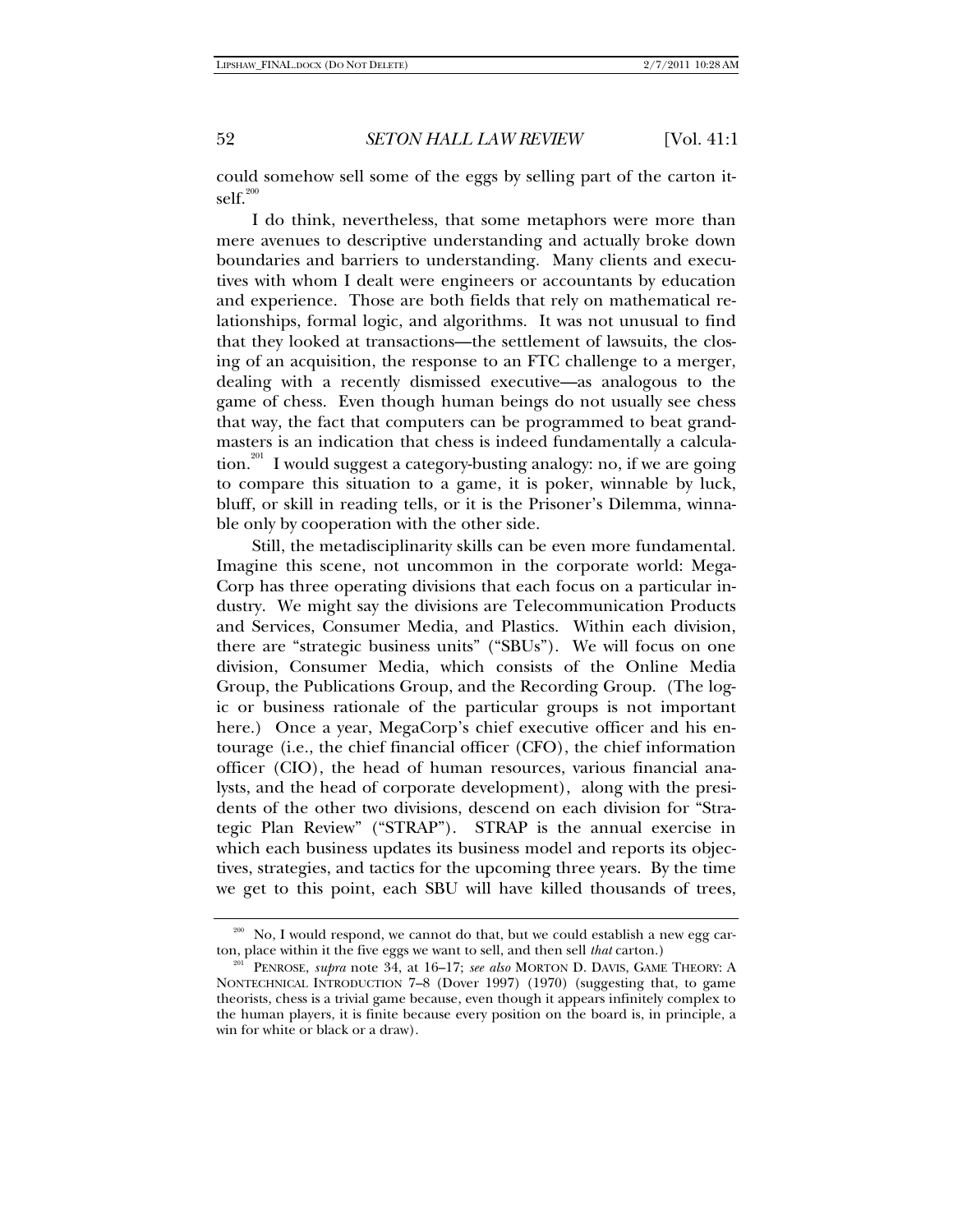employed a trillion of PowerPoint pixels in doing its own internal STRAP, and presented its STRAP to the division equivalents of the corporate honchos (i.e., the divisional president, CFO, CIO, etc.). Much is at stake here. The corporate and divisional honchos are responsible for the allocation of capital resources; this is an exercise in persuading proxies for the shareholders that the business continues to deserve investment, that management knows what it is doing, and that the businesses within each SBU will continue to grow and be more productive.

Each SBU general manager is a master of his or her business. *Rarely does anybody else in the room know much about it.* It is the ultimate metadisciplinary exercise: the SBU general managers must persuade people who are not experts in any single business that the managers' SBUs deserve to win a share of the zero-sum pie. I spent almost eleven years of my professional life as the general counsel either at the divisional level or the corporate level watching these performances, something I came to refer to as "Death by PowerPoint." Some managers would spend endless hours in minute details on product descriptions or factory floor statistics. The elephant in the room was, "What is the point? What are we learning from this massive data dump, other than we now know every detail of your business's operation?"

At some point, I suggested to one of the bright, new SBU managers that he should think of his presentation as a legal brief—that is, a structured argument with something like the following "Question Presented": "Should a business with patented technologies, established legal barriers to entry, access to significant growth prospects in China, and an experienced management team, all promising to return 20% on invested capital, receive a capital allocation in the upcoming year of \$X million for the projects listed on Schedule A?" The brief would contain a series of major theses, supported by minor theses, each of which would be supported by evidence (preferably available in an appendix). The package would no longer be a data dump but a marshalling disclosure of the resources necessary to make an informed decision about the argument. I realize now I was using the basic level metaphors from cognitive science that support not only legal argumentation but also all story telling.

This is what Professor Winter describes as the compositional structure of narrative that precedes disciplines and allows us to make judgments, even when we are not experts in the disciplines.<sup>202</sup> A

<sup>202</sup> WINTER, *supra* note 19, at 105–06.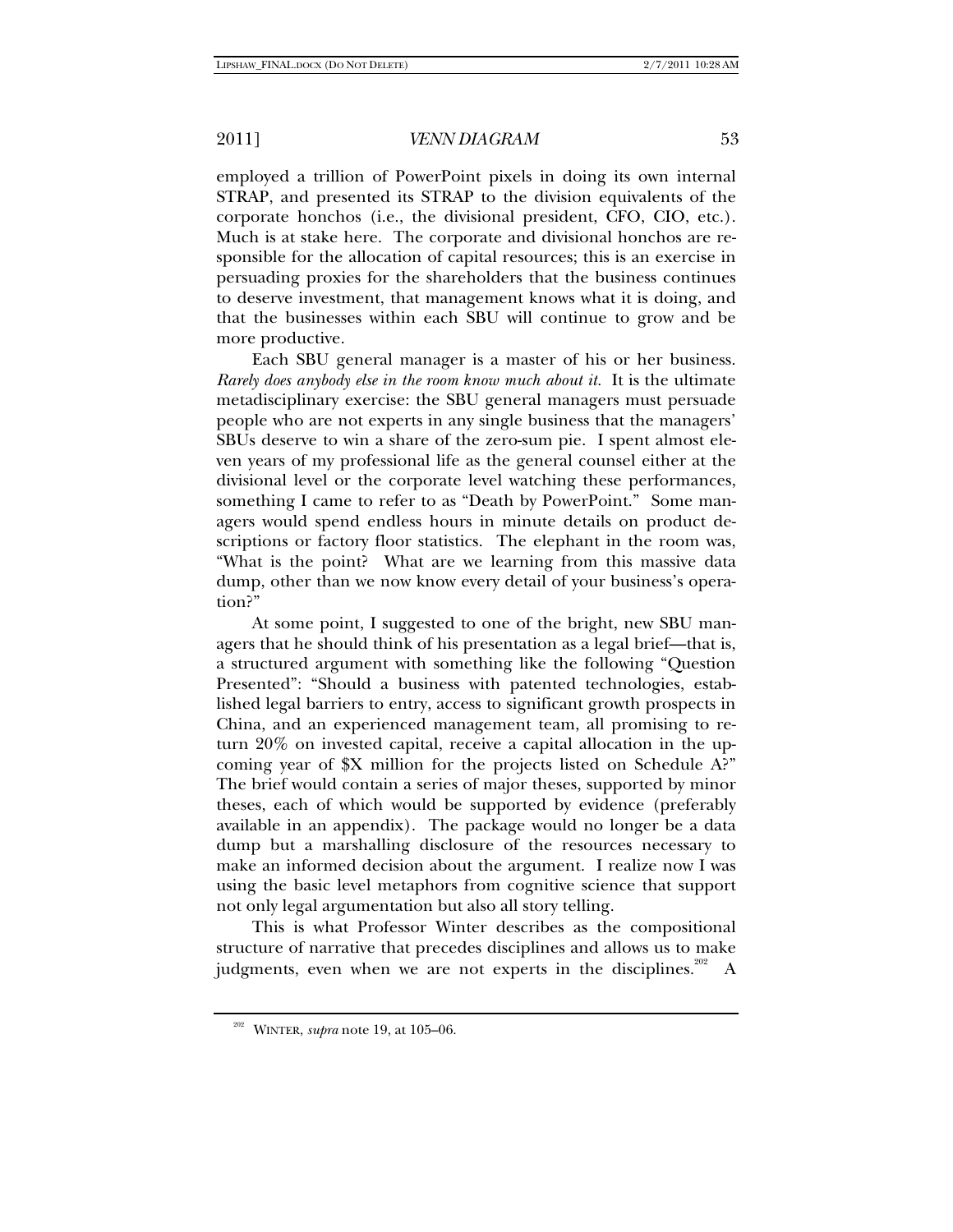narrative, a story, is an idealized cognitive model (a base-level metaphor) built out of an image-schema like "SOURCE-PATH-GOAL."<sup>203</sup> In other words, it is not surprising that stories are basic and universal, even if the content varies from culture to culture (including business cultures). Narrative then becomes a twice-removed reconstruction of the real world, once by the narrator, who applies imagination to reconstruct the world out of the data of real life (in my real world example, the business data of the SBU) and again by the reader or listener (in my real world example, the corporate or divisional honchos). As Professor Winter points out, there are no certain outcomes because, to paraphrase, the final capital allocation (a) requires the honcho's imaginative engagement with the manager's worldmaking, and (b) the very act of communicating creates contingency and risk.<sup>204</sup> The point is that narrative and legal argument have similar idealized cognitive models, built from a higher level metaphor "argument = journey."

The final point is to the lawyer's metadisciplinary competencies in this milieu. As Ben Heineman, the former general counsel of General Electric has observed, core legal competency consists of the kind of thinking that results from inculcation in the case method.<sup>205</sup> Nevertheless, those may not be the qualities of mind we seek in wise counselors or leaders. Heineman distinguished the Aristotelian character traits necessary to good judgment in Anthony Kronman's vision of the lawyer-statesman—"civic mindedness, deliberation, experience, prudence, sympathy, detachment, practical wisdom"—from a way of thinking.<sup>206</sup> Again, lawyers who go beyond mere legal deconstruction are metadisciplinarians; in Heineman's words, "in asking the 'what ought we to do' question," they "*can articulate powerfully a set of systematic and constructive options that expose and explore the value tensions inherent in most decisions*."207 In academic terms, it means that I, as neither a Ph.D. in economics nor a Ph.D. in philosophy, when considering each disciplines' suggestions as to how we ought to live, might nevertheless have a competency in deciding between them because I am still able to ask what the point of the narrative is. In business terms, good metadisciplinary lawyers will ask the same kinds of questions.

<sup>&</sup>lt;sup>203</sup> Id. at 117.<br><sup>204</sup> Id. at 122–25.<br><sup>205</sup> Heineman, *supra* note 87, at 598.<br><sup>206</sup> Id. at 599 (referring to ANTHONY T. KRONMAN, THE LOST LAWYER: FAILING IDEALS OF THE LEGAL PROFESSION (1993)). 207 *Id.* at 599.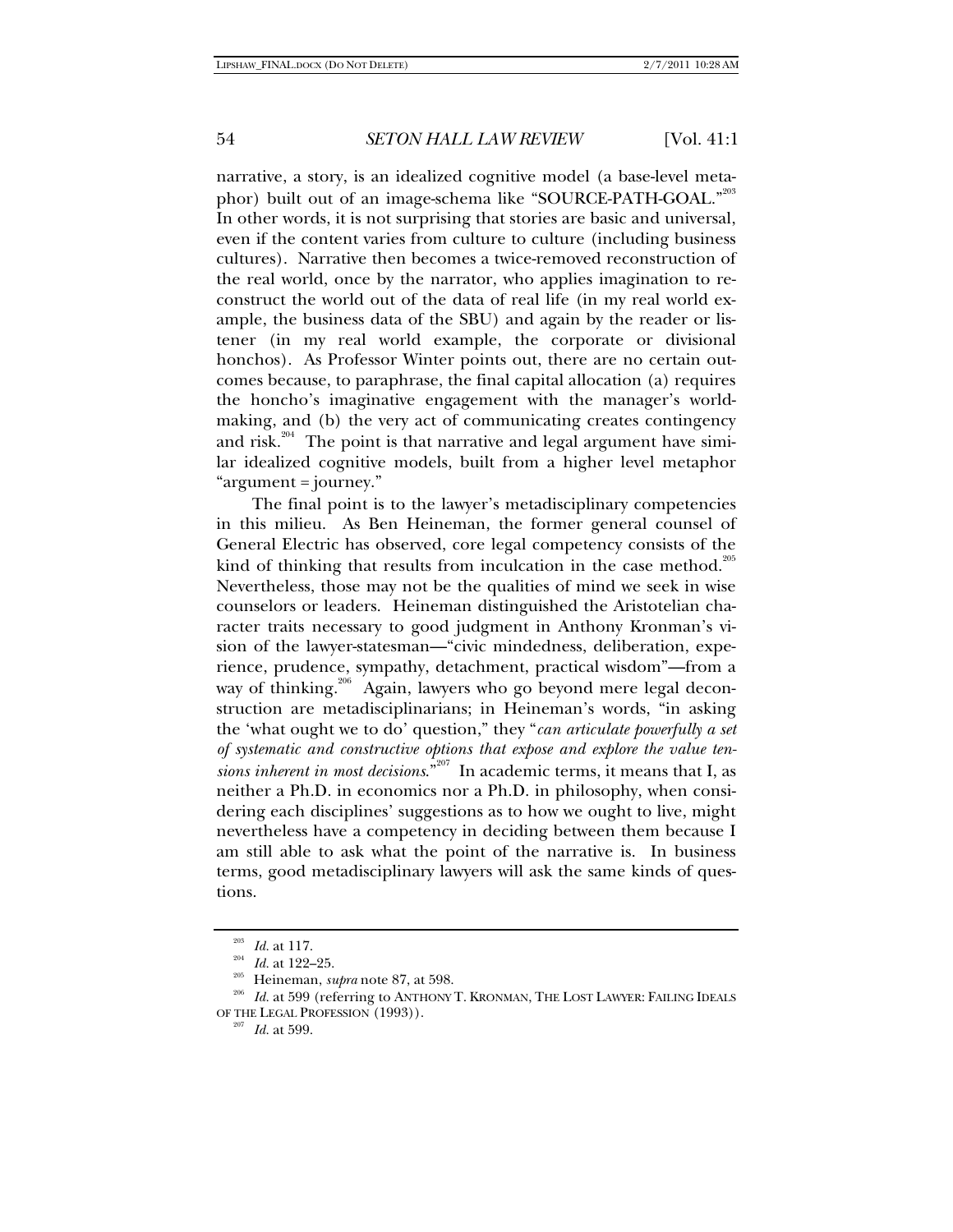### IV. THE MAKING OF METADISCIPLINARY LAWYERS

# *A. The Metaphilosophy of Judgment: Can We Get Beyond the Ancient Paradox of Fixed Rules and Indeterminacy?*

Judgment is beyond interdisciplinary; it is metadisciplinary and metaphilosophical. I say that as an interdisciplinarian who knows his way around the language of philosophy. We understand intuitively that we can make reasonable, or even good, judgments that turn out badly.<sup>208</sup> What we want, then, are wise judgments. The essence of judgment and wisdom has been food for much thought, but nobody has yet gotten it down to science. The Bible posed the ultimate in paradoxical standards—to act justly *and* to love mercy—with no explicit guidance on how actually to accomplish it. $^{209}$ 

All issues of judgment, if they reduce to anything, reduce to the paradoxes and polarities that seem to frame all approaches to the resolution of any problem. The list goes on: rationalism versus empiricism; naturalism versus transcendentalism; foundationalism versus indeterminacy. We see this battle between the polar values of stability (seeing adaptability as chaos) and adaptability (seeing stability as stultification) in almost every debate. Among religionists, the dilemma is between fundamental authority and the competing position that the fundamental authority (the literal text of the Bible, the Halakha, the Shar'ia) has a vote but not a veto. In constitutional law, theorists struggle to find answers that respect tradition and yet are not slaves to the particular semantics, prejudices, or culture of a bygone era. The common law accords authority to past decisions in the doctrine of stare decisis but permits arguments for good faith modifications of the law. To outside observers, litigation itself mocks the argument from authority. Like enemies praying to the same God for victory, lawyers argue instrumentally for their positions in a form suggesting that there is a single, just, and objective answer to the question. $210$ 

It is one thing to adopt a theoretical or epistemological stance; it is wholly another to have to make practical judgments. Usually the

<sup>&</sup>lt;sup>208</sup> We can also get lucky and make bad judgments that turn out okay. To continue on the theme, I think that is what most parents of teenagers hope, knowing that part of growing up is making bad judgments and learning from the results. In other words, you pray the result is a close call that shakes up the child but not a harmful

<sup>&</sup>lt;sup>209</sup> Micah 6:8.<br><sup>210</sup> See Jeremy Waldron, *Is the Rule of Law an Essentially Contested Concept (in Florida)?*, 21 L. & PHIL. 137 (2002) (puzzling over the repeated invocation of the abuse of the Rule of Law directed by both sides toward the other in the dispute over the 2000 Florida Presidential vote count).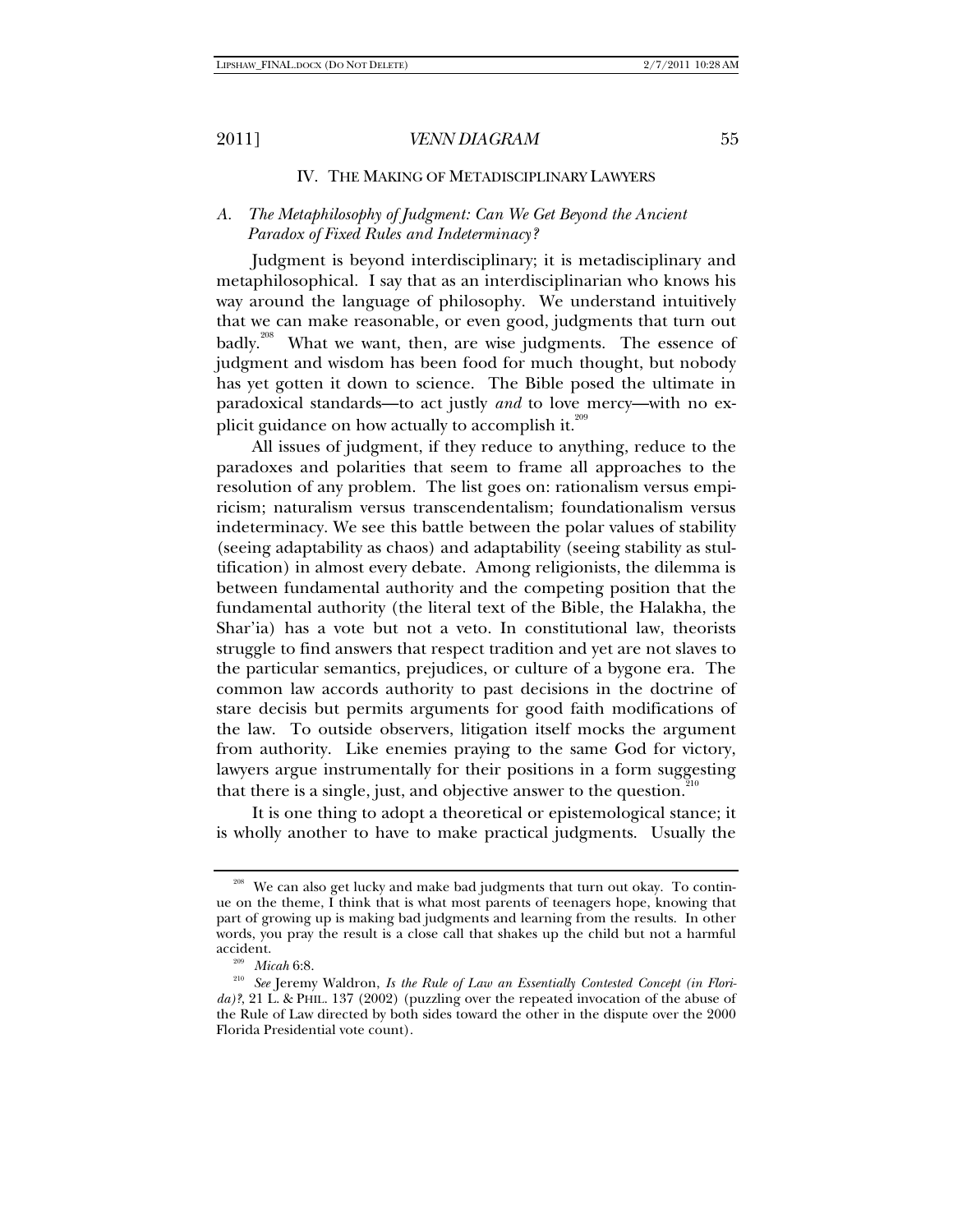best we get is an acknowledgment that this is a really hard problem and a suggestion for reaching reflective equilibrium, whether approached from a naturalistic or non-naturalistic perspective. Even Karl Popper, dealing in judgments about scientific arguments, came to that conclusion. He rejected all arguments from foundation or authority (in science and politics) in favor of arguments from merit, yet he refused to give up on the idea that there is an objective truth. His foundational fulcrum was the process of seeking truth, not truth itself. That process depends, whether in science, politics, or philosophy, on an orientation to truth—namely, being open to criticism.

If we thus admit that there is no authority beyond the reach of criticism to be found within the whole province of our knowledge, however far it may have penetrated into the unknown, then we can retain, without danger, the idea that truth is beyond human authority. *And we must retain it. For without this idea there can be no objective standards of inquiry; no criticism of our conjectures; no groping for the unknown; no quest for knowledge.* 

This is something important for lawyers and lawyers-in-training (as well as their teachers) to consider. In Steven Winter's account, Karl Llewellyn's critique of formalism arose from the same antimony between fixed rules and indeterminacy.<sup>212</sup> In his 1934 Columbia Law Review essay, Llewellyn observed that an institution like the Constitution "is in first instance a set of ways of living and doing. It is not, *in first instance*, a matter of words."<sup>213</sup> Adjudication was not a matter of making order but of maintaining it when things become awry. And the mediation of the formalism of legal structures with the fluidity of living and doing was something called "situation sense," a subjective yet constrained ability to adapt to the antinomy by way of a particular craft or process.<sup>214</sup> According to Professor Winter, Llewellyn simply did not have the conceptual tools to explain the mediation between formal rules and "living and doing."<sup>215</sup> Professor Winter argues instead that most legal rules already incorporate understood social constraints: what lawyers and judges do and produce is law but it is not unconstrained.<sup>216</sup> Law is already the product of reified custom, tradition, and social practice by the time lawyers and judges start working

<sup>211</sup> POPPER, *supra* note 84, at 39 (emphasis added). 212 WINTER, *supra* note 19, at 216–22. 213 *Id.* at 216 (footnotes omitted) (quoting Karl N. Llewellyn, *The Constitution as an Institution*, 34 COLUM. L. REV. 1, 17–18 (1934)).<br><sup>214</sup> *Id.* at 218.<br><sup>215</sup> *Id.* at 220–21.<br>*Id.* at 221–22.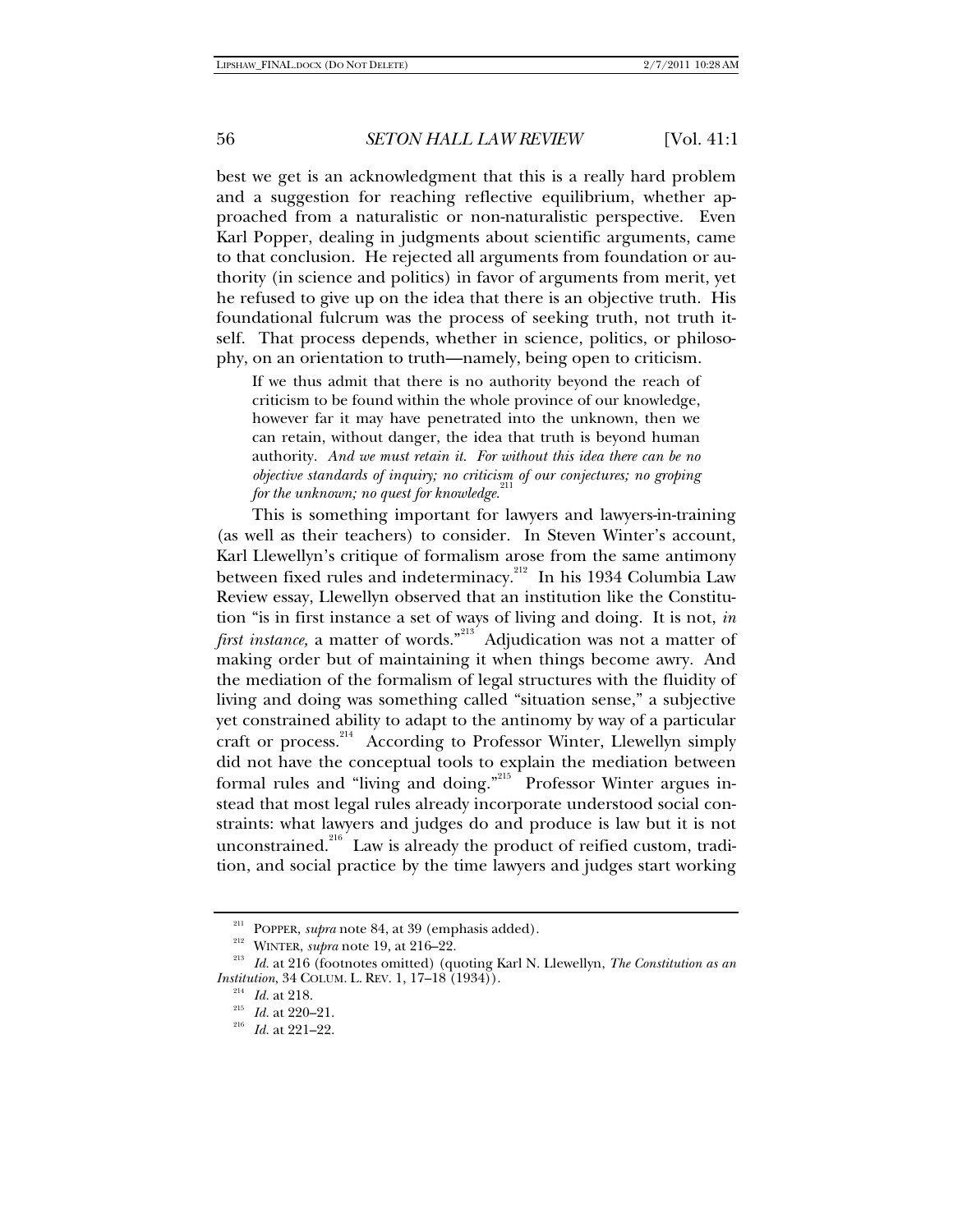with it. As Professor Winter interprets Llewellyn, he could not articulate the structure that militated against legal indeterminacy, so he erred the other way.<sup>217</sup> "In the absence of a formalized construct like an ICM, Llewellyn could not capture the automatic, tacit sense of validity described by his concept of situation-sense."<sup>218</sup>

We often need to make a choice, even if it is based on incomplete information, about where we stand on what seem to be eternal antinomies. We will not (it is fair to say) resolve the tension between fixed rules and indeterminacy any time soon. We simply have to keep making real decisions. As we used to say in the business world, if decisions could be resolved by fixed rules, then we would not be paid the big bucks. Because judgment extends even to those ubiquitous antinomies that pervade all philosophy and which are a matter of belief rather than proof, judgment is metaphilosophical. $219$ 

How should one take into account the opinions of an advisor who may have imperfect judgment? That question factors into two parts:

1. To what degree should one defer to a given advisor's judgment? For example, when should one count an advisor's judgment as completely worthless? Or as approximately as good as one's own? Or as better than one's own, but still less than perfect?

2. Given one's assessment of an advisor's level of competence, how should one take that advisor's opinion into account?

On the first question, I have no substantive answer to offer here. My excuse is that the question concerns a huge, difficult, and domainspecific matter. How should one judge the epistemic abilities of weather forecasters, dentists, math professors, gossipy neighbors, and so on? This is a question with the same sort of massive scope as the question: "When does a batch of evidence support a given hypothesis?" Fearsome questions both, and worthy of investigation. But leave them for another day.

*Id.* at 483. It seems to me that the heuristics Professor Elga proposes in his article ultimately must reduce to judgments about Bayesian conditional probabilities that are the very same fearsome judgments he puts off. Those judgments are metaphilosophical.

<sup>&</sup>lt;sup>217</sup> *Id.* at 221.<br><sup>218</sup> WINTER, *supra* note 19, at 220.<br><sup>219</sup> The Princeton philosopher Adam Elga has grappled with a particular kind of judgment, that is, how we should be guided by friends and outside advisors, somewhere between gurus and experts, on one hand, and fools and fakes, on the other. Adam Elga, *Reflection and Disagreement*, 41 NOÛS 478 (2007). In other words, when you and a friend who seems to be as epistemically grounded as you, disagree about something, how should you incorporate her views into your own? Elga's Bayesian analysis is clever in its own right, but I am more interested at this point in what he put aside, and why: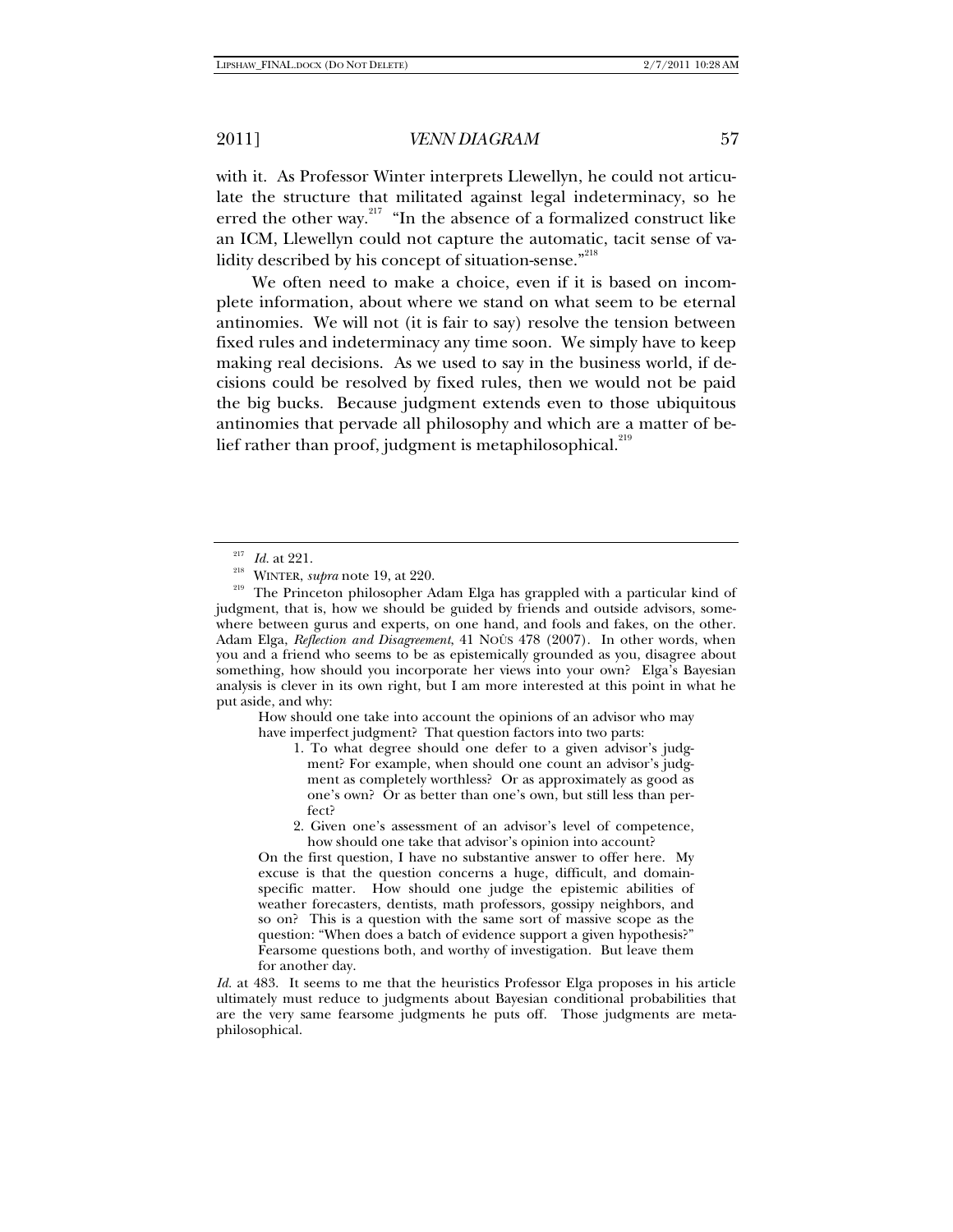### *B. Cognition, Meaning, and Empathy*

### 1. Blending as a Source of Non-Algorithmic Judgment

Simply because judgment, even in the Venn diagram overlap, is metaphilosophical and therefore mysterious, I still believe there is an avenue for some additional progress on the question. It stems from these empirical questions. Why do venture capital term sheets and contracts work even though there is almost no real world force to them? Why do most real world contracts work even though they are rarely litigated? Why do business people have a far more fluid reaction to contract terms than the lawyers? I propose it is because the documents, as a subset of actions generally, mean something more to the participants in the transaction than merely the semantic content of the contract (i.e., the legal structures or rights created or the legal risks allocated). J.L. Austin observed that utterances can be performative: "to utter the sentence (in, of course, the appropriate circumstance) is not to describe my doing of what I should be said in so uttering to be doing or to state that I am doing it: it is to do it."<sup>220</sup> The sentence, "I take thee to be my wedded wife," is not, when recited in a ceremony, a description of one's action but the performance of the act of marrying.<sup>221</sup>

Mark Turner and other cognitive scientists have addressed the creation and descent of meaning. It is *not* meaning in the interpretive sense familiar to lawyers, as "the textual scholar who takes it as given that a particular text is meaningful and . . . who regards it as his task to interpret the text for us."<sup>222</sup> The issue instead is "[h]ow it is possible in the first place for meaning to arise and descend."<sup>223</sup> With Gilles Fauconnier, Turner has posited a theory of human meaning: the process of cognitive integration, or "blending," in which new meanings are derived from influencing spaces.<sup>224</sup> An example is the meaning of the sentence, "the surgeon is a butcher." We have a fairly clear idea of what a surgeon is: a doctor who cuts into human bodies for the purpose of curing ailments. We also have a fairly clear idea of what a butcher is: someone who cuts up animals for consumption by

<sup>&</sup>lt;sup>220</sup> J.L. AUSTIN, HOW TO DO THINGS WITH WORDS 6 (1965).<br><sup>221</sup> *Id.* at 8. As Austin notes, the performative utterance need not be the only way in which a particular act is undertaken. *Id.* at 9. The act of marrying could be the silent hopping over a broom or the smashing of wine glass.

<sup>&</sup>lt;sup>222</sup> MARK TURNER, COGNITIVE DIMENSIONS OF SOCIAL SCIENCE: THE WAY WE THINK ABOUT POLITICS, ECONOMICS, LAW, AND SOCIETY 11 (2001). 223 *Id.*

<sup>&</sup>lt;sup>224</sup> Id. at 16 (setting forth Turner's own compendium of the articles in which he and Fauconnier expounded the theory).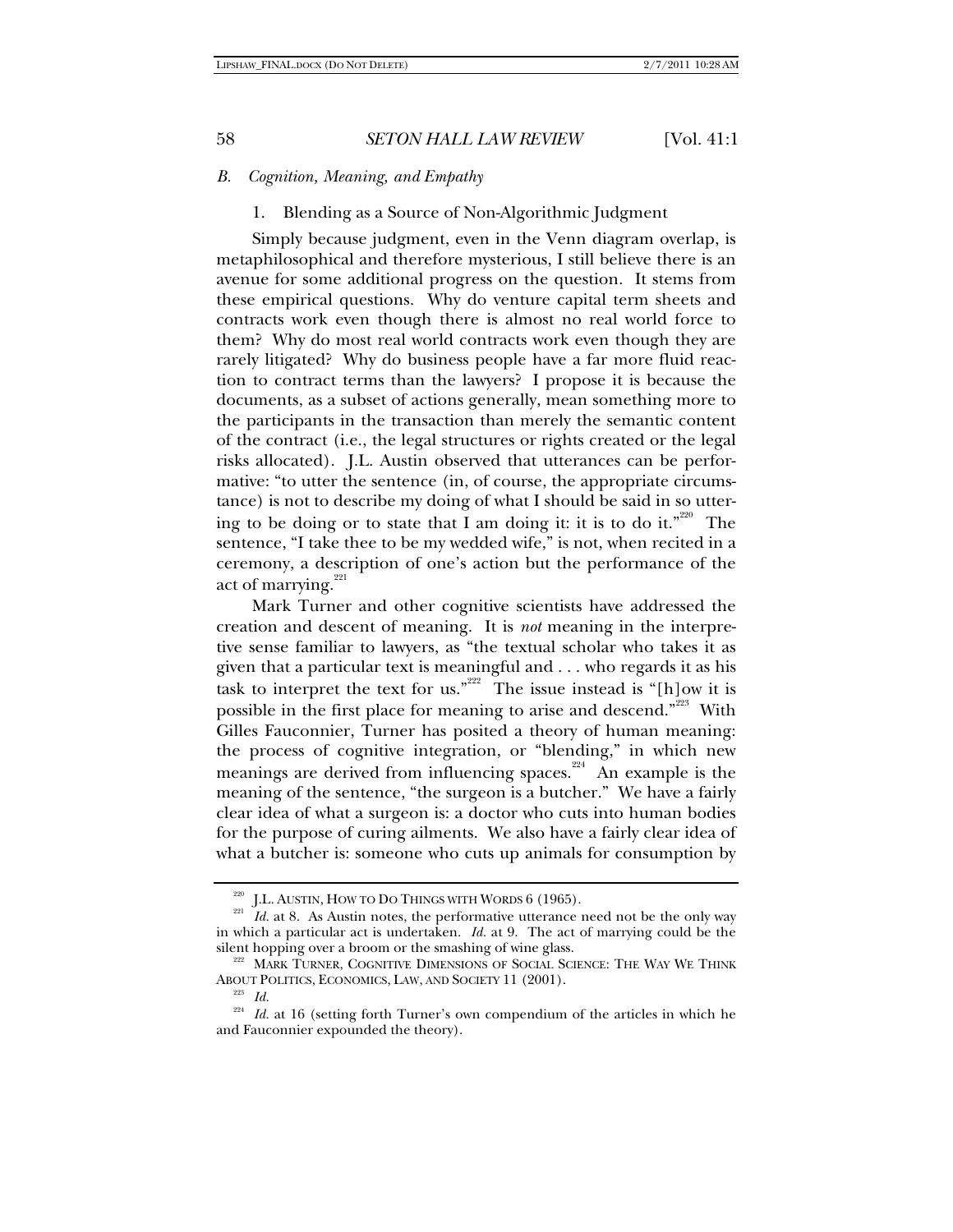human beings. One can understandably be a competent surgeon or a competent butcher. Turner says:

[T]he essence of conceptual integration is its creation of a new mental assembly, a blend, that is identical to neither of its influences and not merely a correspondence between them and usually not even an additive combination of some of their features, but is instead a third conceptual space, a child space, a blended space, with new meaning. This new meaning is "emergent" meaning, in the sense that it is not available in either of the influencing spaces but instead emerges in the blended space by means of blending those influencing spaces.<sup>2</sup>

There is nothing about being a doctor or being a butcher that suggests incompetence, but a butcher-doctor means something: the doctor is not competent.  $226$ 

The creation of meaning is not just a matter of semantics nor even of a single mind's integration of influencing spaces to generate new meaning. I recently sent an email to Dan Markel, the founder and proprietor of PrawfsBlawg, pointing out several mechanical mistakes a new guest blogger had made. I wrote: "You are the Johnny Carson of new bloggers." That is an individual and semantic blend that takes one influencing space, law professor blogging, and another, the idea of mentoring new stand-up comedians, and suggests that there is a new kind of mentor: a mentor whose job it is to introduce (and deal with the success and failures) of neophyte law professor bloggers. Turner's core example of blending arises out of a wholly non-semantic-social ritual: Clifford Geertz's iconic description of the Balinese cockfight.<sup> $227$ </sup> There is no particular consequence to my projection of Johnny Carson to a Florida State University law professor, but as Turner observes, for the Balinese cockfight, "there is a lot at stake; there will be a winner and a loser," and a complex governing structure has arisen.<sup>228</sup> The point is that winning and losing takes on a meaning well beyond the mere entanglement of two fighting chickens. Turner quotes Geertz:

<sup>225</sup> *Id.* at 17. 226 *Id*. We can see it operating the other way as well, and this is appropriate as I write this a week before the Super Bowl. Peyton Manning, a quarterback, is a surgeon when he picks apart defenses. "Surgeon-quarterback" also means something: an expert quarterback. We could go on. A faculty committee could have a quarterback, but the "committee-quarterback" probably does not have anything to do with football. "Committee-quarterback" means the leader of the committee but in a particu-

lar fashion—a leader who is not merely titular but is involved in getting things done. 227 Clifford Geertz, *Deep Play: Notes on the Balinese Cockfight*, *in* THE INTERPRETATION OF CULTURES 412 (2000). 228 TURNER, *supra* note 222, at 42.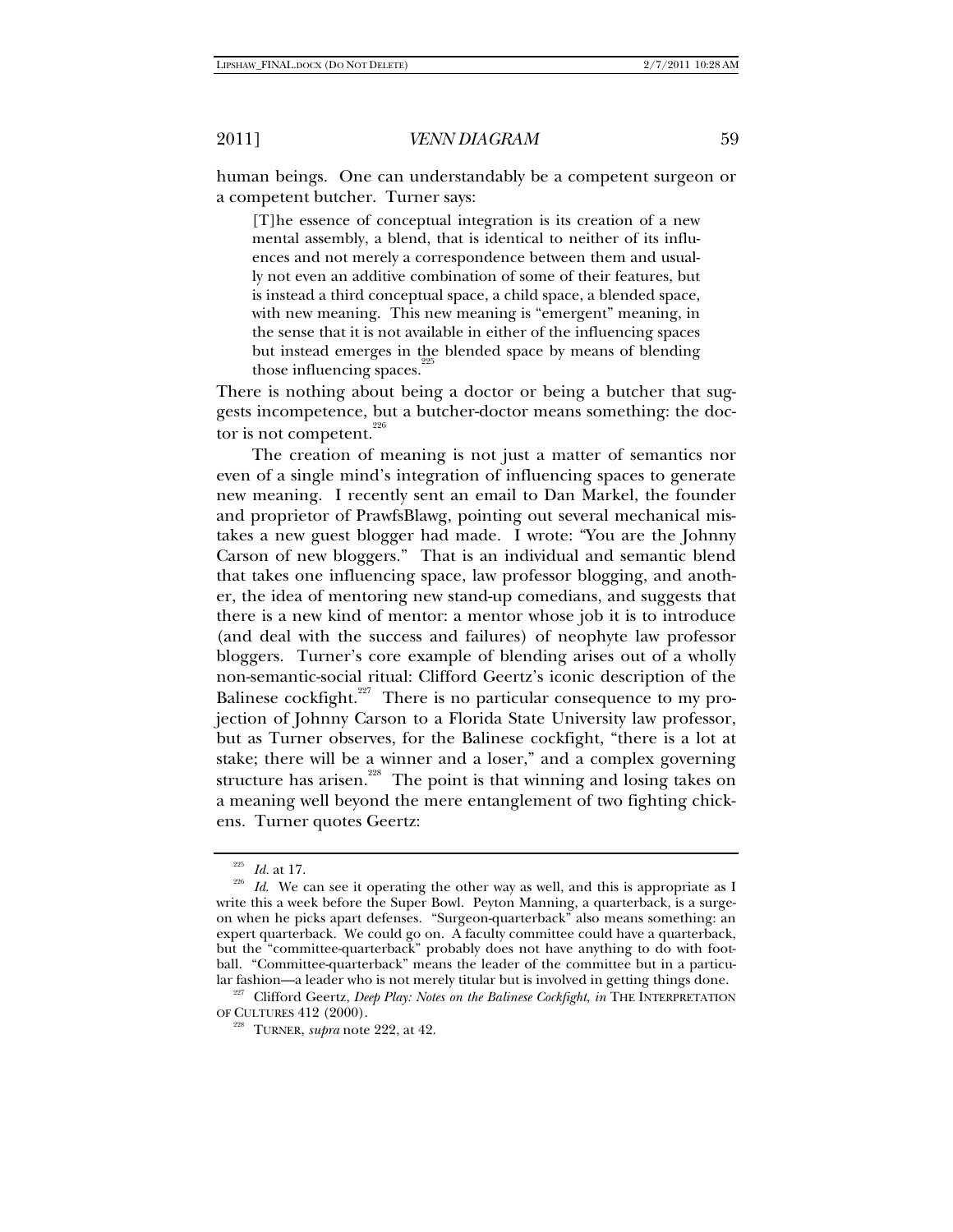[To the Balinese,] [f]ighting cocks . . . is like playing with fire only not getting burned. You activate village and kingroup rivalries and hostilities, but in "play" form, coming dangerously and entrancingly close to the expression of open and direct interpersonal and intergroup aggression . . . but not quite, because, after all, it is "only a cockfight."

We can use the idea of blending to unpack Professor Winter's more general insights about meaning in the law in the context of business judgment. In private law, the issue is the relationship between the semantic content of the law and the non-semantic implications of those actions that are putatively "legal." Professor Winter observes:

Like the ritual of the Brachah [referring to the traditional Jewish practice of reciting a blessing praising God before almost every act of daily life], the law is at bottom a belief, concept, or mental artifact; but, it is a mental artifact that emerges as meaningful only as it is externalized and realized in social practice.

The semantic content of contracts is indeed important to the lawyers who write them (and the professors who teach them), but they are merely one way human beings make sense (or attempt to control) a highly contingent and uncertain future. Contracts are attempts to create private law. Law (even when private) is authority in the Popperian sense. Hence, contracts are attempts to impose formal linguistic mappings on the world. Here, the critical point to judgment in the Venn diagram overlap is the divergence between the meaning of the words as logical or coherent constructs within the law (i.e., the documentation and the structures the business lawyer creates on behalf of clients) and the possibly unrelated meanings of those words and other acts as performatives.

If I understand double-scope blending as a source of meaning to others and myself, does it help me make judgments? I am positive it does not help to *explain* in naturalistic terms the abductive leap we have already explored that is the making of the judgment. It simply does not eliminate the irreducibility (i.e., the mystery in trying to explain) of judgment. Do Gödel's Proof or the quantum uncertainty principle actually explain the limits of law's coherence or its indeterminacy?231 They probably do not. Indeed, it is not clear to me that cognitive science, in general or blending, specifically offers any solution to paradox itself (such as the paradox of fixed rules and inde-

<sup>&</sup>lt;sup>229</sup> *Id.* at 44 (quoting Geertz, *supra* note 227, at 440).<br><sup>230</sup> WINTER, *supra* note 19, at 339.<br><sup>231</sup> *See supra* note 158 and accompanying text.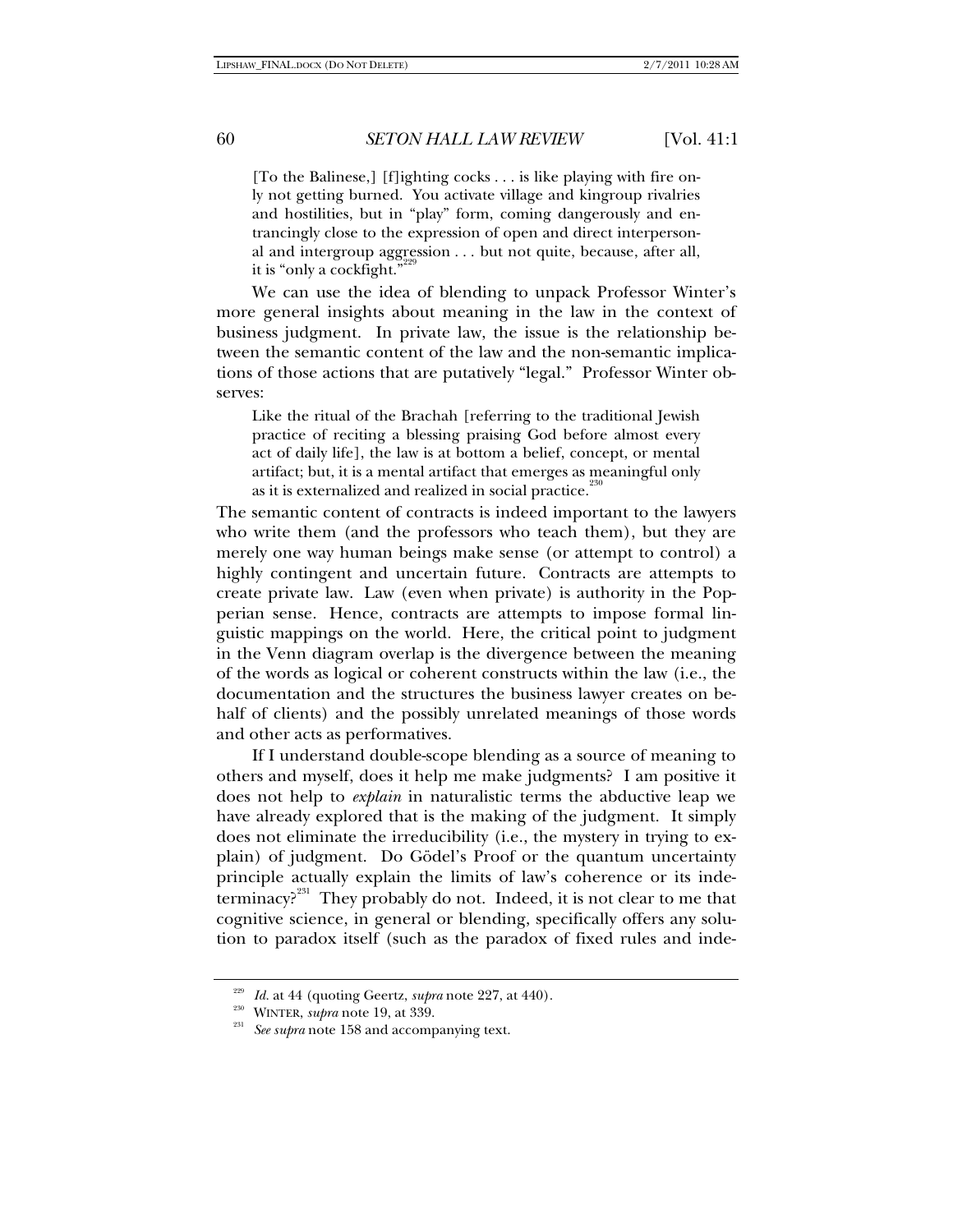terminacy), and Turner quickly abjures any such metaphysical ambitions. The idea of the blend does not really depend on there being a priori knowledge. That would involve a metaphysical journey back to "ur-blends." To give blending its explanatory "oomph," all we have to be able to observe is that, given two existing-influencing spaces, they are capable of producing a blend that does not necessarily correspond with empirical reality. What makes this "cognitive science" rather than philosophy is the hypothesis that double-scope blending is the key differentiator between modern human minds and all others, and that, at least in concept, is a testable proposition.<sup>232</sup>

My metadisciplinary intuition is, nevertheless, that this concept of blending is a powerful image for the non-algorithmic aspect of judgment. Theoretical knowledge, even if incomplete, can inform judgment. The blending of the idea of incomplete but consistent systems or the idea that measuring influences the target of the measurement with influencing spaces outside of mathematics or quantum physics creates real meaning, even if it does not create something approximating "truth." Blends are metaphors. They shake up the existing categories (the influencing spaces) and create new ways of interpreting the world. Turner explains:

Blends let you do what you cannot do, be what you cannot be, not always so you can escape your situation, but instead, often, so you can learn about, make decisions about, and develop consequences for your situation, especially your mental and social reality, through events in a blend that, sometimes, for one reason or another, cannot or will not in fact be real.

Light beams have nothing to do with surfing or sailing a boat; however, blending the influencing space of chasing a wave and the known property of electro-magnetic radiation led Einstein to believe he could never catch up to the light wave but instead that as he approached its speed, time itself would slow down.

Hence, knowledge about blending as an ongoing engine for the creation of meaning will help us do a better job in the discipline of being metadisciplinary—that is, the art and science of making judgments that are interdisciplinary. Professor Turner says, "We often take our cues for action, feeling, or belief from these blends. We assemble blended futures and choose between them, or blended counterfactual presents and grieve at their counterfactuality. $^{234}$  Counterfactuality is a particularly powerful concept in how we go about

<sup>232</sup> TURNER, *supra* note 222, at 52–54. 233 *Id.* at 44. 234 *Id.* at 54.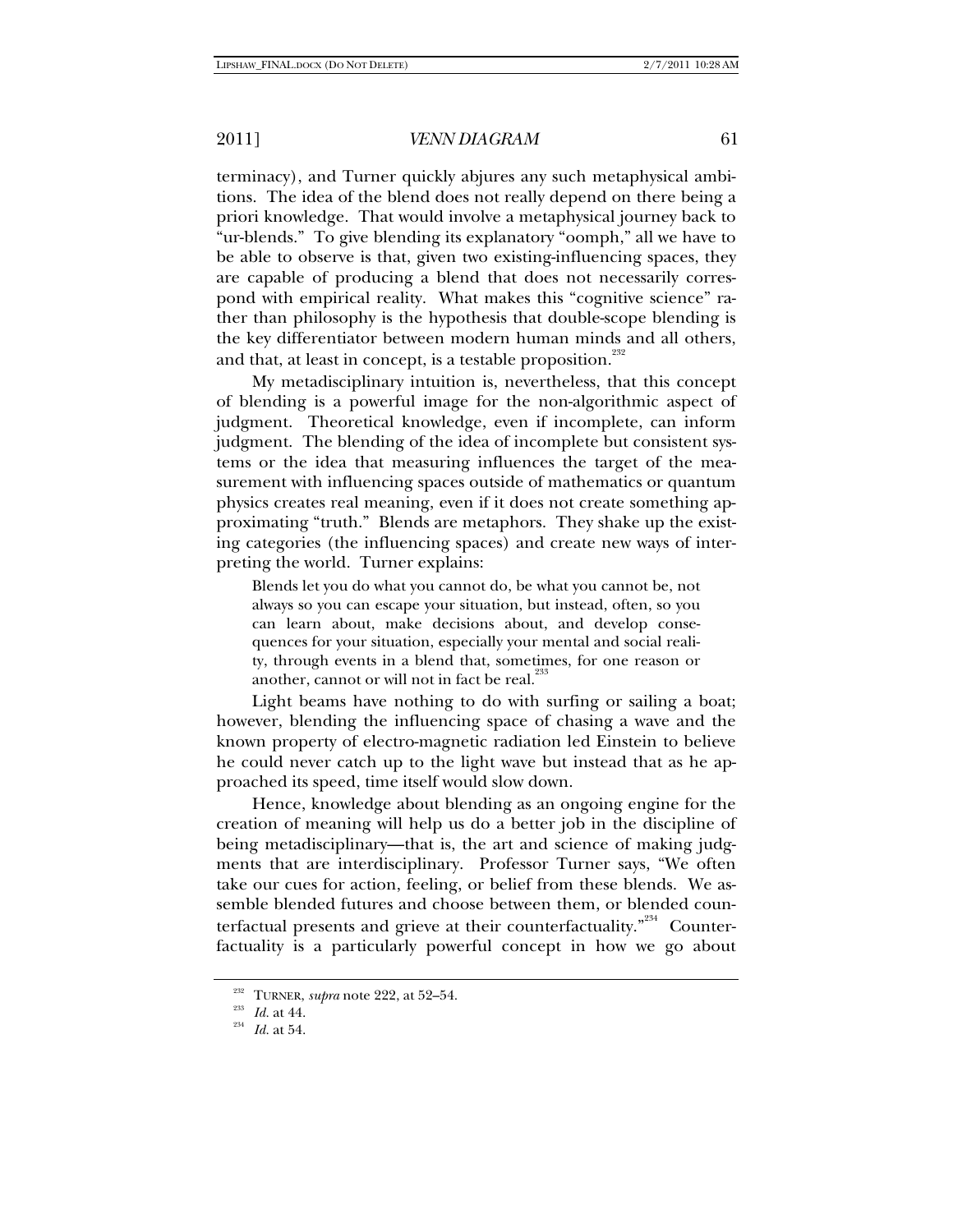making causal inferences for the purpose of judgment. In counterfactual blends, we have to imagine what might happen as the result of a particular choice. Take one aspect of a business acquisition as an example. One of the things lawyers draft and negotiate in an acquisition agreement is the allocation of risk for liabilities created by the selling business. The buyer of the business assumes some of the liabilities and does not assume others. Third parties, however, may not honor that difference, and we cure the problem (assuming both parties are collectable) by providing cross-indemnifications. The seller will indemnify the buyer if a third party asserts a non-assumed liability and vice versa. Generally, the parties limit those indemnification rights—there are deductibles called "baskets" and agreed limits on total indemnification called "caps." Moreover, the indemnification rights do not extend to the statute of limitations; the parties negotiate a "survival period."

The Fauconnier-Turner model of counterfactuals in social science generally accords with my intuitions about what is going on in this negotiation. For example, in order to test whether there was an incumbency effect in elections, researchers had necessarily to posit a counterfactual election in which the actual incumbent was not incumbent against the real one in which she was. Causal inferences in social science must always be fundamentally inconclusive "since no matter how perfect the research design, no matter how much data we collect, no matter how perceptive the observers, no matter how diligent the research assistants, and no matter how much experimental control we have, we will never know a causal inference for certain."<sup>235</sup> In qualitative research, the preliminary descriptive question is, "What if X had never happened?" as a means of getting to the normative policy decision, "Should we ban future instances of X?" The first question "asks us to blend conceptual structure from different mental spaces to create a separate, counterfactual mental space."<sup>236</sup> Fauconnier and Turner contend that the blending process is largely unconscious but nevertheless includes a number of standard features, such as the exploitation and development of counterpart connections between influencing space, whether all or only some of the counterpart connections are brought into the blend. We make choices by composing, completing, and elaborating from the mental influencing spaces we have thus created. Composition is a matter of selectively

<sup>235</sup> *Id.* at 78–79 (quoting GARY KING, ROBERT O. KEOHANE & SIDNEY VERBA, DESIGNING SOCIAL INQUIRY: SCIENTIFIC INFERENCE IN QUALITATIVE RESEARCH 77–79  $(1994))$ .<br><sup>236</sup> *Id.* at 70.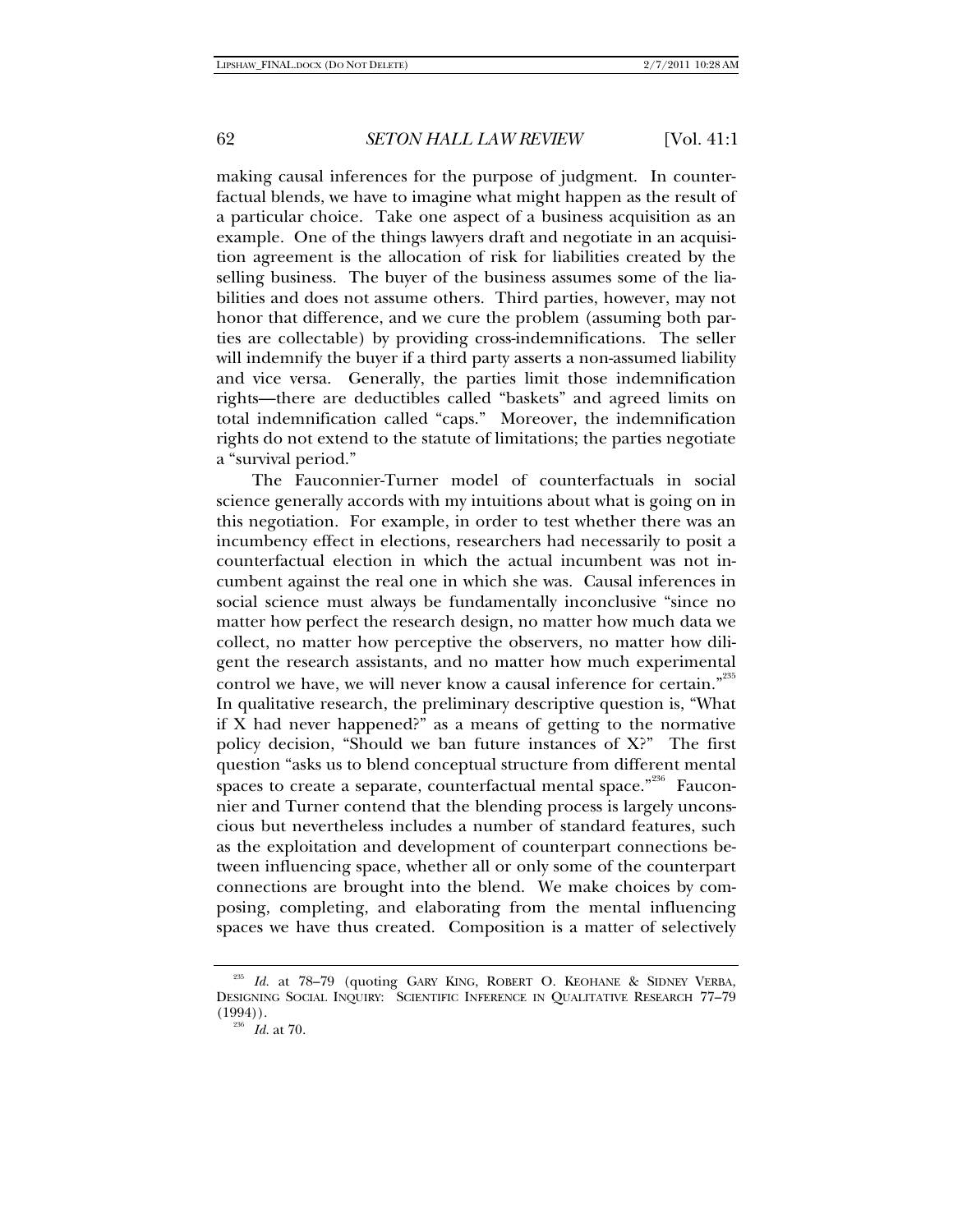bringing meaning back from the influencing image to the blend. Completion involves introducing other specific or general knowledge that might bear on the result. Elaboration "develops the blend through imaginative mental simulation according to principles, logic, and dynamic patterns in the blend."<sup>237</sup>

We are now lawyers sitting in a law firm conference room negotiating the indemnification provisions and creating an emergent meaning out of multiple counterfactual possibilities. We compose the blend by thinking about all the things that could go right or wrong in connection with the operations being sold—who is best positioned, for example, to deal with defective products that were manufactured before the closing but for which claims were not made until long afterward—and imagine all of those liabilities as a pool that is capable of being divided. We complete the blend by calling on cycles of experience in similar deals (for example, the actual likelihood that third parties assert claims more than one or two years after a closing). We elaborate by imagining how we might fairly classify or divide the pool into different tanks or cubbyholes, perhaps each with different rules governing the allocation of liabilities or the survival of the indemnification rights.

Even this description of a small (but important) part of the deal making process understates the complexity of the "meaning making" that is going on as among all of the actors—individuals within the corporate clients, the lawyers for the parties, and others not involved but who may be affected by the transaction. For example, when a large corporation sells a division, it commonly wants to include in the acquisition agreement a post-closing covenant under which the purchasing corporation agrees to maintain the salaries, perks, and job positions of employees for a period of time (e.g., one or two years). There is a meaning to this provision from a purely legal standpoint: the covenant significantly reduces the legal risk that employees will assert employment termination or discrimination claims against the selling company arising out of the sale. Whether that is a significant danger, the provision really has a separate and non-legal purpose. What the provision says, not to the departing employees, but to the employees who remain with the unsold divisions of the selling corporation, is that they too will be protected in a similar way if the time comes when the corporation determines that its portfolio requires that their division be sold. That is, the selling corporation is less concerned here with either the economics of the sale as it relates to the

<sup>237</sup> *Id.* at 74.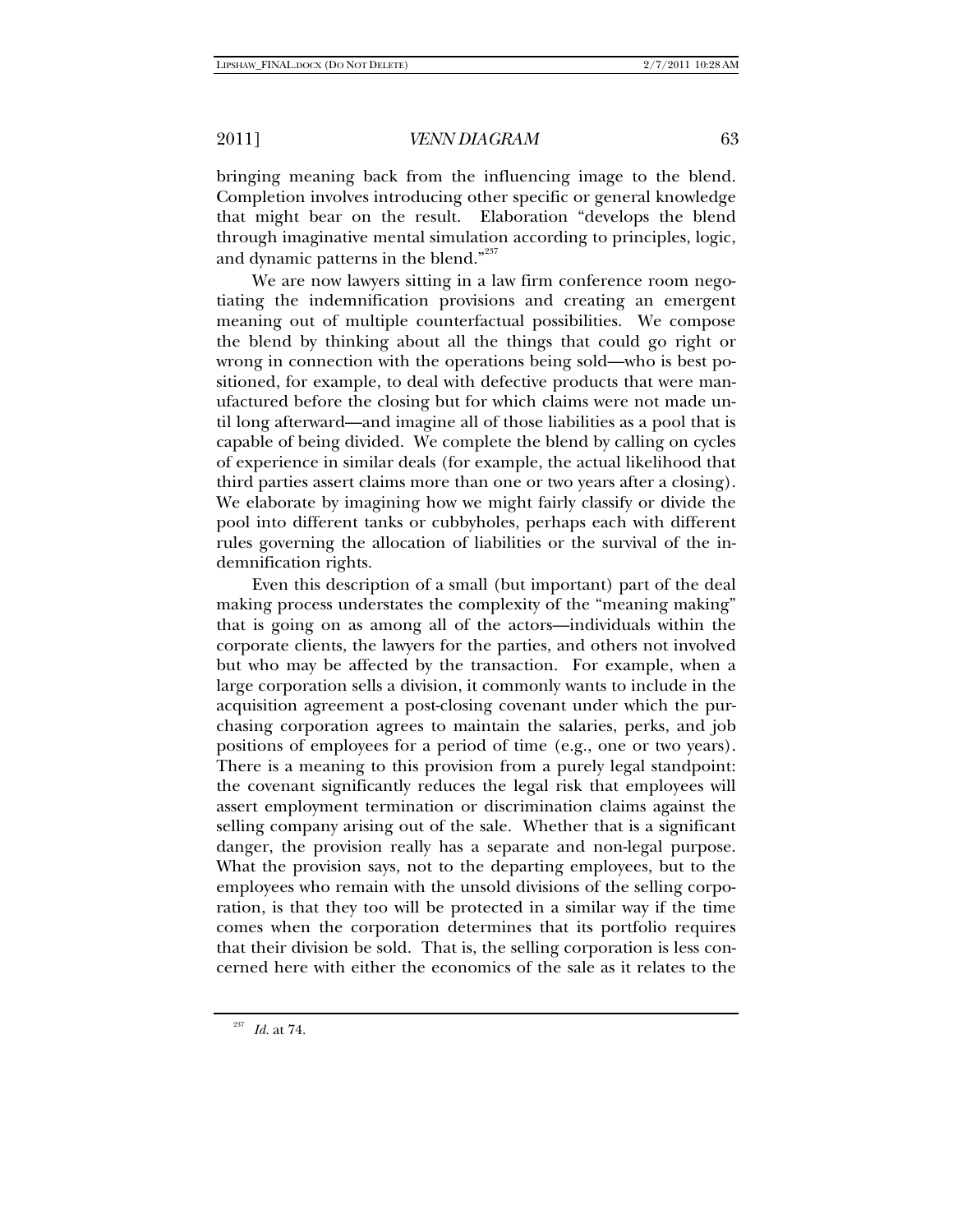currently transferred employees (or the marginal legal risk) than with the meaning that descends to other non-transferred employees.

There are myriad other examples of a divergence between the semantic content of a lawyer's utterances and the meaning of the utterances as performatives. The filing of a lawsuit against the seller for breach of representations and warranties (or worse yet, fraud) after the closing of the business acquisition may make perfect sense from a litigation standpoint but means something wholly different in the investment community—namely, that management was not competent in its pre-closing due diligence or in the post-closing integration of the company. Aspects of employee relationships, like incentive compensation or perks of office (for example, access to the company plane, even if the executive pays for it out of her own pocket) may create meanings and atmospherics in the workplace only marginally related to the economics or legalities of the situation. A married senior executive's affair with a subordinate may affect the executive's credibility within an organization, even if the legal analysis were to conclude that the extra-curricular conduct neither violated sexual harassment laws nor the company's code of ethical conduct (because the relationship was entirely consensual).

Moreover, my long experience of deal negotiations is that there is the equivalent of ritualized cockfighting among the lawyers, wholly apart from the interests of their clients, and it creates meaning beyond the mere reduction of a business transaction or structure to words. I recall a large firm lawyer I had hired to negotiate the representations and warranties in an acquisition whereby we were acquiring another company. The firm on the other side had a reputation of being tough and aggressive. She told me that it was well understood that if you were a lawyer in that firm, you simply "had" to win a majority of the negotiating points, regardless of their importance to the deal. One of the business people observed to me that the battle between the two young lawyers over the document had taken on a life of its own. I have done no empirical work on this point, but I am willing to suggest that any survey of transactional lawyers will indicate that this is a discouragingly common phenomenon.

The point is that even high-powered lawyers, trained in the deductive and inductive propositional skills of the law, begin to provide exquisite judgment when, consciously or unconsciously, they alter the cognitive integration (i.e., the blending by which they create emergent meaning that education in the law works so hard to inculcate). The profession—academic and practicing—reflects blending that has been reified as concretely as the social norms of Balinese cockfight-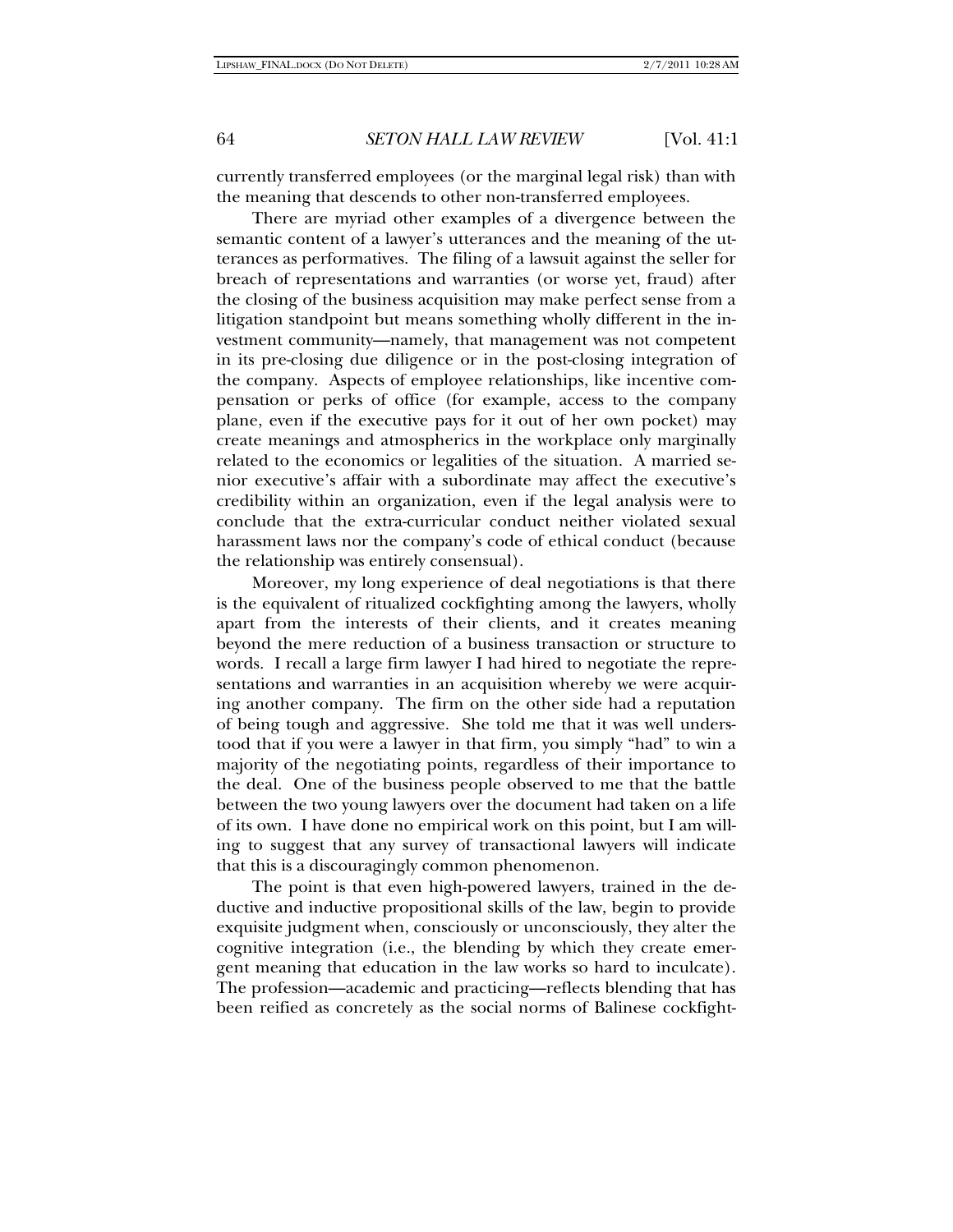ing. The profession's metaphors for law are as object, as other, as living being, and as Professor Winter observes, a person with "coercive authority whose unflinching long arm brings to justice those who would ignore her commands."<sup>238</sup> The profession's idealized cognitive model of law is authority personified, and the prototype effect is positivism, which seems to accord with common sense.<sup>239</sup> The most significant implication of this for exquisite judgment in the practice is the same as Professor Winter's more generalized critique of the positivist, reductivist understanding of law: it puts far more emphasis on reified categories (even like my image of the Venn diagram) of law versus business than is warranted by the way our minds operate.

Consider the "lawyer's lawyer" who insists that the acquisition agreement is not an objectified model of an inter-subjective understanding but is a thing itself. That lawyer is bound to confront the same problems in business deals that Professor Winter identifies with positivism as a general theory of law in society.<sup>240</sup> Just as "law cannot organize or cabin the social meaning upon which that exercise of power [by the state] depends,"<sup>241</sup> neither can it cabin the social meaning by which persons oblige themselves to one another. Within the Venn-diagram overlap, the problem is epistemic; the "law/not law" demarcation issue is impossible because law takes its meaning from social context. Within the Venn diagram overlap, "rules cannot work *as* rules unless they already reflect the normatively loaded understandings of those who are expected to obey them."<sup>242</sup> The answer to the question at the outset of this Part—why people negotiate contract terms they know they can never realistically enforce—corresponds to what Professor Winter calls "conceptual collapse:" the reality is that "law" has constraining power without the sword or the purse, even when the putative aim is to affect the purse with the threat of the sword.<sup>243</sup> That is because the business and legal constraints in the Venn diagram lose their categorical distinctiveness. Law ceases to be an external power and is indistinguishable from the parties' internalized sense of particular social norms and their bindingness upon us. When we begin to look at law as merely one set of social or interpersonal (in the private law context) constraints, the distinction between

<sup>&</sup>lt;sup>238</sup> WINTER, *supra* note 19, at 340.<br>
<sup>239</sup> *Id.*<br>
<sup>240</sup> *Id.* 249

<sup>&</sup>lt;sup>240</sup> *Id.* at 342.<br><sup>241</sup> *Id.*<br><sup>242</sup> *Il.* 

 $\frac{^{242}}{^{243}}$  *Id.* 

*Id.* at 345–47.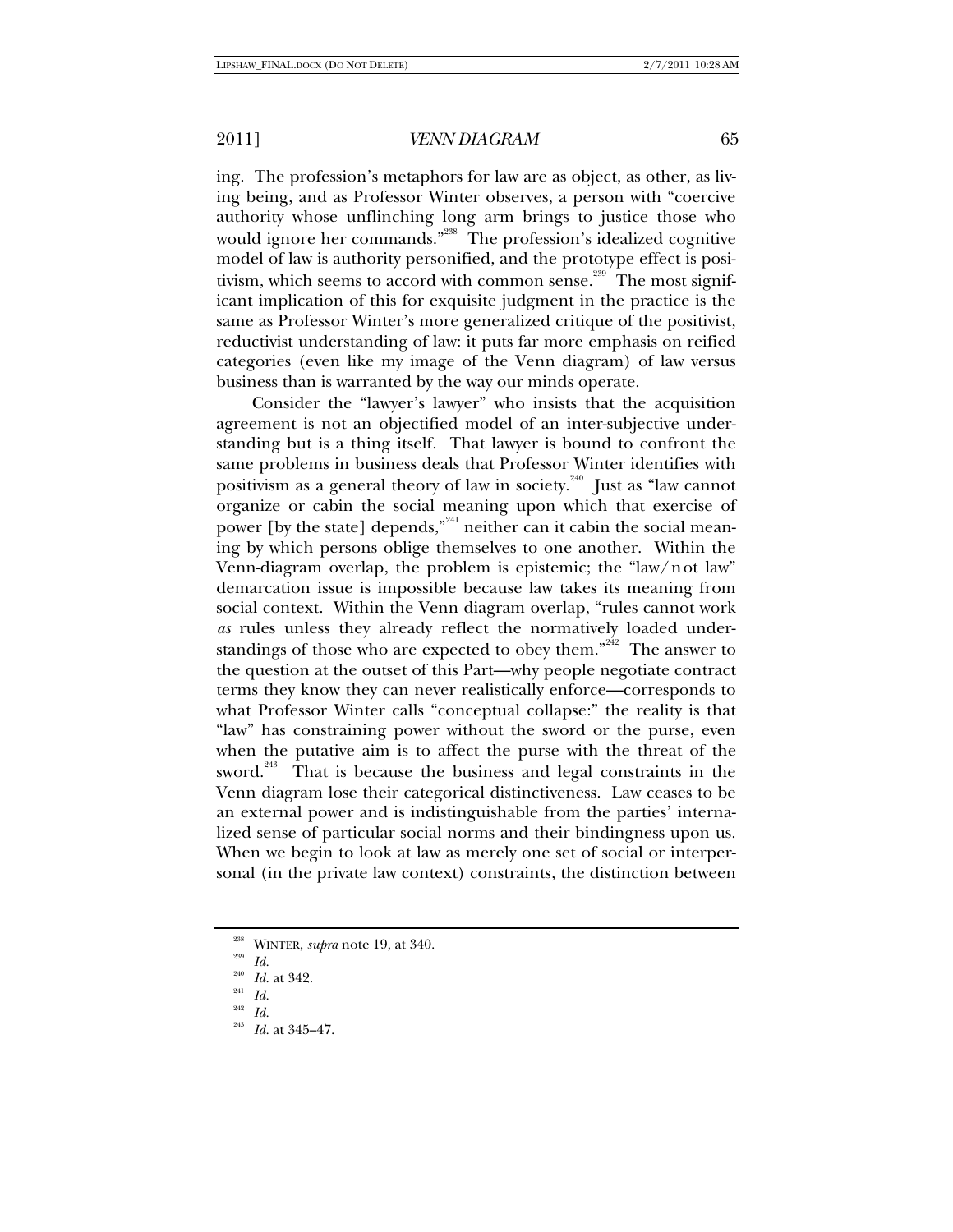law and business (like the distinction between positive law and morality in Professor Winter's thesis) simply melts away.

### 2. Transcendental Insight, Empathy, and Meaning

I appreciate Professor Winter's work because he has so adeptly demonstrated the artificialities of "thinking like a lawyer" as against the non-algorithmic and non-reductive way we regularly go about making judgments about what we do not know from what we do know. In our ability to categorize, to identify idealized models and prototypes within categories, and to extend or influence the creation of new categories or the destruction of old ones by metaphor, our brains are irreducibly imaginative. Indeed, we observe those processes, by experiment and study, to be universal, systematic, and regular as an aspect of the human condition.

The epistemologist in me still wants to ask: whence comes this embodied and constrained capacity for irreducible imagination? When we speak of judgment, it seems that one binary dichotomy remains, even when we understand idealized cognitive models, and cannot be eliminated as a matter of concept. An idealized cognitive model is a concept about the mind developed and applied within the very mind that it seeks to describe. If I use it, I can certainly say something about the operation of your mind, my mind, or minds generally. But where did this all start? Why or how did I even come to have the idealized cognitive model of something like an idealized cognitive model? Professor Winter categorically believes that there is no transcendental truth; we were simply built this way through the evolutionary process.<sup>244</sup> I am not yet satisfied to buy into the inductive argument that since science has so far explained lots of mysteries, it will (eventually) explain this one too. Unlike Plato, I do not think we can resolve the paradox of analysis (Meno's paradox): to be able to talk about an idealized cognitive model, I have to have some hardwired or a priori tendency to conceptualize in prototypes.

This is where we return to the difficult questions of subjective consciousness, determinism, freedom, and, for my purposes, our judgment. You can find freedom in Kantian transcendentalism, or you can find it, as Professor Winter does, in an irreducible yet embodied mental ability to reconstruct the world in which we happen to find ourselves situated. In Professor Winter's view, how we understand our "being in the world" is an internal activity, $245$  and while all

<sup>244</sup> WINTER, *supra* note 19, at 114–17. 245 *Id.* at 356–57.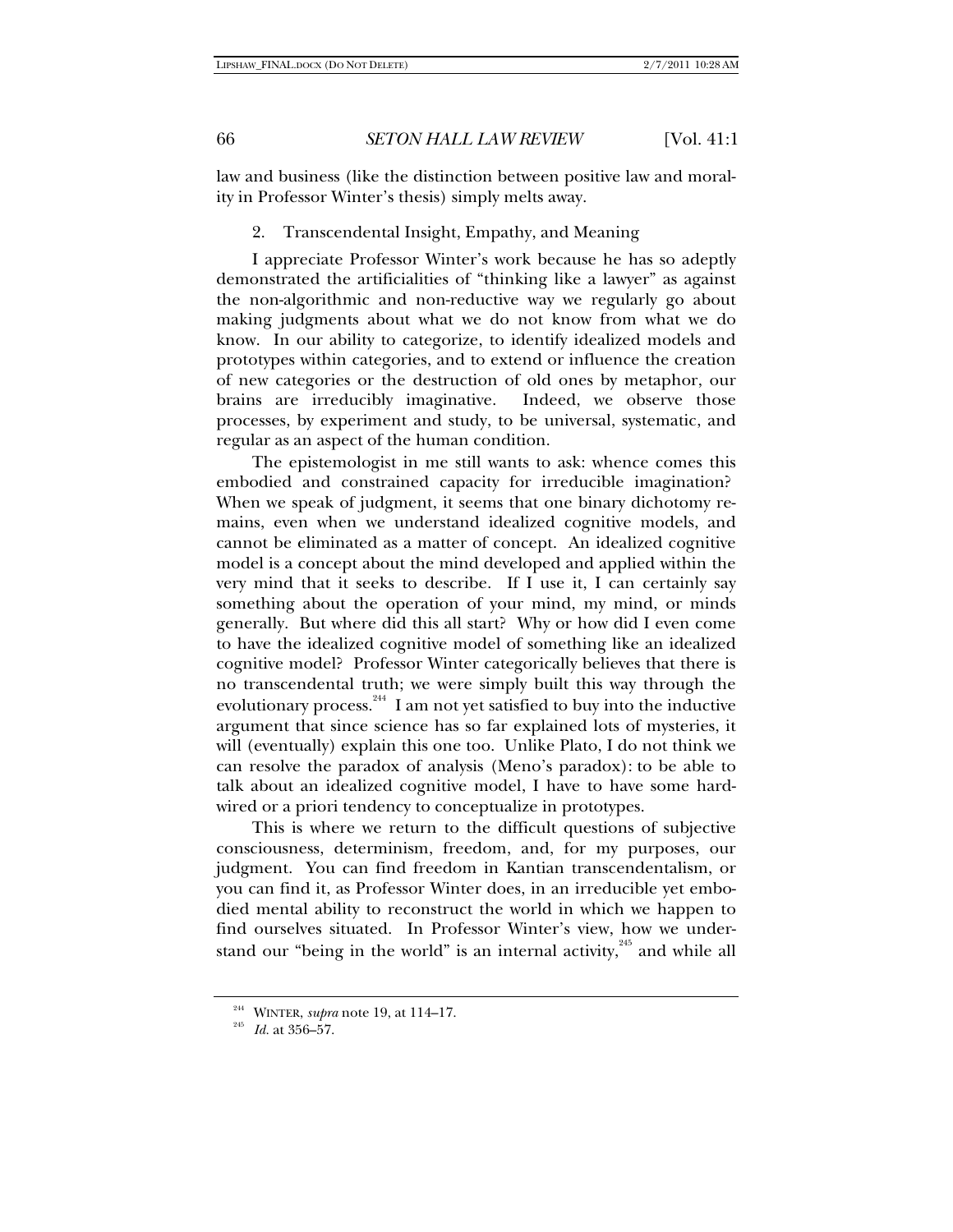understandings are socially created, not all are the same (e.g., the artist and the house painter do not necessarily experience the same possibilities of creativity and expression). Freedom is not the absence of constraint but something we have that arises out of our being in a social situation and gives us the opportunity to choose:<sup>246</sup>

[O]nce we recognize that meaning is constituted in our imaginative interactions with the environment, we can begin to understand ourselves as human—that is, as beings who think in terms of our situation, form our categories in contact with our experience, and modify that situation and experience by the meaning we discover in them. $247$ 

Professor Winter is wholly committed to an embodied mind and the rejection of any kind of mind-body dualism (even the weak mysterious kind, rather than the Cartesian strong kind). That, he says, is just another reflection of rationalist "p versus not-p" thinking. Despite my obvious admiration for his work, I part company with Professor Winter in his ardent and particular form of naturalism; I am simply more agnostic. It is why I believe judgment is essentially metadisciplinary and metaphilosophical. I do not understand how a mind in the world, but nevertheless considering itself, can ever relieve itself of the subject-object dichotomy, however distorting it may be. Indeed, if we think it is hard to avoid all dichotomies, Professor Winter seems to draw one between transcendental nonsense and the product of an embodied mind. That strikes me as precisely the antinomial capture he otherwise so correctly criticizes. I am not prepared simply to end reflection on the problem with the foundational claim that all, including the values that enter into exquisite judgment, must be explained naturalistically or with a particular naturalistic theory, or that imagination and possibility is simply the human condition arising out of a particular evolution in space and time of a particular kind of subjective consciousness.<sup>248</sup> The rejection of the

<sup>&</sup>lt;sup>246</sup> *Id.* at 354.<br><sup>247</sup> *Id.* at 356–57.<br><sup>248</sup> The work of George Lakoff and Mark Johnson, as well as others who take the position that metaphors arising out of the physical experience of embodied minds explains all of thinking, such that even propositional thinking (logic and mathematics, for example) is metaphoric, significantly influenced Professor Winter's work. WINTER, *supra* note 19. Lakoff and Johnson (as well as Professor Winter) reject not only Cartesian mind-body dualism, but also, among other concepts, (a) the Kantian concept of autonomous freedom, to the extent such "freedom" means there is any noumenal or transcendent of physical experience, and (b) the idea that we have any a priori or reasoned access to the workings of our own minds. GEORGE LAKOFF & MARK JOHNSON, PHILOSOPHY IN THE FLESH: THE EMBODIED MIND AND ITS CHALLENGE TO WESTERN THOUGHT 3–5 (1999). Steven Pinker, on the other hand, critiques this as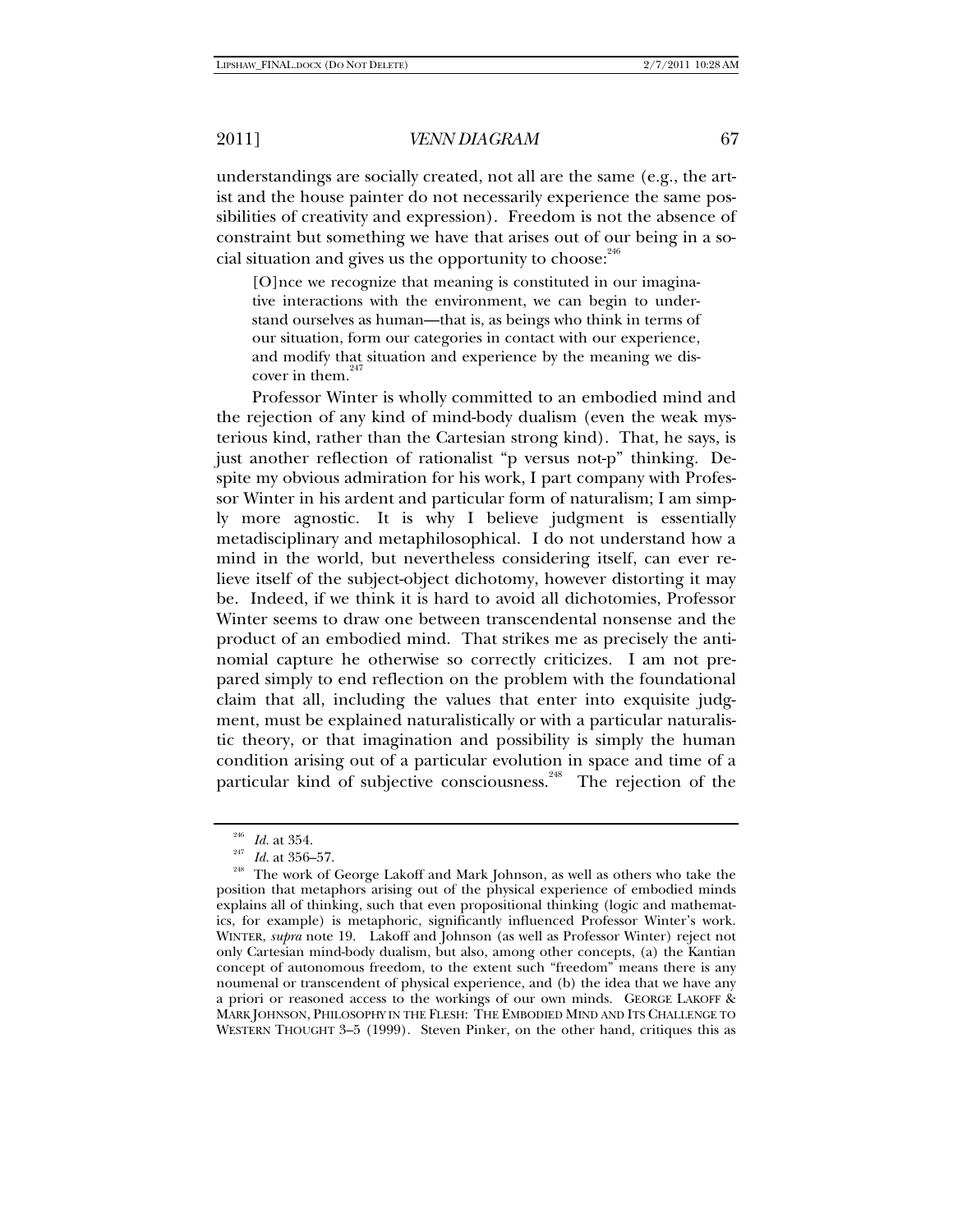subject-object dichotomy works for Professor Winter because he has found a comfortable epistemological resting place, but that resting place is nevertheless foundational in its own, but very sophisticated, way.<sup>249</sup>

The retention of some aspect of the subject-object dichotomy is important to me because without it we cannot talk about another and ourselves. Indeed, as Professor Winter has pointed out to me and as I have written in the past, we do not even have complete access to our own minds. We—ourselves—cannot tell whether what we choose to do is the "right" thing to do or the thing we are doing because we have been influenced unconsciously to do it or because we are rationalizing consciously instinctive desires<sup> $250$ </sup> When I consider my own mind, it is the odd and recursive exercise that is both subject-object dichotomous (me as subject considering me as object) and not subject-object dichotomous (I only have one brain).

the "Messianic Theory" of metaphor. STEVEN PINKER, THE STUFF OF THOUGHT: LANGUAGE AS A WINDOW INTO HUMAN NATURE 238, 245 (2007). Pinker, I think, takes a more moderate position. He accepts (as I do) that metaphor helps fill in "the smooth multidimensional texture of experience" that propositional and digital language and thinking leave out. *Id*. at 276–78. He rejects, however, as implausible a concept of mind that characterizes thinking as so exclusively metaphoric all the way down to the neural sources of human thought and so "grounded in bodily experience," that there is no room for abstract propositions and concepts to be able to capture objective truths about the world. *Id.* at 259. Pinker observes that "language is a 'lossy' medium," and so is the law (or, more precisely, the language lawyers use to work in the law). *Id.* at 276. What I am suggesting is that the meaning-making capacity of metaphor allows access to smooth textures of judgment as well as to the descriptions of experience.<br><sup>249</sup> In an earlier draft, I had referred to this as Archimedean, to which Professor

Winter objected. To be clear, he does not view a search for conceptual foundations as fruitful. Instead he contends the paradox of the human condition is that contingency is built into it. WINTER, *supra* note 19, at xvi. I view that as its own particular "foundationalism," albeit not of the conventional sort (i.e., one that provides a firm ground for "objective" knowledge. Indeed, Professor Winter endorses Richard Rorty's anti-foundationalism precisely because it is *not* Archimedean. *Id.* at xii (endorsing Richard Rorty's anti-foundationalism). This is all a philosophical debate for another time; I find Kant's dichotomy between the noumenal and the experiential to be satisfying as my resting place on this issue, but I am clearly more willing than Professor Winter to accept any dichotomy! 250 E-mail from Steven Winter to the author (Feb. 11, 2010) (on file with author);

*see also* Jeffrey M. Lipshaw, *Law as Rationalization: Getting Beyond Reason to Business Ethics*, 37 U. TOL. L. REV. 959, 989 (2006). Kant himself believed the reconciliation of freedom and compulsion was not possible: "But Reason would overstep all its bounds if it undertook to explain how pure reason can be practical, which would be exactly the same problem as to explain how freedom is possible." IMMANUEL KANT, FUNDAMENTAL PRINCIPLES OF THE METAPHYSICS OF MORALS (1785), *reprinted in* BASIC WRITINGS OF KANT 216 (Allen W. Wood ed., 2001).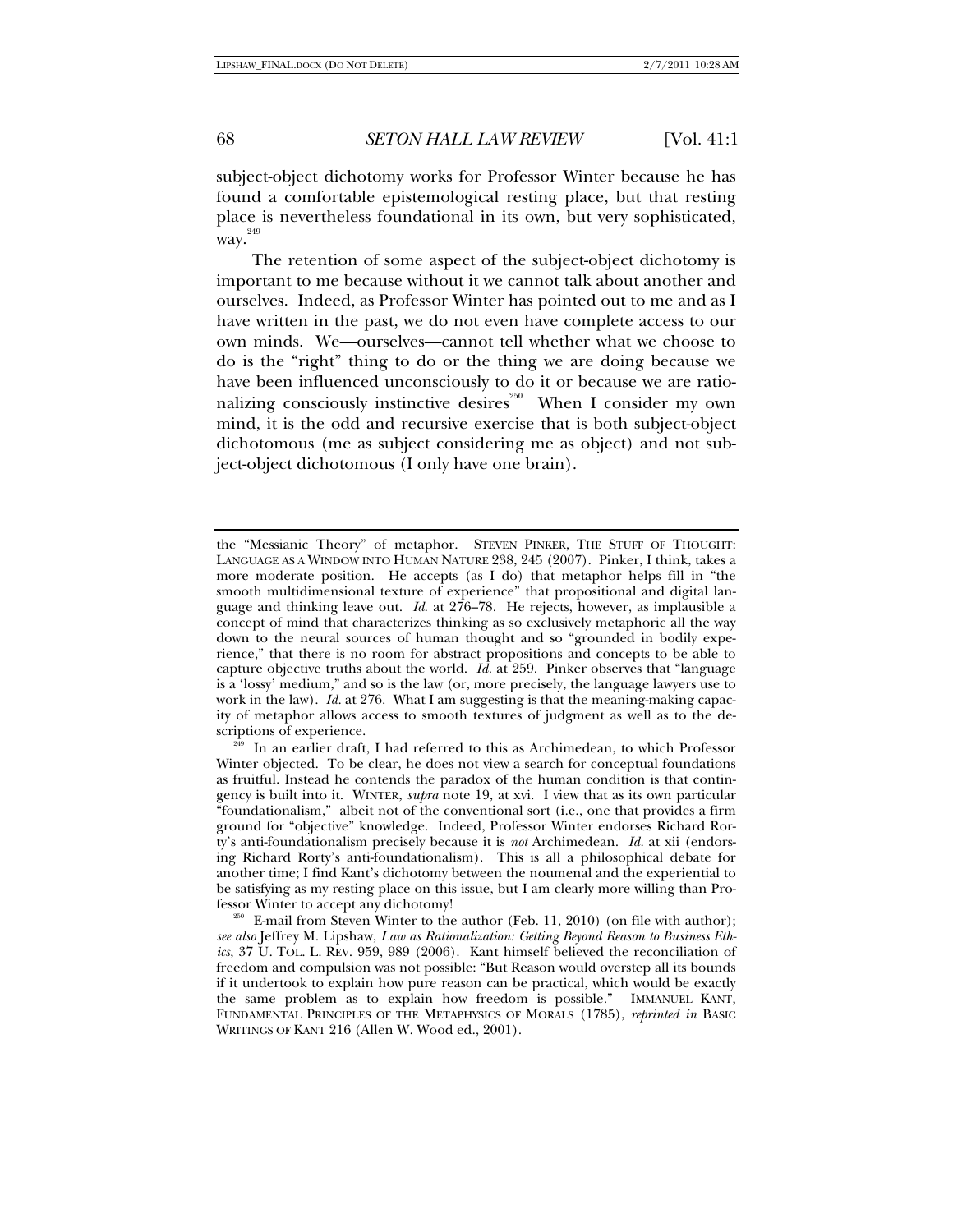The key is the ability to distinguish between "I" and "You." What is fundamental to exquisite judgment is the exercise of empathy in our consideration of meaning that *others* might create arising out of our interactions with them. We are capable of considering how we might create meaning out of blending, and we cannot control the blends by which others create meaning, but we can think about them as we might make them ourselves. I decline dichotomous "p versus not-p" thinking about the non-naturalistic sources of meaning because I am able to derive meaning from them. Hence, I am willing to remain agnostic (and, indeed, open minded) about Kant's concept of freedom,<sup>251</sup> Abraham Joshua Heschel's concept of the radical amazement available to a mind in the physical world, $252$  or Martin Buber's mysticism about the "I-You" relationship.<sup>253</sup>

The power of the cognitive science explanation of blending is its ability to clarify how each of us continuously creates meaning. What strikes me about its application to judgment is the combination of empathy with that understanding.<sup>254</sup> That is, my judgments will be

# *Id.*

<sup>253</sup> See MARTIN BUBER, I AND THOU (Walter Kauffman trans., 1970).<br><sup>254</sup> See Patrick McKee, Toward an Epistemology of Wise Judgment (2007) (unpublished article) *available at* http://ccsn.uchicago.edu/McKee.pdf, for another more philosophically based approach to this. Professor McKee posits that judgments take on the honorific status "wise" as the result of the judgment taking epistemic sanction from a subjective experience he terms "seeing through illusion." *Id.* at 11. The problem is, again, interdisciplinary. As Plato describes in his *Apology*, Socrates makes the mistake of inferring that wise experts in one field will be experts in other fields. *Id.* at 1 (describing Plato's apology). The internal experience Plato describes is one, first, of reflection upon reflection (in the mode of Schön): Socrates recognizes that he has made an error, and then considers why he had been seduced into accepting a fallacy. *Id.* at 2. Second, some aspect of volition marks the experience: Socrates chooses to avoid the temptation of being seduced again. *Id.* at 3. Third, the experience evokes empathy: Socrates will understand it in others, having not forgotten what it feels like within himself. *Id.*

Moreover, Professor McKee places "seeing through illusion" within a broader philosophical debate about a person's access to his or her own basis for justification of a belief. *Id.* at 12. Generally, "internalists" hold that people can have access to the basis by which they incorporate evidence, reasons, or experiences to justify a belief; "externalists" deny this access. *See* George Pappas, *Internalist vs. Externalist Conceptions of Epistemic Justification*, STANFORD ENCYCLOPEDIA OF PHILOSOPHY, Jan. 24, 2005,

<sup>&</sup>lt;sup>251</sup> KANT, *supra* note 249, at 203-05. According to Kant, our ability to be moral beings depends on our freedom of will, by which we are able to reason to our moral duties, independently of physical causality. *Id.* 

 $^{252}$  Abraham Joshua Heschel, God in Search of Man: A Philosophy of Judaism  $46$ (1976)

While any act of perception or cognition has as its object a selected segment of reality, radical amazement refers to all of reality; not only to what we see, but also to the very act of seeing as well as to our own selves, to the selves that see and are amazed at their ability to see.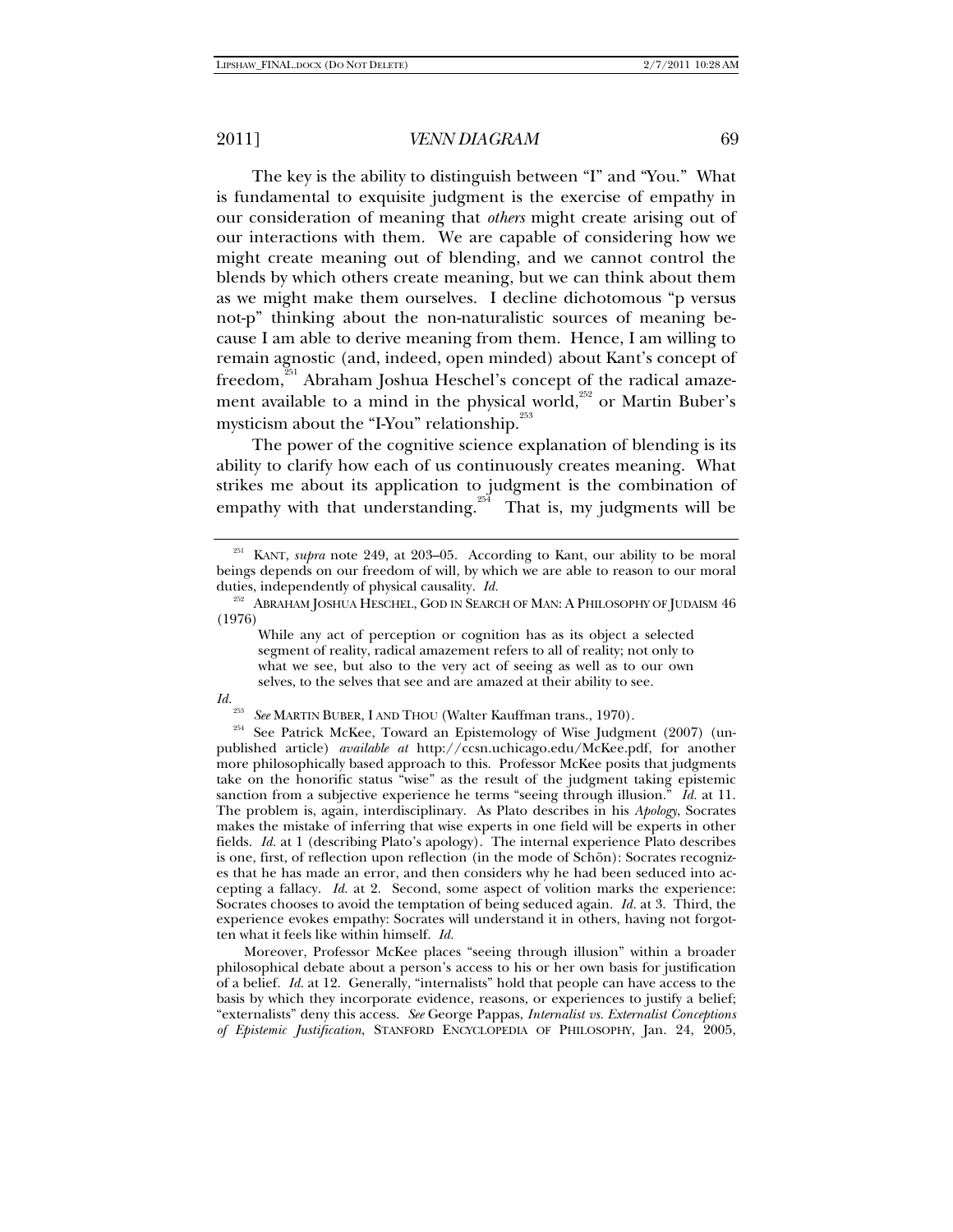better if I understand how others with whom I deal create meaning by way of conceptual integration. To do that, I must undertake a further blend in which I project myself into the counterfactual circumstance of being that person, with that person's needs, and the meanings that person will create out of the mutual circumstance in which we find ourselves. In Professor Winter's terms, our rules and our norms do not spring from the ether; they are motivated by our interactions with our environment. But another subject is not merely something in the environment; she is another consciousness like me who is simultaneously creating meaning. To exercise judgment, I must empathize with her, and I cannot reason my way to empathy.

Empathy is an emotional response to another. One of the most significant statements about empathy comes from Buber's *I and Thou.*255 Buber sees our relationships, not as the world acting upon us or others acting upon us, but in the very pairing of us and the world or others.<sup>256</sup> Hence, the third-person relationship is not merely "I" and "It." Instead, a word pair "I-It" symbolizes it in language. Similarly, the second-person relationship is not "I" and "You." The relationship itself is a basic word composed of "I-You."<sup>257</sup> When we experience the world, the experience occurs in our processing of the experience—generally it is not a matter of relation with experience. It is possible to live a life defined entirely by the "I-It," and that is a life in which our own reason is paramount. The "I-You" relationship is the unmediated second-person relationship.<sup> $^{258}$ </sup> In contrast, it is the pure *encounter* between two beings.<sup>259</sup>

http://plato.stanford.edu/entries/justep-intext/. In this account, "seeing through illusion" is a first-person accessible experience, and is moderately internalist in the sense that, for the judgment to be wise, "its subject must be able to access such an experience and include it in the grounds or basis for making that judgment." McKee, *supra*, at 12. This accords with my story about the bank CEO. *See supra* note 22 and accompanying text. The judgment seemed wise because he took into account the experiences and judgments of everyone around the table, but then if asked would no doubt have said a recitation of an access to a basis for the decision something like this: "I appreciate the counsel of those who have suggested we need to fight this out to avoid creating a precedent for the future, and it appeals to me not to admit we did anything wrong, but my long experience with this is that we tend to believe our own stories and rationales, and in the long run we are better off settling."<br><sup>255</sup> See BUBER, *supra* note 253.<br>*Id.* at 53.<br><sup>257</sup> *Id.* at 53–54.<br><sup>258</sup> *Id.* at 62.<br>*Id.* 259 *Id.*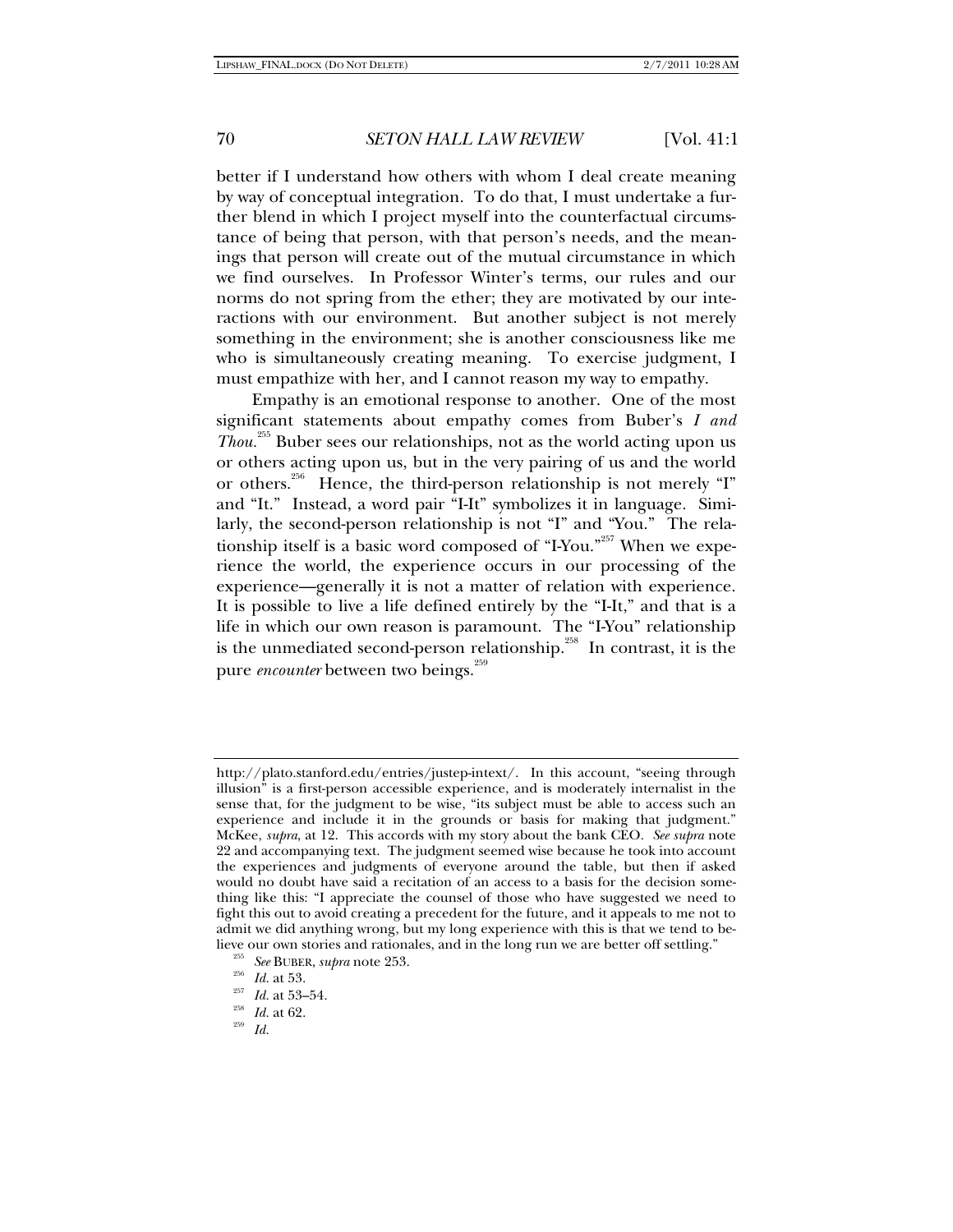In Buber's philosophy, the theory of the "I-You" relationship becomes practical through what he calls dialogue.<sup>260</sup> The essence of dialogue is rooted in a relationship between one person and another, and that relationship transforms the nature of the communication. "Moreover it is completed not in some 'mystical' event, but in one that is in the precise sense factual, thoroughly dovetailed into the common human world and the concrete time-sequence."<sup>261</sup> Moreover, dialogue does not occur when one perceives another in his capacity as observer or onlooker: the person observed "is for them an object separated from themselves."<sup>262</sup> In dialogue, he perceives in the other person "something, which I cannot grasp in any objective way at all, that 'says something' to me. $n^{263}$  Buber posits an intuitional sense, derived from a second person relationship, that the world is something other than what the subject has rationalized and justified it to be.<sup>264</sup> Our ability to make excellent judgments arises not from legal argumentation or business negotiation or even by understanding and responding to an authoritative second-person claim or demand but by the intuitive insight we obtain only by hearing and accepting what someone says to us. We are not required to satisfy the questioner but only to hear the question: "[t]he basic movement of the life of dialogue is the turning towards the other."<sup>265</sup> It is interesting to consider how pragmatic Buber the mystic is on the subject of dialogue, particularly as contrasted with monologue. The problem with monologue is not a failure in the ability to create rich meanings; rather, "[h]e who is living the life of monologue is never aware of the other as something that is absolutely not himself and at the same time something with which he nevertheless communicates.<sup> $266$ </sup> Dialogue is a relationship in which we hear the questions of another; it is not altruism, and it is not love.<sup>267</sup> Indeed, this almost mystical sense of the

<sup>260</sup> MARTIN BUBER, BETWEEN MAN AND MAN (Ronald Gregor-Smith trans., Routledge Classics 2002) (1947).<br><sup>261</sup> *Id.*<br><sup>262</sup> *Id.* 2<sup>1</sup> id.

<sup>262</sup> *Id.* at 11. 263 *Id.*

<sup>&</sup>lt;sup>264</sup> Id. at 14.<br><sup>265</sup> Id. at 25<br><sup>266</sup> BUBER, *supra* note 260, at 23.<br><sup>267</sup> Id. at 24.

This man of modern philosophy, however, who in this way no longer thinks in the untouchable province of pure ideation [who takes up nature and addresses it in his own thought], but thinks in reality—does he think in reality? Not solely in a reality framed by thought? Is the other, whom he accepts and receives in this way, not solely the other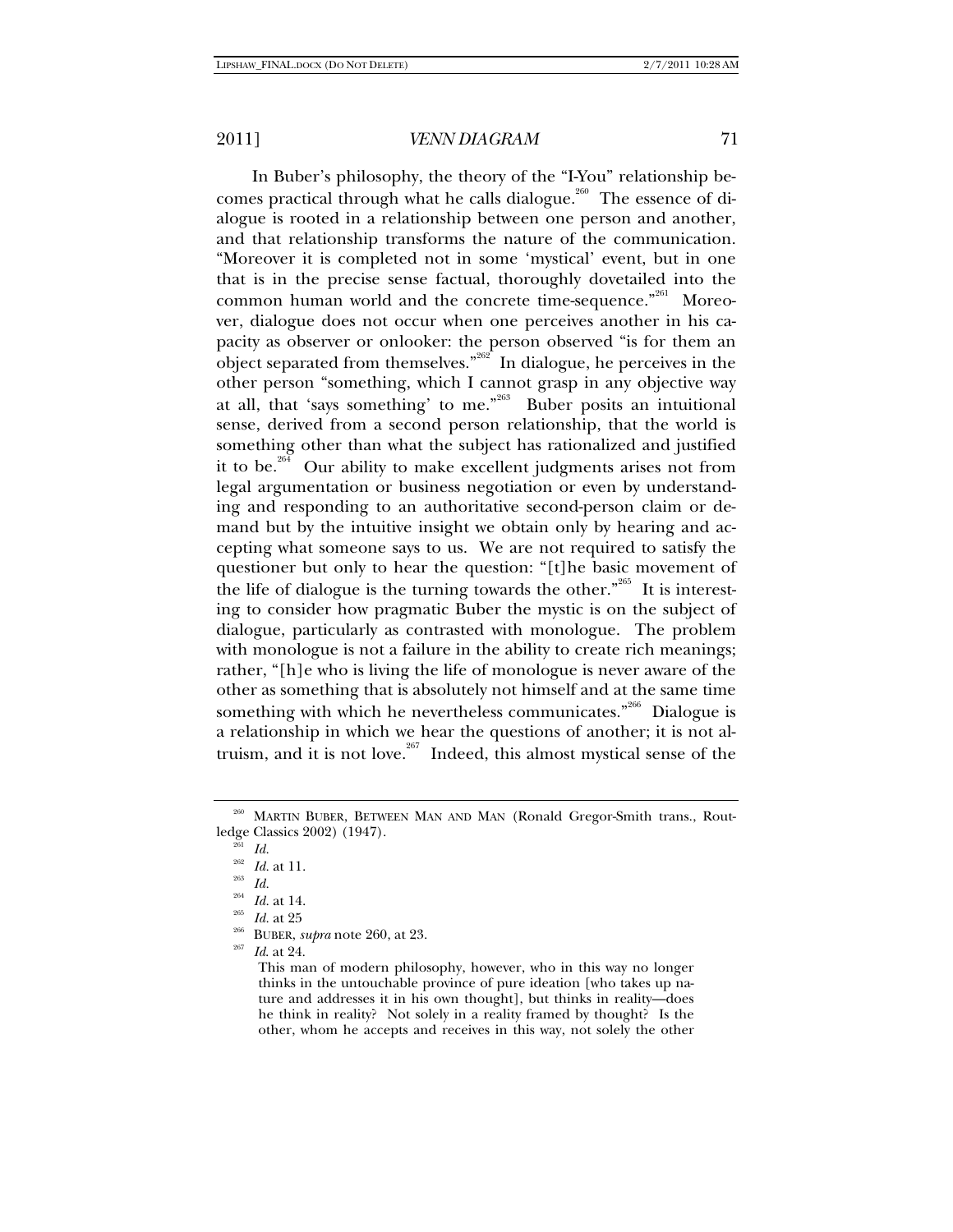other was one of the conclusions Michèle Lamont drew from her study of cross-disciplinary research funding panels, in which the very legitimacy of the process turned on the participants adopting impersonal, abstract, and consistent rules so as to separate "profane" selfinterest from the "sacred" task of determining excellence.<sup>268</sup>

## *C. The Pedagogical Challenge*

How then do we go about imparting the relevant disciplinary competence in judgment or practical wisdom? I do not know, but I am pretty sure there is no Ph.D. program in it. I am by education, training, and long practice a lawyer. I spent the better part of twentysix years as an associate and partner in a law firm and as a general counsel to two very large industrial businesses. I have sat as the director of a large synagogue, a prestigious prep school, and a homeowners' association. I have been a husband to the same spouse for thirty years. Together we have raised three children who are now wonderful adults. In that time, I have made hundreds or thousands of professional and personal decisions. To continue with the metaphors, making decisions is throwing darts. One might certainly get better at it through training and practice, but there is still that movement when the dart leaves the fingers and either the thrower errs slightly or there is a gust of wind and the randomness of the world takes over. I am now a law professor, and I teach business-law doctrine (not dart throwing but it feels similar) to aspiring young lawyers. There is a real question about how you go about teaching practical wisdom to law students (or any other student) or if wisdom is teachable at all.<sup>269</sup>

The Carnegie Foundation recently completed a study of legal education and acknowledges the disciplinary limitations of the study of law. In the first year of law school, "[a]t a deep, largely uncritical level, the students come to understand the law as a formal and rational system, however much its doctrines and rules may diverge from the common sense understandings of the lay person."<sup>270</sup> Moreover, "[i]n their all-consuming first year, students are told to set aside their desire for justice. They are warned not to let their moral concerns or

framed by thought, and therefore unreal? Does the thinker of whom we are speaking hold his own with the bodily fact of otherness?

*Id*. at 32.

LAMONT, *supra* note 181, at 110–11 (citing MAX WEBER, ECONOMY AND SOCIETY 213 (1978); *see also* EMILE DURKHEIM, THE ELEMENTARY FORMS OF RELIGIOUS LIFE 235– 72 (Free Press 1965).<br><sup>269</sup> The University of Chicago has started a project called Defining Wisdom.

DEFINING WISDOM, http://wisdomresearch.org (last visited Sept. 14, 2010). 270 SULLIVAN ET AL., *supra* note 28, at 5.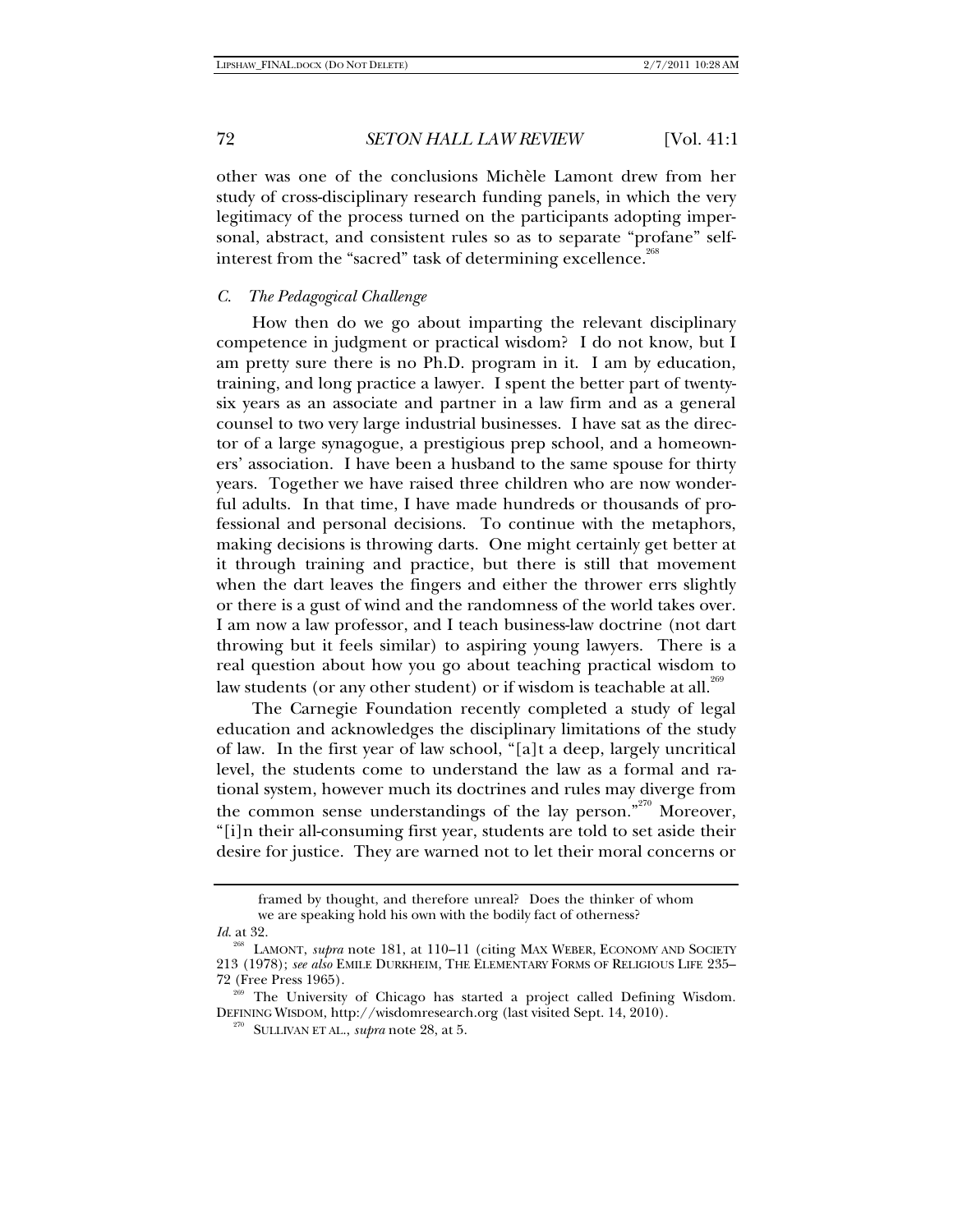## 2011] *VENN DIAGRAM* 73

compassion for the people in the cases they discuss cloud their legal analyses."271 The Report notes the problem is that the curriculum never re-balances against the rational and analytical inculcation of the first year. $272$ 

My casual empiricism (i.e., my experience as a law student, lawyer, business person, and teacher) tells me that this is a fair generalization. I believe, however, that the issues are as much the reintroduction of wisdom as justice. I admire those crusaders for justice in the form of rights, but I have spent most of my professional life in the quotidian pursuits I mentioned above: getting deals done; helping CEOs make difficult decisions; resolving disputes, preferably by compromise and not litigation; counseling business people on making profits but staying within the rules; and, more than anything, doing exactly what the Carnegie Report mentioned: mediating between the doctrine and rules of the legal system and not only common sense understandings of lay people but their business goals and aspirations.

As in the case of the bank's CEO's decision to settle described earlier in Part IIA, every expert and every discipline had a view on either the ultimate issue or how various permutations of the ultimate result could affect his or her particular disciplinary responsibility. For the decision-maker, the thought process when integrating all of those points of view could go something like this:

If we do X, the tax people are thrilled, but the environmental people are worried. If we do Y, we will be giving up a valuable real estate asset, but if we don't give it up, we won't get Z, which we need to make the business work going forward. Yes, we can stand on our contract rights and litigate until the cows come home; but the opposing party is a customer, and we are likely to win the battle and lose the war. Yes, I understand the logic of the tax scheme you have proposed, but let's step back and do a sanity check.

This kind of decision-making may be less heroic or inspirational than crusading for justice, but I am firmly convinced that great lawyers in the mundane milieu of making money bring something more than keen analytical skills to the table. They bring some kind of wisdom a metaphorical creativity—that transcends disciplinary boundaries, both within the law and without.

To me, the work-a-day need in the curriculum is not just a retaking of the sense of justice from the beating it took during the first

<sup>&</sup>lt;sup>271</sup> *Id.* at 6.<br><sup>272</sup> *Id.* at 5–6.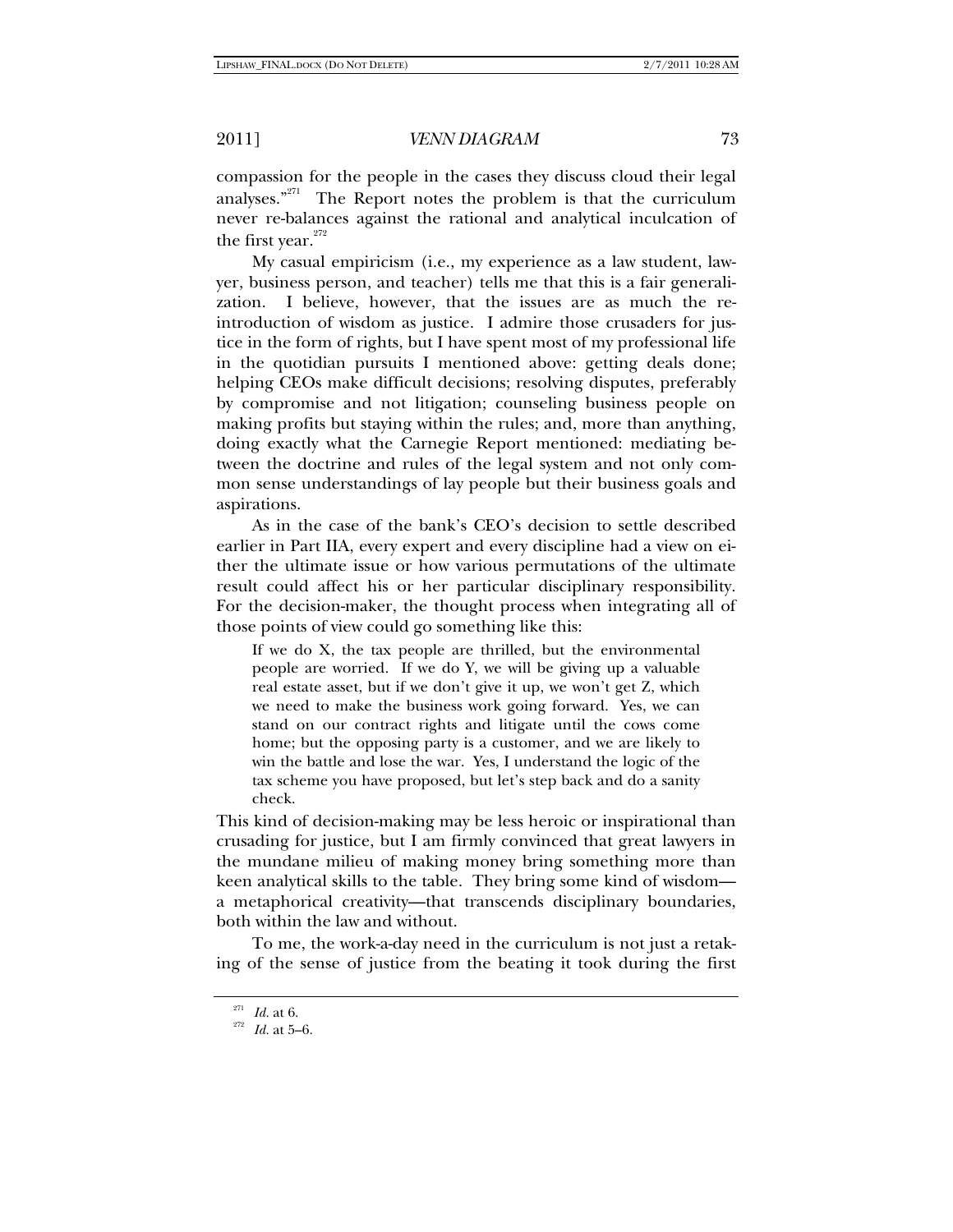# 74 *SETON HALL LAW REVIEW* [Vol. 41:1

year inculcation in rational analysis. It is also restoring the notion of judgment as an aspiration that sits above smarts or cleverness (the stuff of mere rational analysis). More bluntly, I have said many times that every time I thought I was being amazingly smart or clever (and, trust me, I can be) in a business or legal situation, it invariably came around to bite me in the behind. The question then is how we integrate not just doctrine and skills into the law school curriculum but wisdom as well. In part, it will take the courage not to be coolly rational and technical but to employ the techniques of Donald Schön's reflection in action, of knowing intuitively without knowing analytically, and of overcoming the lawyer's dependence on words over images and idealized cognitive models. The bane of our profession, it seems to me, is what Schön describes as practitioners divorced from the theoretical mindset it takes to be reflective, who are "locked into a view of themselves as technical experts," who "have become too skillful at techniques . . . which they use to preserve the constancy of their knowledge-in-practice," and for whom "uncertainty is a threat; its admission is a sign of weakness." $273$ 

There is, moreover, a link between judgment, learning, and leadership. For academics (and legal ones particularly), the challenge is discovering that "scholarship" is just a term of art for a particular product of people who ply their trade in academia. F. Scott Fitzgerald's often-misquoted dictum is deeply insightful. He says first: "[T]he test of a first-rate intelligence is the ability to hold two opposed ideas in mind at the same time, and still retain the ability to function."<sup>274</sup> Being truly able to learn means that you have to will yourself to understand why someone would hold an idea that is opposed to yours; thus, in that moment of learning, you hold both ideas. Somebody can be a "scholar" for fifty years and never have one of those epiphanies.<sup>275</sup>

Real learning is related to a certain kind of leadership and certainly the kind of leader as coach-mentor-inspirer that modern leadership theory extols over old-fashioned command-and-control. While the first Fitzgerald quote is widely known, the sentence that follows suggests an even more profound insight: "*One should, for example, be able to see that things are hopeless yet be determined to make them other*wise."<sup>276</sup> We can always analyze our way to hopelessness (that is a la-

<sup>&</sup>lt;sup>273</sup> SCHÖN, PRACTITIONER, *supra* note 71, at 69.<br><sup>274</sup> F. SCOTT FITZGERALD, THE CRACK-UP 69 (Edmund Wilson ed. 1945).<br><sup>275</sup> See generally Goodrich, *supra* note 8 (arguing that legal scholarship is an interdisciplinary affair.) 276 FITZGERALD, *supra* note 274, at 69 (emphasis added).